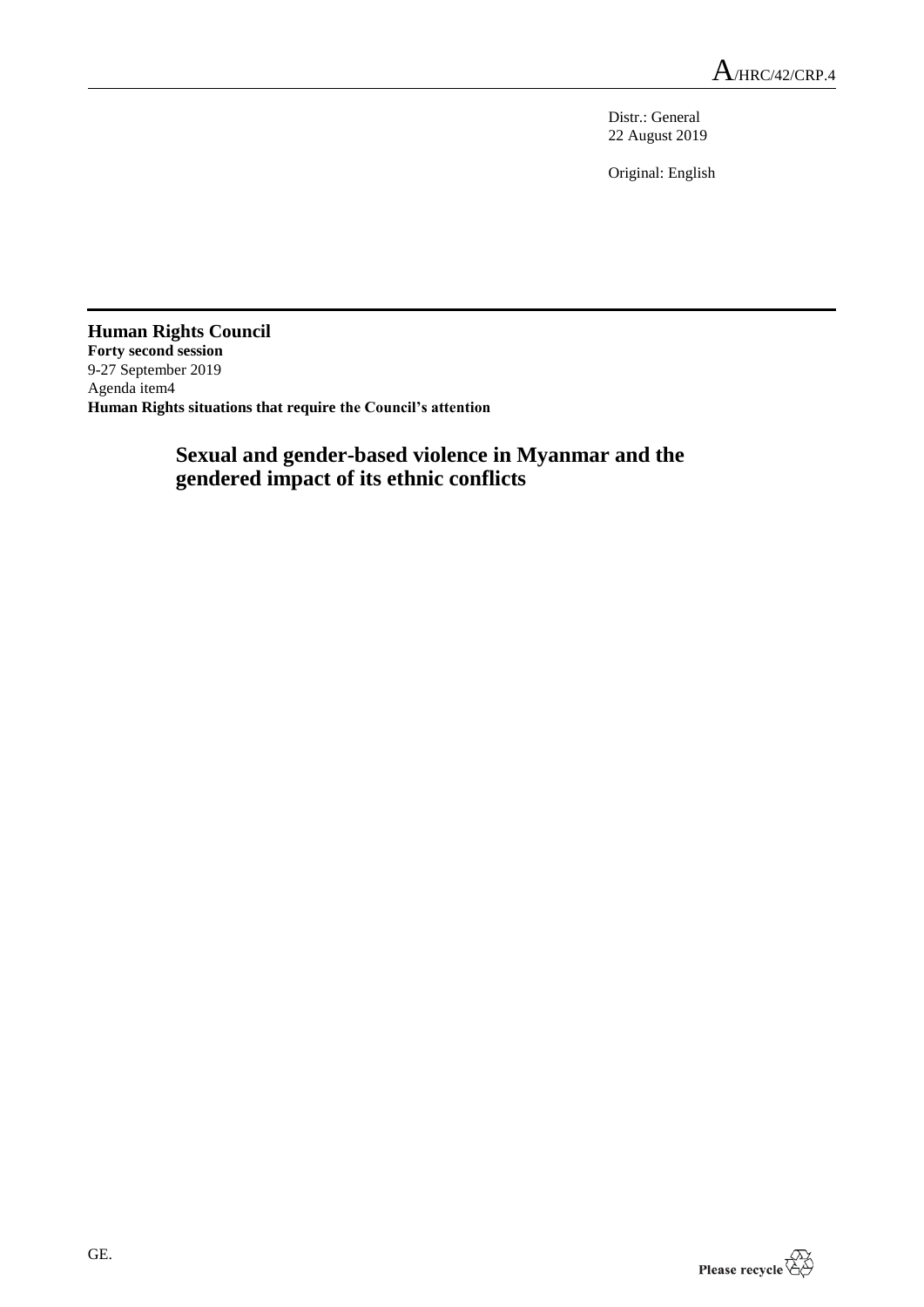# Contents

|       |                                                                                              |                                                                                   | $Page$         |
|-------|----------------------------------------------------------------------------------------------|-----------------------------------------------------------------------------------|----------------|
| I.    |                                                                                              |                                                                                   | 3              |
| II:   |                                                                                              |                                                                                   | $\overline{4}$ |
| III.  |                                                                                              |                                                                                   | 5              |
|       | A.                                                                                           |                                                                                   | 5              |
|       | <b>B.</b>                                                                                    |                                                                                   | 5              |
|       | $\mathcal{C}$ .                                                                              |                                                                                   | 6              |
| IV.   |                                                                                              |                                                                                   | 13             |
| V.    |                                                                                              |                                                                                   |                |
|       | A.                                                                                           |                                                                                   | 19             |
|       |                                                                                              | (i.)                                                                              | 19             |
|       |                                                                                              |                                                                                   | 21             |
|       |                                                                                              |                                                                                   | 22             |
|       |                                                                                              |                                                                                   | 23             |
|       | <b>B.</b>                                                                                    |                                                                                   | 25             |
|       | $\mathcal{C}$ .                                                                              |                                                                                   | 27             |
|       |                                                                                              | (i.)                                                                              | 27             |
|       |                                                                                              | (ii.) Rape and other forms of sexual violence during Tatmadaw ground operations   | 28             |
|       |                                                                                              |                                                                                   | 30             |
|       |                                                                                              |                                                                                   | 31             |
|       |                                                                                              | (v.) Rape and other forms of sexual violence during forced labour by the Tatmadaw | 32             |
|       |                                                                                              |                                                                                   | 33             |
|       |                                                                                              |                                                                                   | 35             |
| VI.   |                                                                                              |                                                                                   | 36             |
|       | A.                                                                                           |                                                                                   | 36             |
|       | В.                                                                                           |                                                                                   | 37             |
|       | C.                                                                                           | Sexual and gender-based violence against ethnic men in Kachin and Shan States     | 41             |
| VII.  |                                                                                              |                                                                                   | 43             |
| VIII. |                                                                                              |                                                                                   |                |
| IX.   |                                                                                              |                                                                                   |                |
| Χ.    | Consequences of sexual and gender-based violence and gendered impact of the ethnic conflicts |                                                                                   | 49             |
|       | A.                                                                                           |                                                                                   | 49             |
|       | Β.                                                                                           |                                                                                   | 51             |
| XI.   |                                                                                              |                                                                                   | 52             |
|       | А.                                                                                           |                                                                                   | 52             |
|       | Β.                                                                                           |                                                                                   | 57             |
| XII.  |                                                                                              |                                                                                   | 58             |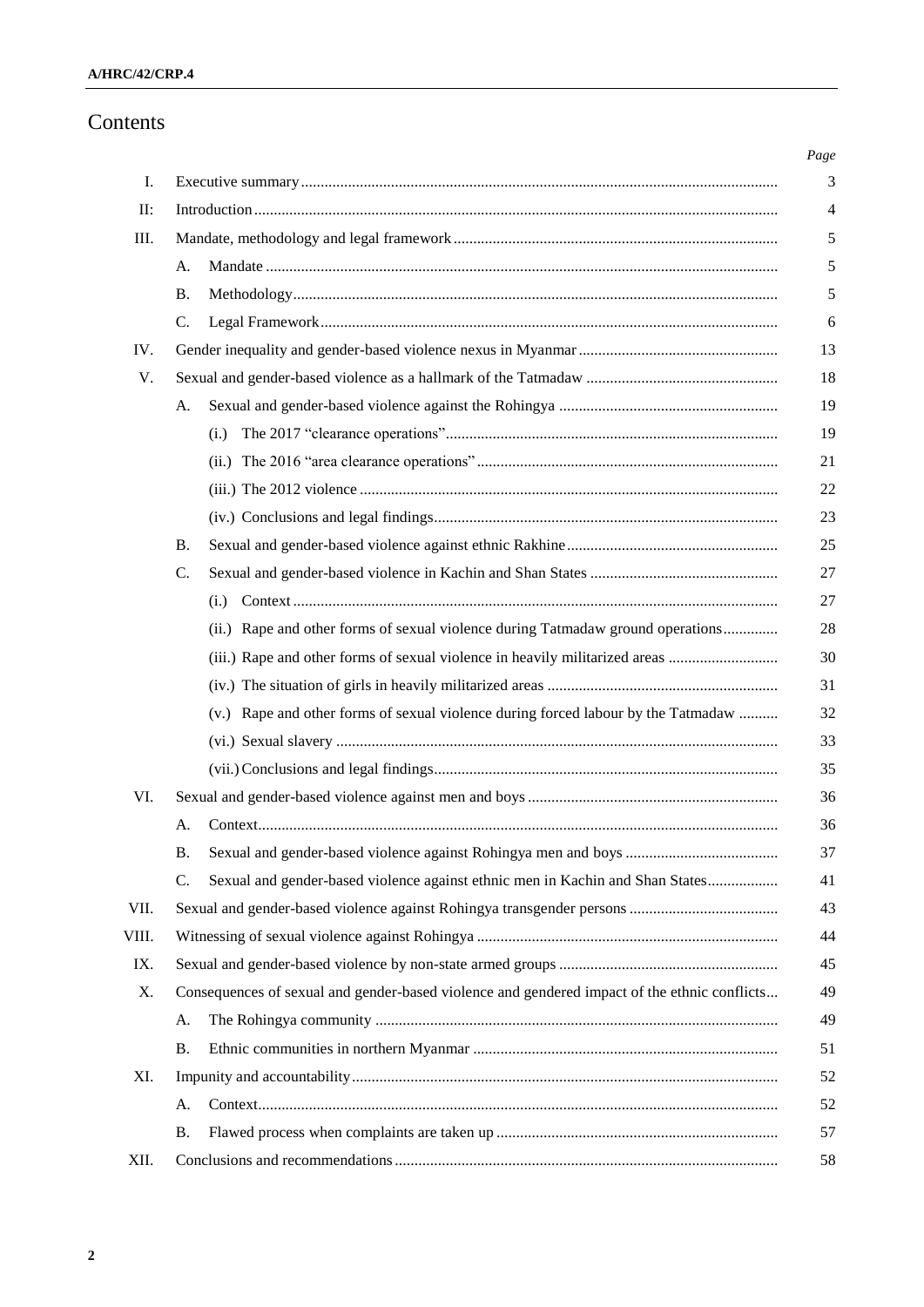# **I. Executive summary**

1. In its report to the Human Rights Council in September 2018<sup>1</sup> (hereinafter "the 2018 Report"), the Independent International Fact-Finding Mission on Myanmar (hereinafter "The Mission") concluded that "rape and other sexual violence have been a particularly egregious and recurrent feature of the targeting of the civilian population in Rakhine, Kachin and Shan States since 2011".

2. The Mission found that sexual and gender-based violence was a hallmark of the Tatmadaw's operations in northern Myanmar and in Rakhine. These violations, for most part perpetrated against ethnic women and girls, were used with the intent to intimidate, terrorise and punish the civilian population and as a tactic of war. The Tatmadaw was overwhelmingly the main perpetrator.

3. Two years after the "clearance operations" against the Rohingya population in Rakhine, and one year since the publication of the Mission's findings, accountability for these egregious acts remains elusive. The Mission felt compelled to issue this thematic report, further exposing these grave violations that the Mission considers amount to war crimes, crimes against humanity and acts of genocide.

4. In examining the situation of sexual and gender-based violence in Myanmar, the Mission also reviewed the situation of gender inequality in Myanmar more broadly. It found a direct nexus between the lack of gender equality more generally within the country and within ethnic communities, and the prevalence of sexual and gender-based violence. Impunity for gender-based violence in Myanmar is exacerbated by underlying gender inequality. Ethnic women and girls are doubly victimised: as women and girls and as members of ethnic minority communities.

5. In its 2018 report, the Mission found that men and boys have also been victims of sexual and gender-based violence by security forces. On 23 April 2019, in its resolution 2467, the Security Council recognized that sexual and gender-based violence also targets men and boys in armed conflict and post-conflict settings, as well as in the context of detention settings, and in the context of those associated with armed groups. Violent conflict impacts men, women, boys, girls and those with diverse gender identities differently. While there is an increasing awareness of the importance of gender in efforts to build sustainable peace, much of the focus has been on women and girls. The experiences of men and boys have not been understood well. Against this background, the Mission conducted further investigations into the situation of sexual and gender-based violence against men and boys in the context of Myanmar's ethnic conflicts and found that they have been subjected to sexual and gender-based violence, especially in the context of detention settings. The physical and psychological consequences are severe and far-reaching, exacerbated by the stigma attached to male rape.

6. The Mission also gathered information about the situation of people from the transgender community, in particular transgender Rohingya. It found that transgender women have suffered sexual and gender-based violence, including rape by the Tatmadaw and Border Guard Police.

7. Rohingya women, men and boys have also been traumatised through the forced witnessing of sexual and gender-based violence inflicted on their relatives and community members, with severe long-term mental effects.

8. The Mission found that sexual and gender-based violence is also perpetrated by ethnic armed organizations (EAOs) in northern Myanmar, although to a significantly lesser extent than that perpetrated by the Tatmadaw. The Mission gathered information about rape and sexual violence, including sexual harassment of women and girls by EAOs. Accountability for these crimes is also inadequate in most cases, as EAOs rely on their

<sup>1</sup> A/HRC/39/64 and A/HRC/39/CRP.2.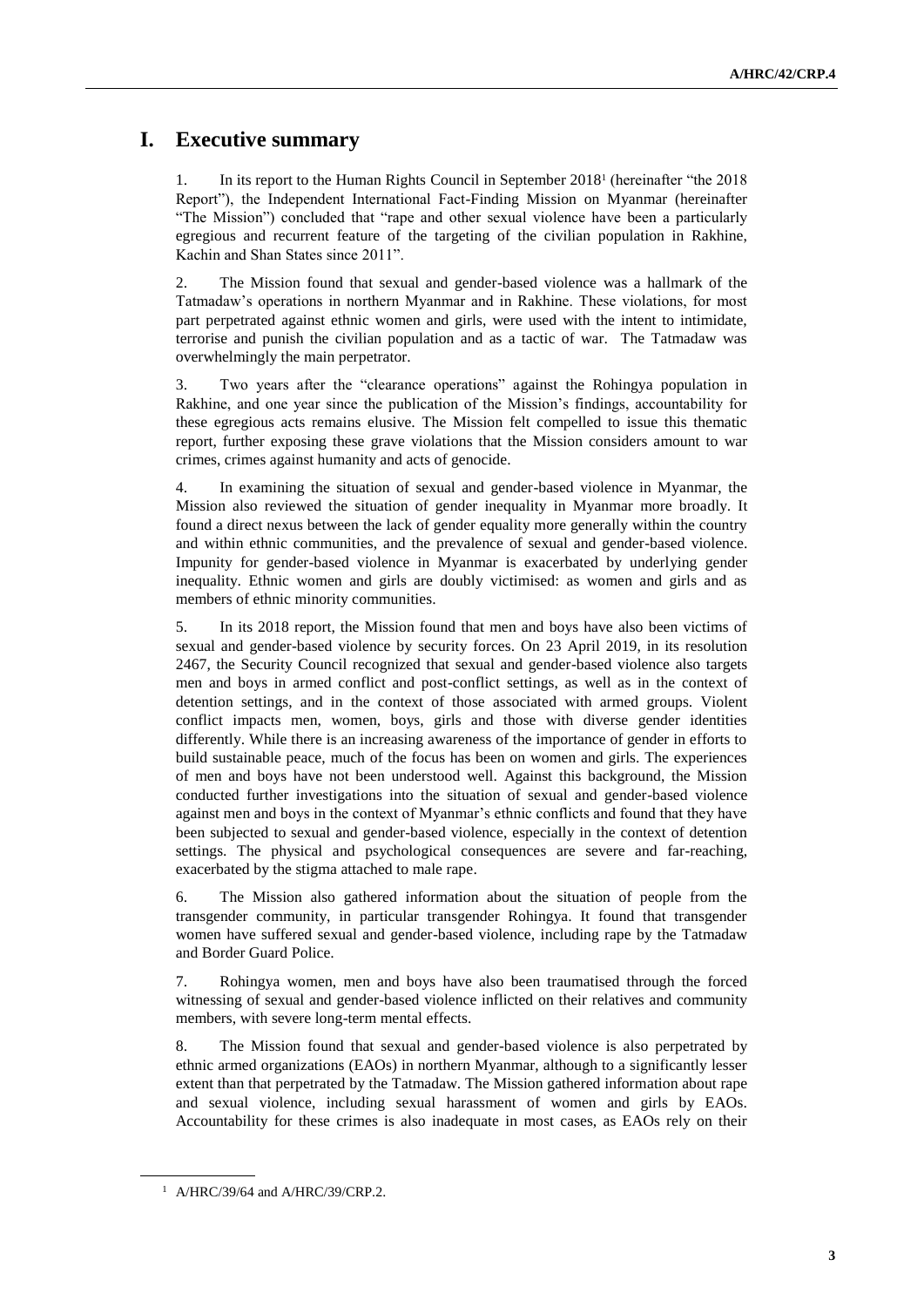traditional justice systems, ill-suited to provide justice to survivors of sexual and genderbased violence.

9. Conflicts impact different genders differently. Myanmar is no exception to this rule. The Mission found the gendered impact of Myanmar's conflicts to be multi-faceted, while invariably taking a heavy toll on women and girls. In northern Myanmar, women and girls have borne the brunt of violations, including sexual and gender-based violence, as well as a wide spectrum of violations of their basic economic and social rights against the backdrop of existing gender inequality. In Rakhine, Rohingya women have been subjected to grave sexual and gender-based violence, including gang rape, rape and mutilation. Their situation is exacerbated by gender inequality and wide-spread discrimination against Rohingya, affecting rehabilitation and redress.

10. The Mission found that the obstacles to accountability for sexual and gender-based violence in Myanmar are many. To date, no senior Tatmadaw officer has been held accountable for the widespread sexual and gender-based violence committed against the Rohingya during the 2016 and 2017 "clearance operations". Some of the obstacles are legal. The Government has also yet to show the necessary political will and courage to effectively address the systemic nature of sexual and gender-based violence committed by its security forces.

11. The Mission concludes this report with a set of recommendations building on its 2018 report specifically aimed at accountability, rehabilitation and redress for victims of sexual and gender-based violence.

12. No perpetrator of rape, gang rape and other sexual and gender-based violence should go unpunished. No victim of these crimes should be deprived of justice. Accountability is as urgent a priority today as ever. This report is a call to action to the Government of Myanmar, to all parties to the conflicts and to the international community to hold perpetrators of rape and other forms of sexual violence to account.

# **II. Introduction**

*"Rape is used in my country as a weapon against those who only want to live in peace, who only want to assert their basic human rights. It is used as a weapon by armed forces to intimidate the ethnic nationalities and to divide our country"*

### *State Counsellor Daw Aung San Suu Kyi, 2011*<sup>2</sup>

13. In its report to the Human Rights Council in September 2018<sup>3</sup> (hereinafter "the 2018 Report"), the Independent International Fact-Finding Mission on Myanmar (hereinafter "The Mission") concluded that "rape and other sexual violence have been a particularly egregious and recurrent feature of the targeting of the civilian population in Rakhine, Kachin and Shan States since 2011."<sup>4</sup>

14. The Mission verified cases of women, men and girls being subjected to abduction, rape, including gang rape, sexual torture, sexual slavery and other forms of sexual and gender-based violence in Kachin and Shan States. In Rakhine State, where sexual and gender-based violence was committed on a massive scale during the Tatmadaw's "clearance operations" of 2016 and 2017, the Mission documented gang rapes, rapes and other forms of sexual violence. Hundreds of Rohingya women and girls were raped, with 80 per cent of the rapes corroborated by the Mission being gang rapes. The Tatmadaw was responsible for 82 per cent of these gang rapes.

15. Despite the gravity and brutality of the sexual violence, two years after the "clearance operations" that began on 25 August 2017, and one year since the publication of the Mission's 2018 report, no high-ranking Tatmadaw commander has been held

<sup>2</sup> Daw Aung San Suu Kyi, video statement delivered at the Nobel Women's Initiative "Women forging a new security: Ending sexual violence in conflict conference".

<sup>3</sup> A/HRC/39/CRP.2.

<sup>4</sup> A/HRC/39/CRP.2, para. 1372.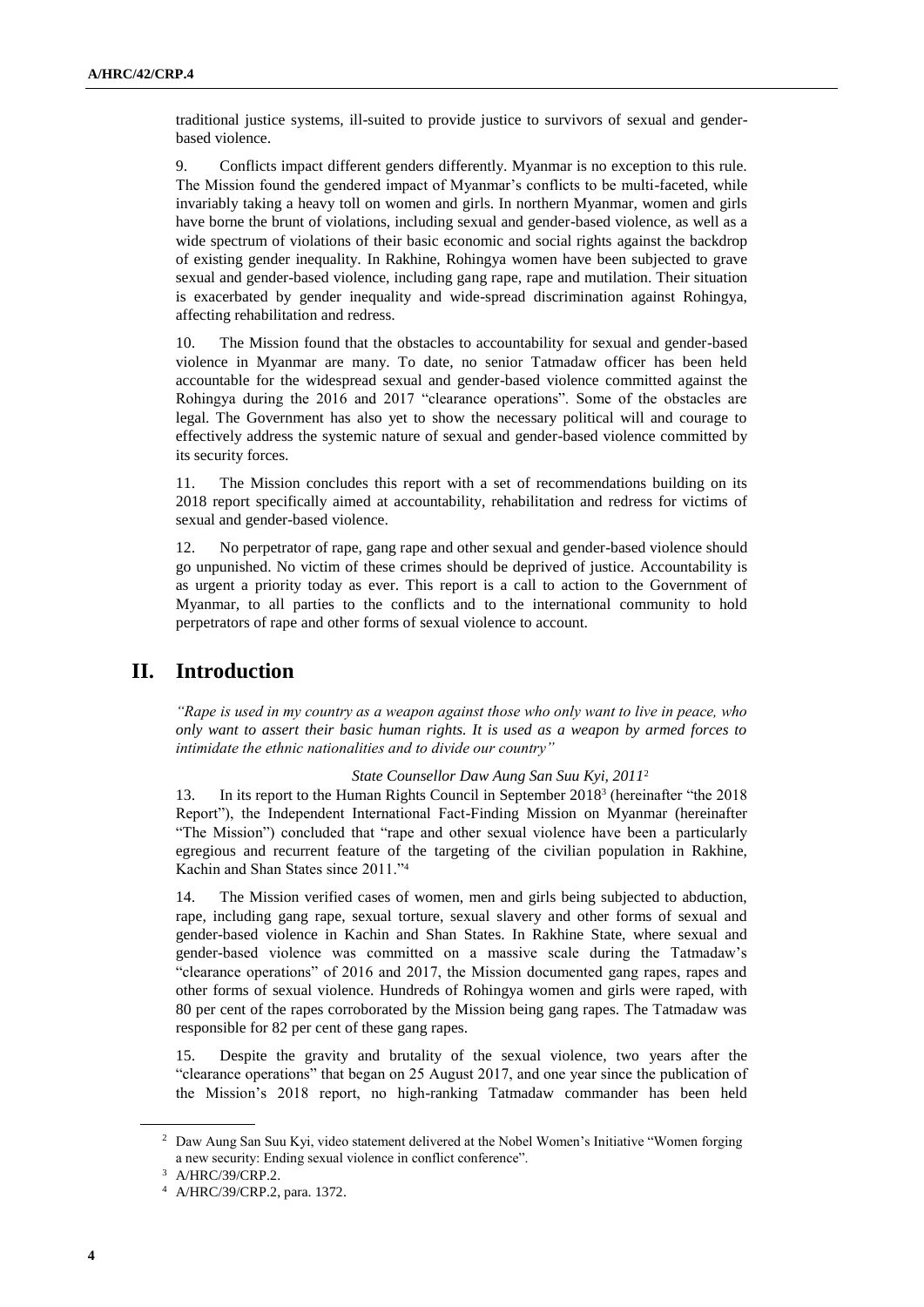accountable. Myanmar's top two military officials remain in their positions of power despite the Mission's call for them to be investigated and, if appropriate, prosecuted for war crimes, crimes against humanity and genocide.<sup>5</sup>

16. For these reasons, the Mission decided to prepare a thematic report that brings together and analyses all the information it has gathered on the topic of sexual and genderbased violence and the gendered impact of Myanmar's ethnic conflicts. In doing so, the Mission has deepened and updated its findings in this area, including by expanding its investigations into the situation of ethnic men, boys and transgender people as well as examining further the consequences of sexual and gender-based violence on Myanmar's ethnic communities. The Mission collected new information about alleged perpetrators, not included in the original list of six named individuals in its previous report.<sup>6</sup> The Mission has added these alleged perpetrators to a confidential list of perpetrators that will be shared with the Independent Investigative Mechanism on Myanmar and the High Commissioner for Human Rights.

# **III. Mandate, methodology and legal framework**

### **A. Mandate**

17. The Mission derives its mandate from Human Rights Council resolution 34/22 and its extension pursuant to Council resolution 39/2. The Mission has fulfilled its mandate by establishing "facts and circumstances of the alleged recent human rights violations by military and security forces, and abuses, in Myanmar, in particular in Rakhine State, including but not limited to arbitrary detention, torture and inhuman treatment, rape and other forms of sexual violence, extrajudicial, summary or arbitrary killings, enforced disappearances, forced displacement and unlawful destruction of property, with a view to ensuring full accountability for perpetrators and justice for victims". Under its extended mandate, the Mission has undertaken additional investigations into sexual and gender-based violence and the gendered impact of Myanmar's ethnic conflicts, including as part of its efforts to consolidate information for purposes of handing it over to the Independent Investigative Mechanism for Myanmar.<sup>7</sup>

18. The Mission is also aware of reports of widespread sexual and gender-based violence committed against women from other ethnic minorities in Myanmar in the past, for example in Karen State, <sup>8</sup> but, because of resource and time limitations, it has been forced to limit the scope of this report to Rakhine State and northern Myanmar since 2011.

### **B. Methodology**

19. In accordance with standard practice in investigations mandated by the Human Rights Council, the Mission has made its findings on the basis of the "reasonable grounds to conclude" standard of proof, unless otherwise specified. The Mission had already collected a vast quantity of primary and secondary information on sexual and gender-based violence during its first phase of investigations leading up to the presentation of its 2018 report. In preparing this report, the Mission relied on both previously collected information and information collected from new investigations. It interviewed victims and witnesses

<sup>5</sup> A/HRC/39/CRP.2, para. 1553-1555.

<sup>6</sup> A/HRC/39/CRP.2, para. 1555.

HRC resolution 39/2.

<sup>8</sup> Human Rights Watch, "*They Came and Destroyed Our Village Again" The Plight of Internally Displaced Persons in Karen State* (June 2005). The Karen Women's Organization (KWO) documented 125 cases of sexual violence committed by military troops in Karen State from 1988 until 2004, half committed by high-ranking military officers, see Karen Women's Organization, *State of Terror The ongoing rape, murder, torture and forced labour suffered by women living under the Burmese Military Regime in Karen State* (February 2007).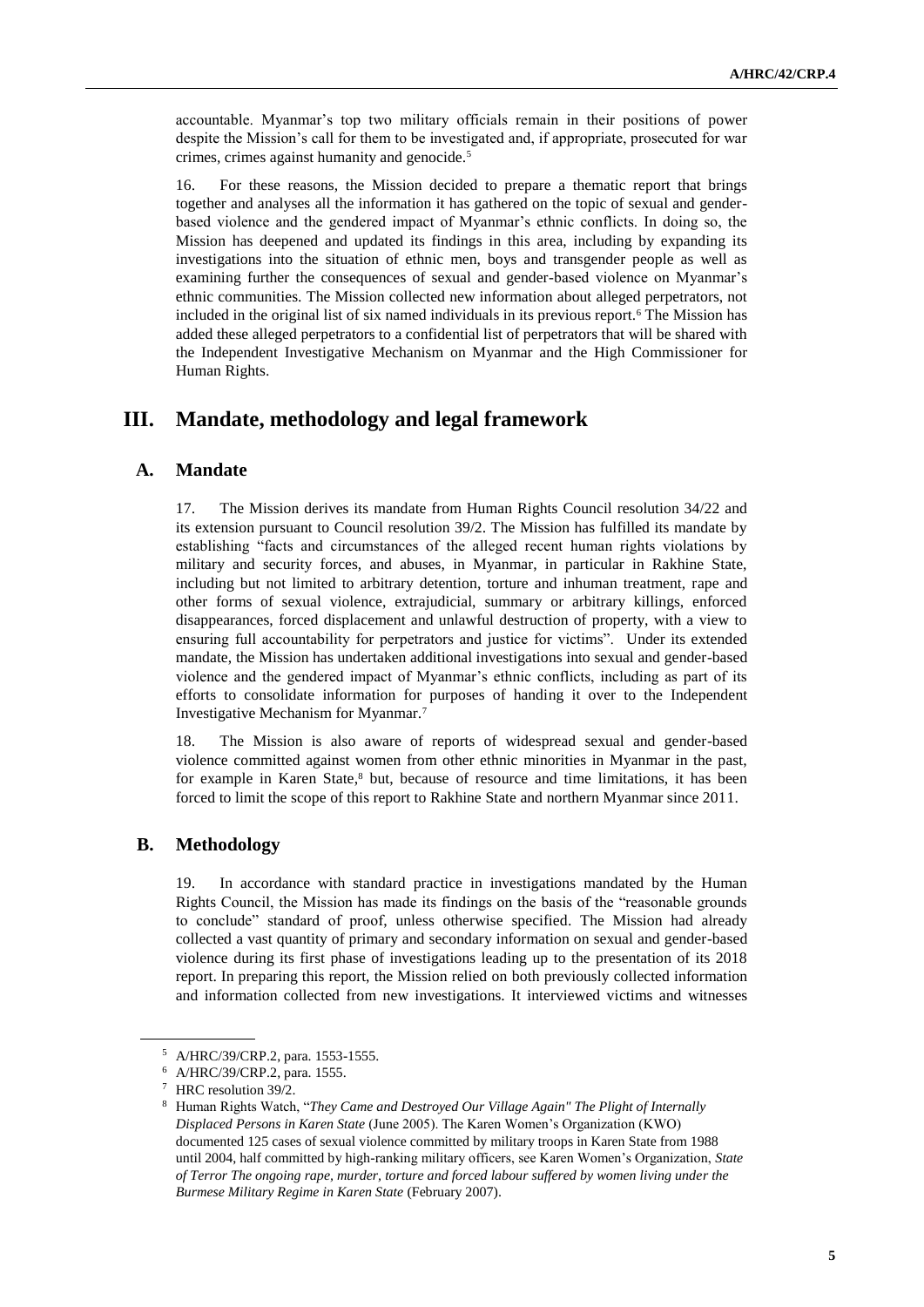from Rakhine, Shan and Kachin States. It also interviewed members of non-State armed groups.

20. In cases of sexual and gender-based violence, where a second independent source of information was often unavailable, the Mission considered the case or incident corroborated when it obtained one first-hand account which it assessed as credible and as consistent with what was known about the incident or the established patterns of similar incidents in the area, and in line with the interviewer's own observations. This methodology, as well the entire methodology of this report, is consistent with the Mission's previous working methods, outlined in additional detail in its 2018 report.<sup>9</sup>

21. To collect information, the Mission travelled to refugee camps in Bangladesh, and to Thailand and Malaysia. The Mission also held consultations and meetings with other stakeholders, including intergovernmental organizations, non-governmental organizations, humanitarian actors, think-tanks and academic institutions. The Mission further received written submissions and relied on credible open source information. Due to the Government of Myanmar's unwillingness to permit the Mission to conduct visits on its territory or respond to its requests for information, the Mission was unable to interview civilian government officials or members of its military forces.

22. The Mission was particularly mindful of the "do no harm principle", taking measures to ensure that it did not re-interview victims or survivors previously met by the Mission and other stakeholders. The Mission thus considered information from other reliable stakeholders to complement its own. In the same vein, the Mission strictly avoided interviewing children unless it could do so under conditions that it deemed safe and appropriate. Mindful of the specific needs of survivors of sexual and gender-based violence, the Mission referred them, as appropriate, to specialized services throughout its investigation.<sup>10</sup>

23. The Mission notes that sexual and gender-based violence is often underreported in Myanmar for reasons explained further in this report. The findings contained in this report likely underrepresent the severity of conflict and crisis-related sexual and gender-based violence.

24. The Mission expresses its deep gratitude to all persons who agreed to be interviewed and for the invaluable support it received from a number of non-governmental organizations. The Mission reminds the Myanmar authorities and others of the obligation to ensure the safety and security of those who cooperated with the Mission.<sup>11</sup>

## **C. Legal framework**

25. Sexual and gender-based violence is violence directed towards, or disproportionately affecting, someone because of their gender or sex.<sup>12</sup> In addition to women, men and children, this report includes information about sexual and gender-based violence against transgender people, which the Office of the High Commissioner for Human Rights has defined as an "umbrella term for people with a wide range of gender identities and expressions who do not identify with the sex they were assigned at birth."<sup>13</sup>

*International human rights law*

26. International human rights law prohibits sexual and gender-based violence in all its forms. Sexual and gender-based violence should be broadly defined to include acts or

<sup>9</sup> A/HRC/39/CRP.2, para. 8-32.

<sup>10</sup> S/RES/2467 (2019), para. 8.

<sup>&</sup>lt;sup>11</sup> See HRC resolution 12/2 on "Cooperation with the United Nations, its representatives and mechanisms in the field of human rights".

<sup>&</sup>lt;sup>12</sup> OHCHR, Integrating a Gender Perspective into Human Rights Investigations: Guidance and Practice, 2018, page. 7[, https://www.ohchr.org/Documents/Publications/IntegratingGenderPerspective\\_EN.pdf](https://www.ohchr.org/Documents/Publications/IntegratingGenderPerspective_EN.pdf)

<sup>&</sup>lt;sup>13</sup> OHCHR, Integrating a Gender Perspective into Human Rights Investigations: Guidance and Practice, 2018, page. 8[, https://www.ohchr.org/Documents/Publications/IntegratingGenderPerspective\\_EN.pdf](https://www.ohchr.org/Documents/Publications/IntegratingGenderPerspective_EN.pdf)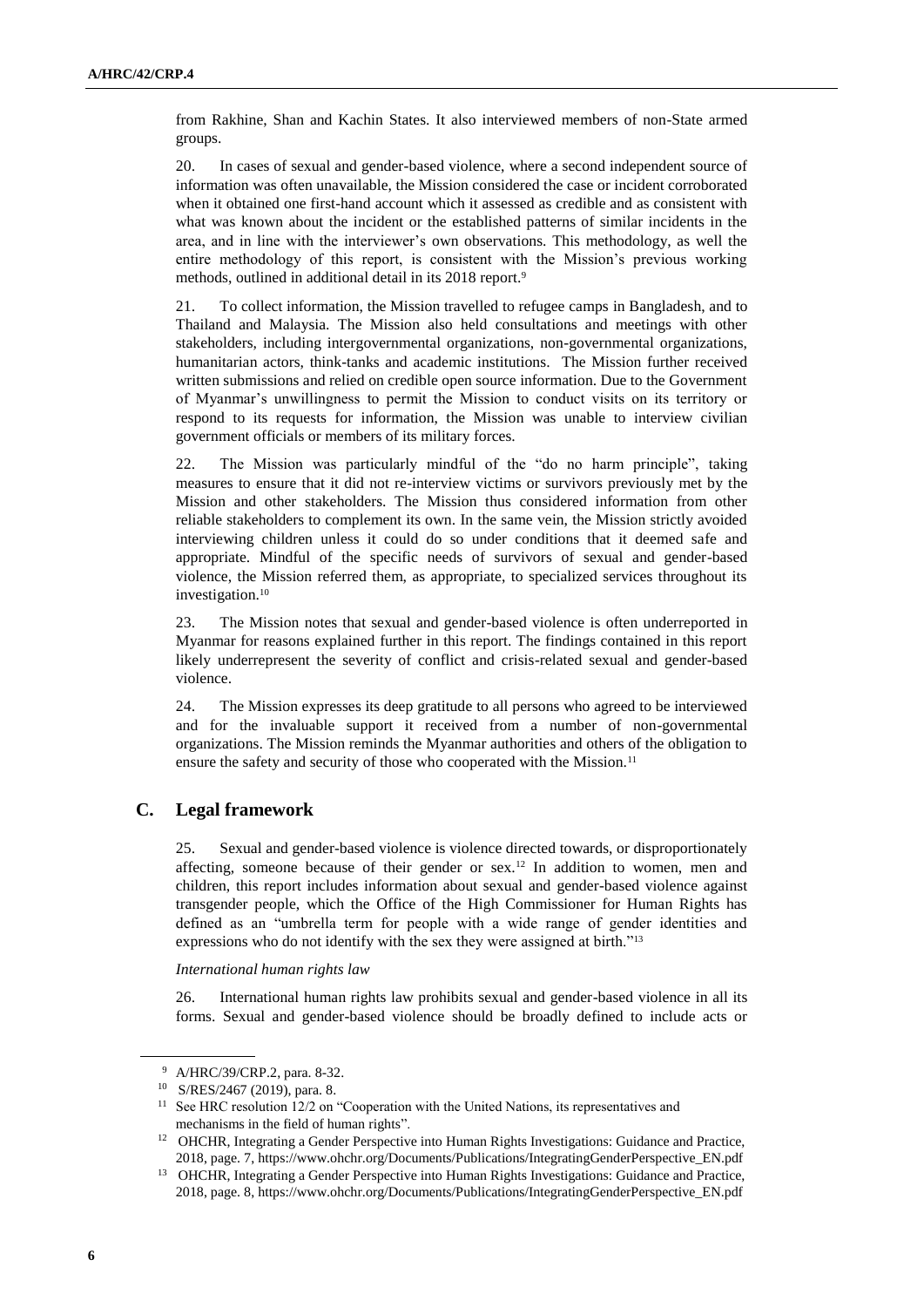omissions intended or likely to cause or result in death or physical, sexual, psychological or economic harm or suffering, threats of such acts, harassment, coercion and arbitrary deprivation of liberty.<sup>14</sup> Sexual and gender-based violence is affected and often exacerbated by cultural, economic, ideological, technological, political, religious, social and environmental factors. Sexual and gender-based violence is also affected by political, economic and social crises, civil unrest, humanitarian emergencies, natural disasters and the destruction or degradation of natural resources.<sup>15</sup>

27. Sexual violence is conduct of a sexual nature that is perpetrated without a person's genuine consent <sup>16</sup> often by force or coercion. Rape, which consists of sexual penetration without consent, is one form of sexual violence. Acts falling within the category of sexual violence other than rape include: attempted rape; trafficking for the purpose of sexual exploitation; sexual slavery; forced pregnancy; violent acts against the sexual integrity of a person; and other acts of a sexual nature that cause offence or humiliation (for example, forced public nudity, demanding sex in return for favours, sexual harassment).<sup>17</sup> Sexual violence may also occur in the context of forced labour and violate the human right to liberty and security of the person and other rules of customary international law.<sup>18</sup> Rape and other forms of sexual and gender-based violence may amount to torture or cruel, inhuman or degrading treatment or punishment in certain circumstances.<sup>19</sup>

28. The Convention on the Elimination of Discrimination against Women (CEDAW), to which Myanmar is a party, prohibits sexual and gender-based violence against women and girls as a form of discrimination.<sup>20</sup> Myanmar's obligations under the CEDAW do not cease in periods of armed conflict.<sup>21</sup> Under this prohibition, Myanmar must not engage in sexual and gender-based violence, must prevent acts or omissions of sexual and gender-based violence by their own organs and agents, and must investigate, prosecute and apply appropriate legal or disciplinary sanctions and provide reparations as required.<sup>22</sup> Myanmar must also take all appropriate measures to prevent and investigate, prosecute, punish and provide reparation for acts or omissions by non-State actors that result in sexual and

<sup>&</sup>lt;sup>14</sup> United Nations Committee on the Elimination of Discrimination against Women, "General recommendation No. 35 on gender-based violence against women, updating general recommendation No. 19" (CEDAW/C/GC/35), para. 14.

<sup>&</sup>lt;sup>15</sup> United Nations Committee on the Elimination of Discrimination against Women, "General recommendation No. 35 on gender-based violence against women, updating general recommendation No. 19" (CEDAW/C/GC/35), para. 14.

<sup>&</sup>lt;sup>16</sup> "Genuine consent" should not be interpreted narrowly. For example, a lack of violence does not imply that consent was granted. Article 36(2) of the Council of Europe Convention on preventing and combating violence against women and domestic violence (Istanbul Convention) explains that "consent must be given voluntarily as the result of the person's free will assessed in the context of the surrounding circumstances." Under international criminal law, it is understood that a person may be incapable of giving genuine consent if affected by natural, induced or age-related incapacity. See, e.g., ICC Elements of Crimes, Art 8 (2) (e) (vi)-1 (War crime of rape).

<sup>&</sup>lt;sup>17</sup> See e.g. ICC Elements of Crimes, art.  $7(1)(g)$ .

<sup>&</sup>lt;sup>18</sup> For a discussion on customary international law, see A/HRC/39/CRP.2, paras. 41-43.

<sup>19</sup> United Nations Committee on the Elimination of Discrimination against Women, *"General recommendation No. 35 on gender-based violence against women, updating general recommendation No. 19"* (CEDAW/C/GC/35), para. 16.

<sup>20</sup> United Nations Committee on the Elimination of Discrimination against Women, *"General recommendation No. 30 on women in conflict prevention, conflict and post-conflict situations"* (CEDAW/C/GC/30), para. 34; *"General recommendation No. 35 on gender-based violence against women, updating general recommendation No. 19"* (CEDAW/C/GC/35), para. 21.

<sup>21</sup> United Nations Committee on the Elimination of Discrimination against Women, *"General recommendation No. 28 on the core obligations of States parties under article 2 of the Convention on the Elimination of All Forms of Discrimination against Women"* (CEDAW/C/GC/28), paras. 11.

<sup>22</sup> United Nations Committee on the Elimination of Discrimination against Women, *"General recommendation No. 35 on gender-based violence against women, updating general recommendation No. 19"* (CEDAW/C/GC/35), para. 23.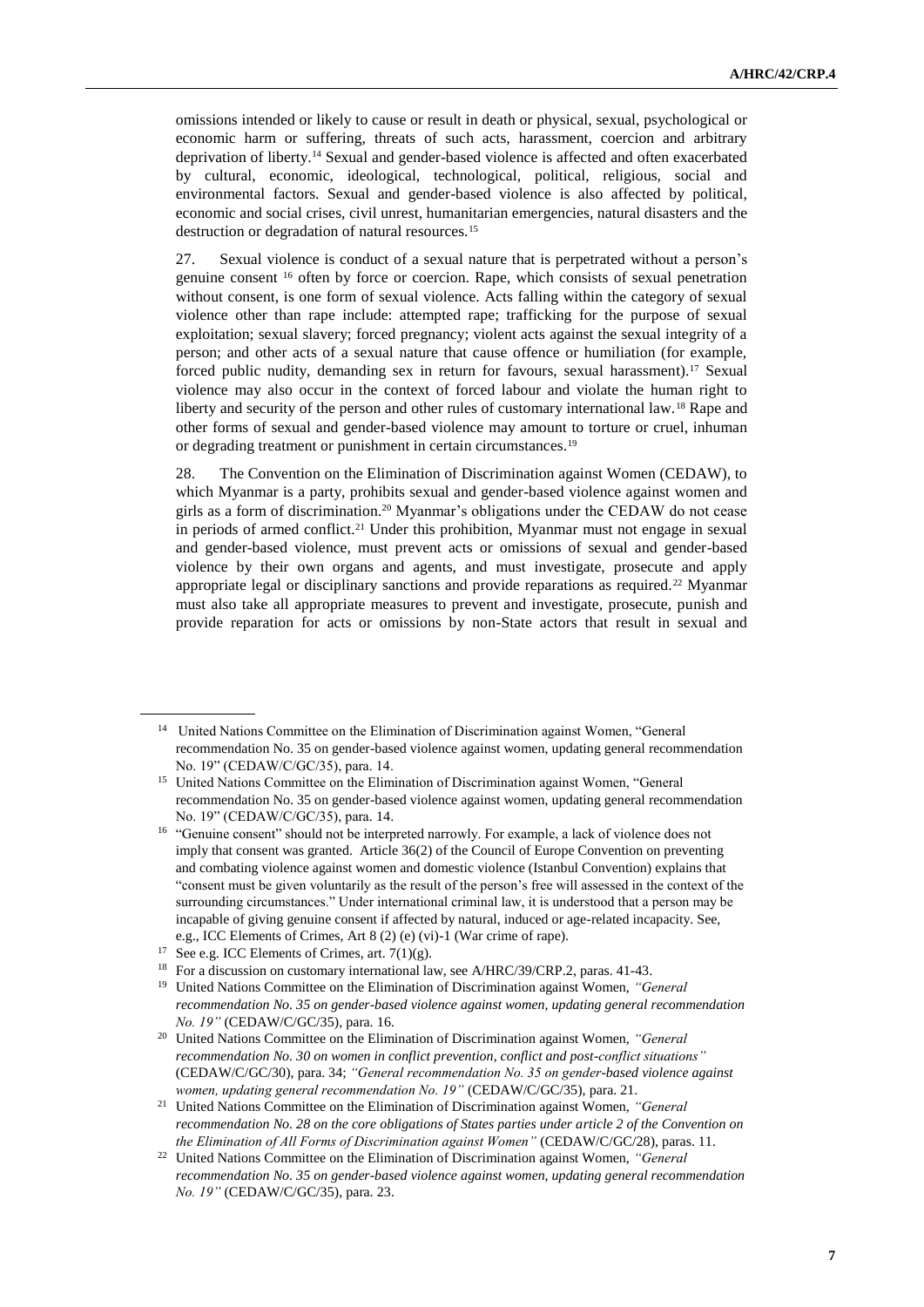gender-based violence. <sup>23</sup> A human rights violation arises when authorities know or should know of the risk of violence, but failed to prevent it, or when they fail to investigate, prosecute and punish violence, and to provide reparation to victims of such acts.<sup>24</sup> Relatedly, international human rights law provides a right to truth for victims and the public that is integral to effective investigations, accountability and justice. The right to truth is discussed in greater detail in this report's section on accountability.

29. Myanmar is also a party to the Convention on the Rights of the Child, which inter alia protects a child's right to life,<sup>25</sup> requires States to protect children from sexual abuse,<sup>26</sup> prohibits torture or other cruel, inhuman or degrading treatment or punishment, $27$  prohibits the unlawful or arbitrary deprivation of liberty,<sup>28</sup> and requires that any child deprived of liberty be treated with humanity and respect for the inherent dignity of the human person.<sup>29</sup> Under the Convention, a child is defined as a person below the age of eighteen.<sup>30</sup> Under the Convention, governments must do everything they can to protect and care for children affected by armed conflict.<sup>31</sup>

30. The International Covenant on Economic, Social and Cultural Rights (ICESCR), which was binding on Myanmar as of January 2018, places obligations on States to recognize the right of everyone to the enjoyment of the highest attainable standard of physical and mental health, $32$  an adequate standard of living<sup>33</sup> and to the opportunity to gain a living by work which he freely chooses or accepts.<sup>34</sup> Sexual and gender-based violence, survivors' access to health care, and the use of women for forced labour impact these rights. While these rights are to be progressively realised, Myanmar must take immediate action, irrespective of the resources they have to, inter alia, eliminate discrimination, $35$  comply with the components of rights that are not subject to progressive realization because they do not require significant resources and refrain from retrogressive measures that would deteriorate the enjoyment of the Covenant's rights unless there are strong justifications for doing so.<sup>36</sup> Violations of many Covenant rights can intersect with other rights, in particular in instances where violations of the right to life may amount to right to health violations,  $37$  or where

<sup>&</sup>lt;sup>23</sup> United Nations Committee on the Elimination of Discrimination against Women, "General recommendation No. 35 on gender-based violence against women, updating general recommendation No. 19" (CEDAW/C/GC/35), para. 24(b).

<sup>&</sup>lt;sup>24</sup> United Nations Committee on the Elimination of Discrimination against Women, "General recommendation No. 35 on gender-based violence against women, updating general recommendation No. 19" (CEDAW/C/GC/35), para. 24(b).

<sup>&</sup>lt;sup>25</sup> CRC, art. 6.

<sup>26</sup> CRC, arts. 19 and 34.

<sup>27</sup> CRC, art. 37(a).

<sup>28</sup> CRC, art. 37(b).

<sup>29</sup> CRC, art. 37(c).

<sup>30</sup> CRC, art. 1.

<sup>31</sup> CRC, art 38.

<sup>32</sup> ICESCR, art. 12. See, also, CRC, art. 24.

<sup>33</sup> ICESCR, art. 11.

<sup>34</sup> ICESCR, art. 6.

<sup>&</sup>lt;sup>35</sup> With respect to the prohibition against discrimination on the basis of sexual orientation and gender identity, see CESCR, General Comment No. 20 (E/C.12/GC/20), paras. 27 and 32. See, also, CESCR General Comment No. 22 (E/C.12/GC/22), para. 23 ("State parties also have an obligation to combat homophobia and transphobia, which lead to discrimination, including violation of the right to sexual and reproductive health.)

<sup>36</sup> OHCHR, Frequently Asked Questions on Economic, Social and Cultural Rights: Fact Sheet No. 33, 2008, https://www.ohchr.org/Documents/Issues/ESCR/FAQ%20on%20ESCR-en.pdf, p. 15-17.

<sup>&</sup>lt;sup>37</sup> ICCPR, art. 6. See, for example, UN Human Rights Committee, General comment No. 36 (2018) on article 6 on the right to life, CCPR/C/GC/36, 30 October 2018, paras. 8 and 54. ("Torture and illtreatment, which may seriously affect the physical and mental health of the mistreated individual could also generate the risk of deprivation of life".) See also, generally, Committee on Economic, Social and Cultural Rights, General comment No. 22 (2016) on the right to sexual and reproductive health (article 12), E/C.12/GC/22, 2 May 2016; see also General Comment No. 14: the Right to Health, para. 8: The right to health contains both freedoms and entitlements. The freedoms include the right to control one's health and body, including sexual and reproductive freedom, and the right to be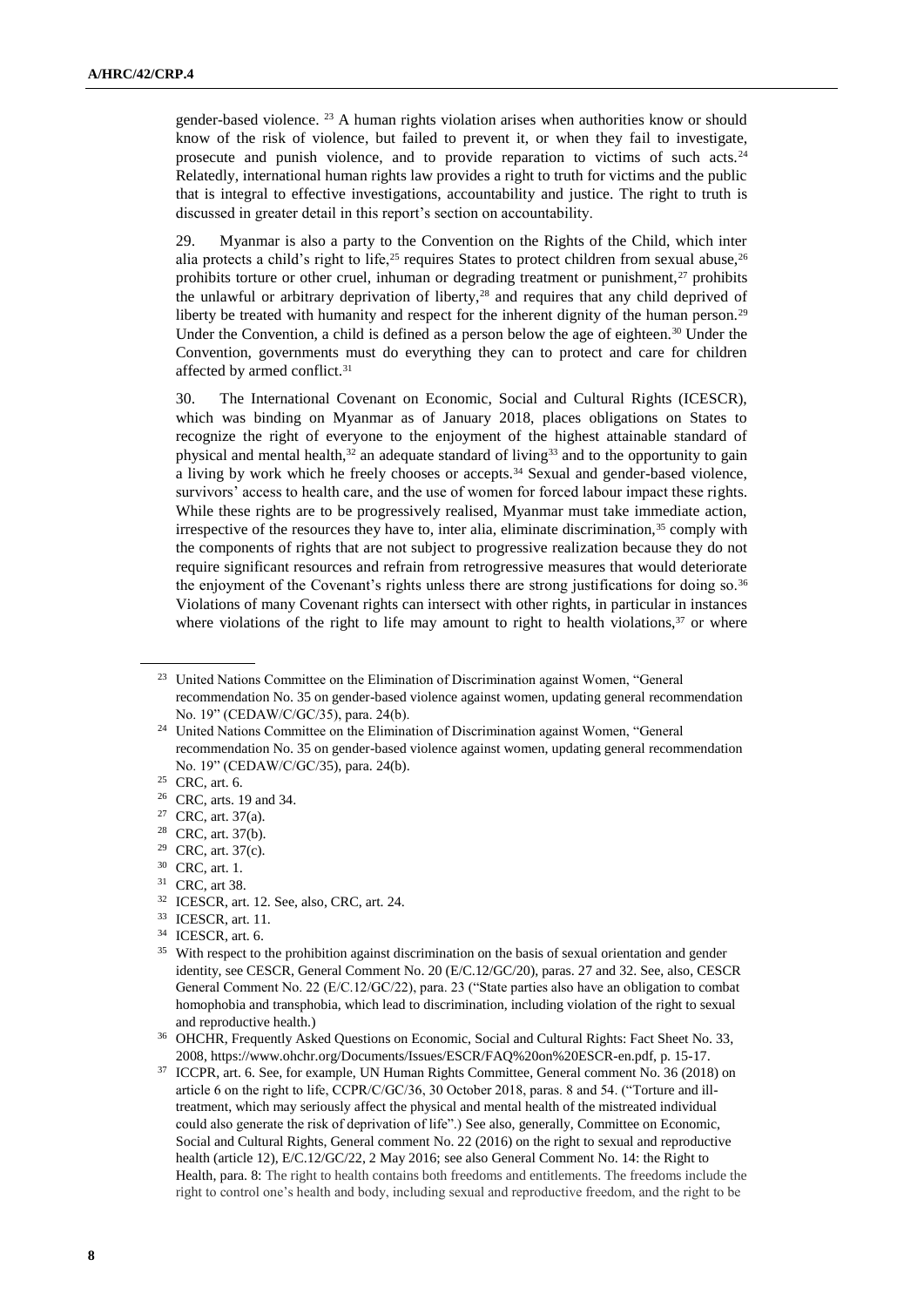dangerous work conditions<sup>38</sup> violate the right to health. Myanmar signed the Covenant on 16 July 2015, at which point it accrued an obligation to "refrain from acts which would defeat the object and purpose" of the Covenant, unless it has made its intention clear not to become a party to the treaty.<sup>39</sup>

31. Despite its obligations as a State Party to numerous international human rights treaties, Myanmar has only partially incorporated the content of these instruments into domestic law. The Constitution of Myanmar does not contain a provision concerning the applicability of international treaties in domestic law, including CEDAW. <sup>40</sup> The CEDAW Committee has raised concerns about the absence of an effective constitutional guarantee of substantive equality and it has noted that the definition of discrimination is not in accordance with the definition of discrimination contained in article 1 of the Convention.<sup>41</sup>

32. A limited number of legal protections from sexual and gender-based violence exist in Myanmar domestic law. For example, the Constitution prohibits trafficking and enslavement.<sup>42</sup> The Penal Code, enacted in 1861, prohibits rape and other forms of sexual assault, though the definition of rape is legally vague and does not meet international standards.<sup>43</sup> For example, Myanmar has not criminalised male rape or rape in marriage.<sup>44</sup>

33. Penal Code provisions criminalising "kidnapping, abduction, slavery and forced labour" are piecemeal.<sup>45</sup> For example, the prohibition of the importation of women for the purposes of sexual exploitation is only applicable if the woman is under the age of 21.<sup>46</sup>

34. The Government is taking steps towards addressing some legal protection gaps regarding sexual and gender-based violence against women, in introducing a draft Prevention and Protection of Violence against Women Law (PoVAW). This law has been in development since 2013<sup>47</sup> and is currently before Parliament for consideration. However, it is unclear to what extent its draft provisions will address the legal deficiencies in Myanmar's domestic law. There is no information about the scope of the criminal offences covered and the protection and support provided to victims and witnesses of sexual violence, including conflict-related sexual violence; and whether it allows for security forces to be investigated and prosecuted for conflict-related sexual violence and, if so, under which jurisdiction.<sup>48</sup>

35. On 24 July 2019, a new Child Rights Law was enacted, which prohibits all forms of violence against children. Importantly, it recognises that children affected by armed conflict need special protection by criminalising grave violations against children and providing

free from interference, such as the right to be free from torture, non-consensual medical treatment and experimentation.

<sup>&</sup>lt;sup>38</sup> ICESCR, art. 7.

<sup>&</sup>lt;sup>39</sup> Vienna Convention on the Law of Treaties, Article 18. Myanmar acceded to the Vienna Convention on the Law of Treaties on 16 September 1998. [https://treaties.un.org/Pages/ViewDetailsIII.aspx?src=TREATY&mtdsg\\_no=XXIII-](https://treaties.un.org/Pages/ViewDetailsIII.aspx?src=TREATY&mtdsg_no=XXIII-1&chapter=23&Temp=mtdsg3&clang=_en)[1&chapter=23&Temp=mtdsg3&clang=\\_en.](https://treaties.un.org/Pages/ViewDetailsIII.aspx?src=TREATY&mtdsg_no=XXIII-1&chapter=23&Temp=mtdsg3&clang=_en)

<sup>&</sup>lt;sup>40</sup> Concluding observations of the Committee on the Elimination of Discrimination against Women, 7 November 2008, CEDAW/C/MMR/CO/3, para.8

<sup>&</sup>lt;sup>41</sup> Concluding observations of the Committee on the Elimination of Discrimination against Women, 7 November 2008, CEDAW/C/MMR/CO/3, para. 9

<sup>42</sup> Constitution of Myanmar, s. 358.

<sup>43</sup> Penal Code of Myanmar, s. 375 and 376; United Nations Committee on the Elimination of Discrimination against Women, Concluding observations on Myanmar, CEDAW/C/MMR/EP/CO/1, 8 March 2019, paras. 15-16.

<sup>44</sup> Penal Code of Myanmar, s. 375 refers to the crime of rape being intercourse between a man and a woman, without the consent of the woman and exception to rape is sexual intercourse by a man with his own wife.

<sup>45</sup> Penal Code of Myanmar, s. 359-377.

<sup>46</sup> Penal Code of Myanmar, s. 366B.

<sup>47</sup> The Irrawaddy, "New Law to Protect Women, Girls Against Violence "(17 October 2017). ; Women League of Burma (WLB), *Procedural and substantive suggestions to the proposed Prevention and Protection of Violence against Women Law* (February 2019).

<sup>48</sup> CEDAW/C/MMR/EP/CO/1, para. 17.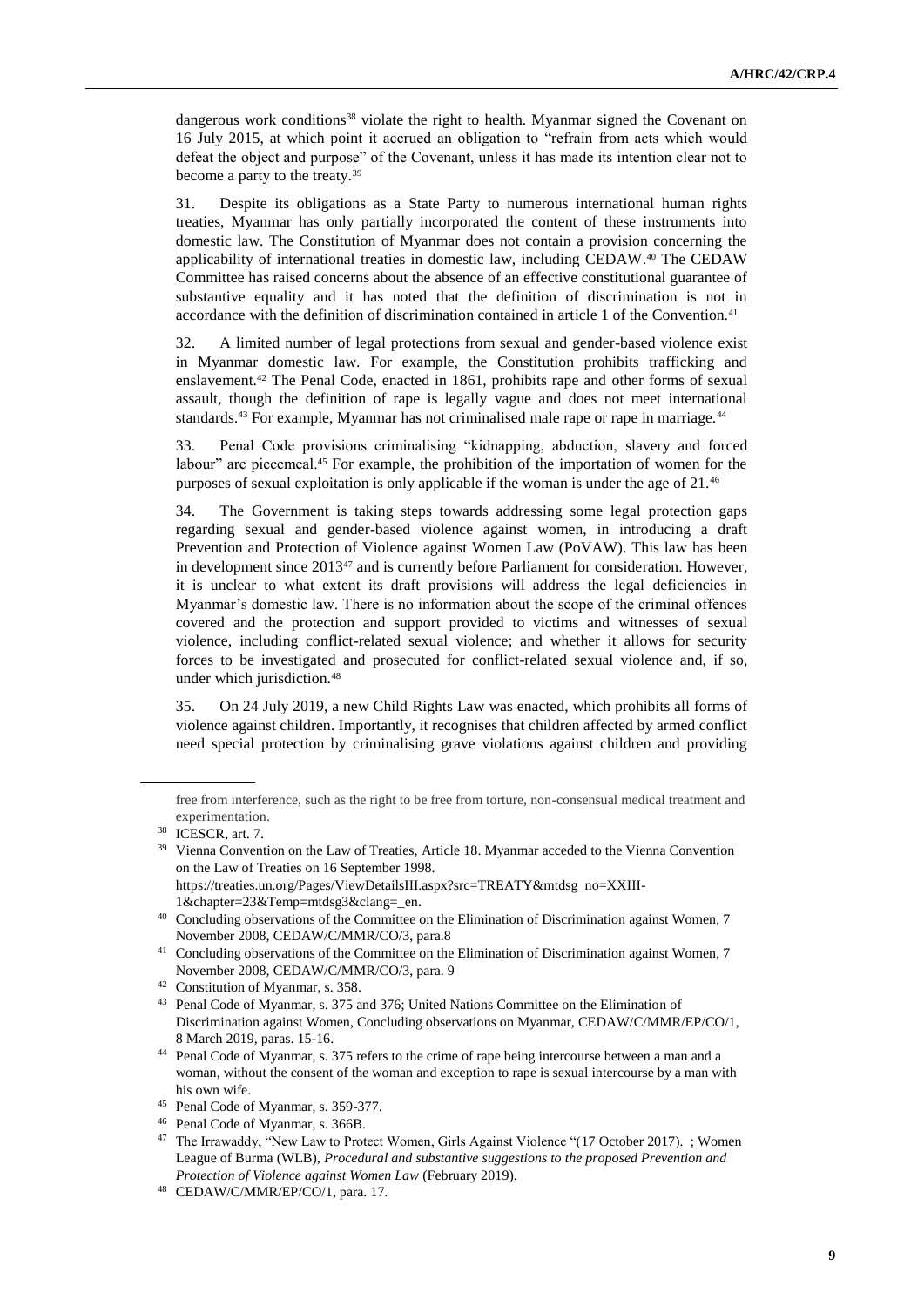stronger legal protection for children in the context of armed conflict. The law further stipulates that a child is anyone under the age of 18 and recognises the fundamental and unconditional right of a child to be registered at birth.<sup>49</sup>

*International humanitarian law and international criminal law*

36. International humanitarian law also prohibits discrimination based on sex and gender<sup>50</sup> as well as sexual and gender-based violence, including rape, when they take place in the context of armed conflict.<sup>51</sup> Sexual and gender-based violence may also amount to other prohibited acts under international humanitarian law, such as attacks directed at civilians,<sup>52</sup> arbitrary detention,<sup>53</sup> forced labour,<sup>54</sup> sexual slavery,<sup>55</sup> and torture, cruel, inhuman or degrading treatment.<sup>56</sup> The rules of international humanitarian law apply equally to State armed forces and non-state armed groups that are parties to a noninternational armed conflict.<sup>57</sup> In the context of Myanmar, the parties to non-international armed conflicts include Myanmar's armed forces, particularly the Tatmadaw, and several armed groups, including ethnic armed organizations (EAOs).

37. International humanitarian law also regulates how parties to armed conflict, including EAOs, prosecute suspects of conflict-related sexual and gender-based violence. This includes affording detainees due process and fair trial rights before regularly constituted courts under Common Article 3 of the four Geneva Conventions applicable to situations of non-international armed conflict.<sup>58</sup>

38. Although courts and trials administered by non-State armed groups may not be regarded as lawful or legitimate by the State on whose territory they are administered, such courts and trials must comply with the applicable rules of international humanitarian law.<sup>59</sup> While the Mission recognizes the challenges that due process obligations can pose to non-State armed groups that do not have access to the full resources of a government and its justice system, the Mission also notes that the due process rules of international humanitarian law are non-derogable and many of the obligations do not require significant resources.

39. Additionally, while many provisions of international humanitarian law do not cover a party's treatment toward its own members, this is not the case for Common Article 3, which provides broad protections to "Persons taking no active part in the hostilities,

<sup>49</sup> "Child Rights Act (Pyidaungsu Hluttaw Law No. 22 of 2019). See: https://www.unicef.org/myanmar/press-releases/enactment-new-child-rights-law-governmentmyanmar-landmark-step-unicef. At the time of writing, the Law had not yet been translated into English.

<sup>50</sup> See J.M. Henckaerts and L. Doswald-Beck, "Customary International Humanitarian Law. Volume I: Rules" (Cambridge, ICRC/Cambridge University Press, 2005), rule 88 (non-discrimination).

<sup>&</sup>lt;sup>51</sup> See Common art. 3 of the Geneva Conventions (prohibiting "violence to life and person" including cruel treatment and torture and "outrages upon personal dignity"), and ICRC/Customary IHL, rule 93 (rape and other forms of sexual violence).

<sup>52</sup> See J.M. Henckaerts and L. Doswald-Beck, "Customary International Humanitarian Law. Volume I: Rules" (Cambridge, ICRC/Cambridge University Press, 2005), rule 1 (principles of distinction between civilians and combatants).

<sup>53</sup> See J.M. Henckaerts and L. Doswald-Beck, "Customary International Humanitarian Law. Volume I: Rules" (Cambridge, ICRC/Cambridge University Press, 2005), rule 99 (deprivation of liberty).

<sup>54</sup> See J.M. Henckaerts and L. Doswald-Beck, "Customary International Humanitarian Law. Volume I: Rules" (Cambridge, ICRC/Cambridge University Press, 2005), rules 95 (forced labour),

<sup>55</sup> See J.M. Henckaerts and L. Doswald-Beck, "Customary International Humanitarian Law. Volume I: Rules" (Cambridge, ICRC/Cambridge University Press, 2005), rule 94 (slavery and slave trade).

<sup>56</sup> See J.M. Henckaerts and L. Doswald-Beck, "Customary International Humanitarian Law. Volume I: Rules" (Cambridge, ICRC/Cambridge University Press, 2005), rule 90 (torture or cruel, inhumane or degrading treatment).

<sup>57</sup> Common Article 3

<sup>58</sup> Common Article 3(1)(d).

<sup>59</sup> See, Jean-Marie Henckaerts, eds., Commentary on the First Geneva Convention: Convention (I) for the Amelioration of the Condition of the Wounded in Armies in the Field, International Committee of the Red Cross, 15 December 2016, Commentary to Article 3, paras. 689-691.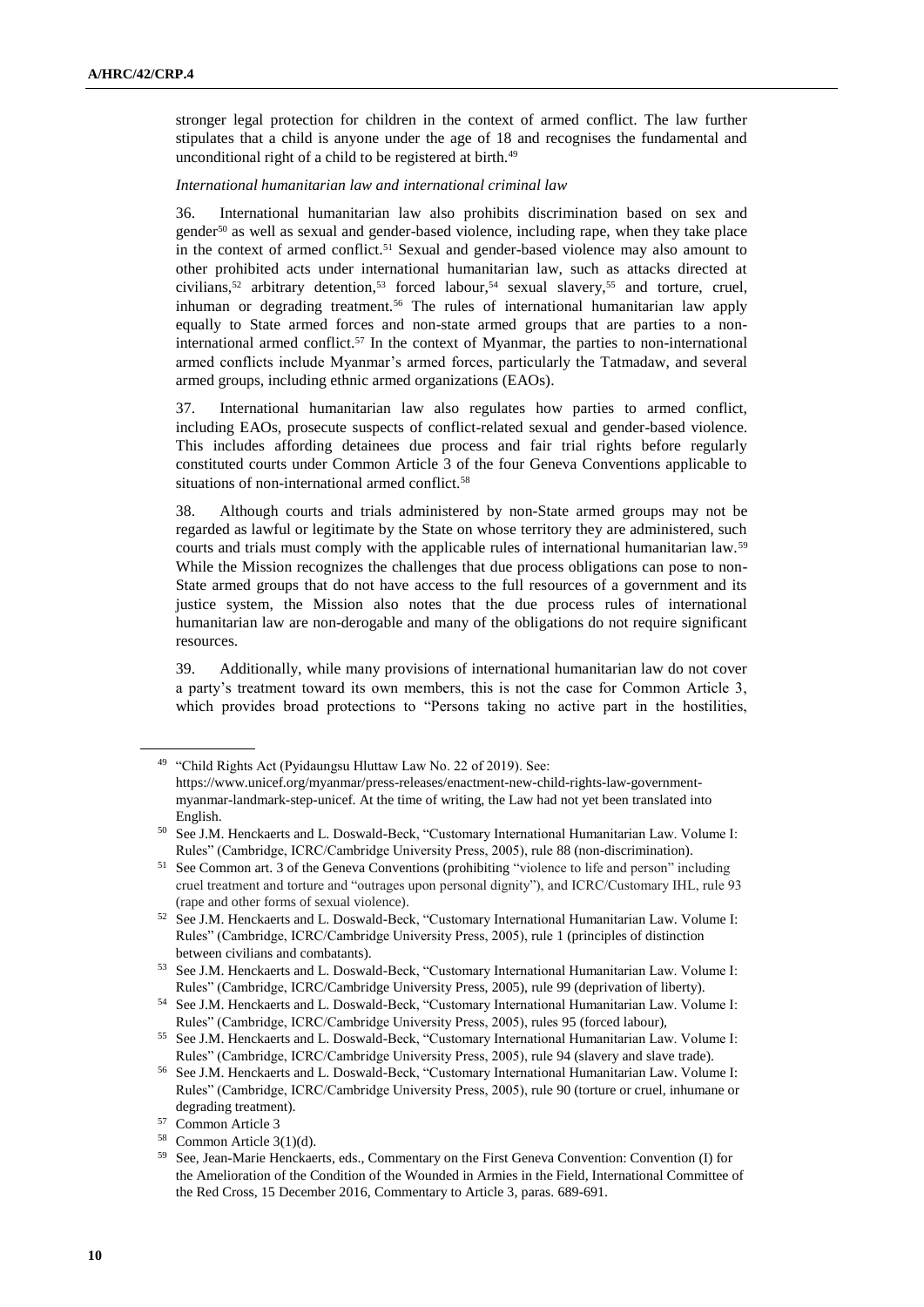including members of armed forces who have laid down their arms and those placed 'hors de combat' by sickness, wounds, detention, or any other cause".<sup>60</sup> The ICRC's updated commentary explains that this includes applying the article's due process protections to "members of armed forces who are tried for alleged crimes – such as war crimes or ordinary crimes in the context of the armed conflict – by their own Party".<sup>61</sup> EAOs in Myanmar must therefore comply with Common Article 3 when trying its own members in the context of an armed conflict. Failure to do so is a war crime. <sup>62</sup>

40. Myanmar is a State party to the Convention on the Prevention and Punishment of the Crime of Genocide of 1948. Under the Genocide Convention, Myanmar must not commit genocide<sup>63</sup> and must prevent and punish genocide.<sup>64</sup> It must also enact the necessary legislation to give effect to the convention and, in particular, provide effective penalties for persons guilty of genocide.<sup>65</sup> Article II of the Convention establishes that genocide is committed when a person or persons carry out a prohibited act or acts with intent to destroy, in whole or in part, a national, ethnical, racial, or religious group, as such. Prohibited acts are (a) killing members of the group; (b) causing serious bodily or mental harm to members of the group; (c) deliberately inflicting on the group conditions of life calculated to bring about its physical destruction in whole or in part; (d) imposing measures intended to prevent births within the group; (e) forcibly transferring children of the group to another group.<sup>66</sup> The International Criminal Tribunal on Rwanda (ICTR) elaborated on the role that sexual violence can play in genocide. Rape and other acts of sexual violence have been recognized as "causing serious bodily or mental harm".<sup>67</sup> The Elements of Crimes to the Rome Statute also lists rape and sexual violence as measures that are prohibited as genocidal acts of "causing serious bodily or mental harm".<sup>68</sup> Moreover, the ICTR held that sexual mutilation, separation of the sexes and prohibition of marriages, and deliberately impregnating a woman by a man of another group "with the intent to have her give birth to a child who will consequently not belong to its mother's group" can all constitute acts of genocide as a means of intending to prevent births within a group.<sup> $69$ </sup> The Tribunal also explained that "measures intended to prevent births within the group may be physical, but can also be mental. For instance, rape can be a measure intended to prevent births when the person raped refuses subsequently to procreate, in the same way that members of a group

<sup>60</sup> Common Article 3(1).

<sup>61</sup> Jean-Marie Henckaerts, eds., Commentary on the First Geneva Convention: Convention (I) for the Amelioration of the Condition of the Wounded in Armies in the Field, International Committee of the Red Cross, 15 December 2016, paragraph 547. The Commentary also explains that this interpretation is "supported by the fundamental character of common Article 3 which has been recognized as a 'minimum yardstick' in all armed conflicts and as a reflection of 'elementary considerations of humanity'. Jean-Marie Henckaerts, eds., Commentary on the First Geneva Convention: Convention (I) for the Amelioration of the Condition of the Wounded in Armies in the Field, International Committee of the Red Cross, 15 December 2016, paragraph 547. International Criminal Court case law supports this interpretation. See, ICC, *Prosecutor v. Bosco Ntaganda*, Pre-Trial Chamber, Decision Pursuant to Article 61(7)(a) and (b) of the Rome Statute on the Charges of the Prosecutor Against Bosco Ntaganda, ICC-01/04-02/06, 9 June 2014, para 77.

 $62$  See ICC Statute, arts. 8 (2)(c)(iv).

<sup>&</sup>lt;sup>63</sup> ICJ, Case Concerning Application of the Convention on the Prevention and Punishment of Genocide, Bosnia Herzegovina v. Yugoslavia (Serbia and Montenegro), Judgment, 27 February 2007, para. 166 ("...the obligation to prevent genocide necessarily implies the prohibition of the commission of genocide.")

<sup>64</sup> Genocide Convention, art. I.

<sup>65</sup> Genocide Convention, art. V.

Genocide Convention, art. II.

<sup>67</sup> Akayesu, ICTR-96-4-T, para. [731-734]; Prosecutor v. Musema, Case No. ICTR-96-13-A, Trial Judgment and Sentence, para. [933], Jan. 27, 2000.

 $68$  Rome Statute, Elements of Crime, the footnote to Article  $6(b)(1)$  notes that serious bodily or mental harm to one or more persons may include, but is not necessarily restricted to, acts of torture, rape, sexual violence or inhuman or degrading treatment.

<sup>69</sup> ICTR, *Prosecutor v. Jean-Paul Akayesu*, Case No. ICTR-96-4-T, 2 September 1998, para. 507.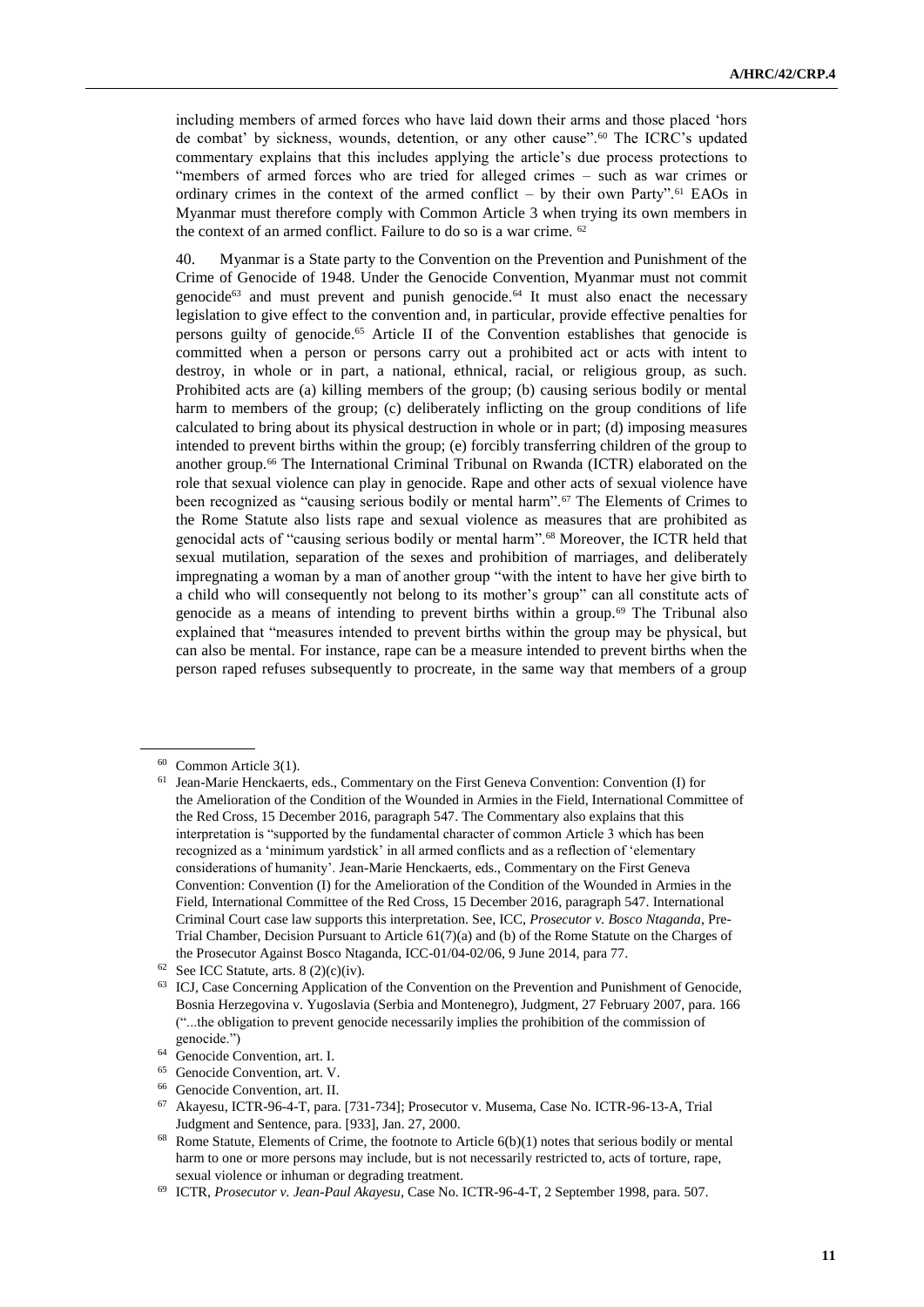can be led, through threats or trauma, not to procreate."<sup>70</sup> It is thus accepted that sexual violence can fall within the prohibited acts, and definitional scope of genocide.

41. Depending on the circumstances, sexual and gender-based violence may constitute crimes under international law, including war crimes,<sup>71</sup> crimes against humanity,<sup>72</sup> and genocide.<sup>73</sup> As a war crime, rape is defined as a perpetrator invading the body of a person by conduct "resulting in penetration, however slight, of any part of the body of the victim or of the perpetrator with a sexual organ, or of the anal or genital opening of the victim with any object or any other part of the body". <sup>74</sup> The Elements of Crime to the Rome Statute of the International Criminal Court explains that the war crime of rape occurs when, inter alia, the invasion was "committed by force, or by threat of force or coercion, such as that caused by fear of violence, duress, detention, psychological oppression or abuse of power, against such person or another person, or by taking advantage of a coercive environment, or the invasion was committed against a person incapable of giving genuine consent". <sup>75</sup> The war crime of sexual violence is defined as a perpetrator committing "an act of a sexual nature against one or more persons or caus[ing] such person or persons to engage in an act of a sexual nature by force, or by threat of force or coercion, such as that caused by fear of violence, duress, detention, psychological oppression or abuse of power, against such person or persons or another person, or by taking advantage of a coercive environment or such person's or persons' incapacity to give genuine consent".<sup>76</sup>

42. To constitute war crimes, acts of sexual and gender-based violence must also have a nexus to an armed conflict and constitute one or more acts from an enumerated list of war crimes under international criminal law, such as rape, sexual violence, torture, cruel treatment, or outrages upon personal dignity.<sup>77</sup> The International Criminal Tribunal for the former Yugoslavia (ICTY) has determined that the nexus between the conflict and the crime does not have to be causal but the conflict "must, at a minimum, have played a substantial part in the perpetrator's ability to commit it, [the accused's] decision to commit it, the manner in which it was committed or the purpose for which it was committed. Hence, if it can be established...that the perpetrator acted in furtherance of or under the guise of the armed conflict, it would be sufficient to conclude that his acts were closely related to the armed conflict."<sup>78</sup> Acts of sexual violence with a nexus to an armed conflict are therefore not the private or personal acts of fighters or commanders, but war crimes.

43. Sexual slavery, which this report documents, is a particularly serious form of enslavement that is also prohibited under international criminal law. As well as exercising any or all of the powers attaching to the right of ownership over the person(s), the perpetrator must also cause the person to engage in one or more acts of a sexual nature.<sup>79</sup> A commercial transaction is not required, as the notion of servitude relates primarily to "the impossibility of the victim's changing his or her condition".<sup>80</sup> Sexual slavery also encompasses situations where women and girls are forced into "marriage", domestic servitude or other forced labour involving compulsory sexual activity, including rape, by their captors.<sup>81</sup>

<sup>70</sup> ICTR, *Prosecutor v. Jean-Paul Akayesu*, Case No. ICTR-96-4-T, 2 September 1998, para. 508.

<sup>&</sup>lt;sup>71</sup> See ICC Statute, e.g., arts.  $8(2)(b)(xxii)$  and  $8(2)(e)(vi)$ .

 $72$  See ICC Statute, e.g., arts.  $7(1)(g)$  and (h).

<sup>73</sup> See ICC Elements of Crimes, art. (6)(b) para. 1.

<sup>74</sup> ICC Elements of Crimes, Art 8 (2) (e) (vi)-1 (War crime of rape).

<sup>75</sup> ICC Elements of Crimes, Art 8 (2) (e) (vi)-1 (War crime of rape).

<sup>76</sup> ICC Elements of Crimes, Article 8 (2) (e) (vi)-6 (War crime of sexual violence)

<sup>77</sup> See, generally, Rome Statute, art.  $8(2)(c)$ -(e).

<sup>78</sup> ICTY, Kunarac Appeals Chamber Opinion para. 58, See, also, ICTY, Limaj et al. (IT-03-66), para. 91.

<sup>&</sup>lt;sup>79</sup> ICC Elements of Crimes, art.  $8(2)(e)$  (vi)-2, para. 2 (war crime). See, also, art.  $7(1)(g)$ -2, para. 2 (crime against humanity).

<sup>80</sup> ICC, *Prosecutor v. Katanga,* ICC-01/04-01/07-3436-tENG, Judgment pursuant to article 74 of the Statute, 7 March 2014, para. 976.

<sup>81</sup> ICC, *Prosecutor v. Katanga and Ngudjolo*, ICC-01/04-01/07-717, Decision on the confirmation of charges, 30 September 2008, para. 431.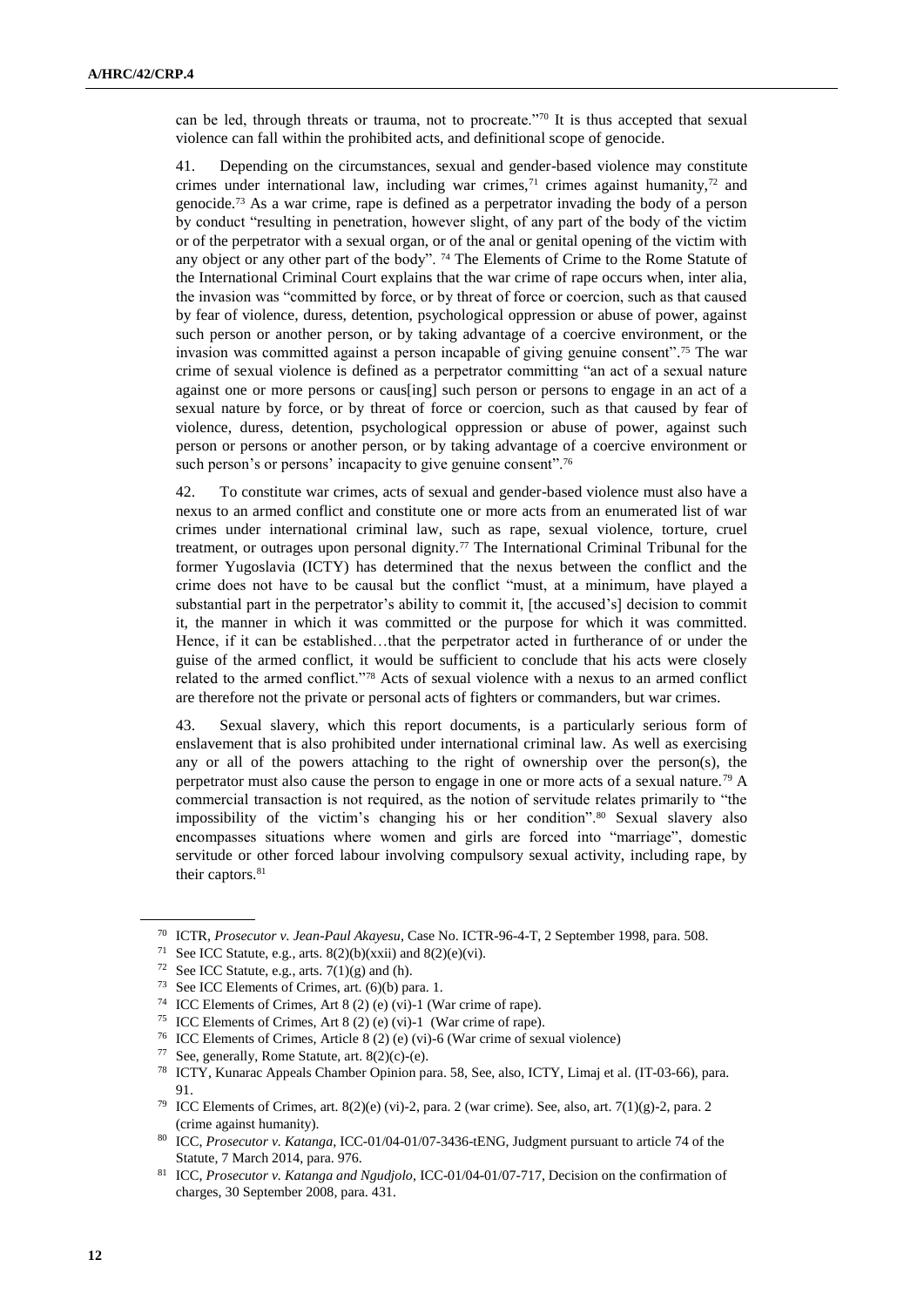44. To constitute crimes against humanity the acts of sexual violence must be done pursuant to or in furtherance of a State or organizational attack on a civilian population and take the form of one or more acts from an enumerated list of underlying acts that constitute crimes against humanity, such as torture, rape, sexual violence or persecution.<sup>82</sup>

45. In addition to what is covered above, to constitute an act of genocide, sexual violence must be carried out with the intent of destroying in whole or in part a national, ethnic, racial or religious groups as such and must also take the form of one or more acts from an enumerated list of prohibited acts of genocide, such as causing serious bodily harm to members of a group.<sup>83</sup>

46. States have a specific duty to investigate and, if there is sufficient evidence, prosecute gross violations of international human rights law and serious violations of international humanitarian law, in particular those that amount to crimes under international law.<sup>84</sup> This duty extends to sexual and gender-based violence. Investigations into allegations must always be independent, impartial, prompt, thorough, effective, credible and transparent.<sup>85</sup> In addition, accountability encompasses measures to realize the right to know the truth, the right to reparation and guarantees of non-recurrence.<sup>86</sup> Reparation can be in the form of restitution, compensation, rehabilitation, satisfaction and guarantee of non-repetition.<sup>87</sup>

47. Additionally, witnesses of acts of torture or ill-treatment, including sexual and gender based violence, may themselves be victims of severe mental pain or suffering that amounts to ill-treatment or torture.<sup>88</sup> The International Criminal Tribunal for the former Yugoslavia (ICTY) has held that "the mental suffering caused to an individual who is forced to watch severe mistreatment inflicted on a relative could rise to the level of gravity required under the crime of torture".<sup>89</sup> The tribunal separately held that being forced to watch sexual attacks on a woman, in particular, a woman whom the witness knew as a friend, caused severe mental suffering.<sup>90</sup>

# **IV. Gender equality and sexual and gender-based violence nexus in Myanmar**

### "*The son is the master, the husband is god*." – Myanmar proverb

48. The widespread use of sexual violence in Myanmar's human rights crises and conflicts needs to be framed in relation to the wider socio-economic and political restrictions imposed on women and girls, in particular women and girls from Myanmar's

<sup>82</sup> See, generally, Rome Statute, art. 7.

<sup>83</sup> See, generally, Rome Statute, art. 6. See, also, para 40 above.

<sup>84</sup> Additionally, where provided for in an applicable treaty or other international legal obligations, States should facilitate extradition or surrender offenders to other States and to appropriate international judicial bodies. Basic Principles and Guidelines on the Right to a Remedy and Reparation for Victims of Gross Violations of International Human Rights Law and Serious Violations of International Humanitarian Law, Basic Guideline and Principle 4 and 5.

<sup>85</sup> E.g., Human Rights Committee, General comment No. 36 (2018) on article 6 of the International Covenant on Civil and Political Rights, on the right to life, paragraph 28.

<sup>&</sup>lt;sup>86</sup> Updated Set of principles for the protection and promotion of human rights through action to combat impunity (E/CN.4/2005/102/Add.1), 2005, principle 1.

<sup>87</sup> See paras. 235-237 in Impunity and Accountability.

<sup>88</sup> Association for the Prevention of Torture and Center for Justice and International Law, *Torture in International Law: A guide to jurisprudence* (2008), available at: [https://www.apt.ch/content/files\\_res/jurisprudenceguide.pdf,](https://www.apt.ch/content/files_res/jurisprudenceguide.pdf) p. 173.

<sup>89</sup> ICTY, *Prosecutor v. Kvocka and Others*, Trial Chamber Judgment (IT-98-30/1), 2 November 2001, para. 149. The Trial Chamber also noted in paragraph 143 that the "presence of onlookers, particularly family members, also inflicts severe mental harm amounting to torture on the person being raped".

<sup>90</sup> ICTY, *Prosecutor v. Furundzija*, Trial Chamber Judgement (IT-95-17/1), 10 December 1998, para. 267.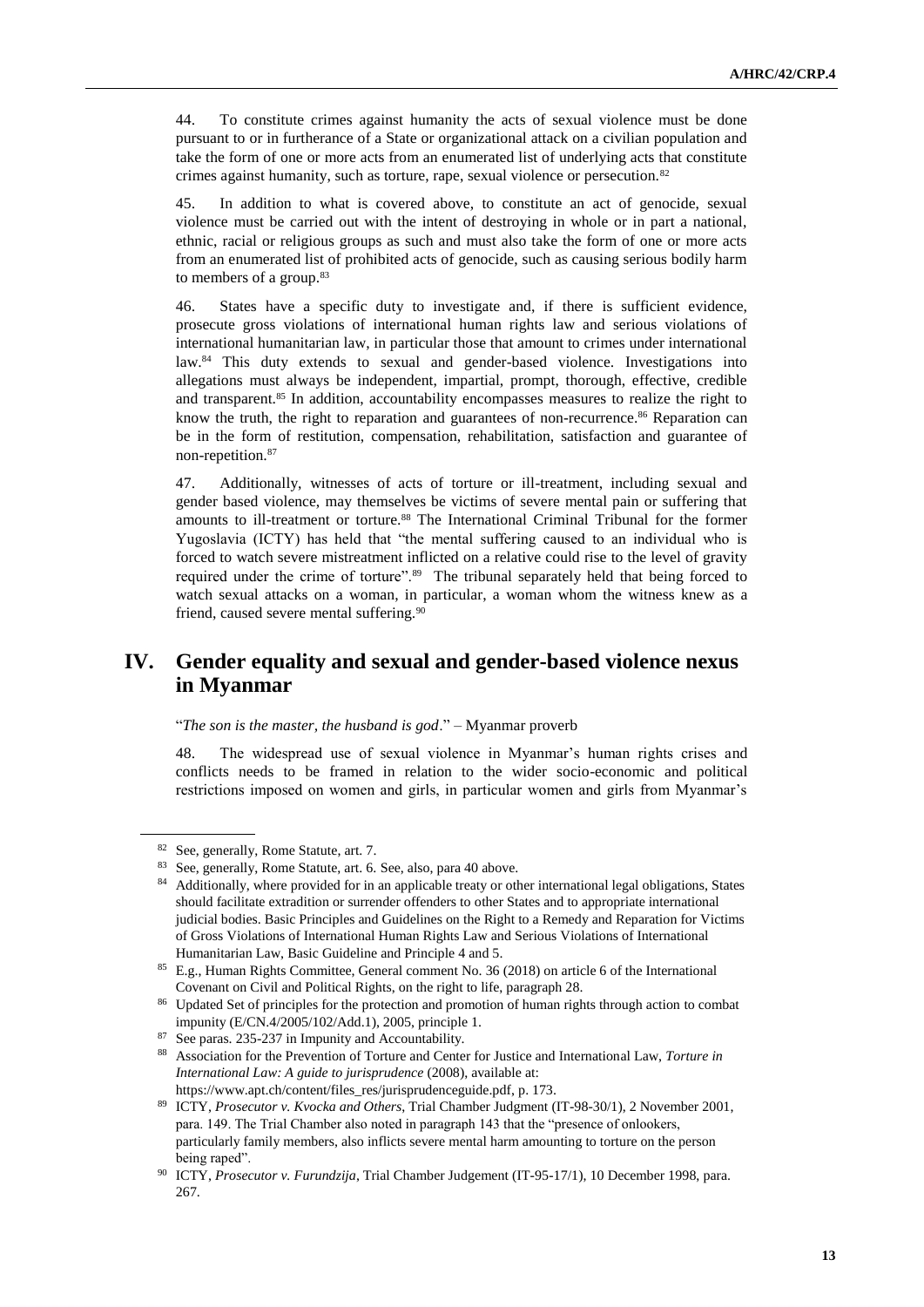ethnic minorities. Sexual violence is an outcome of a larger problem of gender inequality and the lack of rule of law. This is not unique to Myanmar. Worldwide, there is a direct correlation between gender inequality and gender violence. Women are more likely to experience violence in countries with high gender inequality.<sup>91</sup> But the extent of gender inequality in Myanmar makes it especially prone to sexual and gender-based violence. Myanmar ranks 148 of 189 countries in the United Nations' Gender Inequality Index.<sup>92</sup>

49. Notwithstanding the prominence of Daw Aung San Suu Kyi, the State Counsellor, the place of women in Myanmar society is generally considered limited. Apart from the State Counsellor, men are the predominant national level decision-makers, including within the Tatmadaw and as the public face of the Government.  $93$  Military rule between 1962 and 2011 all but banished women from positions of authority, and the military itself had no women in leadership roles.<sup>94</sup> While some improvements have been made since 2014 to include women within the Tatmadaw, to date only 12 out of 166 Tatmadaw parliamentary seats are occupied by women.<sup>95</sup>

50. In a recent meeting of the Security Council's Informal Experts Group on Women, Peace and Security, the Secretary-General's Special Envoy on Myanmar, Ms. Schraner-Burgener noted that, the overwhelming majority of her interlocutors at the central, regional and local levels in Myanmar are men, partly due to the predominance of military and religious actors in positions of leadership and their disproportionate role in public life and decision-making about peace and security issues in particular.<sup>96</sup>

51. While there is close to parity with respect to literacy rates between men and women and within formal education, $97$  the number of women who participate in the formal work force is just over half the number of men, and those who do, earn less than men.<sup>98</sup> This reflects the traditional gender roles that have been assigned to men and women in Myanmar. An example of this is the 2008 Myanmar Constitution that makes repeated references to women as mothers, reinforcing gender stereotypes.<sup>99</sup>

52. Impunity for sexual and gender-based violence in Myanmar is exacerbated by underlying gender inequality. In 2008, the CEDAW Committee expressed concern that domestic and sexual violence in Myanmar was widespread and socially legitimised, while being accompanied by a culture of silence and impunity. The CEDAW Committee further noted that such cases are often underreported,<sup>100</sup> entrenching impunity and the

<sup>95</sup> In total, there are 64 women holding seats in both houses of Parliament, of a total of 664 seats.

<sup>97</sup> For the age group of persons 15 years and older, female literacy in 2015 was estimated at 86.9% and male literacy at 92.0%: However, there are continuing concerns about retention rates, performance levels of certain categories of children especially in secondary school, and the quality and gender sensitivity of education. Impressive national data on female education mask economic, regional, and urban–rural disparities; Myanmar Gender Situation Analysis (2016) Asian Development Bank, UNDP, UNFPA, UN Women. In education, women are required to achieve higher test scores than men to be admitted into professional schools such as medicine and engineering; Goldman School of Public Policy, University of California, Berkeley, The Global Justice Center, *Vulnerable Women, Vulnerable Land, Gender Dimensions of Land Grabbing in Myanmar* (May 2017).

<sup>91</sup> *See for e.g.,* L. Heise, A. Kotsadam, "Cross-national and multilevel correlates of partner violence: an analysis of data from population-based surveys", *Lancet Glob Health*, vol 3, June 2015.

<sup>92</sup> UNDP Gender Inequality Index (2018).

<sup>93</sup> S/2019/591, p.3; Women occupied 4.6% of directly elected seats in all levels of Parliament in 2012an increase from 1.9% in the First Legislative Assembly of 1974. This has now increased to 12.9% of directly elected seats in all levels of Parliament; Gender Equality and Women's Rights in Myanmar, UNDP, ADB, UNFPA, UN Women (2016).

<sup>&</sup>lt;sup>94</sup> Background note for the Security Council's Informal Experts Group on Women, Peace and Security, Myanmar, 4 June 2019.

<sup>96</sup> S/2019/591.

<sup>&</sup>lt;sup>98</sup> According to the 2014 census data, the labour force participation rate for persons aged 15 years and older is 63.4% (81.7% for men and 47.1% for women); for persons aged 15–64 years, it is 67% (85.2% for men and 50.5% for women); Gender Equality and Women's Rights in Myanmar, UNDP, ADB, UNFPA, UN Women (2016).

<sup>99</sup> CEDAW/C/MMR/CO/3, para. 10.

<sup>100</sup> CEDAW/C/MMR/CO/3, para. 22.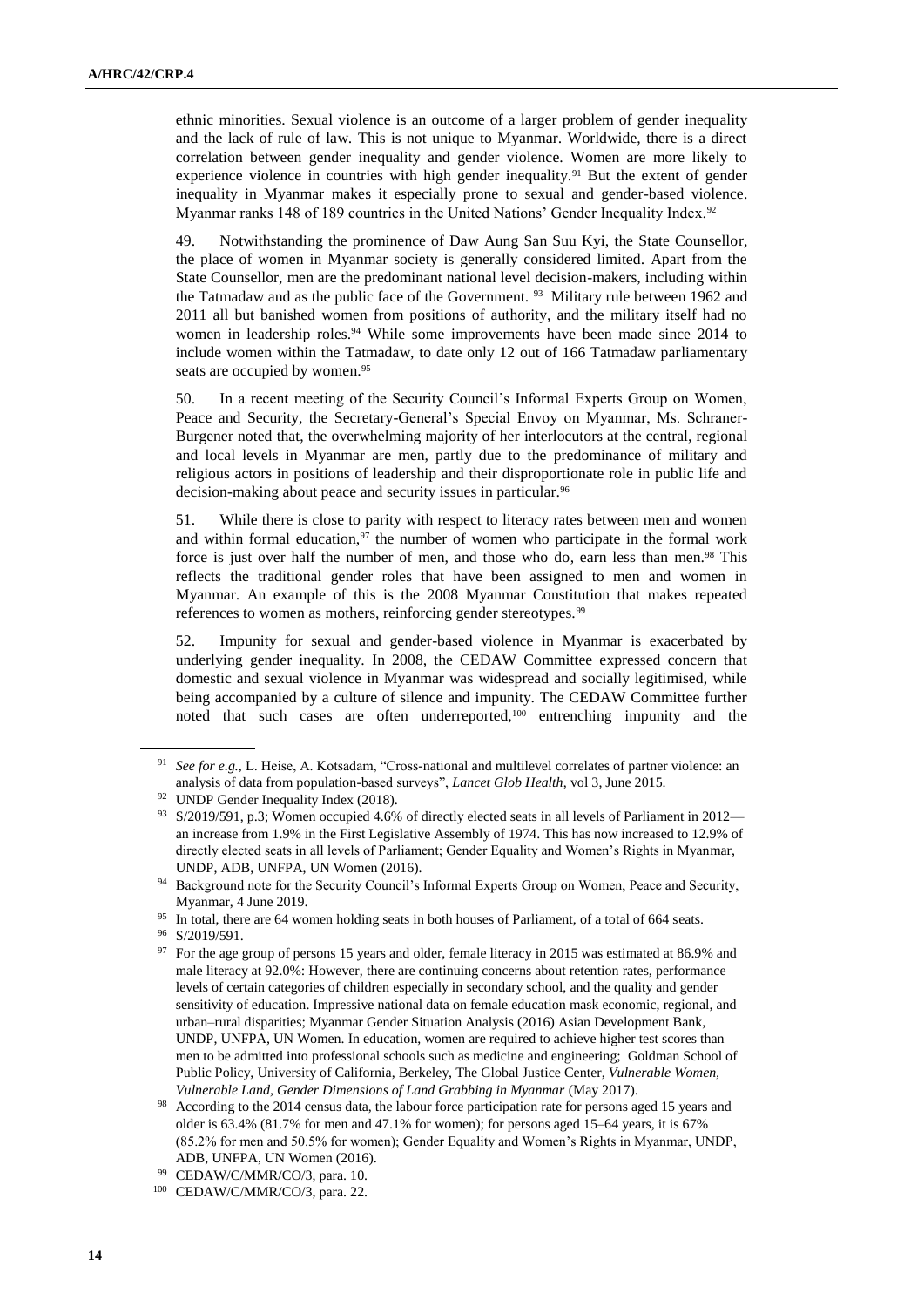normalization of sexual and gender-based violence even further. The net result is a climate of impunity that enables sexual and gender-based violence to continue unabated.

53. Women and girls of ethnic minorities are doubly-victimised in relation to sexual and gender-based violence as women and girls and as members of ethnic minority communities.

#### *Rohingya women and girls*

54. Rohingya women and girls have suffered multifaceted gender discrimination through the years, leading to violations that infringe on their basic human rights on a regular basis. According to CEDAW, discrimination of women and girls is inextricably linked to other factors that affect them, such as race, ethnicity, religion, health, status, age, class, caste, sexual orientation and gender identity. This distinction will have a bearing on how discrimination or marginalization affects women belonging to these groups, often differently from men.<sup>101</sup>

55. Understanding the intersectionality of these factors will assist in informing how Rohingya women and girls are affected in unique ways, in particular during times of conflict, and why they need to be afforded strong protection from gender discrimination through empowerment in decision-making processes, reforms of discriminatory laws and practices, and access to basic health services.<sup>102</sup>

56. The participation of Rohingya women in formal and informal decision-making processes is limited within their communities. Due to their status, they are often relegated to tasks and duties that fit within socially defined norms and practices, such as childbearing,<sup>103</sup> attending to household chores, and some to farming.<sup>104</sup> The literacy level for most Rohingya women is low compared to those of other ethnic minorities in Myanmar, rendering them more prone to gender discrimination and loss of social, political and economic opportunities.<sup>105</sup>

57. Rohingya women suffer systemic gender discrimination as a result of Government policies and practices. Their economic, social and cultural rights have been restricted through the imposition of discriminatory laws and policies by the Government. Access to education is limited, with reports of Rohingya children in Central Rakhine being prevented from attending the formal education system because of the combination of movement restrictions and the lack of schools.<sup>106</sup>

58. Rohingya women do not have equal access to register births. The Government controls the number and spacing of children they can have.<sup>107</sup> Access to basic health care for Rohingya women and girls in Myanmar is inadequate especially with regard to reproductive health due to the combination of few public health facilities and services, movement restrictions,<sup>108</sup> mistrust of the service providers, and exclusion or limited access

<sup>101</sup> CEDAW/C/GC/28, para.18; Gender Equality and Women's Rights in Myanmar, UNDP, ADB, UNFPA, UN Women (2016).

<sup>102</sup> Wai Wai Nu "Layers of Marginalisation: Life for Rohingya Women Testimony from Myanmar." The Equal Rights Review, Vol. 16 (2016), pp. 223-227.

<sup>103</sup> CEDAW/C/MMR/CO/37, p. 3; *See also*, Yen Saning; "Interview 'Within the Political Structure, Women Are Treated as Decorative'" (The Irrawaddy, 27 January 2014). Salai Isaac Khen talks about the importance of women's voices in the peace process and gender equality as Burma undergoes economic and political reform.

<sup>104</sup> NI-018, Gender Equality and Women's Right's in Myanmar Gender Situation Analysis (2016) Asian Development Bank, UNDP, UNFPA, UN Women. Also, AGIPP. Alliance for Gender Inclusion in the Peace Process

<sup>105</sup> Human Rights Watch, "Bangladesh is not My Country." The plight of Rohingya Refugees from Myanmar (5 August 2018). Rohingya Denied Access to Education in Myanmar and Bangladesh.UNICEF estimates 80% of Rohingya are illiterate:"Rohingya Refugee children need help to deal with their trauma (Reliefweb, 26 September 2017).

<sup>106</sup> A/HRC/39/CRP.2 p.134

<sup>&</sup>lt;sup>107</sup> The Population Control Health Care law (2015).

<sup>108</sup> A/HRC/39/CPR.2. Paras. 541-555.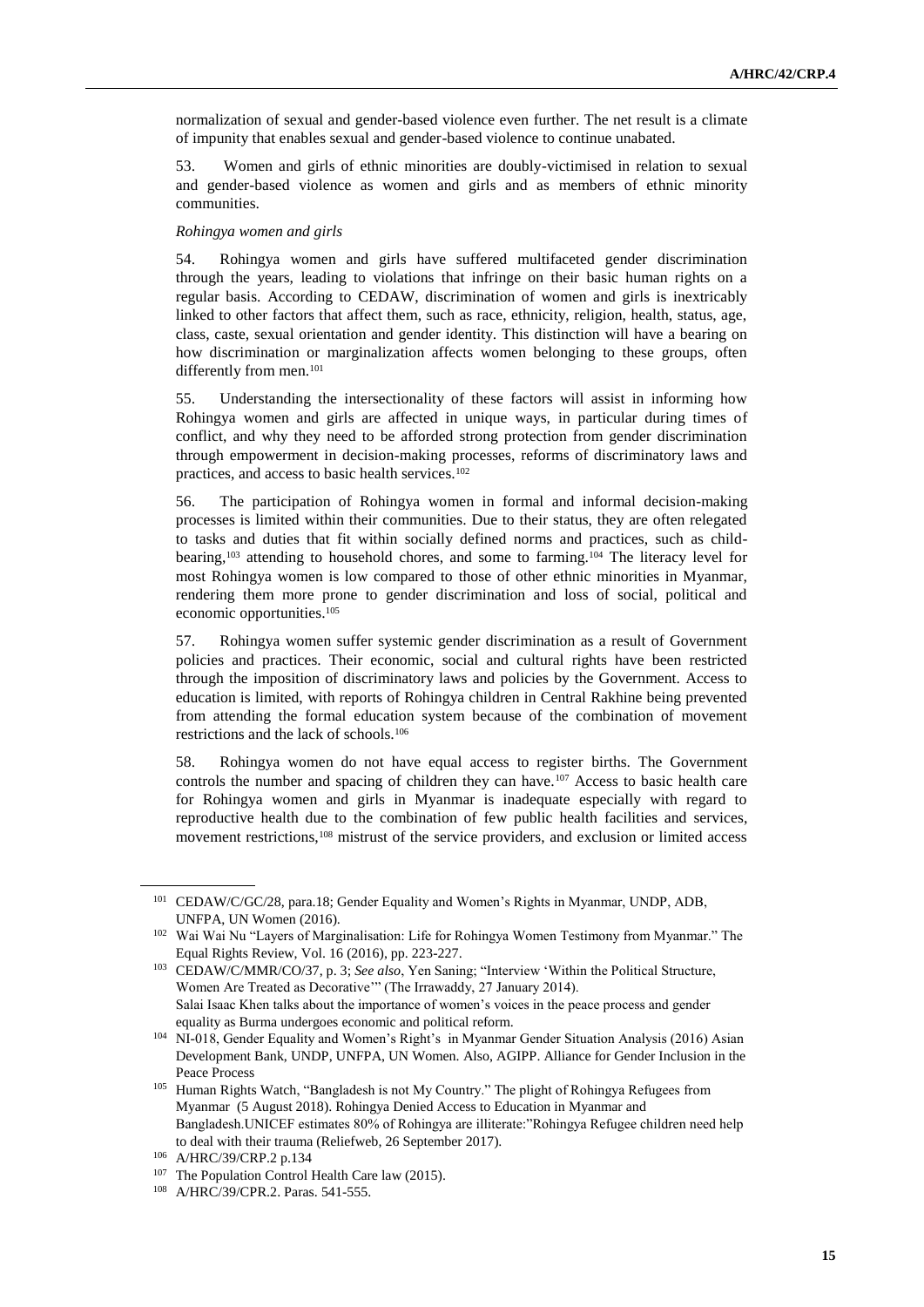to sexual and reproductive health care.<sup>109</sup> The Mission received reports of women who were raped during the "clearance operations" having to flee to Bangladesh without receiving medical assistance.<sup>110</sup>

59. The Mission spoke to Rohingya women and girls in the camps in Bangladesh who said receiving medical attention in the camps was a novelty. For most, it was the first time they had access to health facilities.<sup>111</sup> Many Rohingya women also expressed a high level of distrust in the medical care in Rakhine, when they could access it. A refugee recalled, "In our country, people usually don't go to the hospital because of the high rate of killings of new born babies."<sup>112</sup> Another Rohingya woman from Maungdaw told the Mission that "*people were always scared to go to the hospital because they are run by non-Rohingya*."<sup>113</sup> Even when people needed to go to the hospital, they stayed home and bought medicine at the pharmacy instead.<sup>114</sup> One woman told the Mission she only went for treatment at a clinic in Maungdaw because it was run by a Rohingya doctor.<sup>115</sup> It is reported that most hospitals are staffed by non-Rohingya, increasing the level of distrust.<sup>116</sup>

60. Unsafe abortions are a significant cause of maternal mortality among Rohingya women. Unsafe abortions are reported to be the cause of 15 per cent of all maternal deaths in Rakhine State, compared to the national average of 10 per cent of maternal deaths.<sup>117</sup> Abortion is prohibited under Myanmar's domestic law, even in cases of rape, except to save the life of the woman.<sup>118</sup>

### *Women and girls in northern Myanmar*

61. Similar to Rohingya women and girls in Rakhine, ethnic women and girls in Kachin and Shan States<sup>119</sup> face many types of gender discrimination, intersecting with other factors such as ethnicity, religion, displacement, poverty, education and health. These factors disproportionately exacerbate their vulnerability during conflict.

62. Decades of protracted armed conflict in Kachin and Shan States, resulting in prolonged displacement, new displacement and repeated displacement, renewed outbreaks of violence and increasingly restricted humanitarian access, have compounded marginalization and vulnerabilities across ethnic communities, especially for women and girls.<sup>120</sup> Around 40 per cent of the displaced people in Kachin are located in areas beyond

<sup>109</sup> DI-038, DI-002, DI-013, CI-089, DI-013, CI-082. See also, Doctors without borders "Rohingya refugees: Still searching for safety "( July 31, 2018). UNFPA, Population Council. "Marriage and sexual and reproductive health of Rohingya adolescents and youth in Bangladesh; a qualitative study." (October 2018), p. 8, 9.

<sup>110</sup> EI-074, EI-081, EI-083, EI-090.

<sup>111</sup> DI-006, DI-053, NI-014, NI-021, NM-001.The Mission heard from stakeholders that there is improvement on health issues after awareness campaigns launched camps to improve the health of refugees. Trained Rohingya refugees raise awareness on basic health issues such as hygiene for babies and mothers, prenatal care, they refer serious cases to medical staff.

<sup>112</sup> DI-053.

<sup>113</sup> DI-054.

<sup>114</sup> DI-054.

<sup>115</sup> DI-009.

<sup>116</sup> DI-001, DI-004, CI-073, DI-006, DI-004, DI-009, DI-053, DI-054.

<sup>117</sup> Gender Profile for Humanitarian Action, and across the Humanitarian-Peace-Development Nexus (Rakhine, Kachin and Northern Shan Myanmar) p.5. January 2019.

<sup>118</sup> The Penal Code of Myanmar, articles 312-316.

<sup>&</sup>lt;sup>119</sup> The peoples of Shan State include the Shan, Pa-O, Intha, Lahu, Lisu, Taungyo, Danu, Ta'ang, Ahka and Jinghpaw (Kachin), Shan-Chinese (Han), Shan-Ni and Kokang. The peoples of Kachin State include the Jinghpaw, Shan, Ruwang, Lisu, Zaiwa, Lawngwaw, Lachyit, Rakhine and Bamar. Many of the ethnic minority groups have substantial numbers of Christians among their members. Some groups are predominantly Christian.

<sup>&</sup>lt;sup>120</sup> Gender Profile for Humanitarian Action, and across the Humanitarian-Peace-Development Nexus (Rakhine, Kachin and Northern Shan Myanmar) January 2019.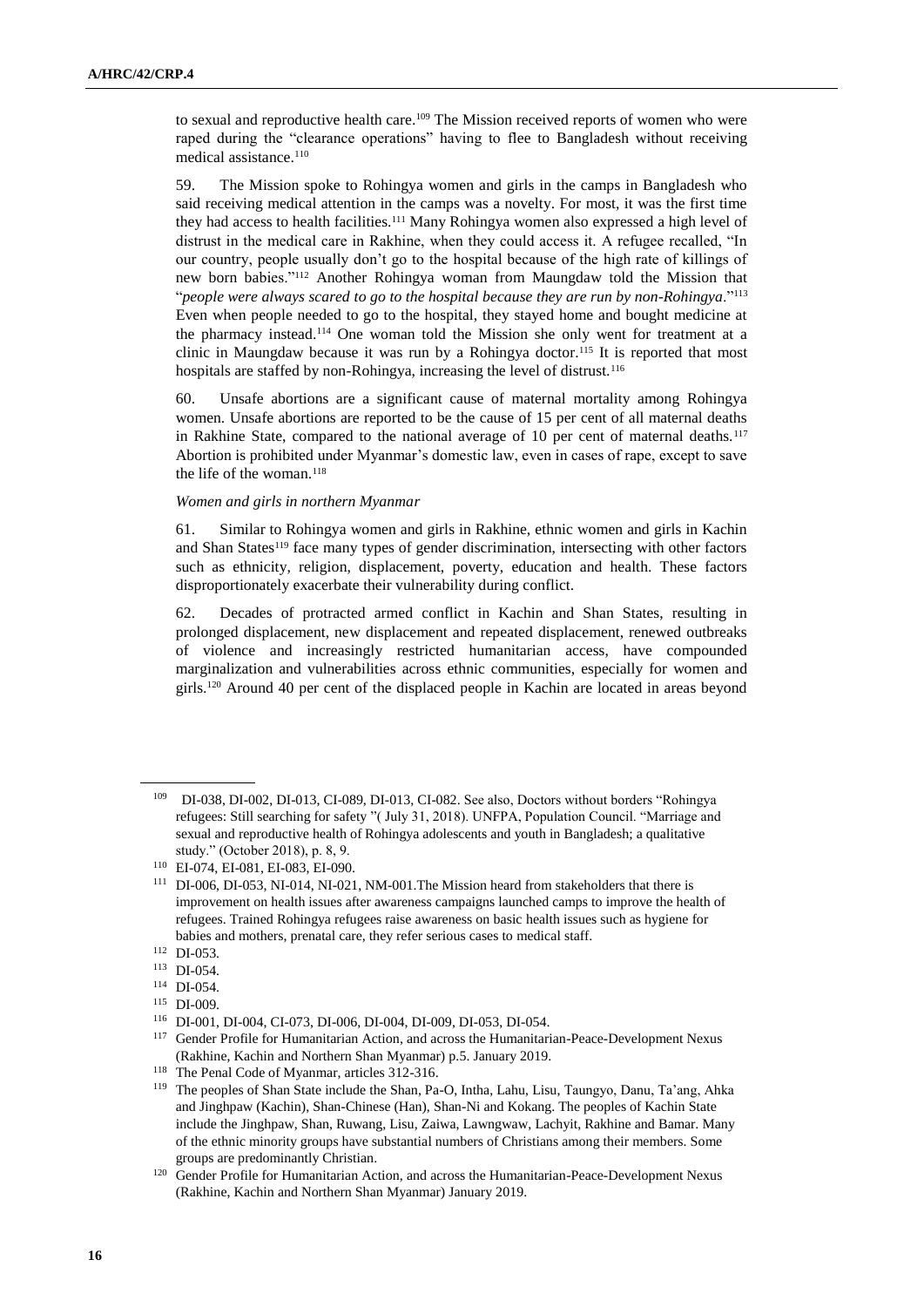government control where international actors have had no access since June 2016.<sup>121</sup> Women and children make up 76 per cent and 78 per cent of the displaced populations in camps in Kachin and Shan States, respectively.<sup>122</sup>

63. In Kachin, the ratio of girls to boys attending primary level education is 0.95 of the gender parity index.<sup>123</sup> Overall half of both boys and girls do not complete primary level education in Kachin State.<sup>124</sup> Reportedly, there is a higher drop-out rate for boys at primary level education as boys are often encouraged to seek work as family breadwinners, due to their gender roles within families.<sup>125</sup> In Shan, the ratio of girls to boys is 1.04. However the overall school attendance is low compared to the national average.<sup>126</sup> Despite near gender parity in school attendance in Shan State, it has the lowest female literacy rate among young women nationwide at 59.4 per cent compared to 89.5 per cent for men.<sup>127</sup> In Kachin and Shan States, education is often limited in non-government controlled areas, forcing children to travel to government controlled areas and sleeping in mixed dormitories, exposing girls to risks. There is also a shortage of female teachers in non-government controlled areas limiting opportunities for gender inclusive education in these areas.<sup>128</sup>

64. Ethnic women and girls in Kachin and Shan States, face challenges in accessing healthcare. Government healthcare is perceived as unreliable<sup>129</sup> since services are offered in Myanmar language often not understood by ethnic women and children in northern Myanmar.<sup>130</sup> In addition, heath facilities in IDP camps are limited and further places constraints on women and girls in accessing health care and services Moreover, women and girls face additional barriers in accessing reproductive and sexual health, as male community leaders actively discourage women from using contraceptives.<sup>131</sup> In addition, contraceptives are often unavailable in non-government controlled areas.<sup>132</sup>

65. The lack of economic opportunities manifests itself in Kachin and Shan along gendered lines, with women in Kachin overall having a low labour force participation rate at only 45.9 per cent in comparison to 85.7 per cent for men.<sup>133</sup> Kachin and Shan are two of the four poorest States in Myanmar.<sup>134</sup> The feminization of poverty is further compounded by the high prevalence of female-headed households, coupled with the discriminatory social customs denying their right to access, inherit or own land in many of these ethnic communities.<sup>135</sup> Prevailing insecurity and poverty have exposed women and girls to

<sup>134</sup> Ibid.

<sup>121</sup> A/HRC/39/CRP.2, para. 295-305; Gender Profile for Humanitarian Action, and across the Humanitarian-Peace-Development Nexus (Rakhine, Kachin and Northern Shan Myanmar) January 2019.

<sup>122</sup> Ibid.

<sup>&</sup>lt;sup>123</sup> Ministry of Education (2014).

<sup>&</sup>lt;sup>124</sup> Gender Profile for Humanitarian Action, and across the Humanitarian-Peace-Development Nexus (Rakhine, Kachin and Northern Shan Myanmar) January 2019. <sup>125</sup> Ibid.

<sup>126</sup> Myanmar Gender Situation Analysis (2016) Asian Development Bank, UNDP, UNFPA, UN Women. <sup>127</sup> Ibid.

<sup>128</sup> Gender Profile for Humanitarian Action, and across the Humanitarian-Peace-Development Nexus (Rakhine, Kachin and Northern Shan Myanmar) January 2019.

<sup>129</sup> Ibid.

<sup>130</sup> A/HRC/39/CRP.2, para. 112.

<sup>&</sup>lt;sup>131</sup> Gender Profile for Humanitarian Action, and across the Humanitarian-Peace-Development Nexus (Rakhine, Kachin and Northern Shan Myanmar) January 2019.

<sup>132</sup> PM-011.

<sup>133</sup> Myanmar Gender Situation Analysis (2016) Asian Development Bank, UNDP, UNFPA, UN Women.

<sup>&</sup>lt;sup>135</sup> Men and women have equal rights to inherit and own land under Myanmar Law. However, the cultural norm is that they have distinct but complementary roles in society, which ultimately impact land ownership. Namati, Gendered Aspects of Land Rights in Myanmar II: Evidence from Paralegal Case Work (June 2019).; Gender Profile for Humanitarian Action, and across the Humanitarian-Peace-Development Nexus (Rakhine, Kachin and Northern Shan Myanmar) January 2019; Woods, Kevin. "A Political Anatomy of Land Grabs." Transnational Institute, March 2014; Faxon, Hilary. "The Praxis of Access: Gender in Myanmar's Land Use Policy." Conference Paper No. 17, Chiang Mai University, May 2015, pp.7-8.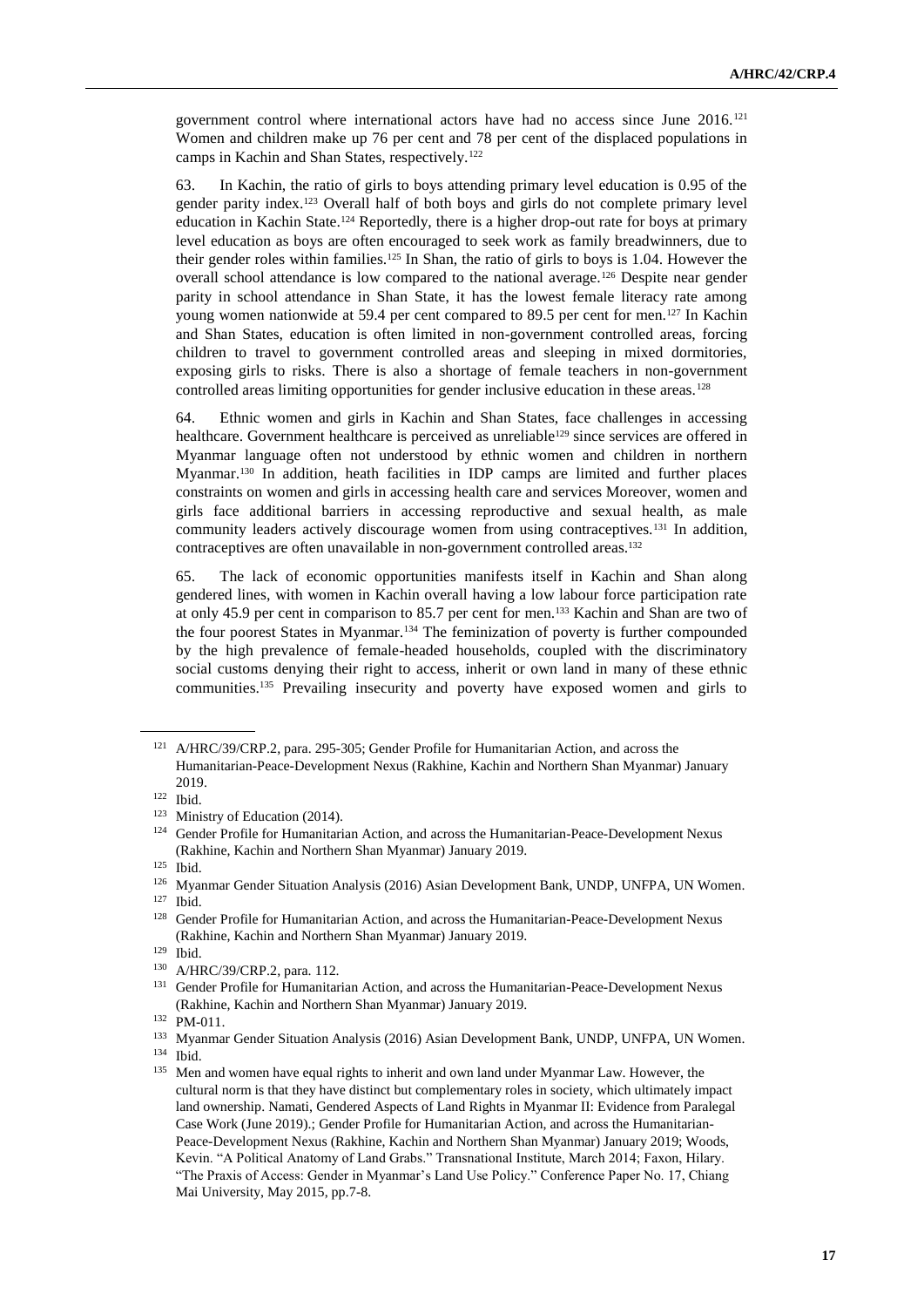trafficking for forced marriage and childbearing into China.<sup>136</sup> Women are vulnerable to trafficking by means of fraud or deception, particularly from people claiming to arrange a traditional marriage with Kachin women on the Chinese side of the border, or to arrange for their employment.<sup>137</sup>

66. Women's leadership and representation in decision-making roles also remains at low levels in Kachin and Shan States. In Kachin, women hold only two state-level ministerial positions.<sup>138</sup> Women in IDP camps also have limited access to decision-making structures and camp management committees.<sup>139</sup> In non-government controlled areas, women are underrepresented in leadership roles and so they are de facto excluded from representing EAOs' political wings in the peace process. Their absence can be explained by the prerequisite of possessing combat experience, to which they do not have access due to gender discriminatory EAO policies.<sup>140</sup> Despite these exclusionary factors, northern Myanmar benefits from an active civil society, especially from women-led organizations.

67. The unequal representation of women from ethnic minority groups in the peace process is an additional contributing factor to gender discrimination and marginalization.<sup>141</sup> Women's participation in the formal peace process has been very limited and has not reached the minimum 30 per cent of representatives proposed in the negotiations for the Nationwide Ceasefire Agreement of 2015 (NCA) and included in the Framework for Political Dialogue of 2016. Neither the Joint Monitoring Committee set up for the NCA, nor other coordination mechanisms established for the peace process have included women in any significant way.<sup>142</sup>

# **V. Sexual and gender-based violence as a hallmark of the Tatmadaw**

68. In its 2018 report, the Mission found that sexual violence was a hallmark of the Tatmadaw's military operations. The scale, brutality and systematic nature of these violations, especially as perpetrated against the Rohingya population and ethnic groups in northern Myanmar, indicated that rape and other forms of sexual violence were part of a deliberate strategy to intimidate, terrorise and punish a civilian population, and were used as a tactic of war.<sup>143</sup> Sexual violence has also been a recurring feature of military operations

<sup>136</sup> Johns Hopkins Bloomberg School of Public Health's Center for Humanitarian Health and Kachin Women's Association of Thailand, Estimating trafficking of Myanmar women for forced marriage and childbearing in China (December 2018); Kachin Women's Association of Thailand, Pushed to the Brink: Conflict and Human Trafficking on the Kachin-Burma Border (June 2013); Human Rights Watch, *"Give Us a Baby and We'll Let You Go" Trafficking of Kachin "Brides" from Myanmar to China* (21 March 2019).

<sup>&</sup>lt;sup>137</sup> Women head of households seek work in China where wages are higher and then are sold as brides to Chinese men and subjected to sexual slavery to have children; Human Rights Watch, *"Give Us a Baby and We'll Let You Go" Trafficking of Kachin "Brides" from Myanmar to China* (21 March 2019); Gender Profile for Humanitarian Action, and across the Humanitarian-Peace-Development Nexus (Rakhine, Kachin and Northern Shan Myanmar) January 2019.

<sup>138</sup> Only 0,25% of ward/village tract administrators being women nationwide; Oxfam and Trocaire *Life on Hol*d (2017).

<sup>139</sup> Gender Profile for Humanitarian Action, and across the Humanitarian-Peace-Development Nexus (Rakhine, Kachin and Northern Shan Myanmar) January 2019.

<sup>140</sup> PM-010, PM-011, *see also* Chapter VII. Sexual and gender-based violence by non-state armed groups.

<sup>&</sup>lt;sup>141</sup> Per last Panglong Conference Count, women constituted 17 per cent of participants in the peace process; K-070. *See also* Human Rights Watch, A Gentlemen's Agreement, Women's Participation in Burma's Peace Negotiations and Political Transition (2016).

<sup>142</sup> S/2019/591; Background note for the Security Council's Informal Experts Group on Women, Peace and Security, Myanmar, 4 June 2019.

<sup>143</sup> A/HRC/39/CRP.2. para. 1371-1374, also see the use of rape and other forms of sexual violence by the military. See also: http://www.statecounsellor.gov.mm/en/node/545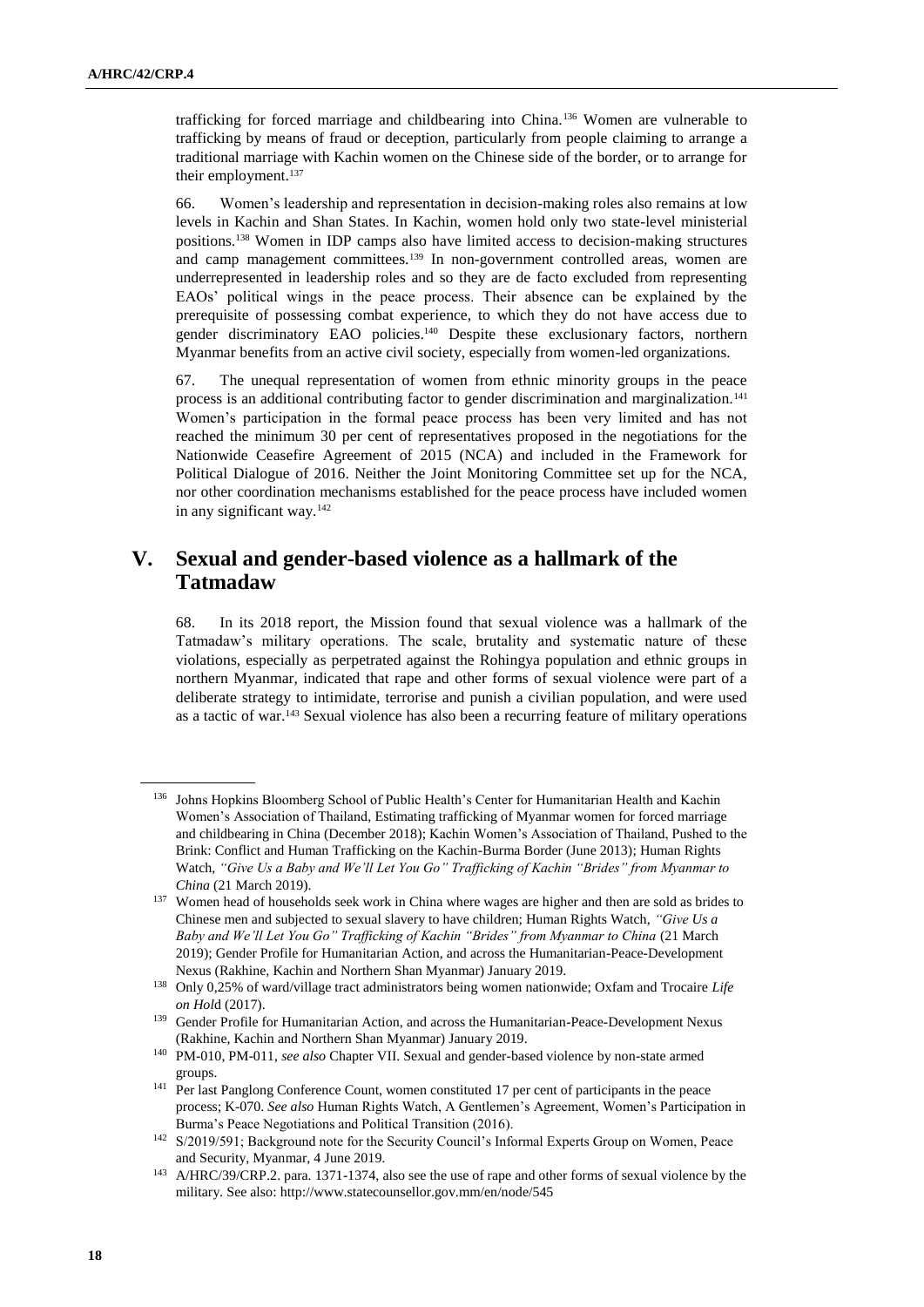in Kachin and Shan States between 2011 and 2018, consistent with similar allegations for at least 30 years.<sup>144</sup>

### **A. Sexual and gender-based violence against the Rohingya**

69. The Mission's 2018 report documented three waves of extreme violence against the Rohingya population in Rakhine State, namely in 2012, 2016 and 2017. Each wave of violence was accompanied by systematic and widespread sexual and gender-based violence against Rohingya women and girls.<sup>145</sup> During the 2012 violence and the 2016 and 2017 "clearance operations", the sexual violence was committed by the Tatmadaw, Border Guard Police and other security forces as well as members of ethnic Rakhine communities.

70. The findings in this section are based on close to 300 interviews with survivors, families of survivors, witnesses and sexual and gender-based violence experts. The prevailing context of culturally-based stigmatisation and ostracism of sexual violence survivors suggest significant underreporting.

#### **(i.) The 2017 "clearance operations"**

71. The most brutal of the three waves of extreme sexual and gender-based violence was 2017, which the Mission extensively documented. But the brutality of 2017 was also predictable given the other waves of violence targeting Rohingya that it preceded. On 25 August 2017, the Arakan Rohingya Salvation Army (ARSA) carried out coordinated attacks on a military base and up to 30 security force outposts across Rakhine State.<sup>146</sup> Security forces responded within hours in a grossly disproportionate manner.<sup>147</sup> The Government announced their completion on 5 September 2017 but in fact the violence lasted for more than two months.<sup>148</sup>

72. Security forces, particularly the Tatmadaw, targeted Rohingya in Buthidaung, Rathedaung and Maungdaw townships with a series of "clearance operations". They sought assistance from members of neighbouring ethnic Rakhine communities to surround Rohingya villages, separate men from women, and kill, gang rape and commit other acts of sexual violence. Entire Rohingya villages were burnt down in the process. Verified and corroborated narratives of survivors and witnesses of the "clearance operations" are unanimous in their descriptions of the nature and extent of the violence that the security forces unleashed. The virtually identical patterns, methods and tactics used throughout the three regions lead to only one conclusion: the violence, including the sexual and genderbased dimensions, was part of a deliberate, well-planned strategy to intimidate, terrorise and punish a civilian population and force them to flee. The Mission concluded on reasonable grounds that the acts constituted crimes against humanity, war crimes, and underlying acts of genocide accompanied by inferences of genocidal intent.<sup>149</sup> Additionally, the Mission determined that rape and other forms of sexual violence was at such a level of normalisation in the "clearance operations" that such violence was only possible in a climate of long-standing tolerance and impunity, where military personnel had no reasonable fear of punishment or disciplinary action.<sup>150</sup> Rape and sexual violence had been used in a methodical and systematic manner during this period.

73. The Mission amassed a vast amount of information about incidents of mass gang rapes, rapes, sexually humiliating acts, sexual slavery and sexual mutilations from the beginning of the "clearance operations" on 25 August.<sup>151</sup> Rohingya women and girls were the main victims, although there were instances involving men and boys. Young women

<sup>144</sup> A/HRC/39/CRP.2.Paragraphs 1372-1374, 1571, 103.

<sup>145</sup> A/HRC/39/CRP.2.Paragraphs 438-443; 920-941; 1091-1095.

<sup>146</sup> A/HRC/39/CRP.2.Paragraph 750.

<sup>147</sup> A/HRC/39/CRP.2.Paragraph 751.

<sup>148</sup> A/HRC/39/CRP.2 Paragraph 751.

<sup>149</sup> A/HRC/39/CRP.2 Paragraphs 1511, 1516, 1441.

<sup>150</sup> A/HRC/39/CRP.2, paragraph 1374.

<sup>151</sup> CI-046, EI-081, QI-071, LI-075, QI-071, QI-114, K-150, K-151, EI-102.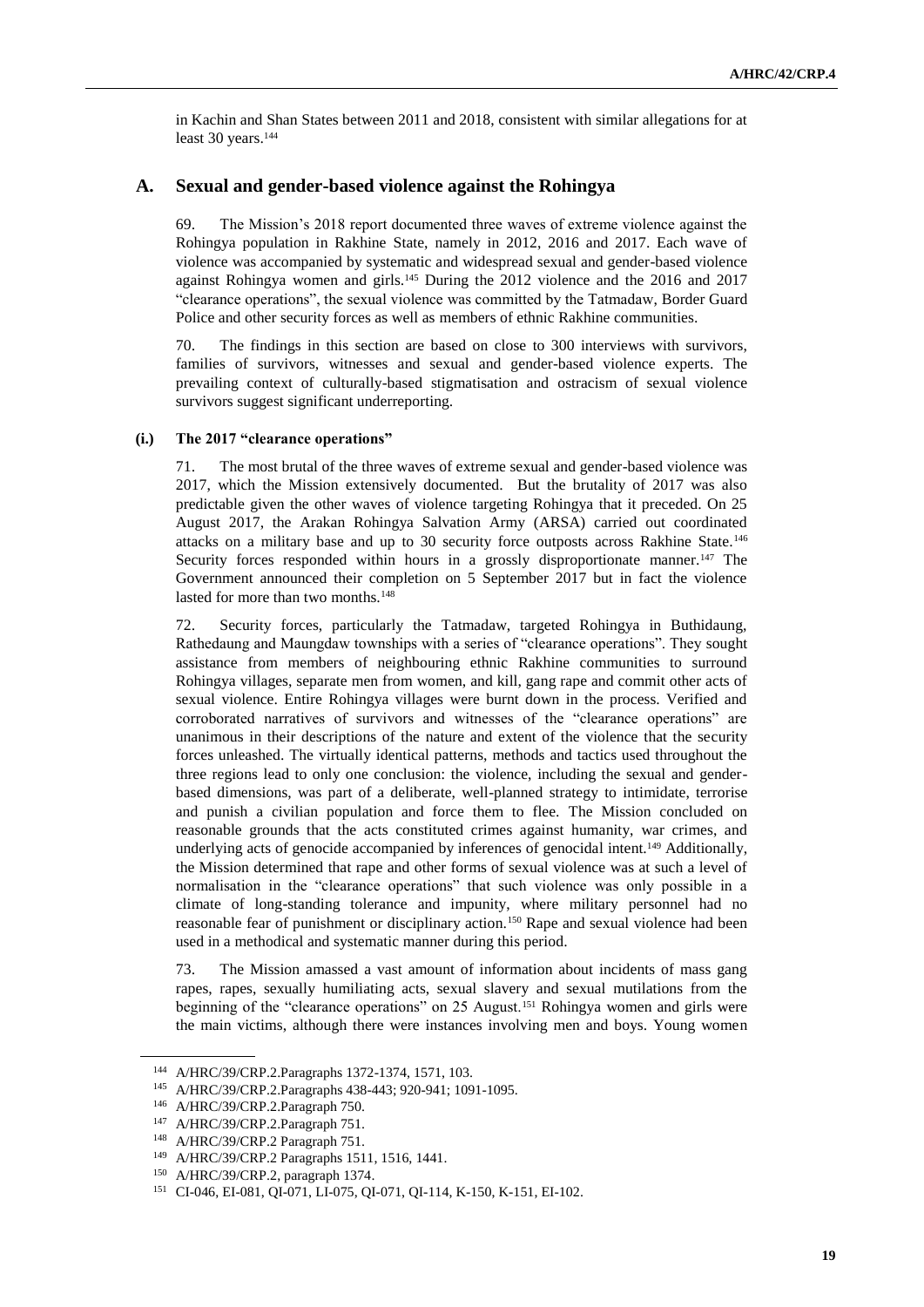and girls were particularly targeted for sexual violence and were disproportionally affected. In addition to the Tatmadaw, rape and other forms of sexual violence were carried out by members of the Border Guard Police, the Myanmar Police Force and members of ethnic Rakhine communities, although to a lesser extent.<sup>152</sup>

74. Between 25 August and mid-September 2017,<sup>153</sup> mass gang rapes, involving multiple perpetrators and multiple victims in the same incident, constituted a notable pattern in at least ten village tracts.<sup>154</sup> Mass gang rapes were commonly perpetrated in open public spaces, within forested areas near the village<sup>155</sup> in large houses within the village<sup>156</sup> and during detention in military and police compounds.<sup>157</sup> They were often perpetrated in front of the victims' children and other family members and neighbours.<sup>158</sup> Women and girls were commonly raped by multiple perpetrators.<sup>159</sup> Often, mass gang rape took place after the separation of women and girls from men and boys.<sup>160</sup> At times, the rapes and sexual violence took place in houses where Tatmadaw soldiers were waiting,<sup>161</sup> including men in camouflage and with helmets.<sup>162</sup>

75. Physical injuries preceded most of the rapes, with women beaten with guns, sticks, wire and fists and kicked in the stomach or the head.<sup>163</sup> Some women were violated while strung naked to trees by their hands or by hair in forested areas.<sup>164</sup> Perpetrators commonly scarred survivors through biting on their cheeks, thighs and other body parts in what appeared to be attempts of "branding".<sup>165</sup> Many victims were killed after being raped.<sup>166</sup> Some girls were "raped to death"<sup>167</sup> because of the unusual amount of blood in the genital area. In some instances, the genital area or the breasts were mutilated.<sup>168</sup>

76. The Mission collected information on six villages and village tracts where women and girls suffered particularly high numbers of rape and other forms of sexual violence. These were Chut Pyin,<sup>169</sup> Koe Tan Kauk,<sup>170</sup> and Chein Khar Li (Ku Lar)<sup>171</sup>, in Rathedaung Township, Min Gyi (Tu Lar Tu Li),<sup>172</sup> in Maungdaw Township, Maung Nu,<sup>173</sup> and Gu Dar Pyin,<sup>174</sup> in Buthidaung Township and areas in Southern Maungdaw.

77. The Mission documented two brutal attacks in Chut Pyin<sup>175</sup> in Northern Rathedaung and Maung Nu in Buthidaung Township on 27 August 2017. In both villages women and

- <sup>156</sup> CI-042, CI-046, EI-021, EI-080, EI-081, QI-052, QI-060, QI-071, WI-038, K-128.
- <sup>157</sup> EI-023, EI-028, EI-064, EI-066, EI-086, EI-094, EI-097, K-151, K-127.
- <sup>158</sup> EI-027, EI-029, EI-057, EI-071, EI-083.
- <sup>159</sup> EI-007, EI-014, EI-057, EI-096, EI-102.
- <sup>160</sup> CI-034, CI-042, CI-046, EI-021, EI-080, EI-081, EI-097, QI-052, QI-60, QI-072, WI-038, K-151.
- <sup>161</sup> CI-042, CI-046, EI-080, EI-081, EI-097, QI-052, QI-060, QI-072, WI-038, K-151.
- <sup>162</sup> EI-057, EI-065, EI-080, EI-081.
- <sup>163</sup> EI-007, EI-029, EI-057, EI-083.
- <sup>164</sup> EI-096, EI-098, LI-105.
- <sup>165</sup> EI-011, EI-014, EI-022, EI-076, EI- 094, XI-001.
- <sup>166</sup> E1-014, EI-064, EI-065, EI-067, EI-075, EI-076, EI-080, EI-081, EI-088, EI-094, EI-098.
- <sup>167</sup> EI-064, EI-067, EI-092, LI-081, LI-105, WI-006, WI-027.
- <sup>168</sup> EI-064, EI-067, EI-092, LI-081, LI-105, WI-006, WI-027, XI-001.
- <sup>169</sup> Known as Shuap Praung in Rohingya.
- <sup>170</sup> Known as Dun Shay Para in Rohingya.
- <sup>171</sup> Known as Shil Kha Li in Rohingya.
- <sup>172</sup> Known as Tula Toli in Rohingya.
- <sup>173</sup> Known as Monu Para in Rohingya.
- <sup>174</sup> Known as Gudam Para in Rohingya.
- <sup>175</sup> CI-177, LI-009, QI-052, WI-005, WI-006, WI-027, K-151, K-155.1.

<sup>152</sup> EI-075, EI-083, EI-084, EI-088, EI-093, EI-098.

<sup>153</sup> In Maungdaw: Kha Maung Seik (Fwaira Bazar), Min Gyi (Tu Lar Tu Li) (Tula Toli), Kyein Chaung (Boli Bazar), Kyauk Pan Du (Shitar Fawrikka); in Buthidaung: Ba Da Kar (Ba Da Kar / Fati Yaar), Nga Yant Chaung (a) Taung Bazar (Nga Yant Chaung), Chin Tha Mar (Hang Sar Para), Gu Dar Pyin (Gudam Para), Maung Gyi Taung (Shab Bazar / Sa Oh Brang) and in Rathedaung: Chut Pyin (Shuap Praung).

<sup>154</sup> EI-001, EI-030, EI-038, EI-039, EI-065, EI-067, EI-073, EI-075, EI-080, EI-081, EI-089, EI-094, EI-097, EI-098, LI-105, K-128

<sup>155</sup> EI-021, EI-027, EI-030, EI-064, YI-030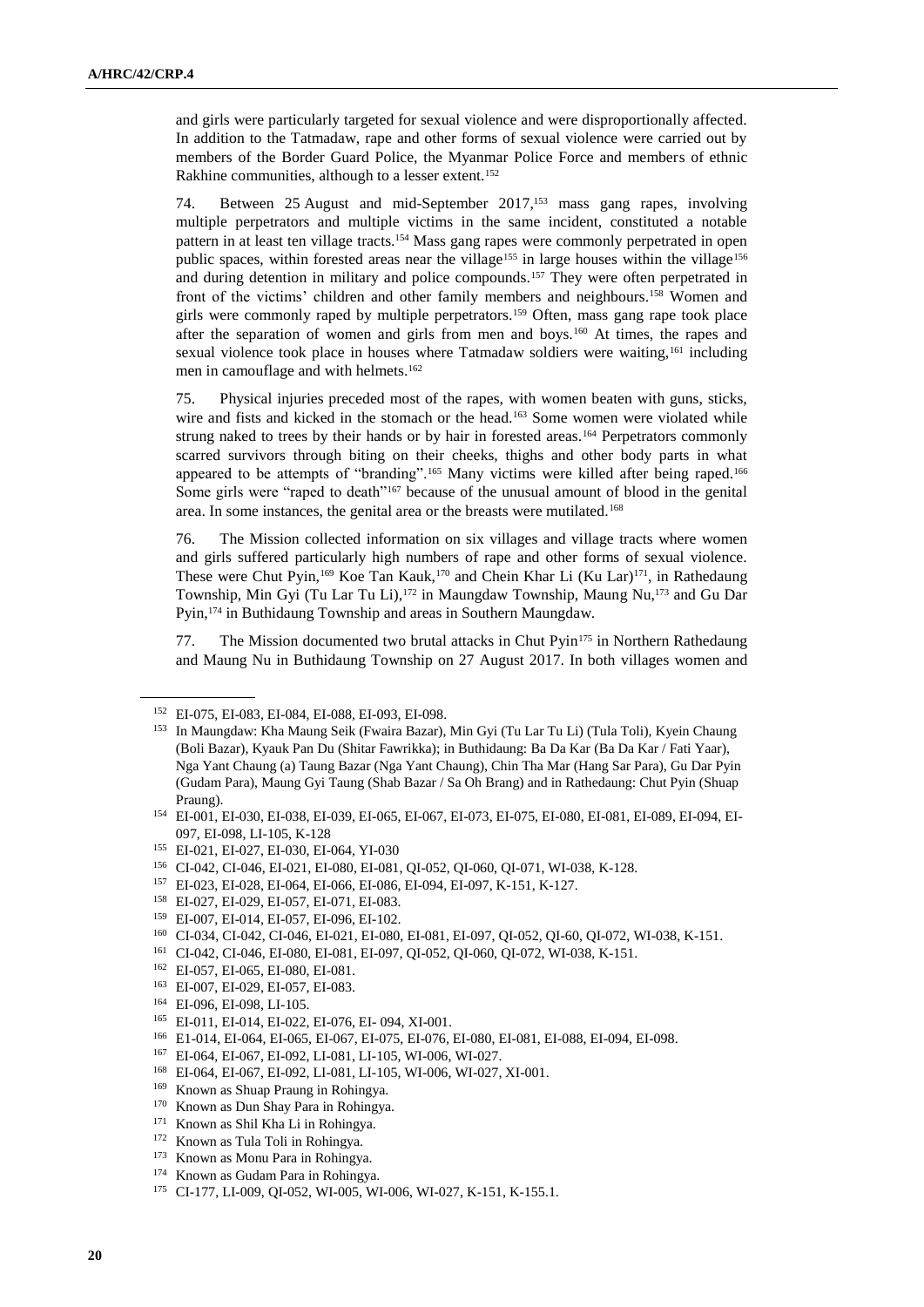girls were raped and gang raped during the attacks. In Maung Nu, as soldiers arrived at the village,<sup>176</sup> they separated the women and children into different groups and locked them inside smaller houses within the compound.<sup>177</sup> Women and girls were subsequently gang raped, killed and mutilated.<sup>178</sup> In one case, documented by the Mission, a knife was used to mutilate the vagina of a woman, who died as a result of the injuries.<sup>179</sup>

78. Around 28 August 2017, the Tatmadaw and security forces attacked Gu Dar Pyin, the main Rohingya settlement known as Gudam Para, in Southern Buthidaung Township, killing people and subjecting women and girls to sexual and gender-based violence, including rape, gang rape and abductions.<sup>180</sup>

79. Women and girls were also abducted and gang raped at the military compound next to Gu Dar Pyin village on the day of the "clearance operations" in that village.<sup>181</sup> Women and girls of reproductive age were targeted, principally between the ages of 13 and 25 years old.

80. In Min Gyi (Tu Lar Tu Li), known also as Tula Toli in Rohingya, in Maungdaw Township, Tatmadaw soldiers brutally raped women in groups of up to seven victims at a time, on 30 August 2017.<sup>182</sup> The Tatmadaw killed the women's children and set houses on fire, burning many of the victims to death.<sup>183</sup>

81. A 25-year-old Rohingya woman was gang raped in Chin Tha Mar, Buthidaung Township, in early September 2017. She recounted:

*"The military came around 6 pm and started firing at people. People died from the shooting. They came by motorcycle. After the shooting I ran to the hills with other villagers and my husband. When the military caught us they beat my husband and three men took me, they tore my clothes as one held and pushed me to the ground. They used their penis to rape me. They took many other women, around ten or twenty, who were also raped.*" 184

82. Rape and sexual violence was also reported in Chein Khar Li (Ku Lar) and Koe Tan Kauk villages in Rathedaung Township, on 28 August 2017. In Koe Tan Kauk, a young girl was found bleeding and naked, raped by the military. She subsequently died.<sup>185</sup> In Chein Khar Li (Ku Lar), Tatmadaw soldiers raped and slit the throat of a woman and killed her three children, all under the age of five.<sup>186</sup>

83. Other villages were also affected. A 30-year-old Rohingya woman from Kha Maung Seik village tract in Maungdaw Township was gang raped in late August by the Tatmadaw. She recounted:

*"Around 20 military came at around sunset and surrounded my house. Many female neighbours had managed to flee but my children were hungry so I had returned to my house to cook. After sunset the military entered the house while the children were sleeping. They slapped me twice, put a cloth over my mouth so I couldn't speak and I was tied down. I was blindfolded so I could not see properly. Two men held my hands and someone else held my legs apart. I was conscious so knew that two people were sitting on my legs."*<sup>187</sup>

<sup>176</sup> CI-026, CI-110, CI-196, LI-079, LI-084, QI-042, WI-017.

<sup>177</sup> LI-079, QI-042, YI-032, YI-033.

<sup>178</sup> EI-019, EI-027, LI-081, LI-094.

<sup>179</sup> LI-081.

<sup>180</sup> EI-078, EI-079, EI-080, K-151.

<sup>181</sup> EI-078, EI-079, EI-080, K-151.

<sup>182</sup> CI-042, CI-046, EI-080, EI-081, QI-60, QI-071, WI-038, K-150, K-151.

<sup>183</sup> CI-042, CI-046, EI-080, EI-81, QI-060, QI-071, WI-038, K-150, K-151.

<sup>184</sup> EI-027.

<sup>185</sup> XI-001.

<sup>186</sup> CI-181, CI-182, LI-052.

<sup>187</sup> EI-089.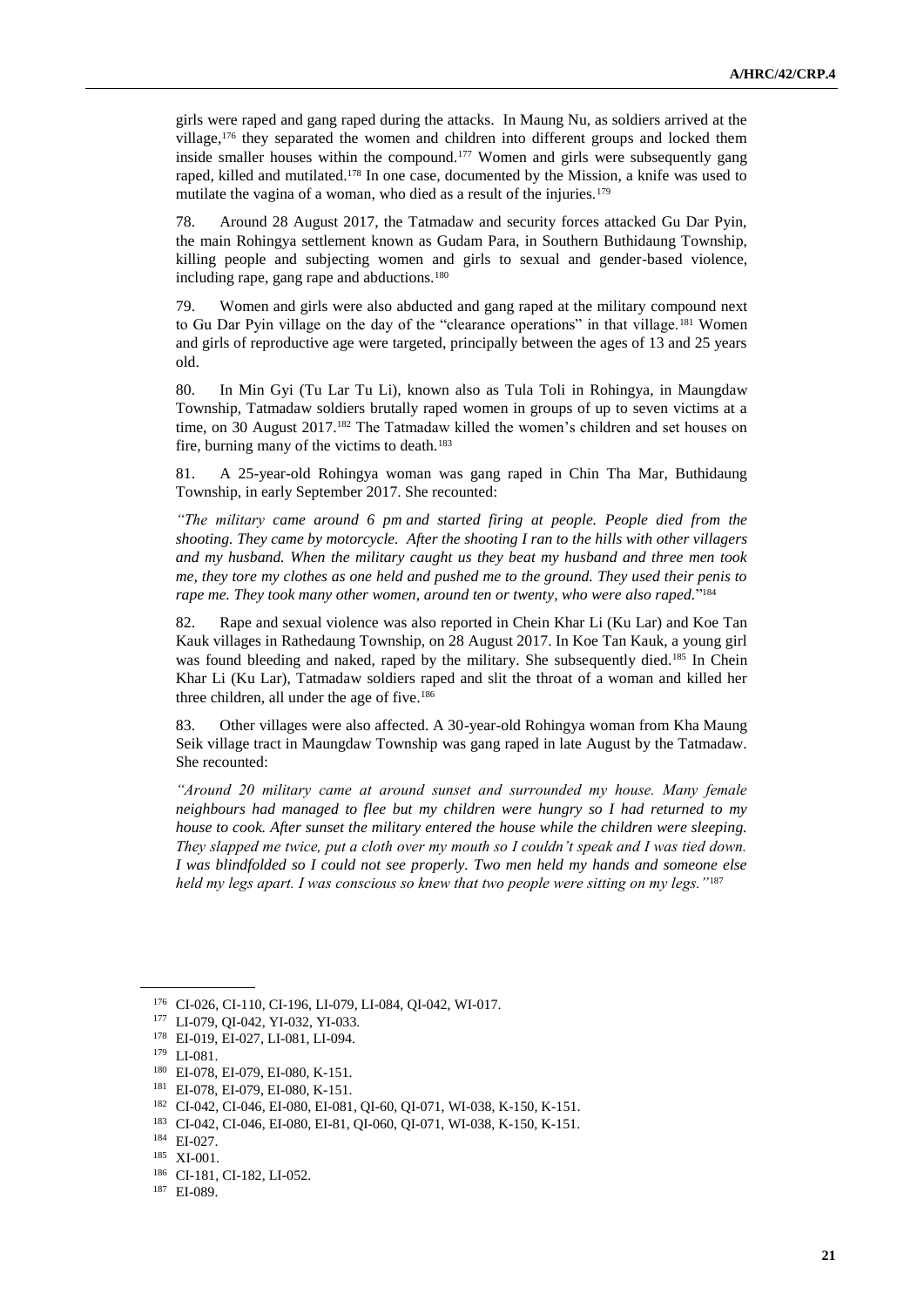#### **(ii.) The 2016 "are clearance operations"**

84. A second episode of extreme sexual and gender-based violence was triggered on 9 October 2016, when ARSA attacked three Border Guard Police posts in northern Rakhine State, killing nine police officers. The Mission found that the 2016 "area clearance operations" were a precursor to the 2017 violence, when the violations were committed on a larger scale. The 2016 "clearance operations" were illustrative of the foreseeable and planned catastrophe that was later to come.<sup>188</sup>

85. Security forces, led by the Tatmadaw, responded with "clearance operations" across an "area clearance zone" between Taungpyoletwea and Maungdaw, in central Maungdaw Township.<sup>189</sup> The "clearance operations" extended into December 2016.<sup>190</sup>

86. Tatmadaw mass gang rapes<sup>191</sup> were a significant part of the pattern of violence from October to December 2016. The Mission verified information about cases of sexual and gender-based violence, including rape and gang rapes, perpetrated in Yae Khat Chaung Gwa Son, Kyein Chaung and Kyet Yoe Pyin village tracts in Maungdaw Township. Tatmadaw and other security forces also raped and gang raped women and girls in Buthidaung Township,<sup>192</sup> despite the "clearance operations" being focused on an area some distance from Buthidaung Township. This further indicates that the acts were clearly committed outside of the military's stated objective of counter-insurgency, whose objective was to overcome ARSA terrorists.<sup>193</sup>

87. The Mission spoke to victims of the extreme sexual violence, who described their ordeals. For example, on 1 December 2016, in Kyet Yoe Pyin, Maungdaw Township, a victim was gang raped by four men, two were armed with guns. She said the rape was painful: "I thought that I was going to die". She bled for 15 days afterwards.<sup>194</sup>

*"I would rather be killed by a tiger or a bear in the jungle."*<sup>195</sup>

88. On 5 December 2016, in Maungdaw Township, a four months pregnant woman was gang raped by soldiers from what the survivor described as the Tatmadaw Special Forces Unit. She told the Mission she would rather be killed by animals than be raped. Describing the rape, she stated that she became numb after the third rape and started losing consciousness. In her interview with the Mission, the survivor was able to confirm that one of her rapists wore a Northern Command badge.<sup>196</sup>

89. In another case, a 25-year-old woman reported being gang raped in Dar Paing Sa Yar, in Buthidaung Township after the village chairperson failed to provide girls to the military as demanded:

"*When the military entered the village all the men ran towards the jungle and the women stayed in groups. Women from 10-20 houses gathered in one house. In every village women made groups like that to stay together. The military initially pretended they needed potatoes. I thought I could rest and hide, but then they rushed into the house. 4 to 5 military were guarding the house when one of them raped me. One after the other, they took turns in raping me. I begged for my life. After the second rape, I fainted. I do not know how many men raped me."*<sup>197</sup>

<sup>188</sup> CI-106, EI-055, EI-091, EI-093, EI-094, EI-095, LI-105, K-127, K-128.

<sup>189</sup> A/HRC/39/CRP.2, Para. 1069.

<sup>190</sup> A/HRC/39/CRP.2, Para. 1070.

<sup>191</sup> CI-106, EI-055, EI-091, EI-093, EI-094, EI-095, LI-105, K-127, K-128.

<sup>192</sup> EI-094, EI-095, EI-107.

<sup>193</sup> A/HRC/39/CRP.2, Paras.s 1102-1107, 1433, Global New Light of Myanmar "Tatmadaw ends clearance operations in Northern Rakhine" (18 February 2017).

<sup>194</sup> EI-054.

<sup>195</sup> EI-094.

<sup>196</sup> EI-055.

<sup>197</sup> EI-094.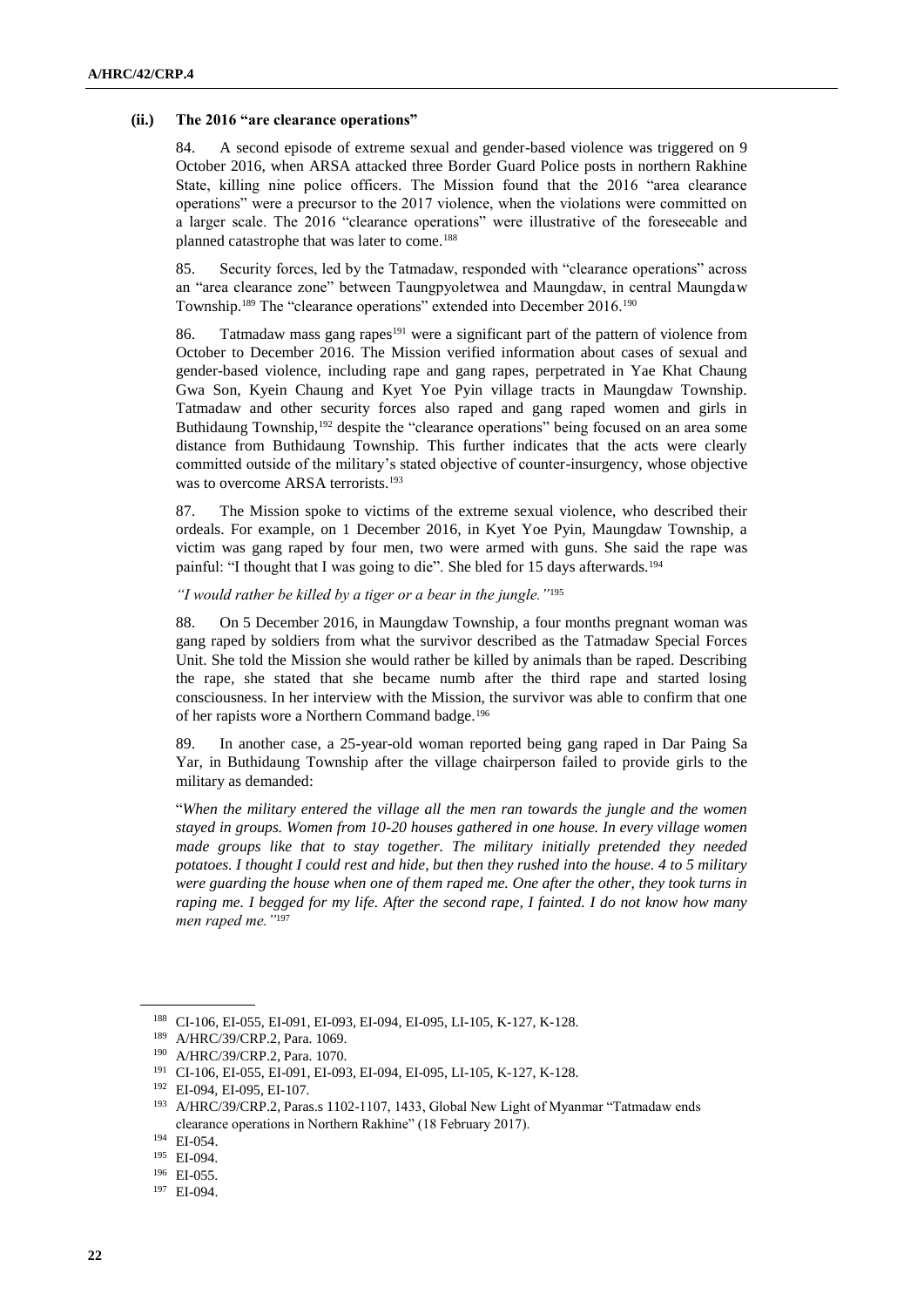#### **(iii.) The 2012 violence**

90. Similar to the 2016 "clearance operations" being a precursor for the sexual violence that marked the 2017 operations against Rohingya, the 2012 violence foreshadowed what was to come in 2016. On 28 May 2012, Ma Thida Htwe, a 27 year-old Buddhist woman was killed in the Kyauk Ni Maw village tract, Ramree Township, in the south of Rakhine State. On 5 June 2012, the newspaper Global New Light of Myanmar reported the case as murder and rape. It published the names of the three suspects and described them as "Bengali/Islam". The three accused were subsequently prosecuted and sentenced to death. In the following days and weeks, the rape allegation, more than the murder, was used to incite violence and hatred against the Rohingya.<sup>198</sup>

91. The Mission found that the ensuing violence was in large part triggered by a growing level of hate speech against the Rohingya community in Rakhine. Three waves of violence occurred: from 8 June to August 2012, in October 2012 and again in 2013. The perpetrators of the violence were mainly members of ethnic Rakhine communities who acted with either the direct participation or the acquiescence of the security forces.<sup>199</sup>

92. In addition to killings, arson attacks and arbitrary arrests of Rohingya on a massive scale, sexual and gender-based violence was also committed against women and girls.<sup>200</sup> The Mission received credible reports that up to 20 girls were abducted in June 2012 from the Narzi quarter in Sittwe and subjected to sexual slavery by soldiers.<sup>201</sup>

93. The Mission corroborated a case of a rape and subsequent killing of a 16 year-old girl by security forces on 8 June 2012, in Ka Nyin Tan (a) Myo Ma Ka Nyin Tan, Maungdaw Township. A witness saw security forces surrounding the house of the girl. Four people entered the house, brought her outside the house, took off her clothes and raped her. They pulled her legs and arms and then they killed her by gunshot. They had aluminium and wooden sticks, long knives and short pistols.<sup>202</sup>

94. Following the 2012 violence, Rohingya in Rakhine State started being identified as "violent extremists" and "terrorists" and practising "violent Islam", fuelling fear and deep resentment.<sup>203</sup> The statements of government officials, politicians, religious authorities and military commanders, as well as of direct perpetrators, prior, during and after the violence, revealed an exclusionary vision, with perpetrators using expressions such as "go away", "you don't belong here", "you are Bengali", "we will kill you all".<sup>204</sup> The Government failed to condemn any of the sexual violence or the hate speech demonizing the Rohingya.

### **(iv.) Conclusions and legal findings**

95. In its 2018 report, the Mission concluded on reasonable grounds that sexual and gender-based violence against Rohingya constituted, among other violations and crimes under international law, torture, war crimes, underlying acts of crimes against humanity and underlying acts of genocide.<sup>205</sup> In that report, the Mission also assessed this sexual and gender-based violence as part of three of five factors that inferred the Tatmadaw's genocidal intent to destroy the Rohingya people as such.<sup>206</sup> The first factor was the utterances of Myanmar officials and others. One member of the Tatmadaw said to a gang

<sup>198</sup> A/HRC/39/CRP.2.Para. 625.

<sup>199</sup> A/HRC/39/CRP.2.Para. 645.

<sup>200</sup> A/HRC/39/CRP.2.Para.s 662-668.

<sup>&</sup>lt;sup>201</sup> K-076.19

<sup>202</sup> DI-038.

<sup>203</sup> BI-001, BI-006, CI-147, EI-017, LI-006; LI-041, LI-048, LI-059, LI-077, LI-099, LI-114, QI-038, QI-040, QI-041, QI-059, QI-064, QI-111, WI-010, YI-005, YI-030.

<sup>204</sup> LI-006; LI-041, LI-048, LI-059, LI-099, QI-038, QI-041, QI-059, QI-064, QI-111, YI-030, WI-010, A/HRC/39/CRP.2.Para.s, 1327-1331.

<sup>205</sup> A/HRC/39/CRP.2, para. 438-441

<sup>&</sup>lt;sup>206</sup> The five indicators were rhetoric of hatred and contempt for the Rohingya, the utterances of governmental officials and others prior, during, and after the violence, the existence of discriminatory plans and policies, evidence of an organized plan of destruction, and the extreme brutality of the violence. A/HRC/39/CRP.2, para. 14219-1433.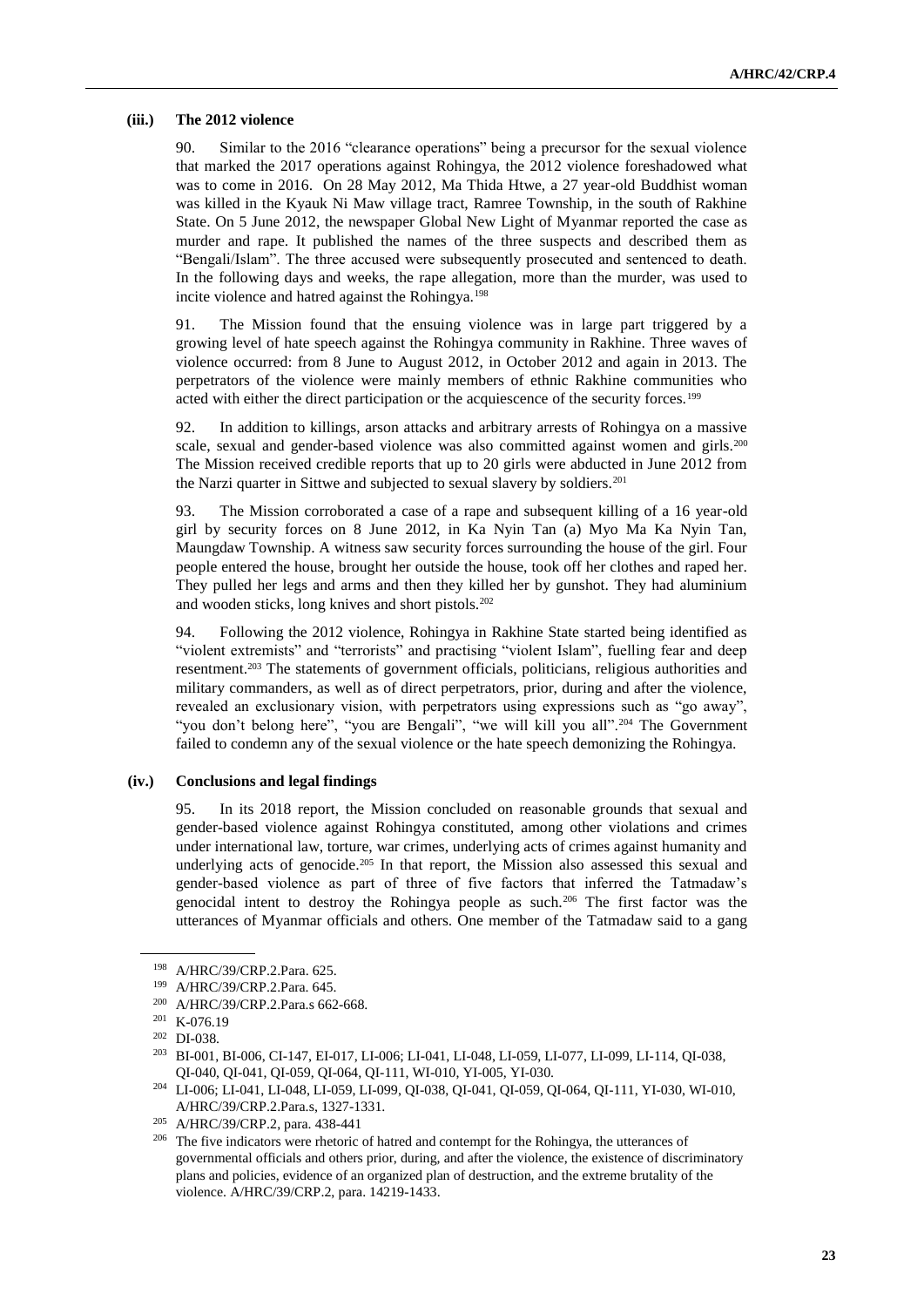rape survivor, "We are going to kill you this way, by raping. We are going to kill Rohingya. We will rape you."<sup>207</sup> Another woman from Kha Maung Seik, Maungdaw Township, reported a soldier saying, "We will rape you and kill you" and using insulting terms such as "Kalar".<sup>208</sup> The second factor was the Tatmadaw's organized plan of destruction that included the targeting of women and girls of reproductive age for rape, gang rape and other forms of sexual violence.<sup>209</sup> The third factor was the Tatmadaw's extreme brutality, including attacks on pregnant mothers and on babies.<sup>210</sup>

96. After further investigation and consolidation of its materials on sexual and genderbased violence for this report, the Mission now concludes on reasonable grounds that the sexual violence perpetrated against women and girls that began on 25 August 2017 was a sixth factor that indicated the Tatmadaw's genocidal intent to destroy the Rohingya people, including by means of killing female members of the Rohingya community, causing Rohingya women and girls serious bodily or mental harm, deliberately inflicting on the Rohingya women and girls conditions of life calculated to bring about the destruction of the Rohingya in whole or in part, and imposing measures that prevented births within the group. This conclusion is based on the Mission's analysis of the widespread and systematic killing of women and girls, the systematic selection of women and girls of reproductive ages for rape, $211$  attacks on pregnant women and on babies, $212$  the mutilation and other injuries to their reproductive organs,<sup>213</sup> the physical branding of their bodies by bite marks on their cheeks, neck, breast and thigh, <sup>214</sup> and so severely injuring victims that they may be unable to have sexual intercourse with their husbands or to conceive and leaving them concerned that they would no longer be able to have children.

97. A woman from Laung Don, Maungdaw Township, underwent a hysterectomy in Bangladesh due to injuries sustained because of gang rape.<sup>215</sup> Injuries were exacerbated by lack of access to healthcare *en route* to Bangladesh and on arrival. The Mission received information of women and girls who died *en route* due to the severity of injuries and lack of medical care.<sup>216</sup>

98. Additionally, the Mission concludes on reasonable grounds that the Myanmar Government's failure to cease, prevent and take action against sexual and gender-based violence targeting the Rohingya since at least 2012 marks a dismal failure on its part to respect and protect human rights under international law, including its treaty obligations under the Convention on the Elimination on All Forms of Discrimination Against Women, for its use of sexual violence as a prohibited form of discrimination, and under the Convention on the Rights of the Child, for its use of sexual violence against girls that amounted to sexual abuse, arbitrary deprivation of life, torture or other ill-treatment. The Mission also concludes on reasonable grounds that sexual and gender-based violence that the security forces perpetrated in the 2016 and 2017 "clearance operations"—after the government signed the International Covenant on Economic, Social and Cultural Rights but before it became a State party—constituted assaults on the living conditions and health, including sexual and reproductive health, of women and girls that defeated the Covenant's object and purpose and, therefore, the Government violated its obligation under the Vienna Convention on the Law of Treaties. These violations are an injustice for the victims of sexual and gender-based violence, but they are also a significant contributor to a climate of tolerance for sexual violence that has fuelled further sexual violence.

99. The two waves of gross violations of human rights in 2012 and 2016 along with the perpetuation of anti-Rohingya laws and policies laid the groundwork for the Tatmadaw to

<sup>&</sup>lt;sup>207</sup> A/HRC/39/CRP.2, para. 932.<br><sup>208</sup> A/HBC/20/CPP.2, para. 932.

A/HRC/39/CRP.2, para. 932.

<sup>209</sup> A/HRC/39/CRP.2, para. 1428-1431.

<sup>&</sup>lt;sup>210</sup> A/HRC/39/CRP.2, para. 1432-1433.<br><sup>211</sup> A/HDC/20/CDD 2, para. 933

A/HRC/39/CRP.2, para. 933.

<sup>212</sup> A/HRC/39/CRP.2, para. 933.

<sup>213</sup> A/HRC/39/CRP.2, para. 934.

<sup>214</sup> A/HRC/39/CRP.2, para. 926.

<sup>215</sup> A/HRC/39/CRP.2, para. 934.

<sup>216</sup> A/HRC/39/CRP.2, para. 934.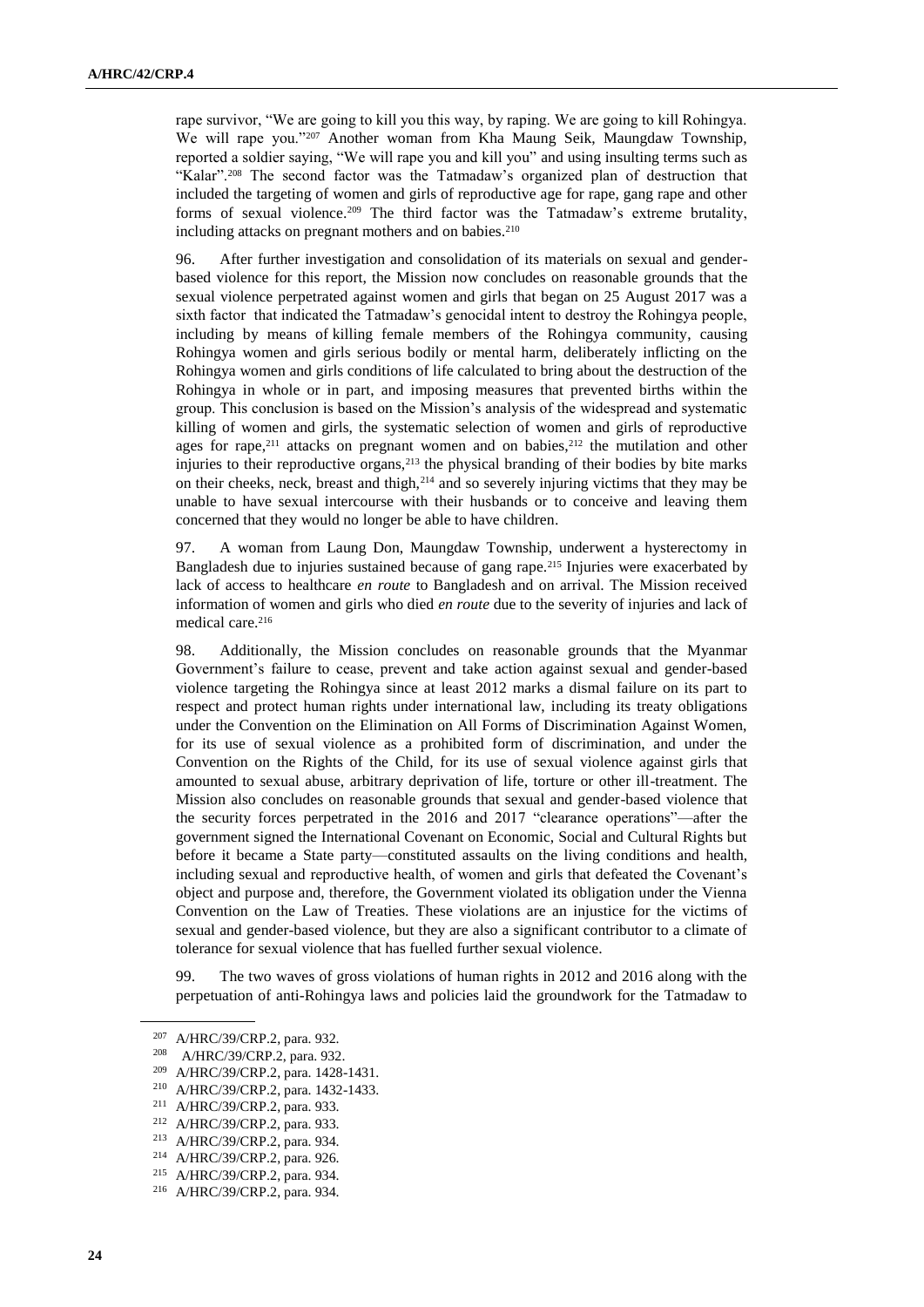act with total impunity in perpetrating sexual and gender-based violence during the "clearance operations" that began on 25 August 2017. Had there been the political will, the legislative reforms and the judicial action necessary to hold security forces, in particular Tatmadaw soldiers, commanders and top generals, as well as ethnic Rakhine villagers, accountable after the 2012 and 2016 violence, there is a strong likelihood that the catastrophe of 2017 could have been averted or at least reduced. Two years later, no military commander has been held accountable for these and other crimes under international law. The Government notoriously denies responsibility. There have been no significant legislative reforms to strip the military of its impunity and end the structural and institutional discrimination against the Rohingya.<sup>217</sup> The Mission therefore not only concludes that the Government failed in its obligation to hold perpetrators for sexual violence accountable, but it also concludes that the Government bears State responsibility under the Genocide Convention for its failure to investigate and punish acts of genocide and for its failure to enact necessary legislation to give effect to the Convention as required by Article V.<sup>218</sup>

### **B. Sexual and gender-based violence against ethnic Rakhine**

100. The Rakhine people have long felt politically disenfranchised, economically marginalised and discriminated against due to their ethnicity.<sup>219</sup> In its 2018 report, the Mission found that ethnic Rakhine women and girls were subjected to rape and other forms of sexual violence by Tatmadaw forces, especially high ranking officers, between 2011 and up until the "clearance operations" against the Rohingya that began on 25 August 2017.<sup>220</sup> Incidents of sexual and gender-based violence have primarily taken place in the context of forced labour<sup>221</sup> or in heavily militarized areas.<sup>222</sup> Women taken for forced labour by the Tatmadaw were assigned feminized chores, such as cooking, cleaning or manual labour, and subjected to rape, gang rape or sexual assault.<sup>223</sup>

101. For example, a survivor from Kyauktaw Township told the Mission that she was beaten by soldiers and raped on several occasions by a Tatmadaw captain in 2016. The same source also reported that 20 to 30 women from her village were raped in similar circumstances.<sup>224</sup> When she refused to return to the military camp, the interviewee's husband was threatened by the Tatmadaw. She then fled Myanmar, fearing that soldiers would return and rape her again. She described the last occasion she was raped.

*"At the end of the day [working at the military camp] the "chief" told me to wait, together with about ten other women. He chose about four or five women, and we were taken away one by one. I initially refused to go, but two or three soldiers beat me. In the room I was raped by one soldier, while two others stood outside the closed door. He had three stars on his uniform."* <sup>225</sup>

102. Rape and other forms of sexual violence against ethnic Rakhine also coincided with instances of land grabbing and extortion by the Tatmadaw in heavily militarized area. <sup>226</sup> For example, a Rakhine woman reported that, when she was 17 years old, she had been

<sup>217</sup> See Section on Accountability.

<sup>218</sup> Article V requires that parties to the Genocide Convention "undertake to enact, in accordance with their respective Constitutions, the necessary legislation to give effect to the provisions of the present Convention, and, in particular, to provide effective penalties for persons guilty of genocide or any of the other acts enumerated in article III." Article III makes punishable (a) Genocide; (b) Conspiracy to commit genocide; (c) Direct and public incitement to commit genocide; (d) Attempt to commit genocide; and (e) Complicity in genocide.

<sup>219</sup> A/HRC/42/50, para. 41

<sup>220</sup> DI-014, DI-036, DI-041, DI-044, QI-072, QI-073, QI-075 ; A/HRC/39/CRP.2, para. 438-443.

<sup>221</sup> DI-044, QI-072, QI-075.

<sup>222</sup> DI-014, DI-036, DI-041, QI-073.

<sup>223</sup> DI-044, QI-072, QI-075.

<sup>224</sup> QI-072.

<sup>225</sup> QI-072.

<sup>226</sup> DI-036, QI-073.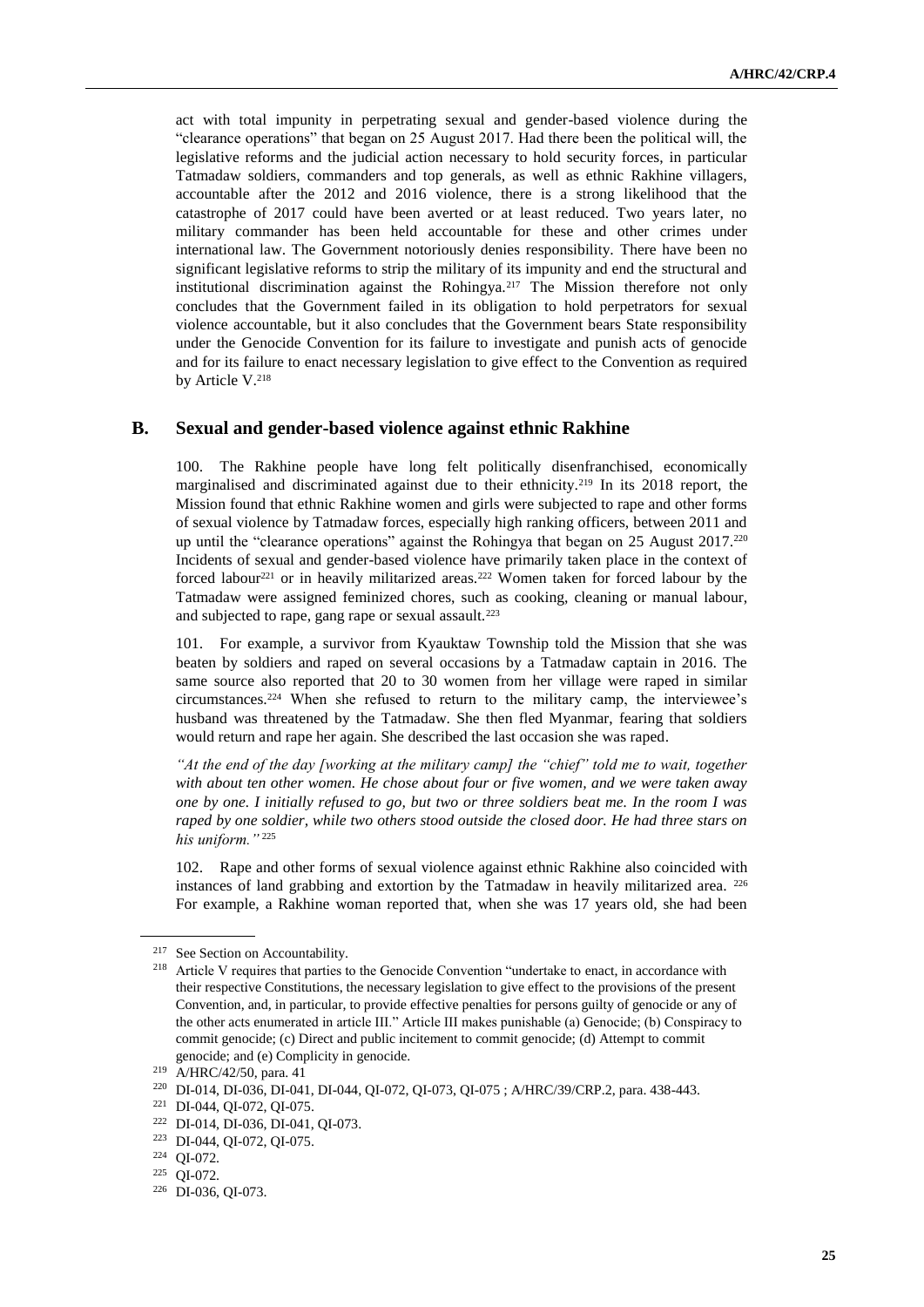raped at gunpoint by a captain from the Tatmadaw South Western Command in Minbya Township. This happened after her family was unable to provide the Tatmadaw with part of their harvest of rice, framed as a "tax". The captain said she should marry him in exchange. When she refused, she was raped.<sup>227</sup>

103. Rakhine women and girls who have been raped by Tatmadaw soldiers told the Mission they face rejection by their families or communities and have expressed fear of being subjected to further sexual violence.<sup>228</sup>

104. The situation in Rakhine State, however, has changed dramatically since the Mission's 2018 report. On 4 January 2019, the Arakan Army  $(AA)^{229}$  launched coordinated attacks on four border police outposts in northern Buthidaung Township, Rakhine State, killing 13 police officers. While clashes between the AA and the Tatmadaw have been occurring since 2015, the conflict intensified in October 2018. January 2019 marked another significant escalation. The conflict now affects nine townships of Rakhine State, as well as Paletwa Township, Chin State.<sup>230</sup>

105. The Mission received secondary accounts from villagers who said they had heard that women were abducted by Tatmadaw soldiers and raped. <sup>231</sup> However, the Mission has not found evidence of the Tatmadaw engaging in widespread mass sexual violence against civilians as a part of its military strategy to combat the AA. This is in striking contrast to the widespread and systematic sexual violence perpetrated against Rohingya, during the 2017 "clearance operations", by some of the same military units present in Rakhine State in the context of the current conflict with the AA, such as LIDs 33 and 99.<sup>232</sup> The highest levels of command appear to be able to control when their troops do or do not use sexual violence during attacks on civilians and civilian populations. The senior commanders seem able to turn mass sexual violence on and off at will. The Mission considers that this new trend lends further support to its conclusion that soldiers used sexual violence against the Rohingya as an intentionally degrading strategy in their "clearance operations".<sup>233</sup>

106. Nevertheless, there is a complex gender dimension to the AA conflict. Men and boys of all ethnicities are particularly subject to being taken for forced labour by the Tatmadaw, and often subject to ill-treatment or torture, with ethnic Rakhine men more vulnerable to arbitrary arrest and detention. An increasingly notable practice of the Tatmadaw in 2019, is the rounding up and interrogation of ethnic Rakhine male villagers, including minors, accused of belonging to the AA. The villagers are often subjected to violent interrogations, at times amounting to torture or other cruel, inhuman or degrading treatment or punishment.<sup>234</sup>

107. The Mission received credible accounts of Tatmadaw soldiers sexually humiliating men in the course of these interrogations, forcing them to undress in front of other villagers.<sup>235</sup> More specifically, on 18 March 2019, approximately 150 soldiers entered a village near Mrauk U town and rounded-up young men hiding in the monastery with other villagers. Men were separated out, stripped naked and forced to do jumping exercises and were beaten, while being asked about the AA.<sup>236</sup>

<sup>227</sup> DI-036.

<sup>228</sup> DI-036, DI-044, QI-072.

<sup>&</sup>lt;sup>229</sup> The AA has a political agenda of Rakhine self-determination through a "confederacy". They have been excluded from the National Ceasefire Agreement as well as the Tatmadaw's unilateral ceasefire extended it until 31 August 2019. A/HRC/42/50, para. 41. The AA, the MNDAA, the KIA and the TNLA collaborate as the Northern Alliance; A/HRC/39/CRP.2, para. 108.

<sup>230</sup> A/HRC/42/50, para. 39.

<sup>231</sup> CI-274, CI-276, LI-167.

<sup>&</sup>lt;sup>232</sup> Troops deployed included the at least five Light Infantry Division (LIDs), and elements of three others, including 11, 22, 33, 44, 55, 66, 77 as well as part of 99 into Rakhine State, as well as the 77th LID 77 stationed in the region; A/HRC/42/50. para. 41.

<sup>233</sup> A/HRC/42/50, para. 51.

<sup>234</sup> A/HRC/42/50, para. 40.

<sup>235</sup> LI-166, CI-274.

<sup>236</sup> LI-166.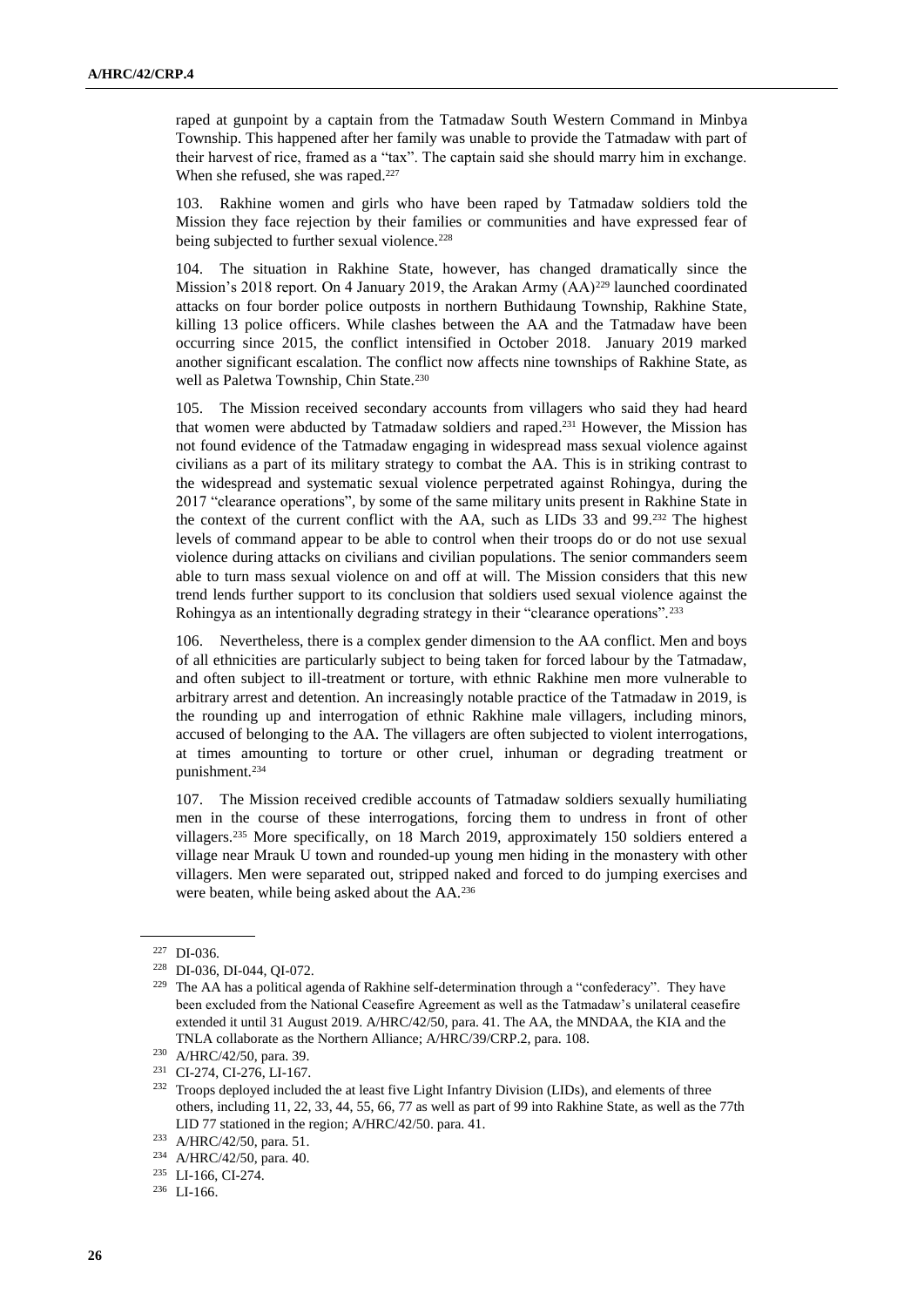## **C. Sexual and gender-based violence in Kachin and Shan State**

### **(i.) Context**

108. Since June 2011, the protracted conflicts in Kachin and Shan States escalated, characterized both by intense fighting between the Tatmadaw and the  $EAOs<sup>237</sup>$  and by EAOs fighting each other.<sup>238</sup> Attempts to sign an inclusive peace agreement with all EAOs operating in Kachin and Shan States have failed.<sup>239</sup> Despite a unilateral ceasefire declared by the Tatmadaw from December 2018 to 31 August 2019,<sup>240</sup> the Mission found that hostilities continue with adverse effects on the civilian populations, $241$  including continued sexual and gender-based violence.

109. The populations of Kachin and Shan States comprise various ethnic and religious groups.<sup>242</sup> Many of these groups have struggled for decades for greater autonomy and against what they perceive to be a central government that has favoured Bamar-Buddhists politically and economically.<sup>243</sup> These grievances have been aggravated by the Tatmadaw's counterinsurgency tactics that directly target and adversely affect the civilian population. In certain regions in northern Myanmar, the Tatmadaw intentionally and frequently targets civilian populations that share the same ethnicity as members of EAOs. The Tatmadaw seems to consider all members of an ethnic minority to be members and supporters of an EAO of the same ethnicity.

110. Villages were cleared and land was burned throughout Kachin and Shan States since 2011.<sup>244</sup> Thousands of civilians have been displaced. Over 106,500 people have been living in 169 camps in Kachin and Shan since 2011, 36 per cent of them in contested areas and areas controlled by EAOs to which United Nations agencies are denied access.<sup>245</sup> The conflicts in Kachin and Shan States are also fuelled by the exploitation of natural resources, land use and major infrastructure projects, and narcotics trading.<sup>246</sup> International human rights and humanitarian law violations against ethnic and religious groups in northern Myanmar are committed in a context of severe discrimination on ethnic and gender grounds, often with persecutory intent. This manifests itself in the use of ethnic and sexist

<sup>&</sup>lt;sup>237</sup> The EAOs are: Kachin Independence Army (KIA), the Myanmar National Democratic Alliance Army (MNDAA), the Ta'ang National Liberation Army (TNLA), Shan State Army-South (SSA-S - Armed wing of the Restoration Council of Shan State (RCSS). ), and Shan State Army-North (SSA-N - Armed wing of the Shan State Progress Party (SSPP)).

<sup>&</sup>lt;sup>238</sup> Notably the SSA-S and the TNLA, and the SSA-S and SSA-N sporadically

<sup>&</sup>lt;sup>239</sup> Despite attempts to sign peace agreements with some of the EAOs since 1961, several groups have been ostracized from the peace process, and hostilities have continued even with some parties to the National Ceasefire Agreement (NCA). The NCA was signed on 12 October 2015 with eight EAOs. Groups that have not signed include the KIA, the MNDAA, the TNLA and the Arakan Army (AA). Among the groups currently involved in hostilities in Kachin and Shan States, only the SSA-S signed the NCA but clashes continue between it and the Tatmadaw, parallel to the peace process. The SSA-N has not yet signed the NCA; A/HRC/39/CRP.2, para. 107; A/HRC/42/50, para. 57-58.

<sup>240</sup> Including the KIA, MNDAA and TNLA, see Myanmar Times, Tatmadaw extends ceasefire a second time, to August 31, 2 July 2019; 2393, 2394, 2395, 2396, 2397, 2398; Myanmar Times, "Tatmadaw extends ceasefire a second time, to August 31" (2 July 2019).

<sup>241</sup> A/HRC/42/50, para. 57-66.

<sup>242</sup> The peoples of Shan State include the Shan, Pa-O, Intha, Lahu, Lisu, Taungyo, Danu, Ta'ang, Ahka and Jinghpaw (Kachin), Shan-Chinese (Han), Shan-Ni and Kokang. The peoples of Kachin State include the Jinghpaw, Shan, Ruwang, Lisu, Zaiwa, Lawngwaw, Lachyit, Rakhine and Bamar. Many of the ethnic minority groups have substantial numbers of Christians among their members. Some groups are predominantly Christian.

<sup>&</sup>lt;sup>243</sup> A/HRC/39/CRP.2, para. 109.

<sup>244</sup> A/HRC/39/CRP.2, para. 109.

<sup>245</sup> A/HRC/42/50, para. 61.

<sup>246</sup> A/HRC/39/CRP.2, para. 110; A/HRC/42/CRP.3.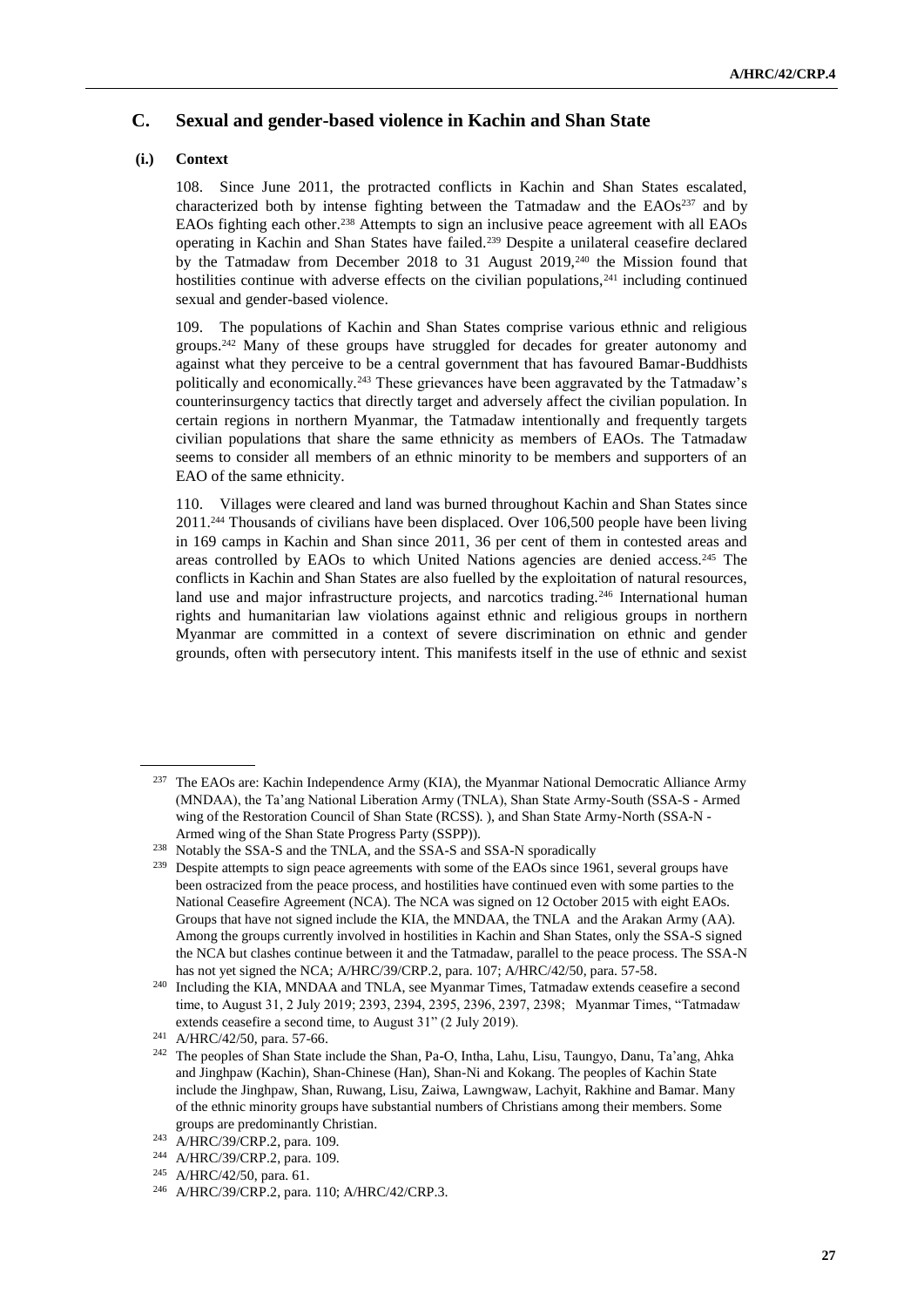slurs during the commission of these violations<sup>247</sup> and in their treatment as inferior or even "sub-human".<sup>248</sup>

111. One Kachin survivor recounted that she was called a "Kachin bitch" and "children of the fucker".<sup>249</sup> Another survivor said her perpetrators compared Kachin people to dogs.<sup>250</sup> A witness to the gang rape of two teenage girls by 20 soldiers in a forest heard the soldiers call the girls "witches" and tell them, "we will torture you Kachin bitches until you are extinct".<sup>251</sup> A witness to sexual assault, rape and killing of Shan women during forced labour reported the soldiers told them, "all Shan ladies are only for us and not for the Shan people. We do not want your children to be Shan."<sup>252</sup> One Ta'ang female survivor also reported the soldiers insulted her during rape, which she understood despite her limited knowledge of the Myanmar language.<sup>253</sup>

112. The Mission found that the Tatmadaw used rape and other forms of sexual violence to target women and girls during its military ground operations,  $254$  during forced labour  $255$  or as a result of heavy militarization<sup>256</sup> with a particular intent to punish or dehumanise them for their gender, ethnic and religious identity. Women and girls have been subjected to abduction, rape, including gang rape and attempted rape, rape-murder, forced nudity, sexual assault and other forms of sexual violence. There are also credible reports of sexual slavery.<sup>257</sup> In many cases, sexual violence was accompanied by degrading behaviour, including insults and spitting.<sup>258</sup> When women escaped, Tatmadaw soldiers would frequently search for them, threaten and physically abuse their family members, and destroy or steal their property.<sup>259</sup>

113. The findings in this section are based on over 65 interviews with survivors, families of survivors, witnesses, and sexual and gender-based violence experts. The prevailing context of insecurity in northern Myanmar, the culturally based stigmatisation and ostracism of sexual violence survivors, and the continuing presence of the military and armed groups, despite the current ceasefire, suggest significant underreporting of human rights violations. 260

#### **(ii.) Rape and other forms of sexual violence during Tatmadaw ground operations**

114. In its 2018 report the Mission concluded on reasonable grounds that sexual violence has been perpetrated against women and girls in Shan and Kachin since 2011 during Tatmadaw-led "clearance operations" as a tactic of war.<sup>261</sup>

115. Since June 2011, when the 17-year ceasefire between the Kachin Independence Army (KIA) and the Tatmadaw broke down, Tatmadaw has conducted military operations

<sup>247</sup> A/HRC/39/CRP.2, para. 112; DI-063, DI-064, DI-066, PI-003, PI-007, PI-004, PI-026, PI-069, QI-090, QI-096.

<sup>248</sup> A/HRC/39/CRP.2, para. 112, 217-218; DI-061, PI-087, QI-094, PI-031.

<sup>249</sup> PI-004.

<sup>250</sup> PI-023.

<sup>251</sup> PI-069.

<sup>252</sup> PI-155.

<sup>253</sup> PI-166.

<sup>254</sup> GI-006, PI-063, PI-069 , PI-117, PI-146,; *see also* Shan Human Rights Foundation (SHRF), *Summary of HR violations committed by Burma Army troops during military offensive in Tang Yan, Shan State, from 14-15 April 2013* (April 2013).

<sup>255</sup> A/HRC/39/CRP.2, para 253-273; PI-004, PI-023, PI-029, PI-067, PI-068, PI-083, PI-089, PI-099, PI-124; PI-125, QI-084, PI-143, PI-146, PI-155, PI-175.

<sup>256</sup> PI-003, PI-007, PI-096, QI-078, QI-082, V-330.

<sup>257</sup> PI-067, PI-068, PI-160.

<sup>258</sup> PI-003, PI-004, PI-146.

<sup>259</sup> PI-003, PI-005, PI-007, PI-067, PI-068, QI-084.

<sup>260</sup> A/HRC/31/71, para. 48.

<sup>261</sup> A/HRC/39/CRP.2, para. 1374.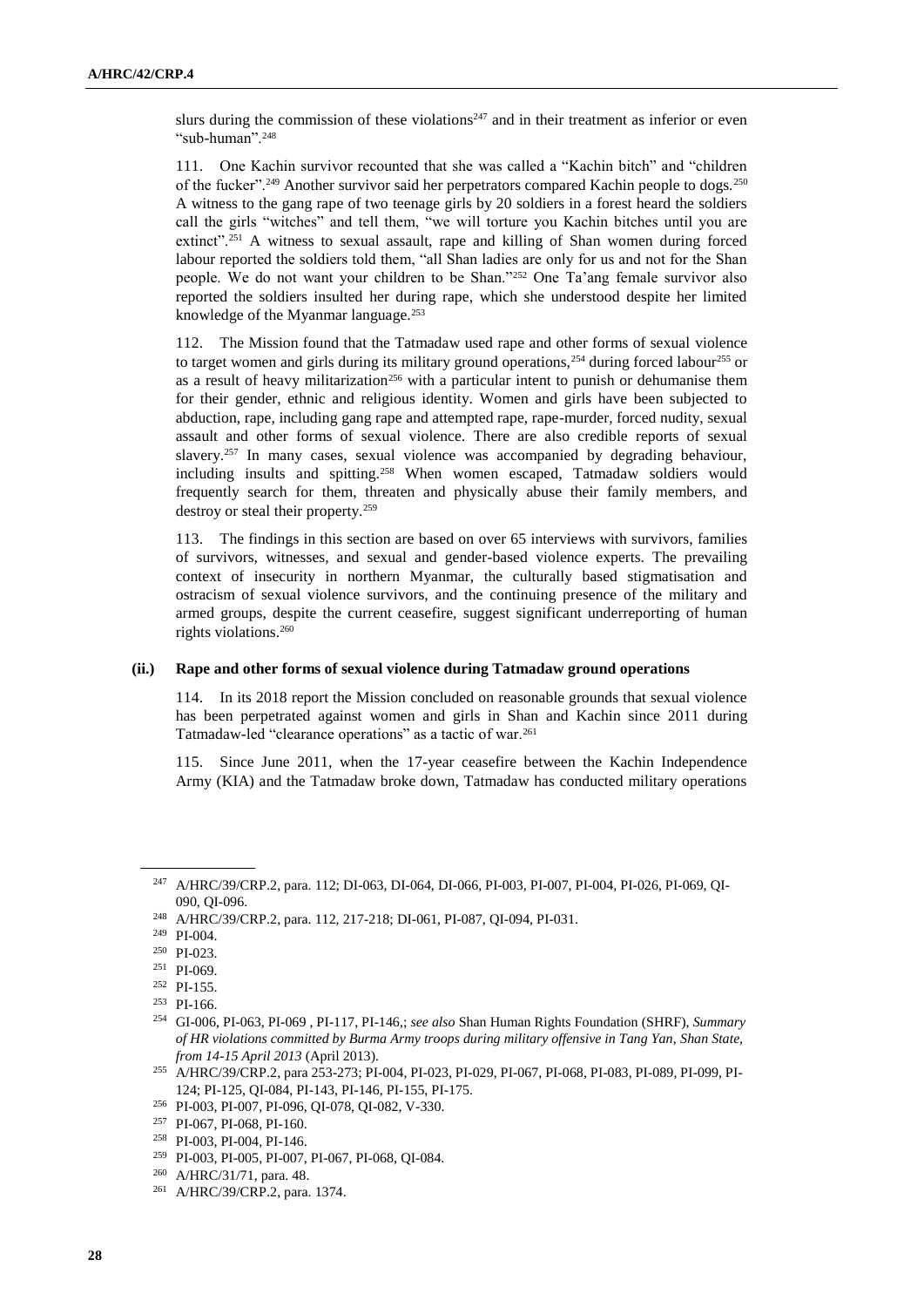in northern Shan and Kachin States.<sup>262</sup> These operations were frequently accompanied by sexual and gender-based violence against women and girls.

116. In July 2011, in Kutkai Township, Shan State, the Tatmadaw was fighting the Ta'ang National Liberation Army (TNLA).<sup>263</sup> According to one survivor, Tatmadaw soldiers approached a mixed Kokang and Ta'ang village searching for TNLA members. An ethnic Kokang woman told the Mission that Tatmadaw soldiers abducted her and her mother from her farm and raped her in a hut next to a military base in the forest. Two Tatmadaw soldiers stood guard while another higher ranking soldier ripped off her clothes and raped her. During the abduction and rape, the survivor was accused of supporting TNLA soldiers. The Tatmadaw soldiers asked "*Why did you pass a message to the TNLA*?"<sup>264</sup>

117. One female survivor described a ground raid in early 2012 in Lashio Township, Shan State, near where the KIA and Tatmadaw were fighting. Tatmadaw soldiers rounded up men in the centre of a Kachin village to question them on the location of KIA members and searched houses. A group of soldiers entered her house, killed her parents and set their home on fire. A higher ranking soldier took her outside the house where he raped her vaginally and anally. She said: "He inserted a banana leaf in my mouth to make me stop screaming. I heard, "If you don't keep quiet, I will shoot you with my gun".<sup>265</sup>

118. More recently, from June 2017 to April 2018 in Tanai Township, Kachin, the Tatmadaw and the KIA were engaged in a series of clashes. The Mission's 2018 reported the Tatmadaw conducting indiscriminate attacks, including by airstrikes, and committing extrajudicial killings, torture and rape of civilians, among other violations.<sup>266</sup> Clashes began in June 2017 but fighting intensified in November 2017, reaching a peak in January 2018. The Tatmadaw attacked several mining operations in KIO/KIA areas of control with an apparent purpose of taking control of economic and natural resources.<sup>267</sup> During various Tanai offensives, Tatmadaw soldiers subjected women to rape, gang rape, attempted rape, forced nudity and sexual humiliation. 268

119. The presence of the Northern Command in the area, its participation in the Tanai operations, and other indicators, draw the Mission to infer that high ranking officials and other Northern Command soldiers should be investigated for this sexual violence.<sup>269</sup> One witness saw 20 soldiers gang raping two naked Kachin girls aged approximately 15 to 16 years old in the jungle near a mining area in Tanai Township in December 2017. The witness ran from the scene in fear and later learned that villagers had found the dead bodies of the two girls.<sup>270</sup>

120. In late January 2018, one Kachin woman reported being abducted by five soldiers near Nam Byu village in the mining area in Tanai Township, and being forced to walk for two hours into the forest to meet a more senior officer. When she refused to take off her clothes, three soldiers forcibly undressed her while two soldiers stood guard. The senior officer raped her while insulting her, telling the other officers, "I will take her first and then you can have her" and telling the victim, "I will fuck you to death".<sup>271</sup>

<sup>262</sup> A/HRC/39/CRP.2, para. 122.

<sup>263</sup> PI-023, PI-066, QI-084.

<sup>264</sup> PI-066.

<sup>265</sup> PI-117.

<sup>266</sup> A/HRC/39/CRP.2, para. 307-315.

<sup>267</sup> PI-043, PI-049, PI-054; A/HRC/39/CRP.2, para. 307-315; Primarily gold and amber but also jade, copper and ruby mines. The Irrawaddy, "KIA Raids Tatmadaw Base, Claims to Detain More than a Dozen Troops" (9 April 2018); Myanmar Times, "Over 2000 Kachin villagers flee KIA-military battles" (23 April 2018).

<sup>268</sup> PI-063, PI-069, PI-146, GI-006.

<sup>&</sup>lt;sup>269</sup> GI-006, GI-010, PI-069, QM-018, V-018; The Irrawaddy, "Regional Military Commanders Reshuffled" (24 April 2018).

<sup>270</sup> PI-069.

<sup>271</sup> PI-069; Myanmar Times, "Tatmadaw wants KIA to dismantle camps in Tanai" (9 February 2018).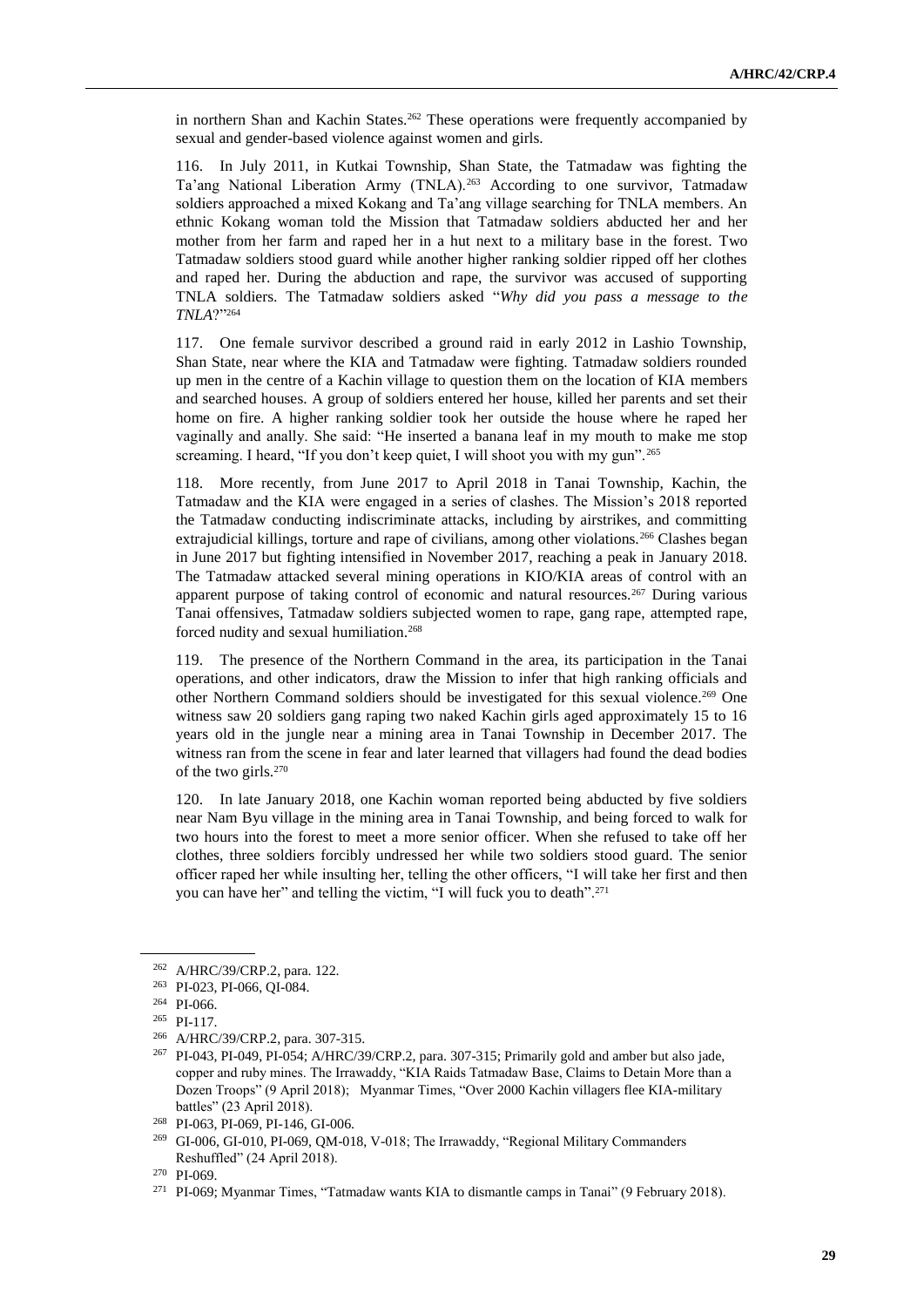121. A Kachin woman told the Mission that in April 2018, during ground operations and house searches conducted by the Tatmadaw in Tanai Township, Tatmadaw soldiers forced her to undress in front of her family. The victim understood the forced nudity as being a rape threat perpetrated to obtain information from her family on KIA movements.<sup>272</sup> She also reported that, after the battle with the KIA and house searches, the Tatmadaw conducted patrols around the perimeter of the village and raped at least four women and girls that were trying to flee the area. 273

#### **(iii.) Rape and other forms of sexual violence in heavily militarized areas**

122. The Mission received consistent credible accounts of Tatmadaw soldiers, either individually or in groups, raping women and girls and committing other forms of sexual violence in heavily militarized areas since 2011.<sup>274</sup> The Tatmadaw's military presence in Shan and Kachin is marked by its military bases, camps and check-points in and around villages, and Tatmadaw patrols in and around villages, often characterized by sporadic incursions into civilian areas. Mining areas, areas where large infrastructure projects are carried out, and areas neighbouring EAO-controlled territory are particularly militarized. Women who were raped in or near their homes, or following abductions to other locations, identified the Tatmadaw as the perpetrators because the perpetrators were wearing Tatmadaw insignia or military uniforms or because of the presence of military bases near their villages.<sup>275</sup> The Mission assessed these claims against a pattern of similar cases of the Tatmadaw using sexual and gender-based violence in Kachin and Shan State.<sup>276</sup>

123. Rape and other forms of sexual violence perpetrated against women and girls in such militarized contexts are not directly related to military objectives. They are not widely condemned or punished by the Tatmadaw hierarchy, which are also contributing factors to their widespread nature. The following are illustrative of sexual violence perpetrated in highly militarized areas in northern Myanmar.

124. The Mission verified the rape and torture of an ethnic Ta'ang woman by two Tatmadaw soldiers on 10 May 2019 in Namhsan Township, Shan State.<sup>277</sup> Sources available to the Mission and media reports suggest that Tatmadaw soldiers from LIBs 258, 252 and 522, commanded by LID 101, were stationed in or around the village at the time of the rape.<sup>278</sup> The incident took place in an area bordering TNLA-controlled territory where the Tatmadaw has been fighting since 2011<sup>279</sup> and where clashes took place after the December 2018 unilateral ceasefire.<sup>280</sup> The soldiers abducted the woman while she was farming alone on a tea plantation. They dragged her down the valley while asking her in the Myanmar language, which she barely understood, how many TNLA fighters were in the area.<sup>281</sup> The two men ripped off some of her clothes and took turns raping her.<sup>282</sup> According to another source, the Tatmadaw said it would "take responsibility" if the gang rape resulted in a pregnancy.<sup>283</sup> The woman lodged an official complaint before the Namsan police shortly after the incident, after which the police collected the survivor's clothing as

<sup>272</sup> GI-006.

<sup>273</sup> GI-006.

<sup>274</sup> PI-005, PI-037, PI-046, PI-057, PI-110, PI-117, PI-136, PI-141, PI-142, PI-144, PI-166, PI-169, PI-170, ; *see also* Shan Human Rights Foundation (SHRF), *Update by the Shan Human Rights Foundation* (April 2016); SHRF, *Update by the Shan Human Rights Foundation* (November 2015); Ta'ang Women's Organization, *Trained to torture: Systematic war crimes by the Burmese Army in Ta'ang areas of Northern Shan State* (March 2011-March 2016); Kachin Women's Association Thailand, *State of Terror in Kachin Hills* (February 2013).

<sup>275</sup> PI-003, PI-004, PI-005, PI-007, PI-067, PI-068, PI-069, PI-089, PI-134, PI-136, PI-142, PI-144, PI-166, QI-082.

<sup>276</sup> A/HRC/39/CRP.2, para. 188-219.

<sup>277</sup> PI-166, V-354, V-355, 2615.

<sup>278</sup> PI-166, V-354, V-355, 2615.

<sup>279</sup> PI-101.

<sup>280</sup> A/HRC/42/50, paras. 57-58.

<sup>281</sup> PI-166.

<sup>282</sup> PI-166, 2615.

<sup>283</sup> 2615.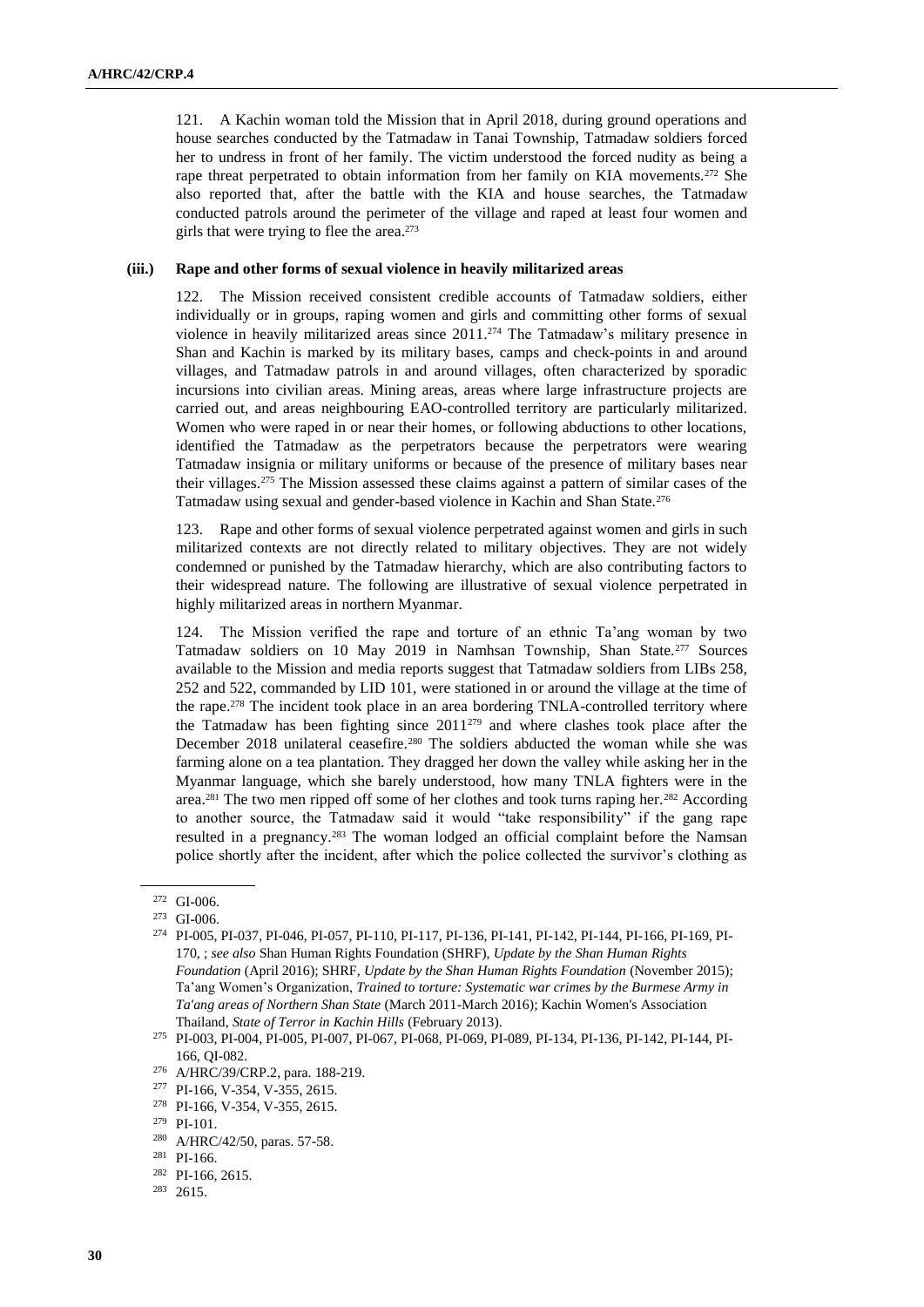evidence. The police provided no additional follow-up information to the survivor more than a month after the complaint was lodged. The woman left her village out of fear of reprisals from the Tatmadaw and due to the stigma attached to being a known rape survivor.<sup>284</sup>

125. Heavily militarized mining areas also expose women to risks. The mission verified the rape of a seventy-year-old Shan woman in Monghpyak village in Tachilek Township, Shan State, on 2 April 2018.<sup>285</sup> Hundreds of Tatmadaw soldiers were deployed in the same area as a proposed mineral exploration project operated by a Singapore company with Australian management, Access Asia Mining, which raised concerns for civil society that human rights violations may take place in that area.<sup>286</sup> The area has a population of about 6,000 civilians. Such a large military-civilian ratio produces constant fear among local residents, particularly women.<sup>287</sup> Sources available to the Mission and the area of operations of specific Tatmadaw military units, as well as media reports, suggest that the soldier was serving in LIB 329 or LIB 330, commanded by Military Operations Command 18 (MOC-18).<sup>288</sup> The soldier abducted the woman while she was collecting vegetables in the forest close to her home. He stabbed her ear lobes with a knife while stealing her earrings, squeezed her neck, beat her on the face and raped her vaginally, causing her to lose consciousness. The military paid for her hospital fees and medicine but the survivor was not given an opportunity to provide a statement and, as of March 2019, she was unaware of any disciplinary proceeding initiated against her rapist. Reports suggest that police have only filed a case of slashing and robbery, not rape, and that the perpetrator would be brought before a court martial.<sup>289</sup>

126. The Mission received credible reports of a Kachin woman killed in Kuktai Township, Shan State, on 3 July 2019. Photos assessed by the Mission suggest that the woman may have been raped before being killed. She was murdered at her shop.<sup>290</sup> Sources available to the Mission and the area of operations of specific Tatmadaw military units, as well as media reports, suggest that the murder and possible rape were perpetrated by soldiers belonging to a military unit with the number 261, which has been stationed in the village since 2016. 291

#### **(iv.) The situation of girls in heavily militarized areas**

127. Girls face heightened risks of sexual violence in heavily militarized areas in Kachin and Shan States. The two cases provided below are in addition to the cases noted above and the more extensive facts included in the Mission's 2018 report regarding girls being subjected to sexual and gender-based violence in northern Myanmar since 2011.<sup>292</sup> The Mission concludes on reasonable grounds that girls, in addition to women, are acutely vulnerable to sexual and gender-based violence in militarized and conflict-prone areas of northern Myanmar.

128. The Mission verified the rape of a 14-year-old Kachin girl in a village in Kuktai Township, Shan State, on 16 May 2014. Two Tatmadaw soldiers from LIB 567 stationed in the village abducted the child. One of the soldiers raped the girl next to the nursery school located in the centre of her village. When the child had not returned home, her mother searched the village calling for her daughter. The child finally returned home and told her

<sup>284</sup> 2615.

<sup>285</sup> GI-002, GI-014, PI-136, V-356, V-357, V-358.

<sup>286</sup> Access Asia Mining responded to these concerns, available at [https://www.business](https://www.business-humanrights.org/sites/default/files/documents/Access%20Asia%20Mining%20Response%2015%20May%202018.pdf)[humanrights.org/sites/default/files/documents/Access%20Asia%20Mining%20Response%2015%20](https://www.business-humanrights.org/sites/default/files/documents/Access%20Asia%20Mining%20Response%2015%20May%202018.pdf) [May%202018.pdf.](https://www.business-humanrights.org/sites/default/files/documents/Access%20Asia%20Mining%20Response%2015%20May%202018.pdf) *See also*, Shareholder Update (2 March 2018) available at [http://accessasiamining.com/pdf/shareholders/AAM\\_Shareholder%20Update%20020318.pdf](http://accessasiamining.com/pdf/shareholders/AAM_Shareholder%20Update%20020318.pdf).

<sup>287</sup> V-356.

<sup>288</sup> PI-136, V-356, V-357, V-358.

<sup>289</sup> V-356, V-357, V-358.

<sup>290</sup> V-359, 2137, 2138.

<sup>&</sup>lt;sup>291</sup> V-359, 2137, 2138. The Missions received varying accounts as to whether this number refers to an LIB or an IB.

<sup>292</sup> PI-037, PI-063, PI-141, PI-144.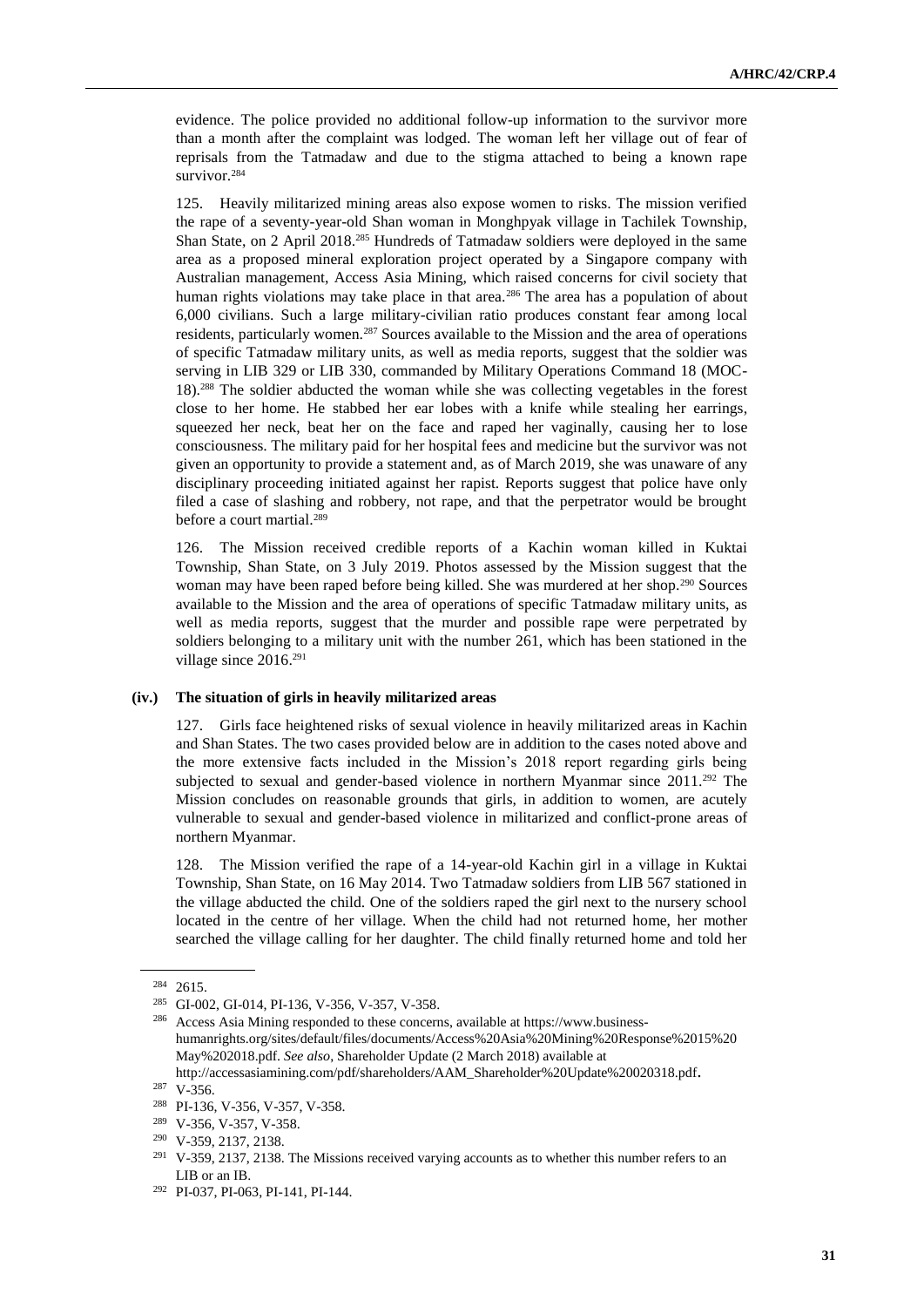mother, "*I heard you call me mother. I tried to answer back but the soldier covered my mouth. The soldier took me to the bush next to the nursery and raped me*." The following day, her parents, the village administrator and the pastor accompanied the survivor to the LIB 567 base and reported the incident to the Tatmadaw general. A court martial sentenced the perpetrator to one year of imprisonment. The survivor initiated a legal procedure to have the case transferred to a civilian court to extend the charges and increase the sentencing. However, as of June 2019 the civil procedure was stalled. <sup>293</sup>

129. A 17 year-old Kachin girl was raped in Bhamo Township, Kachin State, on 9 December 2018. She was coming home from the shop when she was apprehended from behind by at least two men and knocked unconscious. When she woke up on the road, she was partly naked and felt acute pain in her genital area. The survivor could not identify the rapists as she immediately lost consciousness. The Mission has reasonable grounds to conclude they were Tatmadaw soldiers. At the time there was a heightened presence of soldiers in the village, which lies in the frontline area near the KIA headquarters in Laiza. In addition, the road where the girl was raped was regularly used by soldiers.<sup>294</sup> The survivor lodged a complaint with the police in her district, but nothing has happened since the incident due to what the police told the survivor was a lack of evidence.<sup>295</sup>

130. Survivors of child rape and their family members to whom the Mission spoke suffered from fear, trauma, marginalization and ostracism from their community and authorities.<sup>296</sup>

#### **(v.) Rape and other forms of sexual violence during forced labour by the Tatmadaw**

131. The Mission found a pattern of individual Tatmadaw soldiers or groups of them abducting women and girls, often for forced labour, $297$  and then subjecting them to rapemurder, gang rape, rape, attempted rape and other forms of sexual assault and humiliation<sup>298</sup> in forests<sup>299</sup> or in military bases.<sup>300</sup> Parents, relatives and neighbours reported that they saw or knew women and girls forcibly taken by the Tatmadaw.<sup>301</sup> In some cases, these people saw or learned from others that the women and girls had been raped<sup>302</sup> and in some instances killed.<sup>303</sup>

132. In many instances, the Tatmadaw arrived in villages and detained men, women and children in conditions of forced labour.<sup>304</sup> Women and girls taken for forced labour by Tatmadaw soldiers were at a high risk of being subjected to sexual and gender-based violence because they are often required to work separately from the men and are assigned "feminized" chores in military camps, segregating them from the rest of the group and increasing their vulnerability to abuse.<sup>305</sup> Sexual and gender-based violence have also been committed within the context of the exploitation of natural resources or development projects by the Tatmadaw.<sup>306</sup>

133. A Kachin female survivor from Kutkai Township, Shan State, reported that Tatmadaw soldiers abducted her from her house in 2011. She said that they destroyed her shop before forcing her to carry heavy items to a military base. She and another woman

<sup>302</sup> PI-068, QI-072, QI-082, QI-086, QI-089.

<sup>293</sup> PI-144, 2400.

<sup>294</sup> PI-141, 2400.

<sup>295</sup> PI-141, 2400.

<sup>296</sup> PI-141, PI-145, 2400.

<sup>297</sup> A/HRC/39/CRP.2, paras. 253-273; PI-124; PI-125, PI-175.

<sup>298</sup> QI-084, PI-143, PI-175.

<sup>299</sup> PI-003, PI-004, PI-007, PI-029, PI-067, PI-069, PI-083, PI-089, PI-096, PI-099, PI-146, PI-155.

<sup>300</sup> PI-023, PI-025, PI-029, PI-143, PI-160.

<sup>301</sup> PI-096, QI-078.

<sup>303</sup> PI-069, PI-155, QI-079, V-330.

<sup>304</sup> A/HRC/39/CRP.2, para 258; PI-175.

<sup>305</sup> PI-029, PI-143, PI-155.

<sup>306</sup> PI-069, PI-146, A/HRC/42/CRP.3, para. 101.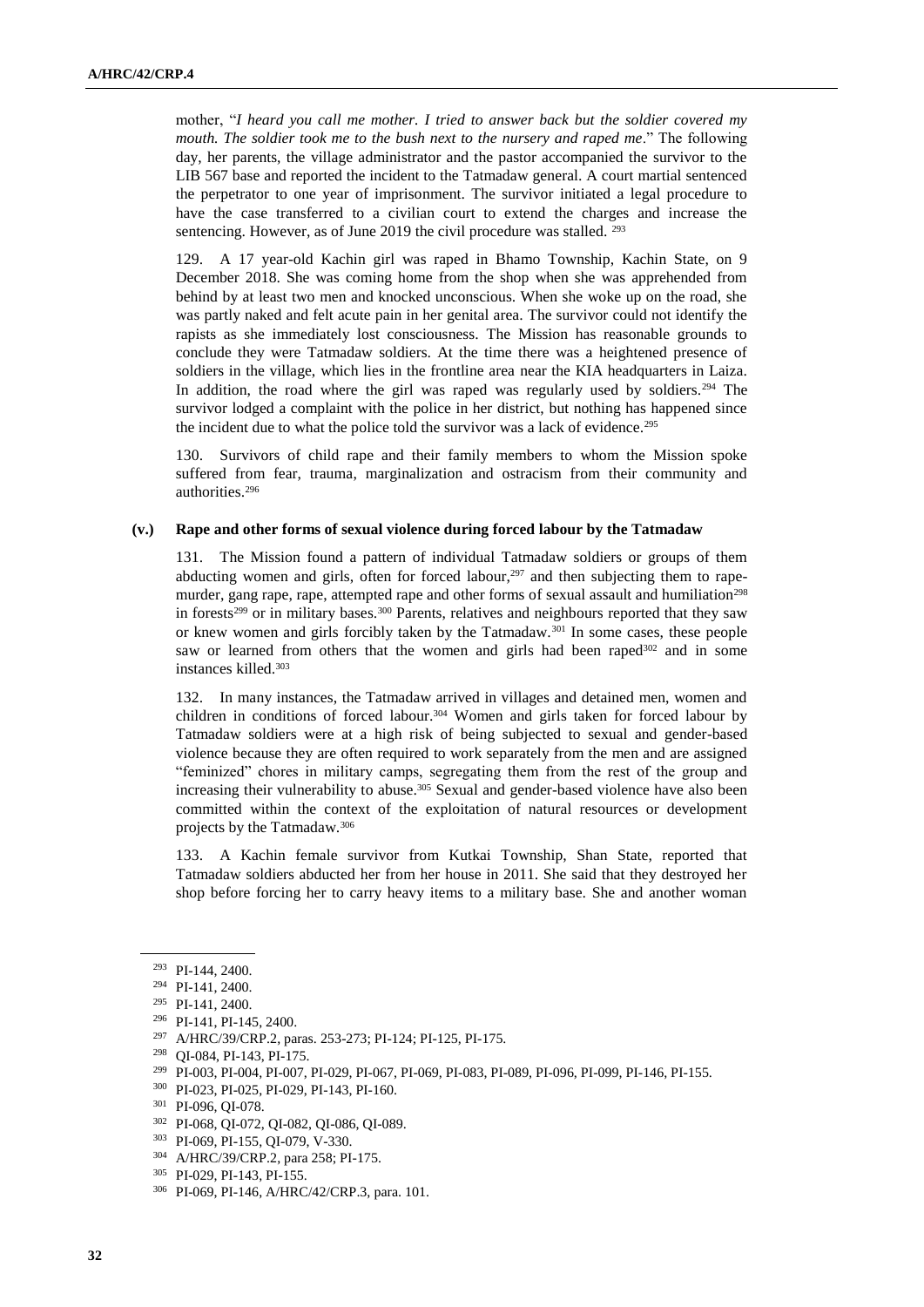were sexually assaulted and verbally abused, but were able to escape that night after the soldiers said the women would have to have sex with them.<sup>307</sup>

134. Also in 2011, an ethnic Shan man who the Tatmadaw placed into forced labour in Kunhing Township, Shan State, witnessed three Tatmadaw soldiers force a husband to work as a porter while they took his wife to the forest and raped her.<sup>308</sup>

135. On 16 June 2016, Tatmadaw soldiers arrived in a Lisu home in Myitkyina Township, Kachin State, and shouted, "there are jobs women need to do". They took a woman to their military base for forced labour, along with three other Lisu women. For approximately two weeks, the women were sexually assaulted and harassed by the soldiers while performing chores such as cleaning and cooking. She told the Mission the soldiers would "touch me on my breast, thighs, buttocks and when they were drunk they would put their hands inside my shirt". The survivor also told the Mission the soldiers attempted to rape her and the other women on the base but an older Ruwang woman intervened. She said they were beaten each time they resisted rape.<sup>309</sup>

136. The Tatmadaw have used mining areas as staging grounds for abductions, forced labour, sexual violence and murder. The nature of these violations suggests that civilians, in particular women, living and working in mining areas are at a particularly heighted risk of experiencing sexual violence by the Tatmadaw.<sup>310</sup> For example, in November 2016, the Tatmadaw detained a woman for forced labour, and later abducted her and her infant son into the forest to rape her in the Namyang amber mining area in Kachin State.<sup>311</sup> She told the Mission:

"*They did something very bad to me. They harassed me. They slapped me. They threw my son back to me after they were finished*." After she was raped by one Tatmadaw soldier, the other said it was his turn. She said, "*I think he did not finish me off because my son was crying, there are also other tents in the mining area… maybe because of the noise he did not rape me too*."<sup>312</sup>

137. A Shan man told the Mission that in February 2018 in Mongkaung Township, Shan State, the Tatmadaw and the Shan State Army-South (SSA-S) were fighting near his village when the Tatmadaw forced him to porter heavy material for a period of 15 days. He reported that ethnic Shan women were also taken for portering and had to walk separately in front of the men. Tatmadaw soldiers were insulting them and sexually assaulting the women. Five Tatmadaw soldiers took two women into the forest to gang rape them. The witness later found their bodies in the jungle, naked with blood on their chests and in between their legs. A rope was around their necks. After this incident, another Shan woman forced to porter with the same group confided in the witness that she had been gang raped by ten Tatmadaw soldiers at the river where she went to bathe.<sup>313</sup>

#### **(vi.) Sexual slavery**

138. The Mission received three credible accounts from survivors<sup>314</sup> and other accounts from secondary sources<sup>315</sup> relating to sexual slavery in northern Myanmar, in areas where the Tatmadaw was actively fighting the KIA. The sexual slavery occurred when Tatmadaw soldiers abducted and deprived women of their liberty as forced labourers on military bases. The women were confined in fear and threatened with retaliation if they escaped. In one case, in retaliation for her escape after several months of captivity, the Tatmadaw destroyed

<sup>307</sup> PI-023.

<sup>308</sup> PI-083.

<sup>309</sup> PI-143.

<sup>310</sup> A/HRC/42/CRP.3, para. 101.

<sup>311</sup> PI-146.

<sup>312</sup> PI-146, A/HRC/42/CRP.3, para. 92.

<sup>313</sup> PI-155.

<sup>314</sup> PI-067, PI-068, PI-160.

<sup>315</sup> PI-025, PI-029.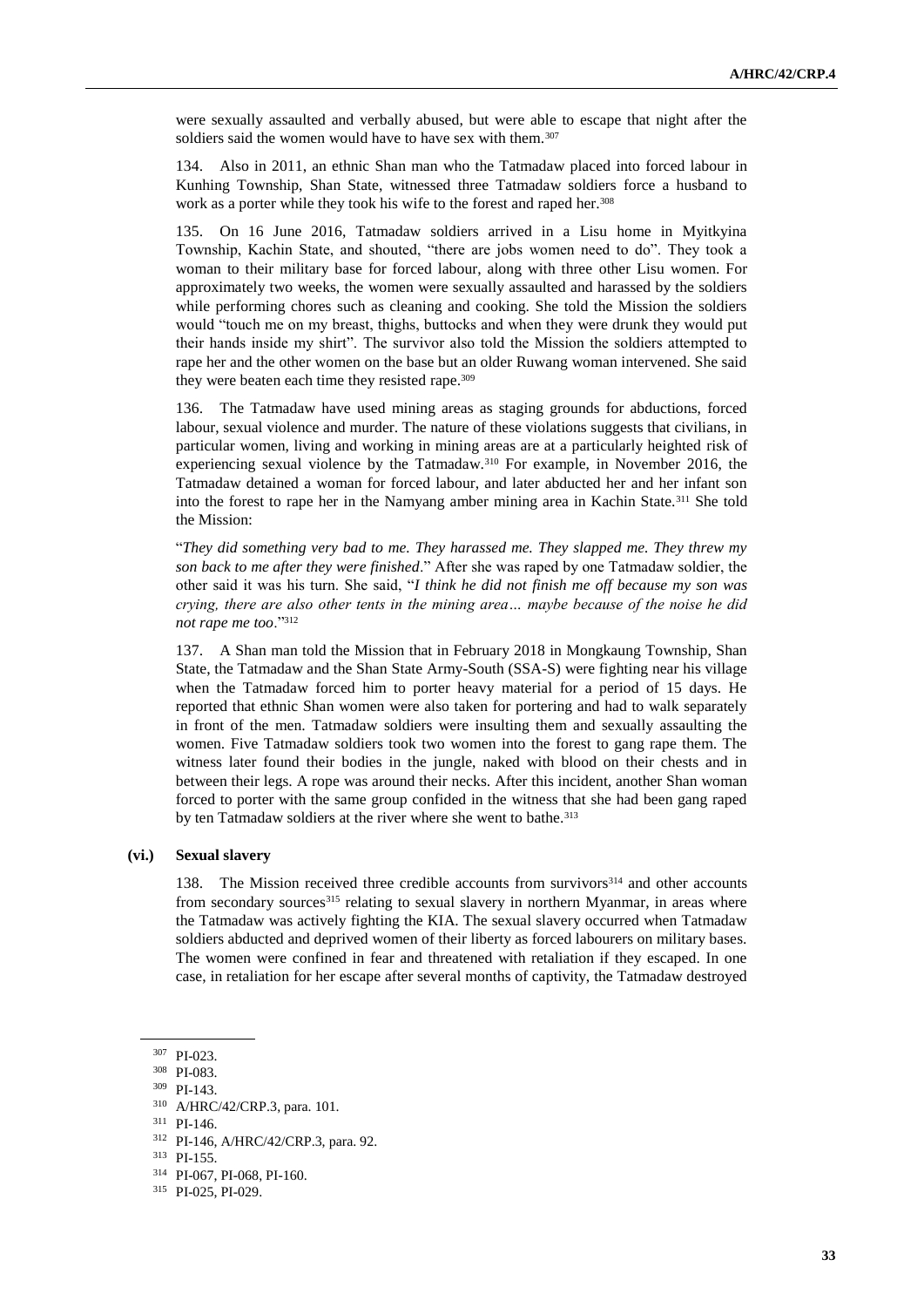the woman's house and beat her mother. The mother was subsequently made to perform forced labour for the Tatmadaw.<sup>316</sup>

139. A teacher in Bhamo Township in Kachin State said that she was abducted in 2012 on her way to school and taken to a military base for forced labour. One night a soldier took her to the tent of a senior Tatmadaw officer. When she fought this officer's attempt to rape her, he burned her arms with cigarettes, hit her with the butt of his rifle, cut her neck and arms with a knife, and punched her so hard that she lost consciousness. She regained consciousness while he was raping her. She was again knocked unconscious by the perpetrator. The senior officer kept the woman in his tent for five to seven days and repeatedly raped her vaginally, anally and orally. She said:

"*The General told me that, if I did not let myself be raped, he would get the other soldiers to rape me as well. He raped me every night for about 5 to 7 days.*" 317

140. After being raped, she was not allowed to bathe and had to sleep with other female captives on the ground with no blanket. She observed other girls kept in similar conditions by soldiers at the base. She told the Mission that three or four girls were repeatedly raped while she was there.<sup>318</sup>

141. Similarly, in 2012 a Lisu survivor reported that 12 Tatmadaw soldiers came to her house in Myitkyina Township, Kachin State, and threatened to take her mother away if the daughter did not go with them. She spent six to seven months in forced labour in a military camp near her village. On one occasion, she was raped by a senior officer with another soldier watching. On another night, soldiers told her to drink juice that caused her to lose consciousness. She woke up without underwear next to a sleeping soldier, with pain in her back, anus, vagina and thighs. A week later, she was taken to the same senior officer but escaped before he raped her again.<sup>319</sup>

142. A Kachin teacher reported that Tatmadaw soldiers abducted her at lunch time on 11 February 2014 from the school where she taught in a church compound in Bhamo Township, Kachin State. The soldiers took her to an old house and forced her to cook and clean for them. They confined her in a locked dark room where two other women were also held captive. The women were not allowed to speak to each other and obliged to sleep directly on the floor. While she was asleep, a soldier came to the room and sexually assaulted her, touching her breast and thighs. He was lying on top of her and attempted to rape her but she fought him until she was hit with a sharp object on the head. She fainted and woke up a few hours later in an empty room. She managed to escape on the morning of 12 February 2014.<sup>320</sup> The Mission reasonably concludes that this case amounts to either sexual slavery or attempted sexual slavery.

143. These and other consistent accounts indicate that sexual slavery is not a rare occurrence, even though information is limited. <sup>321</sup> Similar to other sexual and gender-based violence, sexual slavery is likely to be under-reported due to survivors' fear of stigmatization and ostracism arising from disclosing such information. Additionally, the close monitoring and restricted movement of sexual slavery victims and the physical injuries caused by the frequency and severity of abuse lowers the rate of successful escapes and thus the availability of information. Further, victims confined to officers' private

<sup>316</sup> PI-068.

<sup>317</sup> PI-067.

<sup>318</sup> PI-067.

<sup>319</sup> PI-068.

<sup>320</sup> PI-160.

<sup>321</sup> Sexual slavery is also a prohibited act to parties of the National Ceasefire Agreement of 2015, at Section 9 m), inferring its prevalence. A/HRC/32/18, para. 60; S/2018/250, paras. 57-58; Kachin Women's Association Thailand, *The Burmese Army Must Immediately Release Four Women Held as Sex Slaves Near Kachin-China Border*(4 November 2011); Testimony by S Hkawng Naw of the Kachin Women's Association Thailand to the US Congress, 28 February 2013 available at [https://humanrightscommission.house.gov/sites/humanrightscommission.house.gov/files/documents/S](https://humanrightscommission.house.gov/sites/humanrightscommission.house.gov/files/documents/S%20Hkawng%20Naw%20testimony%20TLHRC_0.pdf) [%20Hkawng%20Naw%20testimony%20TLHRC\\_0.pdf;](https://humanrightscommission.house.gov/sites/humanrightscommission.house.gov/files/documents/S%20Hkawng%20Naw%20testimony%20TLHRC_0.pdf) Human Rights Watch, *"Untold Miseries" Wartime Abuses and Forced Displacement in Burma's Kachin State* (20 March 2012).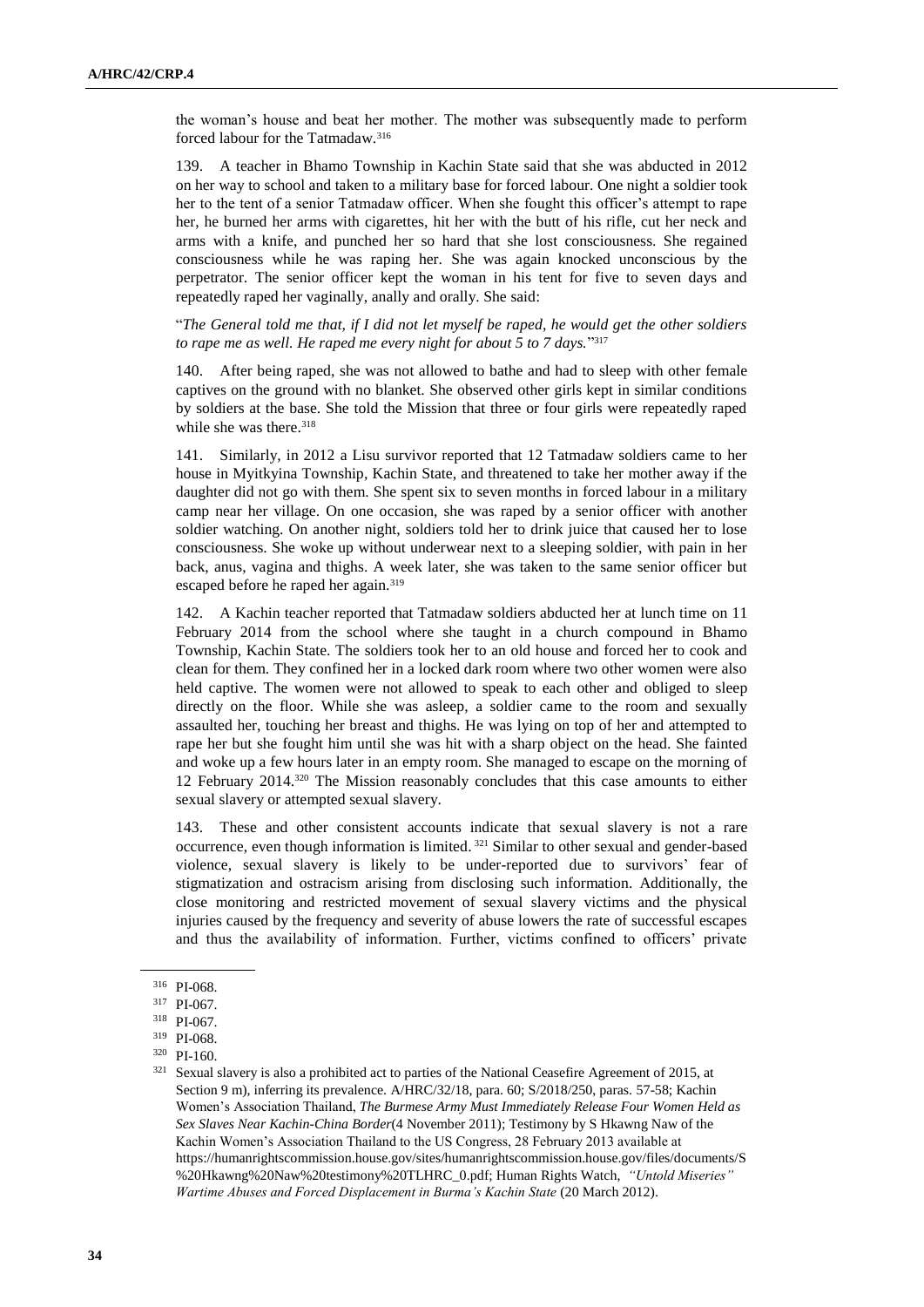quarters are less likely to be seen by others or identified as sexual slaves. The survivor's observation of other sex slaves at the military base in the account above, along with accounts of senior officers being aware of sexual enslavement, suggests that sexual slavery may be tolerated generally and is not simply isolated incidents.<sup>322</sup>

#### **(vii.) Conclusions and legal findings**

144. Based on the Mission's investigations since the release of its 2018 report and the consolidation of all its materials on the Tatmadaw's use of sexual and gender-based violence since 2011 in Kachin and Shan States, the Mission reaffirms its conclusion that rape and other forms of sexual and gender-based violence in the Tatmadaw's ground operations, in heavily militarized areas and in forced labour constitute gross violations of international human rights law, including prohibitions against the arbitrary deprivation of life, torture and other inhuman, cruel or degrading treatment or punishment, arbitrary and unlawful detention, forced labour and sexual slavery. These included violations of Myanmar's treaty obligations under the Convention on the Elimination on All Forms of Discrimination Against Women, for its use of sexual violence as a prohibited form of discrimination, under the Convention on the Rights of the Child, for its use of sexual violence against girls that amounted to sexual abuse, arbitrary deprivation of life, torture or other ill-treatment, and under the International Covenant on Economic, Social and Cultural Rights, for sexual and gender-based violence after January 2018 that constituted sexual slavery and was an assault on their living conditions and health, including sexual and reproductive health. Sexual violence since Myanmar signed the International Covenant on Economic, Social and Cultural Rights in July 2015 also constituted acts that defeated the Covenant's object and purpose of respecting the right to adequate living conditions, health, and work. The Mission therefore concludes that the Government violated its obligation under the Vienna Convention on the Law of Treaties.

145. All of these acts also amounted to violations of international humanitarian law due to the fact that they took place in connection with an armed conflict. Additionally, many of the acts of sexual and gender-based violence amounted to rape, sexual violence, torture, cruel treatment, outrages upon personal dignity and sexual slavery and therefore must be investigated as war crimes.

146. This report also reaffirms that, collectively, these acts of sexual and gender-based violence were part of the widespread and systematic attack on a civilian population that constituted crimes against humanity.

147. In particular, this sexual and gender-based violence was part of a pattern of persecutory intent and derogatory behaviour characterised by explicit discrimination that targeted women and girls, manifested in insults, spitting and physical abuse.<sup>323</sup>

148. Extreme physical violence, the openness in which it is conducted, and the confidence and general impunity the soldiers enjoy<sup>324</sup> that accompany the Tatmadaw's use of sexual and gender-based violations reflect a widespread culture of tolerance towards humiliation and the deliberate infliction of severe physical and mental pain or suffering on civilians. For example, the Mission verified two cases of rape and attempted rape of 70 year-old ethnic women in Kachin and Shan States in or around their homes.<sup>325</sup> Typically, when victims of sexual violence are elderly women, the sexual assault is likely to be particularly brutal and largely motivated by anger and a need for power or control over a community.<sup>326</sup>

<sup>322</sup> A/HRC/39/CRP.2, para. 213.

<sup>323</sup> PI-003, PI-004, PI-146.

<sup>&</sup>lt;sup>324</sup> See Chapter IX: Impunity and accountability

<sup>325</sup> GI-002, GI-014, PI-136, PI-142.

<sup>326</sup> *See for e.g.* Lori E. Weeks , Judy Lynn Richards , Thomy Nilsson , Albert Kozma & Olive Bryanton , "A Gendered Analysis of the Abuse of Older Adults: Evidence from Professionals", *Journal of Elder Abuse & Neglect*, (2005).. *See also* Susan J. Crichton, John B. Bond Jr., Carol D. H. Harvey &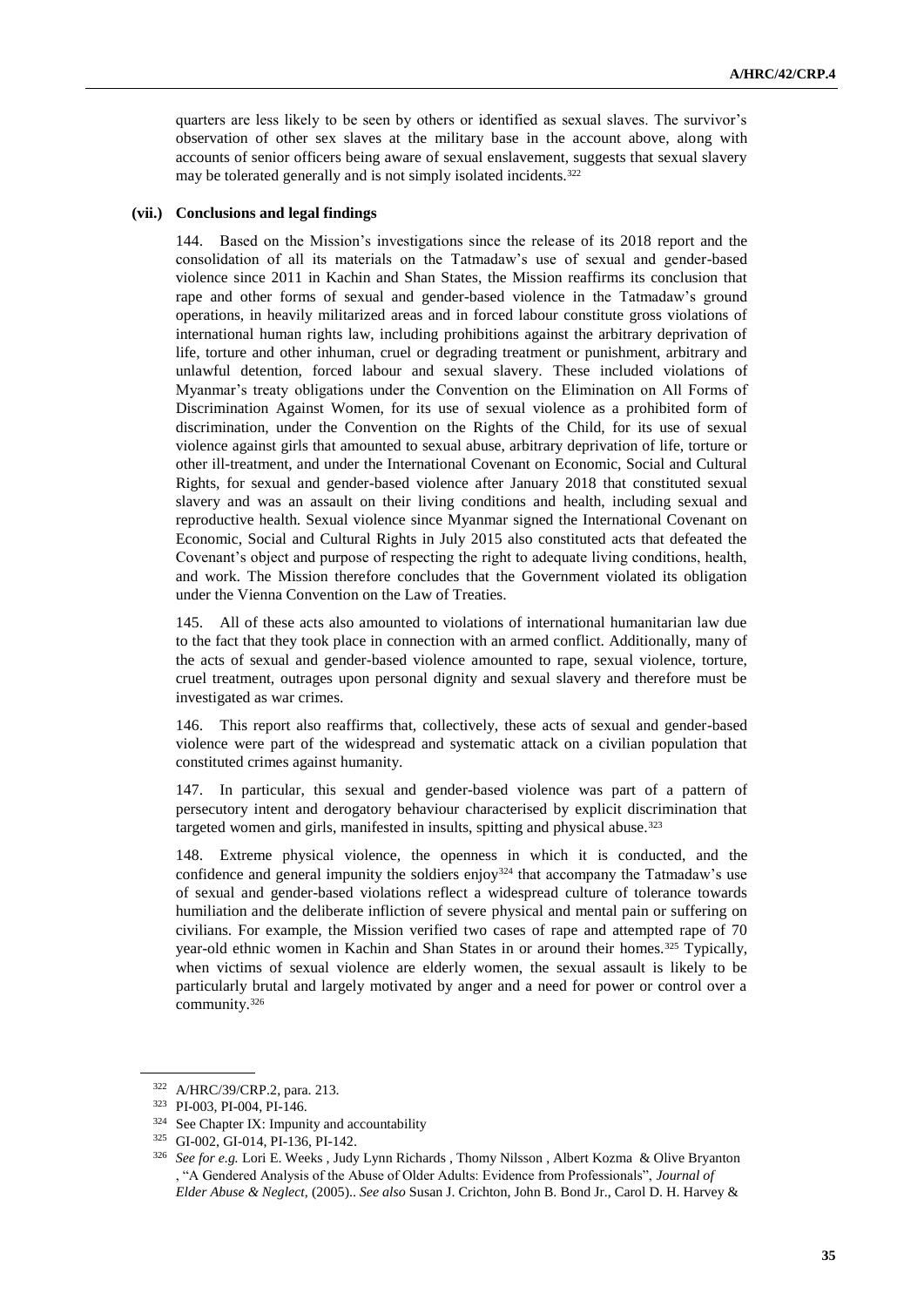# **VI. Sexual and gender-based violence against men and boys**

# **A. Context**

149. In its 2018 report, the Mission called for further investigations into sexual violence against men and boys after it found that there were credible reports of a prevalence of sexual violence against men and boys during the Rohingya "clearance operations" and in detention settings.<sup>327</sup> The sexual violence that men and boys were subjected to included rape, $328$  genital mutilation<sup>329</sup> and sexual torture, sometimes leading to death.<sup>330</sup>

150. On 23 April 2019, in its resolution 2467, the Security Council recognized that sexual and gender-based violence also targets men and boys in armed conflict and post-conflict settings, as well as in the context of detention and other contexts associated with armed groups.<sup>331</sup> Violent conflict impacts men, women, boys, girls and those with diverse gender identities differently. While there is an increasing awareness of the importance of gender in efforts to build sustainable peace, much of the conversation has focused on women, and the experience of men and boys has not been understood well.<sup>332</sup> Against this background, the Mission conducted further investigations into the situation of sexual and gender-based violence against men and boys in the context of Myanmar's ethnic conflicts.

151. Sexual and gender-based violence has distinct dimensions in relation to transgender persons. A recent study on gender in Myanmar found that "currently, public awareness and understanding of diverse sexual orientations and gender identities (SOGI) are limited across Myanmar, with some increasing understanding in state capitals but very little in rural areas. Socio-cultural prejudices based on perceptions of diverse SOGI as punishment to be suffered for past sins or bad karma from a previous life. This drives high levels of social discrimination and pressure to conform to expectations and to heteronormative marriages."333

152. Societal attitudes drive high levels of social discrimination and pressure to conform to expectations. In schools, teachers apply pressure on gender non-conforming boys, pointing out their mannerisms, forcing them to change their clothes, or to change their behaviour, leading many to drop out before completing high school. This affects their subsequent work opportunities and earning potential.<sup>334</sup>

153. The Constitution of Myanmar guarantees equality before the law and freedom from discrimination on the grounds of gender.<sup>335</sup> However, there is no express legislation protecting transgender persons under Myanmar law. To the contrary, Article 377 of the Penal Code, which forbids "carnal intercourse against the order of nature", is often used to persecute people from the LGBT community, according to activists.<sup>336</sup> In 2013, Aung San

Janice Ristock"Elder Abuse: Feminist and Ageist Perspectives", *Journal of Elder Abuse & Neglect*, (1999).

<sup>327</sup> A/HRC/39/CRP.2. paras. 188, 675-676920, 1276. For the period following the June 2012 violence, there are also credible and consistent reports of men and boys being subjected to sexual violence, including rape, sexualised torture and humiliation, either by authorities or in their presence. CI-136, DI-037, QI-107, QI-108.

<sup>328</sup> K-130, V-134.

<sup>329</sup> EI-092, EI-096, LI-022.

<sup>330</sup> EI-092, EI-096.

<sup>331</sup> S/RES/2467, (2019), para. 28, 29, 32 and 33.

<sup>332</sup> International Alert "Gender in Myanmar-a men's issue?"(28 November 2018[\).](https://www.international-alert.org/news/gender-myanmar-mens-issue)

<sup>333</sup> Jana Naujoks and Myat Thandar Ko "Behind the masks: Masculinities, gender, peace and security in Myanmar" (November 2018) ,p.21.

<sup>334</sup> Jana Naujoks and Myat Thandar Ko "Behind the masks: Masculinities, gender, peace and security in Myanmar," p.21. See also, International Alert "Gender in Myanmar-a men's issue?"(28 November 2018)

<sup>335</sup> Constitution of Myanmar, s. 21 and 348.

<sup>336</sup> James Nickerson, "Myanmar's abused, intimidated LGBT people long for acceptance in new era" (Reuters, 16 November, 2016.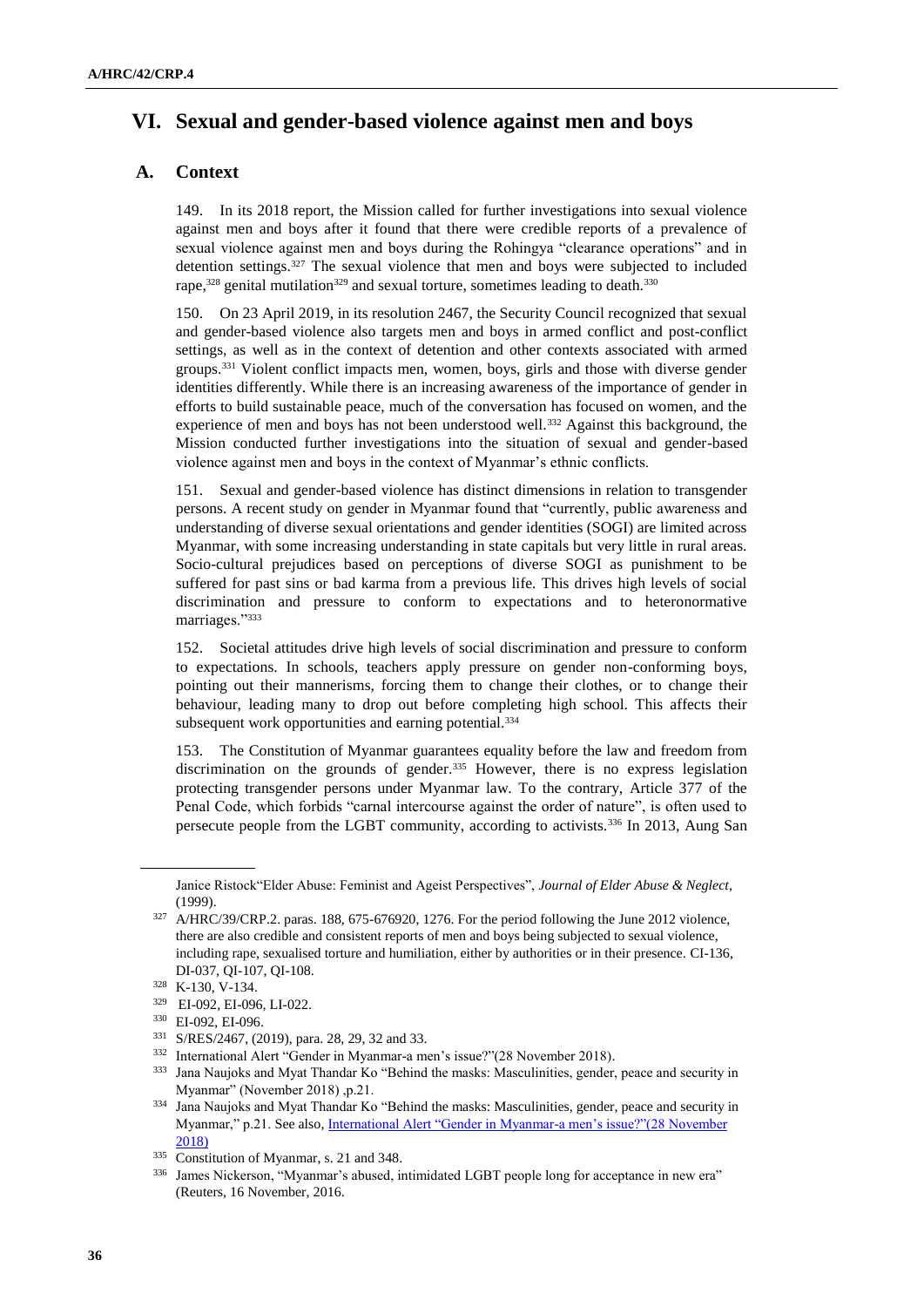Suu Kyi, as leader of the political opposition and before becoming State Counsellor, called for the decriminalization of homosexuality.<sup>337</sup> Four years later, oppressive laws are yet to be changed, even though the State Counsellor's National League for Democracy controls the Parliament.<sup>338</sup>

### **B. Sexual and gender-based violence against Rohingya men and boys**

154. The Mission's 2018 report documented several cases of sexual and gender-based violence against Rohingya men and boys. The Mission found there to be credible and consistent reports of rape and gang rape, $339$  genital mutilation, $340$  forced nudity and other forms of sexual violence,  $341$  sometimes leading to death,  $342$  and called for further investigation of sexual violence against men and boys.<sup>343</sup>

155. The cases of sexual and gender-based violence against Rohingya men and boys documented in the Mission's 2018 report occurred after the June 2012 violence and during the "clearance operations" that began on 25 August 2017. The majority of those cases took place in government detention facilities, in particular Buthidaung prison.

156. Interrogators used sexual and gender-based violence to pressure men to confess to having been involved in the attacks on police posts, accused of alignment to ARSA, or after violence such as that of Maungdaw in 2012. The demonization and emasculation of men was a tool used effectively against the Rohingya. Humiliated and abused, some made statements to put an end to the sexual violence such as the burning of pubic hair, genital mutilation, and other degrading treatment.<sup>344</sup>

157. These violations are attributable to the Tatmadaw, NaSaKa border forces, 345 Border Guard Police, prison authorities and members of ethnic Rakhine communities.<sup>346</sup>

158. Sexual violence against men and boys is under reported, exacerbated by the patriarchal, lack of awareness and religious nature of the Rohingya community. Gender norms within the community make it difficult for men and boys to engage on the subject of sexual violence, especially as they are expected to be strong and have to live up to cultural

<sup>337</sup> Aung San Suu Kyi: "Stigma against HIV and anti-gay laws are costing lives in Burma" (20 November 2013). Also, Myanmar LGBT Rights Network Joins Daw Aung San Suu Kyi in calling for the decriminalization of homosexuality in Myanmar (22 November 2013).

<sup>338</sup> Myanmar has not amended provisions of the Penal Code or the Police Act that are often used to oppress and discriminate against LGBT persons. Existing legal framework expressly discriminates against LGBT persons breaching their right to self-identify for example: The Penal Code of Myanmar, s.377 prohibits sodomy, whether heterosexual or homosexual and the Emergency Provisions Act of Myanmar, s. 5 (J), prohibits anything that might affect the morality of an individual, society or the public in a negative way. Transgender people in Myanmar are subject to rape, mistreatment or extortion by police and are often targeted using the "shadow law" in Section 35(c) of the Police Act.

<sup>339</sup> CI-136, DI-037, FI-047, FI-053, NI-008, QI-108

<sup>340</sup> EI-092, EI-096.

<sup>341</sup> CI-106, CI-136, DI-037, NI-008, QI-108

<sup>342</sup> EI-092, EI-096.

<sup>343</sup> A/HRC/39/CRP.2. Paras. 188, 675, 676, 920, 1276. For the period following the June 2012 violence, there are also credible and consistent reports of men and boys being subjected to sexual violence, including rape, sexualised torture and humiliation, either by authorities or in their presence. CI-136, DI-037, QI-107, QI-108.

<sup>344</sup> A/HRC/39/CRP.2.Para. 188, CI-292, CI-190

<sup>&</sup>lt;sup>345</sup> In northern Rakhine State, restrictions on freedom of movement are enforced through security checkpoints. These checkpoints were previously operated by the NaSaKa the former, Border Areas and Immigration Inspection Control Headquarters. It was disbanded by presidential order dated 12 July 2013, signed by President Thein Sein. Since 2013, the check points are mainly operated by the Border Guard Police, the Myanmar Police Force, and the Tatmadaw. K-076, CI-062, CI-063, CI-064, CI-079, DI-13, DI-026, DI-061.

<sup>346</sup> NI-006, NI-008,FI-004,FI-003,FI-047,QI-108,LI-122,NI-001,NI-003.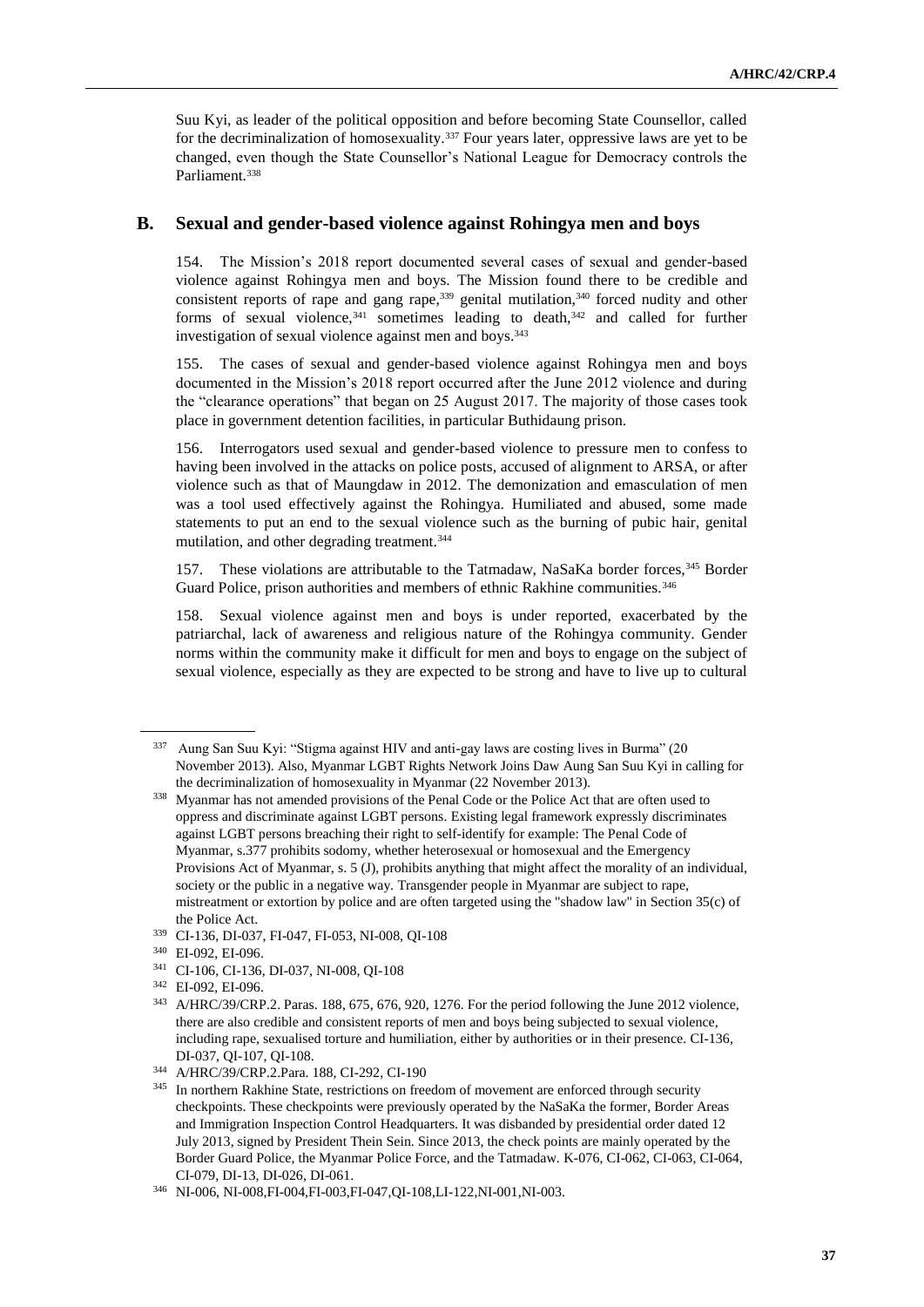assumptions of invulnerability to such violence.<sup>347</sup> Victims and survivors who have reported sexual violence are still faced with challenges in accessing appropriate care. The Mission notes that services for the reporting, protection, and care of men and boys victims of sexual violence is still inadequate in Myanmar and in the refugee camps in Bangladesh.<sup>348</sup> It is also concerned that, since the publication of its 2018 report, the limited legal protection afforded by Myanmar's domestic law has not improved,<sup>349</sup> leaving victims without any redress, such as reparations, health care, psychosocial care and legal aid for the sexual violence suffered.<sup>350</sup> These are important matters that must be addressed to assist survivors in the healing process and re-integration back into society.

*Rape and sexual violence against men and boys in detention settings*

159. Following the violence in June 2012, Rohingya men and boys, some as young as twelve, were picked up from the streets and detained at Buthidaung prison, where many were subjected to sexual violence. The Mission heard reports of non-Rohingya prisoners taking boys from the cells at night and raping them anally and orally.<sup>351</sup> One former detainee explained, that the ethnic Rakhine "*preferred the beautiful young men, with fair skin*".<sup>352</sup>

160. Sexual violence was a method and tactic used to elicit confessions from the Rohingya accused of being aligned with ARSA.<sup>353</sup>

"*They made me kneel in a squatting position as they beat me with sticks from behind, hitting my penis and shoving sticks up my anus.*" 354

161. Sexual violence was also used to humiliate and shame<sup>355</sup> detainees and to provide the perpetrators with sexual gratification.<sup>356</sup> The sexual violence was perpetrated predominantly in the first few months of a person's detention by prison officials or by ethnic Rakhine in the presence of prison officials.<sup>357</sup>

162. The Mission received reports that some male detainees were killed or "disappeared" by prison officials after suffering multiple rapes in Buthidaung prison. <sup>358</sup> A detainee at Buthidaung, who witnessed sexual violence, and was a victim himself of multiple rapes since the age of 14. He informed the Mission that he was gang raped multiple times a day by prison officials and ethnic Rakhine. Despite this, he considered himself lucky after seeing prisoners from his ward strangled by their rapists. While in detention he was also

<sup>347</sup> Jana Naujoks, Myat Thandar Ko "Pulling the strings: Masculinities, gender and social conflict in Myanmar ".(November 2018),p.23; see also, S/RES /2467, (2019) para. 32. Member States have been urged to protect victims who are men and boys through the strengthening of policies that offer appropriate responses to male survivors and challenge cultural assumptions about male invulnerability to such violence.

<sup>348</sup> Women's Refugee Commission: "It's happening to our men as well": Sexual Violence Against Rohingya Men and Boys pp.12, 15, 31-43. (November 2018)

<sup>349</sup> A/HRC/39/CRP.2 para. 193.

<sup>350</sup> S/RES /2467, (2019) para. 28. "Stresses that acts of sexual and gender-based violence in conflict can be part of the strategic objectives and ideology of, and used as a tactic by certain parties to armed conflict, including non-state armed groups, designated as terrorist groups and therefore affirms that victims of sexual violence, committed by certain parties to armed conflict, including non-state armed groups designated as terrorist groups, should have access to national relief and reparations programmes, as well as health care, psychosocial care, safe shelter, livelihood support and legal aid and that services should include provisions for women with children born as a result of sexual violence in conflict, as well as men and boys who may have been victims of sexual violence in conflict including in detention settings; contribute to lifting the sociocultural stigma attached to this category of crime and facilitate rehabilitation and reintegration efforts."

<sup>351</sup> CI-136, QI-108, DI-037, QI-107.

<sup>352</sup> CI-136.

<sup>353</sup> A/HRC/39/CRP.2. Pra. 1364.

<sup>354</sup> NI-008.

<sup>355</sup> CI-130, CI-136, DI-037, QI-105, QI-106, QI-108; K-076.3, K-076.4, K-076.5, NI-016.

<sup>356</sup> FI-047, FI-053, QI-108

<sup>357</sup> K-076.3

<sup>358</sup> FI-047, FI-052, FI-053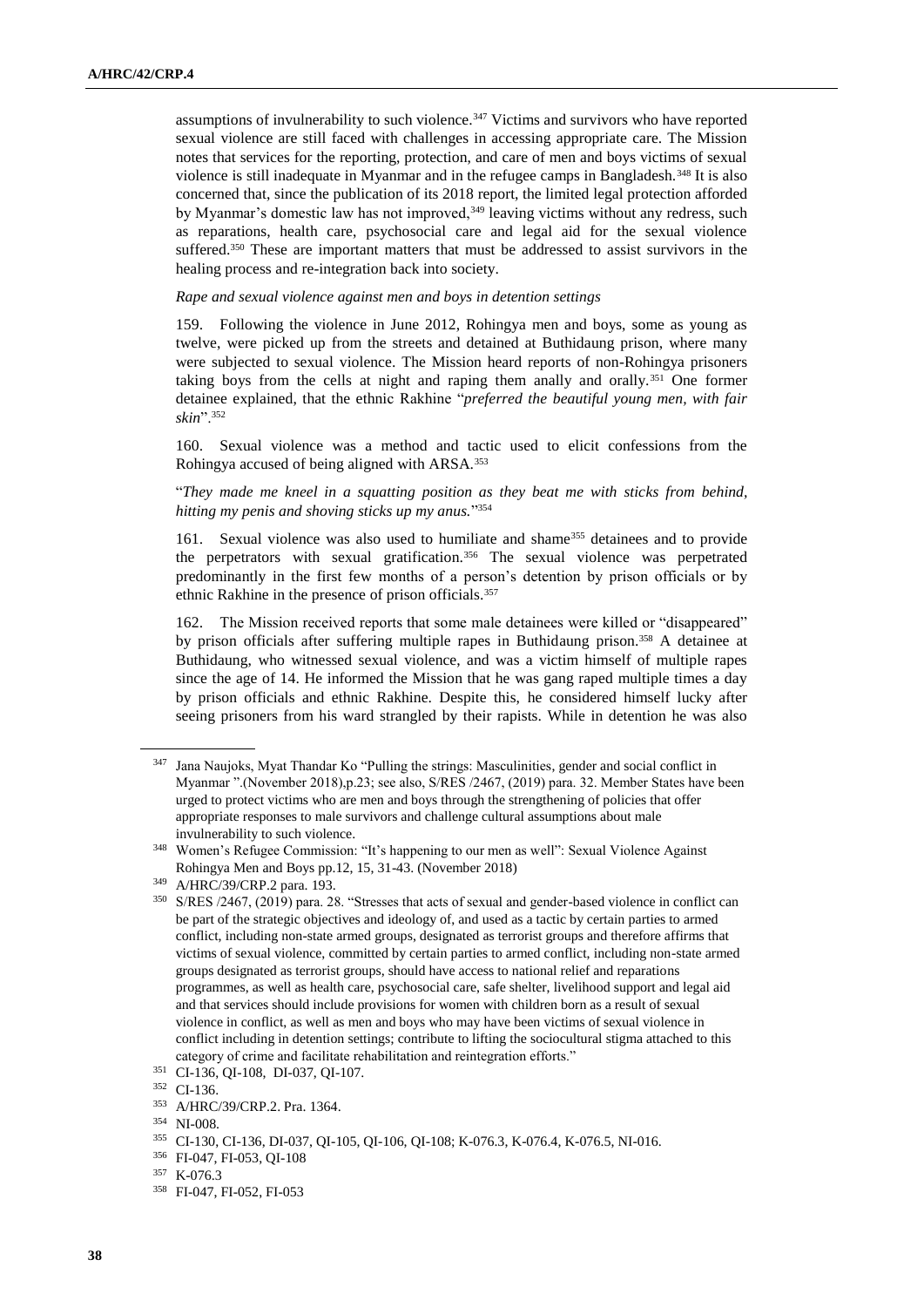forced to participate in raping women together with prison officials. During his release from prison, officials warned him not to speak about the sexual violence and killings he saw in the prison or he would suffer reprisal as well as his family. <sup>359</sup>

163. Forced nudity was another form of sexual humiliation used against Rohingya men and boys in detention. <sup>360</sup> The practice was pervasive and as part of a pattern of degrading treatment at Buthidaung prison. The Mission received credible reports of officials ordering detainees to strip naked in front of one another and shower in groups, including in front of family members, which is considered a shameful and demeaning act.<sup>361</sup> At times, detainees were forced to remain naked until they dried. Prison officials kept their clothes.<sup>362</sup> Rohingya detainees in Buthidaung prison were punished by "fuinza", "a teaching of behaviour" based on a set of methods that teach detainees to behave in specific ways through the use of physical violence and other forms of coercion. A former detainee said that method number eight of the nine different methods was forced nudity, with detainees ordered to lie down on the floor while naked before each other.<sup>363</sup> Non-Rohingya detainees hit elderly Rohingya detainees hard on their penises when they did not walk fast. In one instance, a detainee was subjected to humiliation of a sexual nature when ethnic Rakhine urinated into his mouth after he asked for water because he was thirsty.<sup>364</sup> In another instance a detainee at Buthidaung prison was urinated upon as he was beaten on his penis and anus with a stick by ethnic Rakhine. 365

164. Apart from rape and other forms of sexual violence at Buthidaung prison, the Mission received reports of security forces perpetrating similar acts on Rohingya men and boys detained in prisons in Maungdaw Township,<sup>366</sup> Kyauk Pyu Township, <sup>367</sup> and in NaSaka cells and military camps or bases.<sup>368</sup> Victims suffered various forms of rape and sexual and gender-based violence during arrest or while in detention. The common types of abuses included, but were not limited to, forced nudity, burning of genitals and dripping hot wax on penises.<sup>369</sup> Verified reports from survivors and witnesses of sexual violence indicate that the beating of genitals and penetration of their bodies with objects such as bamboo sticks, branches from trees, metal objects and batons were rampant during rapes and other sexual violence. Additionally, verbal insults or beatings were perpetrated as they were tied up or hand-cuffed.<sup>370</sup>

165. In 2012, at May Rulla camp in Southern Maungdaw, perpetrators raped the victims anally and penile including oral sex. Various objects were utilised including sticks, batons and other blunt instruments.<sup>371</sup> The objects were inserted in the anus of victims and used to beat them. A victim described how he was forced to undress and assume a squatting position by police and non-Rohingya who struck his penis and anus with a stick, beating him repeatedly from front to back.<sup>372</sup>

166. The Mission received credible information about a pattern of abuse of minors that took place in Buthidaung prison.<sup>373</sup> Detainees who spoke to the Mission reported that

<sup>359</sup> FI-047.

<sup>360</sup> CI-130, CI-136, DI-037, QI-105, QI-106, QI-108, KI-076.3, KI-076.4, KI-076.5

<sup>361</sup> K-076.3, K-076.4, QI-108, QI-106

<sup>362</sup> K-076.3, K-076.4, K-076.5.

<sup>363</sup> CI-136.

<sup>364</sup> QI-108.

<sup>365</sup> NI-008.

<sup>366</sup> DI-037, QI-108.

<sup>367</sup> FI-047.

<sup>368</sup> NI-006, NI-008.

<sup>369</sup> EI-092, EI-096, LI-022, CI-136.

<sup>370</sup> NI-008, DI-037,CI-136.

<sup>371</sup> NI-008, NI-006.

<sup>372</sup> NI-008.

<sup>373</sup> DI-037, FI-047, QI-108, CI-136, QI-107,CI-136, L1-22, FI-052, FI-053.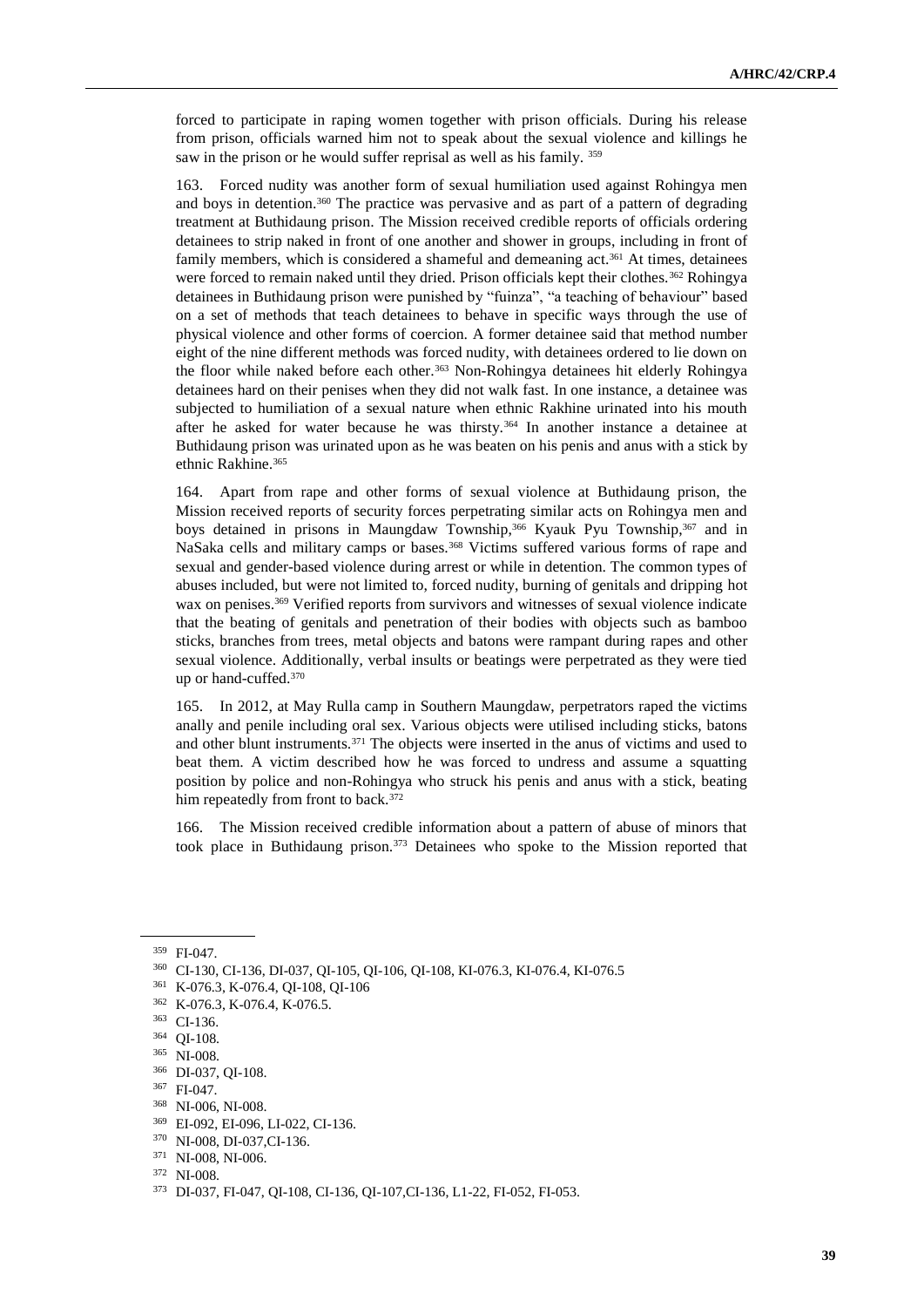frequently officials took boys to small room to rape them.<sup>374</sup> One witness saw prison guards rape boys on numerous occasions.<sup>375</sup>

167. Sexual violence against boys also reportedly took place during the clearance operaions.<sup>376</sup> Some of the children who fled the 2017 violence fled with persons from their villages or with unknown persons, because their parents were killed or they had lost contact with them, often increasing the risk of sexual violence against them.<sup>377</sup>

### *Conclusions and legal findings*

168. The Mission concludes on reasonable grounds that rape and other forms of sexual torture of Rohingya men were routine in Buthidaung prison.<sup>378</sup> The Mission also concludes that the sexual violence against men and boys at this and other locations was intentionally inflicted to cause severe mental and physical pain or suffering and was perpetrated by or at the instigation of or with the consent or acquiescence of Myanmar government officials, thereby constituting cruel, inhuman or degrading treatment or punishment. The Mission also found that in many cases the sexual violence constituted torture because it was done for the purpose of obtaining information or a confession, or as punishment, or for reasons based on discrimination against Rohingya. The Mission also concludes that the Government failed in its obligation under international human rights law to prevent ethnic non-Rohingya prisoners from perpetrating sexual violence against Rohingya males. Similar to its conclusions above, the Mission also concludes on reasonable grounds that the sexual violence against boys violated the Convention on the Rights of the Child and the sexual violence against men and boys violated the Government's obligation not to defeat the object and purpose of the International Covenant on Economic, Social and Cultural Rights under the Vienna Convention on the Law of Treaties.<sup>379</sup>

169. The Mission also concludes on reasonable grounds that the sexual violence against Rohingya men and boys was part of the widespread and systematic attack against the Rohingya civilian population that the Mission documented in its 2018 report. As such, the sexual violence constituted crimes against humanity, including rape, torture, and other inhuman acts entailing great suffering or serious injury to body or to mental or physical health.

170. The Mission draws particular attention to Buthiduang prison in Rakhine State, where many of these and other crimes against the Rohingya were committed.<sup>380</sup> The Mission has collected information concerning the identities of potential individual perpetrators, namely authorities present at Buthidaung prison, and has added their names to the confidential list of suspected perpetrators. The prison officials who perpetrated acts of violence against Rohingya detainees must be investigated for the severe pain or suffering they caused either through their direct actions or through their consent or acquiescence to others who inflicted such grave mistreatment.

171. The Mission notes the sociological impact that sexual violence can have on the communities from which survivors come, including the impact that sexual violence against males can have on those communities when men are publicly emasculated. A recent study by the NGO International Alert referred to the "thwarted masculinities" phenomenon that has been known to occur in conflict and forced displacement settings. It is affecting most of the men in the refugee camps who are survivors and victims of conflict-related sexual violence. They face social and health issues that affect their well-being and that of their

<sup>374</sup> QI-108, LI-22 ; FI-052, FI-053

<sup>375</sup> QI-108.

<sup>376</sup> K-130, V-134.

<sup>377</sup> CI-148, EI-078, LI-097, LI-119, LI-122, WI-033. See also, Radio Free Asia, Huge influx of children complicates Rohingya crisis in Bangladesh, (25 September 2017) Mohammed Abu Aseker "Orphaned Rohingya children forced to grow up too fast" (22 December 2017). Mandakini Gahlot, "More than half of Rohingya refugees in Bangladesh are kids. Many are fleeing to Myanmar alone." (Global Post, 28 September 2017).

<sup>378</sup> FI-230, DI-037, QI-105, CI-136, DI-037, QI-107, QI-108.

<sup>379</sup> See para. 30

<sup>380</sup> CI-136, QI-108, NI-008, FI-047, FI-052, FI-053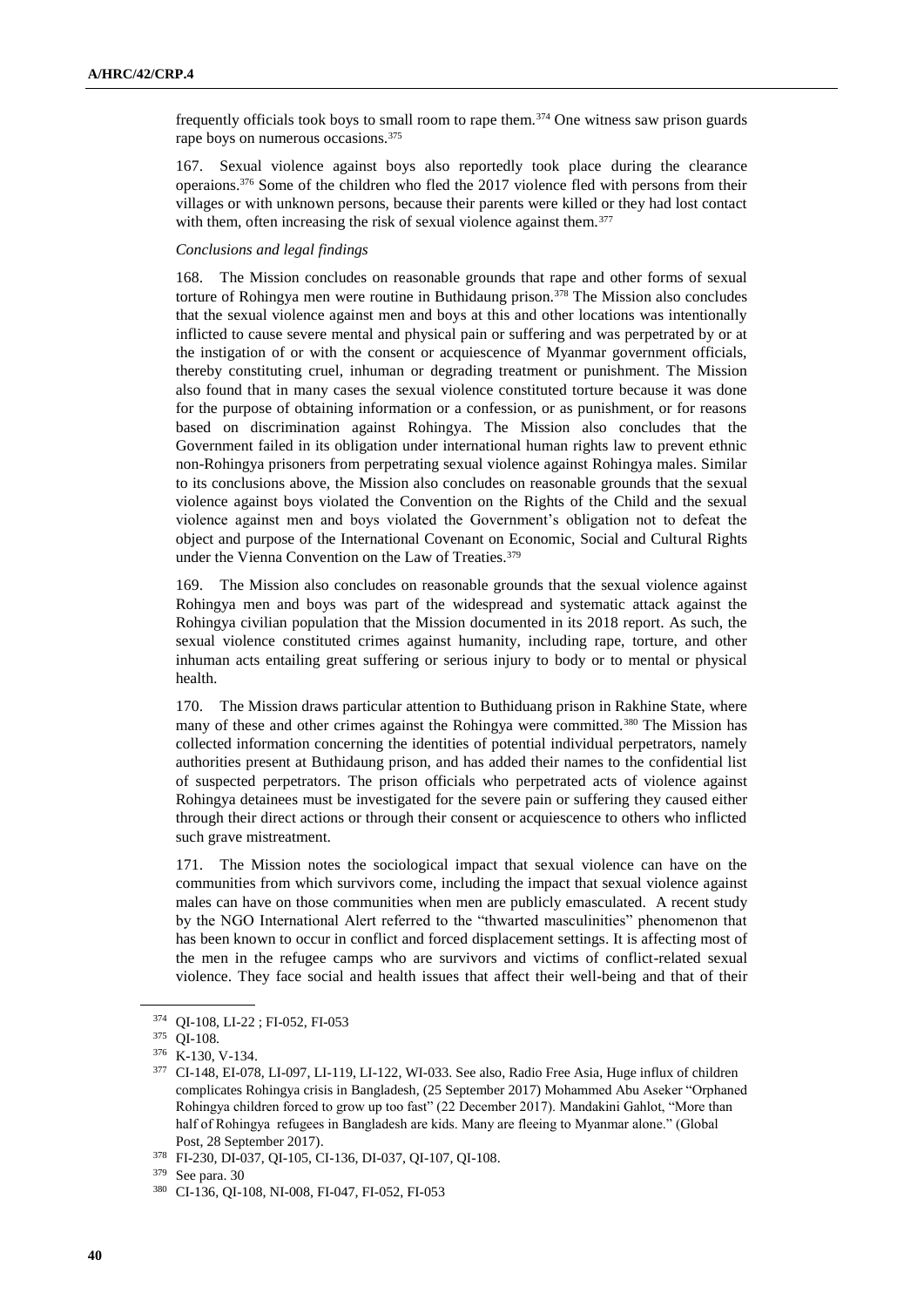immediate family and of their community. The stigma and taboo affect their ability to be a productive part of society. Most suffer back pain, skin infections, constant headaches and lack of sexual desire. Studies have revealed that, typically, male victims suffer incontinence of the bowels and urine, sexually transmitted diseases, HIV, mental health issues, unexplained anger and anxiety, depression and suicidal tendencies, infertility and immense shame for those with mutilated genitals, conflicting sexual desires, all amounting to post traumatic stress disorder.<sup>381</sup> Referral pathways and specialized care must be provided in the refugee camps and in Myanmar to mitigate the impact.

# **C. Sexual and gender-based violence against ethnic men in Kachin and Shan States**

172. In its 2018 report, the Mission found credible and consistent accounts of a pattern of sexual violence against men in Kachin and Shan States perpetrated by security forces.<sup>382</sup> The pattern is evident from the number of cases the Mission documented, which included the use of sexual violence to target men suspected of being members or supporters of EAOs. The sexual violence and sexual humiliation in the context of detention were reportedly perpetrated by the police, the Tatmadaw and the Myanmar Intelligence Office (commonly referred to by its Myanmar acronym SaYaPa), the branch of the Myanmar armed forces tasked with intelligence gathering.<sup>383</sup> The Mission found that the Tatmadaw has targeted men with rape, forced nudity, and other forms of sexual violence and debasing treatment, <sup>384</sup> often for the purpose of obtaining information or confessions from detainees.<sup>385</sup>

173. The Mission received corroborating reports regarding two Kachin men whom the SaYaPa raped and subjected to other forms of sexual violence in June 2012 in Myitkyina Township, Kachin State. Prior to being subjected to sexual violence, the survivors were physically abused while being questioned about the membership of the KIA.<sup>386</sup> Later, during the course of further questioning by the SaYaPa, both survivors were forced to undress and then to penetrate each other anally. The SaYaPa agents watched the men as they were forced to rape each other and laughed at them. They asked, "Are you enjoying yourselves?" The survivors were begging for the rapes to stop despite being forced to continue.<sup>387</sup> One of the male survivors, a Christian, was made to imitate Jesus on a cross like the crucifixion.<sup>388</sup>

174. In another incident at about the same time, on 17 June 2012, a Kachin man who the SaYaPa arrested and detained at its office in Myitkyina Township, Kachin State, was subjected to sexual and other violence until he said he was a member of the KIA. He told the Mission he confessed out of fear that he would be killed otherwise. During the interrogation he was forced to rub his penis until the skin was torn, peeling and bleeding: "my penis was bleeding, I was really hurting. I don't know how long this lasted; I was numb from the pain at some point." He was subsequently accused and charged of associating with the KIA under the Unlawful Association Act section  $17(1)$ .<sup>389</sup>

<sup>&</sup>lt;sup>381</sup> NI-001, NI-008, Jana Naujoks and Myat Thandor Ko, "Pulling the strings: Masculinities, gender and social conflict in Myanmar" (November 2018), p.24

<sup>382</sup> A/HRC/39/CRP.2, para. 164 *et s*.

<sup>383</sup> GI-028, GI-034, PI-052, PI-056, PI-055, PI-139.

<sup>384</sup> GI-028, GI-034, PI-052, PI-056, PI-055, PI-139.

<sup>385</sup> GI-027, PI-052, PI-056.

<sup>386</sup> PI-052, PI-056; A/HRC/67/383, paras. 15-16; United Nations Human Rights Council Working Group on Arbitrary Detention, "Opinions adopted by the Working Group on Arbitrary Detention at its sixtyninth session (22 April-1 May 2014) No. 6/2014" (1 July 2014); The Irrawaddy "Burma's New Political Prisoners in Kachin State" ( 17 July 2012).

<sup>387</sup> PI-052, PI-056.

<sup>388</sup> PI-056.

<sup>389</sup> PI-055.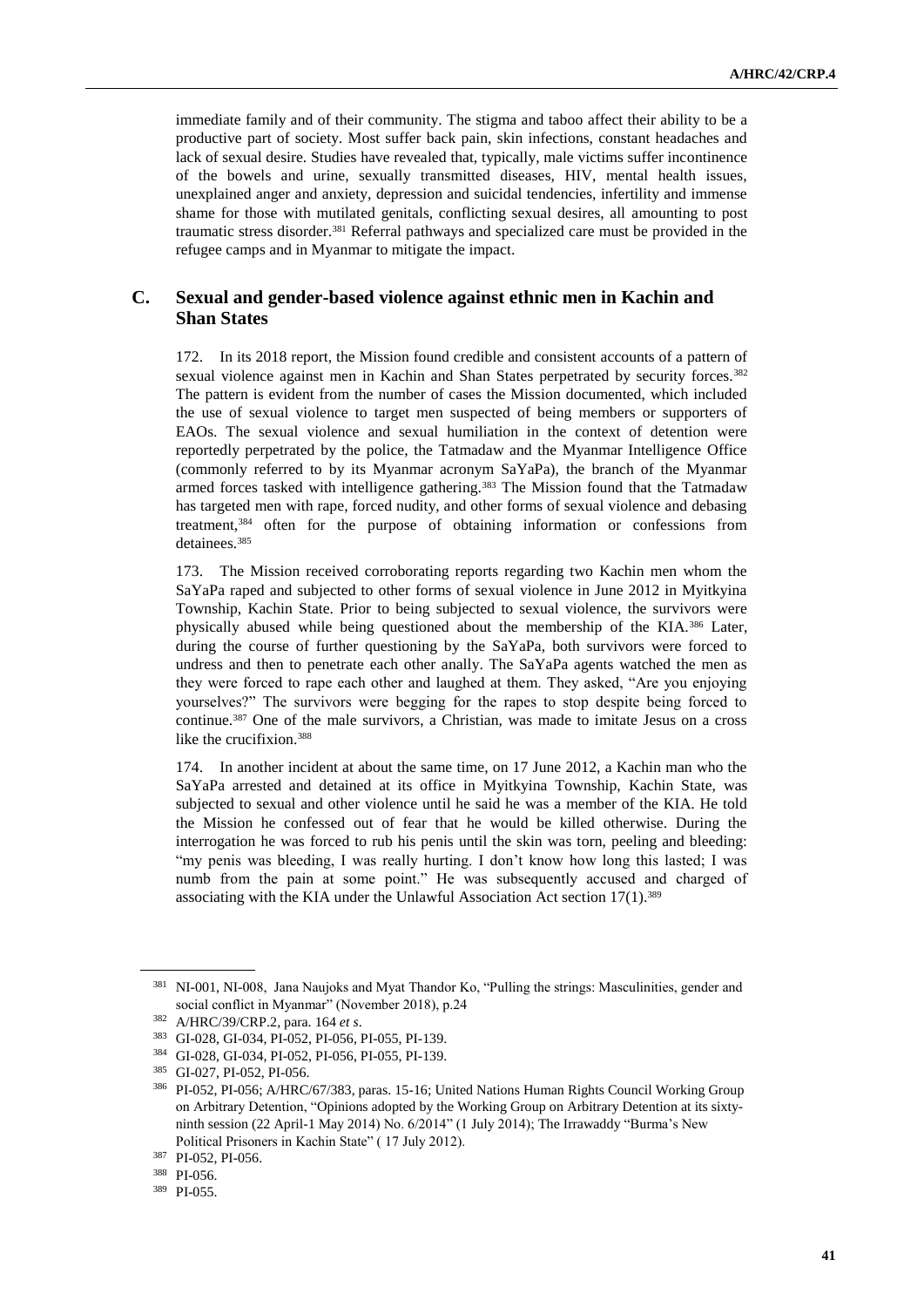175. In January 2015, a Kachin man was arrested in Shan State and detained by district police on suspicion of being involved in a high profile crime.<sup>390</sup> For a day and a night the police interrogated and sexually humiliated him. The police made him stand up on a chair naked while they took photos of his penis, laughing at him and telling him, "if you do not answer and say the truth, we will kill you".<sup>391</sup> In July 2018, in Hpakant Township, Kachin State, the Mission received information that Tatmadaw soldiers subjected a Kachin man to forced nudity during his interrogation, alongside other treatment while in the custody of Tatmadaw soldiers, on suspicion of belonging to the KIA. The soldiers reportedly placed a grenade in his mouth and forced him to undress. He was reportedly tied naked to a tree in the forest during the rainy season for several weeks.<sup>392</sup> Similarly, it was also reported that in March 2019 in Kuktai Township, Shan State, Tatmadaw soldiers forced a Kachin man to remain undressed in front of other men for two hours alongside other treatment to force him to confess having ties to the KIA.<sup>393</sup> In the Kachin patriarchal culture, forcing men to undress, even partially, is considered humiliating. Sources available to the Mission and the area of operations of specific Tatmadaw military units, as well as media reports, suggest that the soldiers involved in these latter two incidents were operating under LID 99.<sup>394</sup>

176. The Mission received information that in June 2011, when the conflict escalated in Kachin State between the Tatmadaw and the KIA, a Kachin man forcibly recruited into the Tatmadaw-supported Pyi Thu Sit was coerced to perform fellatio on a Tatmadaw commander on two occasions at the military base.<sup>395</sup> Each time, the commander threatened the survivor, "if you tell anyone I will kill you". Fearing retaliation, the survivor ran away and reported the events to the village elders. Subsequently, the elders reported the incident to the Tatmadaw hierarchy and were told that the perpetrator had been redeployed somewhere else.<sup>396</sup>

177. Based on the nature and number of cases that the Mission documented of sexual violence against men, the Mission has concluded that the use of sexual violence and forced nudity by the Tatmadaw, the police and  $SaYaPa$  in northern Myanmar<sup>397</sup> is not isolated but a broader practice.<sup>398</sup> While reports of sexual violence by male survivors are not as extensive as other issues that the Mission has documented, it is likely that incidents of sexual violence against men are under-reported due to fear of stigmatization, reprisal and ostracism by their communities.

178. The men who experienced sexual violence in detention or their relatives told the Mission that they continue to suffer enduring physical and psychological pain or suffering, for which support in northern Myanmar is limited.<sup>399</sup>

Conclusions and legal findings

179. The Mission concludes on reasonable grounds that rape and other forms of sexual torture of men in Kachin and Shan States were intentionally inflicted to cause severe mental and physical pain or suffering and were perpetrated by Myanmar government officials, thereby constituting cruel, inhuman or degrading treatment or punishment. The Mission also found that in many cases the sexual violence constituted torture because it was done for the purpose of obtaining information or a confession. Similar to its conclusions above, the Mission concludes on reasonable grounds that the sexual violence also violated the

<sup>390</sup> PI-168, PI-169, PI-170.

<sup>391</sup> PI-139.

<sup>392</sup> GI-028, 1100.

<sup>393</sup> AM-001, GI-034.

<sup>394</sup> AM-001, GI-028, GI-034, 1100, Kachin News Group (Twitter post, 20 April 2019), [https://twitter.com/KachinNewsGroup/status/1119526652604665858/video/1;](https://twitter.com/KachinNewsGroup/status/1119526652604665858/video/1) Statement by the World Kachin Congress on the 8<sup>th</sup> anniversary of the resumption of the civil war (9 June 2019).

<sup>395</sup> GI-027.

<sup>396</sup> GI-027.

<sup>397</sup> A/HRC/39/CRP.2, para. 164 *et s*.

<sup>398</sup> PI-052, PI-055, PI-056.

<sup>399</sup> PI-052, PI-056, PI-055.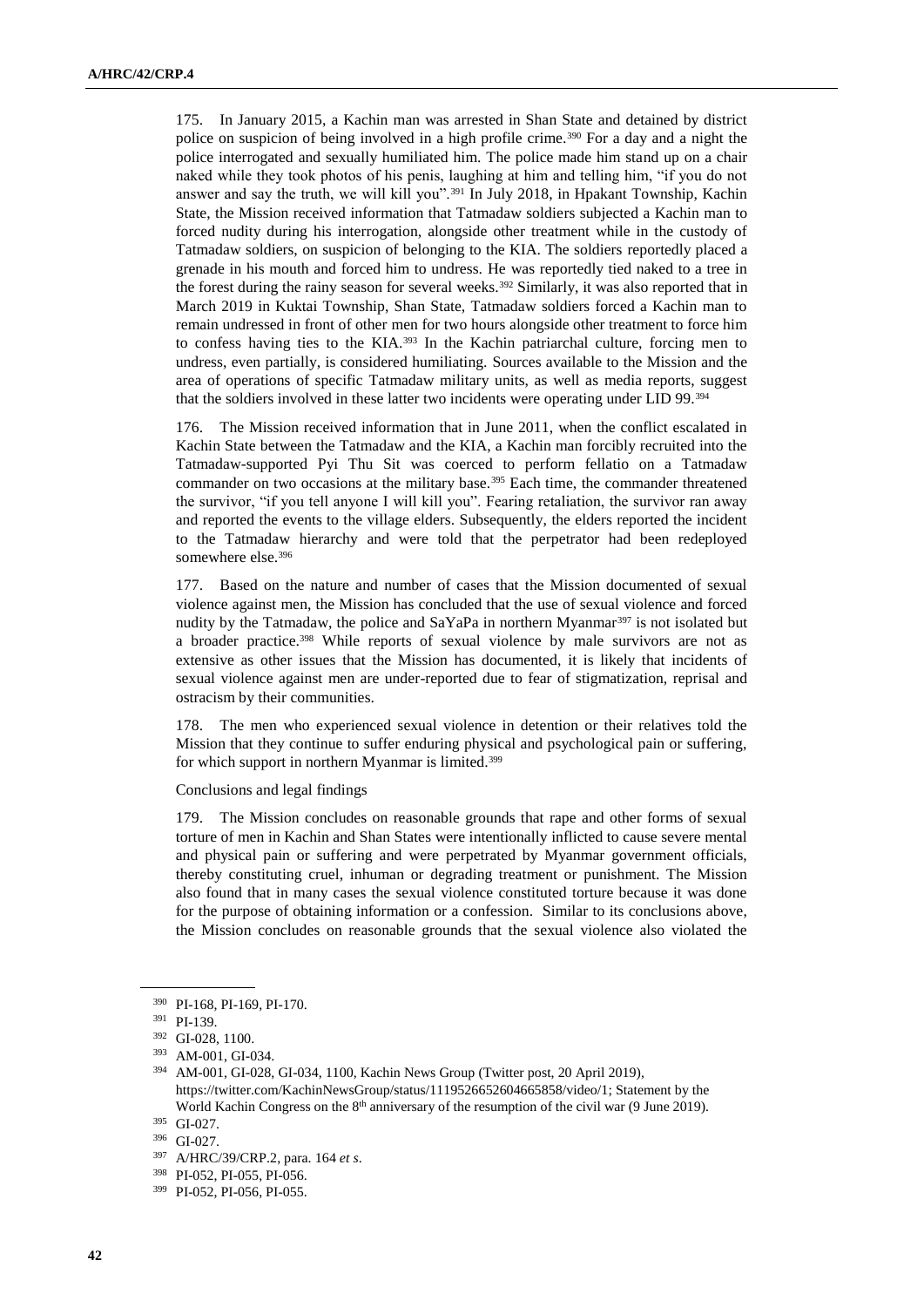International Covenant on Economic, Social and Cultural Rights.<sup>400</sup> The Mission also concludes on reasonable grounds that the sexual violence against men in Kachin and Shan States was part of the widespread and systematic attack against the civilian population that the Mission documented in its 2018 report. As such, the sexual violence constituted crimes against humanity, including rape, torture, and other inhuman acts entailing great suffering or serious injury to body or to mental or physical health. The Mission notes, as it did with respect to sexual violence against Rohingya men and boys, the sociological impact that sexual violence can have on the communities from which survivors come, including the impact that sexual violence against males can have on those communities when men are publicly emasculated.<sup>401</sup>

# **VII. Sexual and gender-based violence against Rohingya transgender persons**

180. In the context of the violence against the Rohingya population, the Mission received consistent accounts from transgender women who authorities targeted with sexual violence because, some survivors said, of their gender and sexual orientation, in addition to their ethnicity as Rohingya. The Mission spoke to five transgender women, all of whom attested to discrimination and suffering endured as a result of not fitting within societal gender norms and the sex classification ascribed to them at birth.<sup>402</sup> Against this background, transgender people of Rohingya ethnicity are victimised twice: as Rohingya and as transgender people. The result is a tolerance of sexual and gender-based violence that has included rape and other forms of sexual violence.

181. Born male, the transgender people the Mission spoke to identified as female and wanted to live as female members of society, although Myanmar society generally does not accept this.<sup>403</sup> One survivor stated that she was a woman in a man's body.<sup>404</sup> Another said, *"I did not choose to be like this; I can't be myself because of fear; I always wanted to be a girl but because it is troublesome we have to be careful. Sometimes we are insulted and called names, motherfuckers, all sorts of abusive language."* 405

The Mission documented several cases of rape, extortion and sexual violence against transgender people between 2016 and 2017, in police stations in Rakhine State. A survivor<sup>406</sup> recounted her experience of police arrests in Taung Bazar, Buthidaung, where she was detained more than three times because of her gender. She stated:

*"They always tortured transgender women like myself. They threatened us and did bad things to us; they forced me to do bad things. They remove our clothes and did bad things if we refused. We were threatened and risked being killed*."<sup>407</sup>

183. In a separate incident in October 2016, she was arrested and taken by police to Thana police station in Buthidaung where she was beaten and one policeman was ready to do "bad things to her with his penis". Her parents had to pay 200,000 kyat (132 USD) to a police officer for her to be freed.<sup>408</sup> In 2017, at Thana Shok police station in Maungdaw, an 18 year-old transgender girl was raped anally almost weekly by police officers. During one such rape, she was forced to undress and stimulate the penises of police officers until they

<sup>400</sup> See para. 30

<sup>&</sup>lt;sup>401</sup> "Masculinity refers to the socially created expectations on men to act and behave in certain ways because of their gender. These expectations vary depending on various other factors such as age, socioeconomic background, religion, ethnicity and location." In: "Behind the masks: Masculinities, gender, peace and security in Myanmar" Published November 2018 [\[https://www.international](https://www.international-alert.org/publications/behind-the-masks-masculinities-gender-peace-security-myanmar)[alert.org/publications/behind-the-masks-masculinities-gender-peace-security-myanmar\]](https://www.international-alert.org/publications/behind-the-masks-masculinities-gender-peace-security-myanmar)

<sup>402</sup> NI-001, NI-002, NI-003, NI-004, NI-005.

<sup>403</sup> NI-001, NI-002, NI-003, NI-005. A/HRC/35/36, p.17.

<sup>404</sup> NI-003.

<sup>405</sup> NI-001.

<sup>406</sup> NI-005.

<sup>407</sup> NI-005.

<sup>408</sup> NI-005.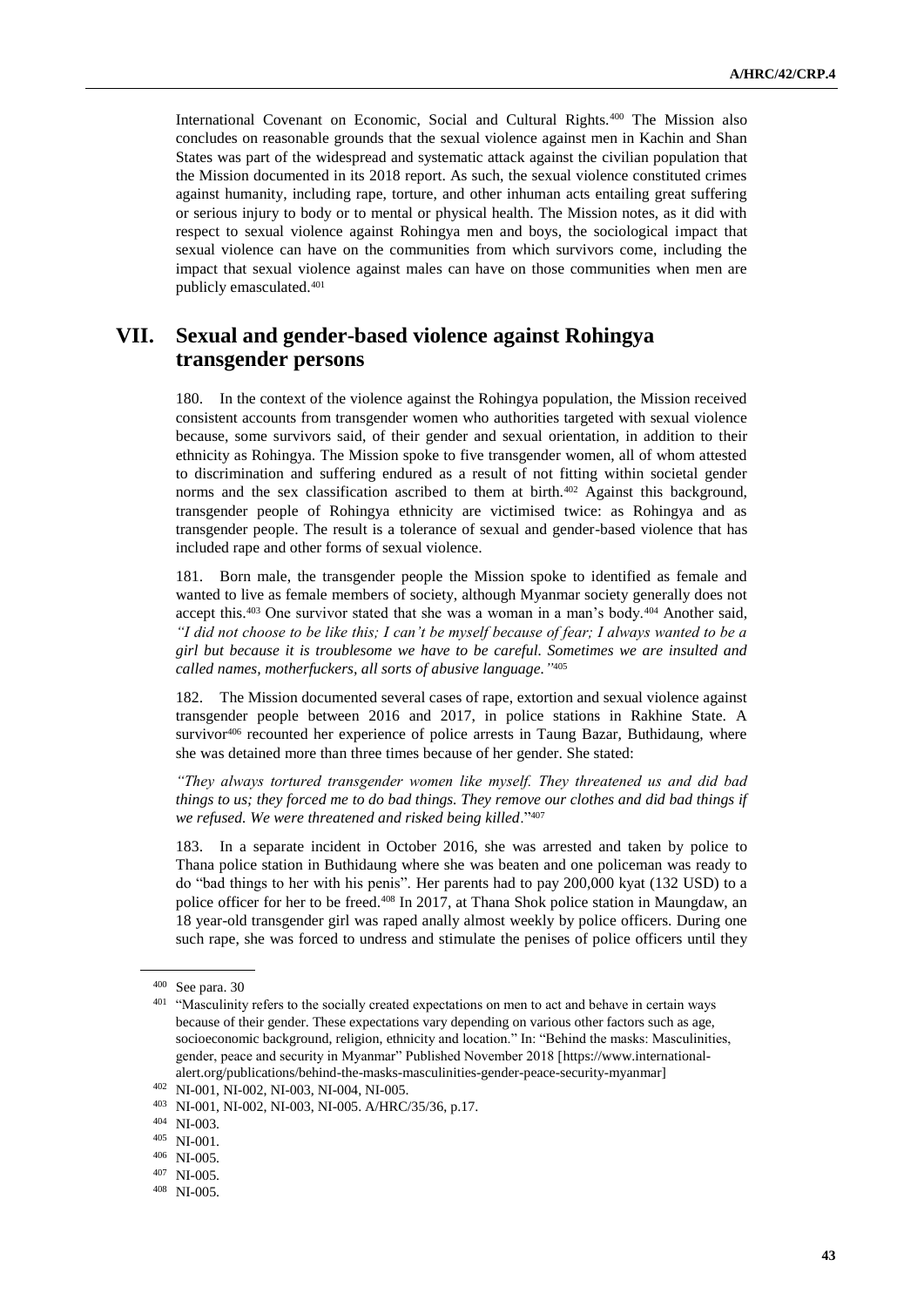ejaculated. They would beat her if she refused. In August 2017, shortly before she fled the country, she "massaged to ejaculation the most important big officer" at Thana Shok police station. She was also raped at Tankaling camp no. 19.<sup>409</sup>

184. The Mission documented the rape of a transgender girl, from Pyar Pin Yin village under Ah Twin Hnget Thay village tract in Buthidaung Township, who was sexually abused and raped by the police when she was fifteen. She stated that "they removed my clothing and raped me, they forced me to do bad things."<sup>410</sup>

185. Tatmadaw soldiers, police and members of ethnic Rakhine communities also gang raped, raped and committed other forms of sexual violence against transgender Rohingya persons as they fled Myanmar during the clearance operations that began on 25 August 2017.411

186. After the "clearance operations" began, a transgender survivor was apprehended and gang raped by Tatmadaw soldiers wearing a green uniform at Tomburu Tala hills close to Bangladesh in Maungdaw Township. She was caught by three of these uniformed men as she tried to cross the hills. They ripped off her clothes, while they held her hands so she could not move. She told the Mission that she screamed as one soldier was on top of her "doing bad things" to her private parts. After they let her go, she was covered in blood but, when she met up with her family, she was too ashamed to tell her parents she had been gang raped by the military, instead stating she bumped into something as she fled.<sup>412</sup>

187. Three days after the "clearance operations" began in 2017, in Ka Nyin Tan near Maung Ni in Maungdaw Township, a transgender person was gang raped multiple times by six men. Three wore black uniforms and white and red gloves while the other three were non-Rohingya in civilian clothes. They tied her hands, made her lie down and raped her repeatedly, forcefully inserting their penises inside her mouth and anus. The gang rape left her bleeding from her penis and anus and caused her to faint.<sup>413</sup>

#### *Conclusions and legal findings*

188. For all the cases documented in this section of the report, the Mission concludes on reasonable grounds that the violence amounted to torture or other forms of cruel, inhuman or degrading treatment or punishment.<sup>414</sup> Similar to its conclusions above, the Mission also concludes on reasonable grounds that the sexual violence violated the Government's obligation not to defeat the object and purpose of the International Covenant on Economic, Social and Cultural Rights under the Vienna Convention on the Law of Treaties.<sup>415</sup> The Mission also concludes that the sexual violence against transgender people, as members of the Rohingya civilian population in Rakhine State, amounted to the crimes against humanity of torture, rape, other inhumane acts and persecution as part of the widespread and systematic attack against the Rohingya civilian population as documented in the Mission's 2018 report. Additionally, some cases of sexual violence were sufficiently connected with the armed conflict between the Tatmadaw and ARSA in relation to the "clearance operations" that began on 25 August 2017 to warrant an investigation as a war crime of rape, sexual violence, torture, cruel treatment, and outrages upon personal dignity.<sup>416</sup>

# **VIII. Witnessing of sexual violence against Rohingya**

189. The Mission received credible information that Rohingya have been traumatised by their witnessing of rape and other sexual violence committed against wives, daughters,

<sup>409</sup> NI-001.

<sup>410</sup> NI-005.

<sup>411</sup> NI-002, NI-003, NI-004, N-005.

<sup>412</sup> NI-005.

<sup>413</sup> NI-003.

<sup>414</sup> NI-001, NI-002, NI-003, NI-004, NI-005.

<sup>415</sup> See para. 30

<sup>416</sup> NI-002, NI-003, NI-004, N-005.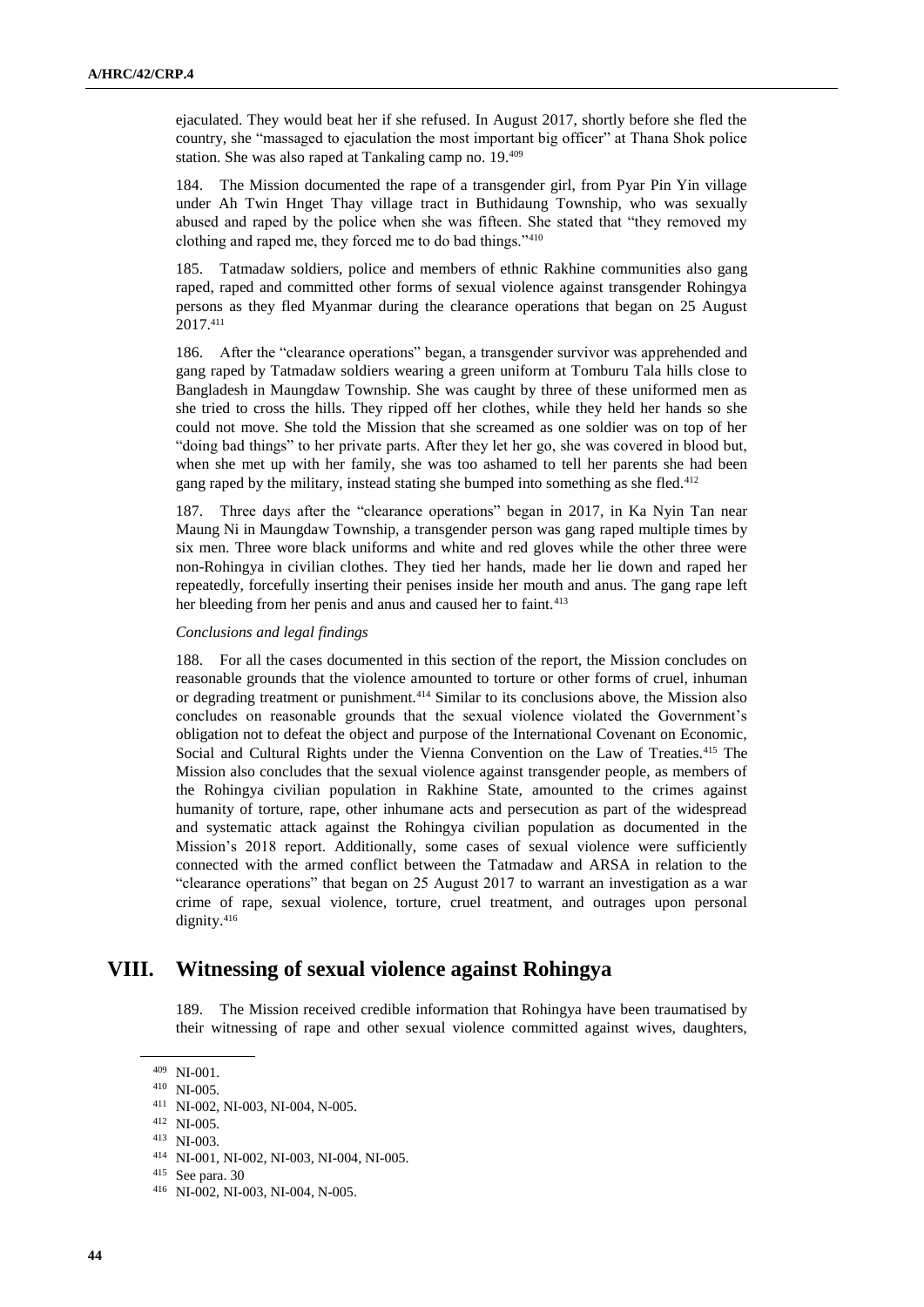sisters and other female or male Rohingya by Tatmadaw soldiers and other security forces.<sup>417</sup>

190. The Mission's investigation relied on a significant amount of information that came from people who witnessed government security forces rape and commit other acts of sexual violence against their close relatives and friends. These first-hand accounts of sexual violence that the Mission received demonstrates how security forces, and the Tatmadaw in particular, brazenly committed these acts in the open for loved ones to see watch helplessly. The accounts are too numerous for the Mission to list. An illustrative case is that of a man who saw from a distance three to four men rape and kill his wife while she was holding their 6-month-old child during the 2017 "clearance operations".<sup>418</sup>

191. The Mission also heard the account of a woman who was in a room where she saw a group of men involved in the "clearance operations" rape multiple women, some of whom the men killed.<sup>419</sup> A 55 year-old Rohingya man<sup>420</sup> from the village of Maw Tu Lar, in Maungdaw Township, told the Mission that, during an attack in late August 2017, by the military and members of Hindu communities, his eldest daughter was raped in front of him. He "felt embarrassed to talk about it". She died after the rape.

192. Sexual violence was also committed in detention facilities in the presence of other prisoners.<sup>421</sup> A male prisoner who was held at Buthidaung prison for several years since 2012 said he witnessed the raping of girls and women. On some occasions, he said, he was "forced to remove the clothes of girls and women and then made to witness the rape," which included both oral sex and genital penetration.<sup>422</sup>

The sexual violence that Rohingya have been forced to see has left an indelible mark on the Rohingya social fabric.<sup>423</sup> For example, the Mission heard from Rohingya men who blamed themselves for failing to protect women and girls from their community.

194. The Mission in unable to measure the full extent of the mental harm and psychological impact of subjecting people to watching sexual and gender-based violence. It received credible analysis of evidence of serious post-traumatic stress disorder and other mental health issues resulting from violence experienced or witnessed by many in the community. The situation is exacerbated in relation to children. Whereas some children demonstrate withdrawal symptoms and violent behaviour towards adults, others exhibit a general lack of trust or refuse to leave their shelters.<sup>424</sup>

#### *Conclusions and legal findings*

195. The Mission concludes on reasonable grounds that people who witnessed acts of rape and other forms of sexual violence may themselves have experienced severe or great mental pain or suffering that arose from what they witnessed.<sup>425</sup> Given the intentionally public or open circumstances in which many of these acts of sexual violence occurred, the Mission also concludes on reasonable grounds that these acts amounted to torture or cruel, inhuman or degrading treatment for family members and other onlookers who the perpetrators must have known would experience severe mental pain or suffering from what they saw. The consequences of this on their mental health was also a violation of the Government's obligations to respect the right to health.<sup>426</sup> When such acts are committed in the context of and associated with a non-international armed conflict, as many of them were in Myanmar, they constitute war crimes of torture or cruel treatment. Consistent with its 2018 report, the Mission also makes findings that the public or open nature of the sexual

<sup>417</sup> FI-047, LI-052, LI-111, QI-114, LI-094, CI-109, FI-049, LI-094, FI-037 YI-002.

<sup>418</sup> LI-052.

<sup>419</sup> EI-102

<sup>420</sup> LI-111.

<sup>421</sup> FI-047; FI-017; QI-108; CI-136.

<sup>422</sup> FI-047.

<sup>423</sup> NM-002, K-122, K-124 Confidential forensic report for the FFM, (9 June 2018).

<sup>424</sup> NM-002, FI-047, Confidential forensic report eport for the FFM, (9 June 2018).

<sup>425</sup> [https://www.apt.ch/content/files\\_res/jurisprudenceguide.pdf,](https://www.apt.ch/content/files_res/jurisprudenceguide.pdf) p. 173. See also para. 47 in this report.

<sup>426</sup> For a more detailed discussion, see para. 30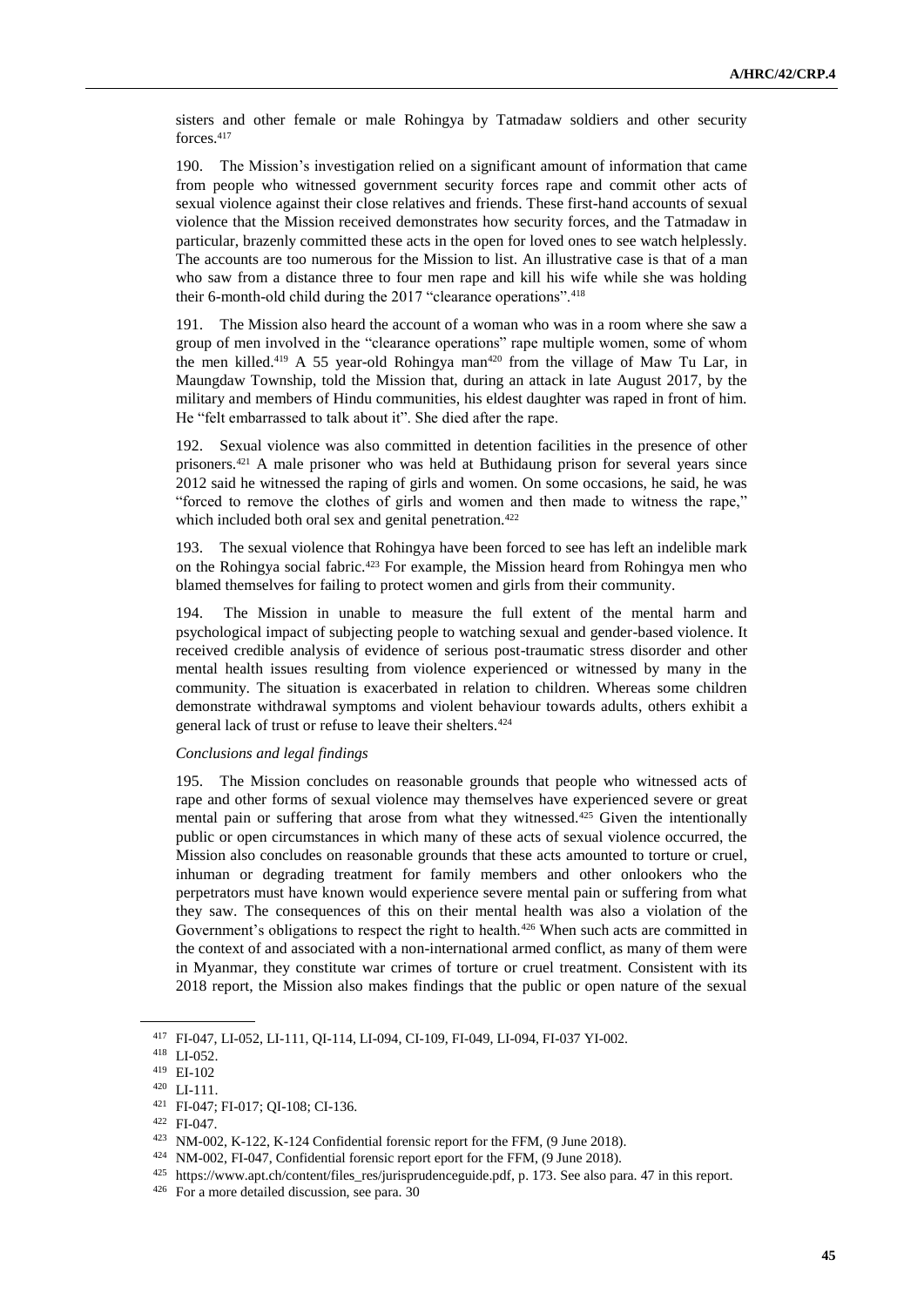violence inflicted great suffering that amount to the crime against humanity of inhumane acts as part of the widespread and systematic attack against the Rohingya civilian population as documented in the Mission's 2018 report.

196. Additionally, the Mission heard an allegation of the military using rape as a way to coerce a community into providing men to perform night duty. A man said that, in the second half of 2018, the military raped a female relative after her brother tried to avoid night duty by fleeing. The military did this, the man said, to threaten villagers that they would face similar consequences if they refused to serve night duty.<sup>427</sup> Although this is not an example of a family member witnessing sexual violence, the Mission concludes on reasonable ground that, when rape is used in this way, it is clearly a war tactic and is both a form of torture against the female relative and her close family members.

# **IX. Sexual and gender-based violence by non-state armed groups**

197. The Mission received limited information regarding sexual and gender-based violence by EAOs. The Government's refusal to grant the Mission access to the country and to respond to the Mission's requests for information limited the Mission's ability to gather first-hand information on sexual and gender-based violence by EAOs. Abuses perpetrated by EAOs remain generally under-reported by civil society organizations operating in northern Myanmar belonging to the same ethnic group as the EAOs.<sup>428</sup> An additional explanation lies in the misconception and misunderstanding of sexual and gender-based violence in northern Myanmar. Sexual and gender-based violence is widely understood as relating solely to rape committed by Tatmadaw soldiers.<sup>429</sup>

198. Nonetheless, the Mission received credible information that members of EAOs have committed acts of sexual and gender-based violence, both rape and other sexual and gender-based violence. These reports included incidents of women and girls being sexually harassed, intimidated and assaulted, sometimes on a daily basis, by members of EAOs.<sup>430</sup> While some EAOs have publically committed themselves to refrain from acts of sexual violence through "deeds of commitments", EAOs operating in northern Myanmar have not.<sup>431</sup> It is important that further investigations are conducted into these reports.

199. The normalization of gender discrimination and gender inequality in northern Myanmar contributes to the commission of sexual and gender-based violence in nongovernment controlled areas.<sup>432</sup> Because of this gender discrimination and gender inequality, the conflicts in northern Myanmar encompass complex gender dimensions particularly affecting women and girls. Based on their gender, ethnicity and age, men and boys of fighting age are particularly targeted by Tatmadaw as suspected EAO members. Since 2011, the Tatmadaw has arbitrarily arrested and detained, tortured or ill-treated, taken for forced labour, or killed men and boys.<sup>433</sup> They are also particularly targeted for recruitment by EAOs.<sup>434</sup> As a result, women and children are further marginalized and displaced in a situation of humanitarian crisis with limited access to humanitarian relief.<sup>435</sup> More precisely, after decades of conflict, women in many instances have become heads of households, caring for children and farming land to survive. In many of these ethnic

<sup>427</sup> FI-037.

<sup>428</sup> PM-010.

<sup>429</sup> PM-010, PM-011.

<sup>430</sup> PM-010, PM-011.

<sup>431</sup> For example, the Karen National Union/Karen National Liberation Army, party to the 2015 NCA, signed a deed of commitment under Geneva Call for the prohibition of sexual violence in situations of armed conflict and towards the elimination of gender discrimination, available at [http://theirwords.org/media/transfer/doc/knu\\_sexual-6bffd0548f5219cf14fa5acb9ad52479.pdf.](http://theirwords.org/media/transfer/doc/knu_sexual-6bffd0548f5219cf14fa5acb9ad52479.pdf) 

<sup>432</sup> PM-010, PM-011, PM-012.

<sup>433</sup> A/HRC/39/CRP.2, pp. 30-79; A/HRC/42/50 para. 61.

<sup>434</sup> A/HRC/39/CRP.2, para. 333-354.

<sup>435</sup> Gender Profile for Humanitarian Action, and across the Humanitarian-Peace-Development Nexus (Rakhine, Kachin and Northern Shan Myanmar) January 2019.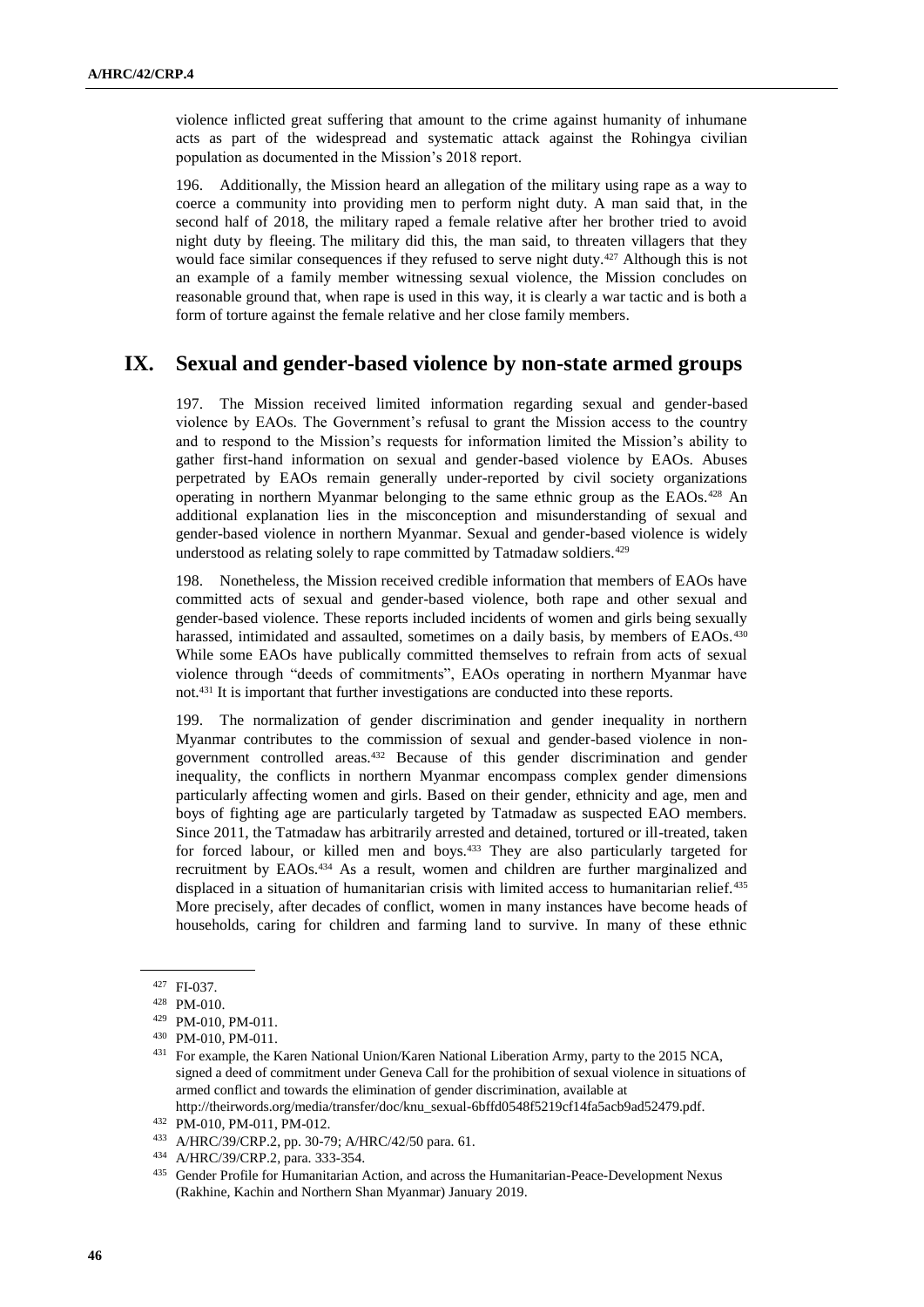communities, women face barriers inheriting or owning land,<sup>436</sup> which further exacerbates their vulnerability.

200. Women bear the brunt of the conflict and humanitarian crisis.<sup>437</sup> They care for the land and children left behind.<sup>438</sup> They have become the protectors of their ethnic and religious communities. Sometimes they send food and money to their male relatives who are fighting. They have been exposed to insecurity and attacks, and targeted for sexual and gender-based violence by all parties to the conflict.

201. The militarized and politicized struggles for self-determination are gendered. EAO recruitment strategies are not 'gender-neutral'. They are affected by socially constructed and culturally specific gender norms. The Mission received consistent information indicating that TNLA, SSA-S, SSA-N<sup>439</sup> and KIA recruit women and girls, sometimes forcibly.<sup>440</sup> They are often required to perform roles seen as 'women's work', such as cooks, cleaners or nurses. <sup>441</sup> Women in the KIA have to leave the armed group earlier than men, as they must retire upon marriage and childbirth, which means that only young and childless women are targeted for recruitment.<sup>442</sup> The SSA-N recruitsfemale soldiers but the Mission is unaware of the extent to which they are assigned combat functions.<sup>443</sup> Combat experience has been a de facto prerequisite for high-ranking political positions in nongovernment controlled areas.<sup>444</sup> The ability of most women to reach high-level positions in either the civilian or the military administration is therefore hampered by their lack of access to combat functions. That in turn hinders their political participation in the peace process.<sup>445</sup> In addition, since women are confined to lower ranking positions within these armed groups, they are more exposed to higher risks of sexual and gender-based violence.

202. Mass weddings organised at short notice by EAOs also raise concerns. EAO fighters marry women and girls in villages at once to avoid costs and facilitate logistics.<sup>446</sup> The brides are often children and, even where adults, it is unclear whether they provide informed consent.<sup>447</sup> The Mission also received credible information suggesting that, when EAO members rape or sexually assault a female, they typically marry the survivor to restore harmony in the community.<sup>448</sup>

203. The Arakan Army (AA), which is active in Chin and Rakhine states, has both male and female soldiers. Female soldiers can participate in combat but in practice male soldiers do most of the fighting. Female AA members often hold other positions, including as nurses or seamstresses to make the soldiers' uniforms. Both women and men members do the cooking in the AA.<sup>449</sup> The Mission did not receive information about sexual or gender-

<sup>436</sup> Namati, *Gendered Aspects of Land Rights in Myanmar II: Evidence from Paralegal Case Work* (June 2019); Gender Profile for Humanitarian Action, and across the Humanitarian-Peace-Development Nexus (Rakhine, Kachin and Northern Shan Myanmar) January 2019; Woods, Kevin. "A Political Anatomy of Land Grabs." *Transnational Institute*, March 2014; Faxon, Hilary. "The Praxis of Access: Gender in Myanmar's Land Use Policy." *Conference Paper No. 17, Chiang Mai University*, May 2015, pp.7-8.

<sup>437</sup> Jenny Hedstrom, *The political economy of the Kachin revolutionary household*, The Pacific review (28 December 2016).

<sup>438</sup> PM-011.

<sup>439</sup> Shan State Army-North.

<sup>440</sup> PI-123, PI-027, DI-070.

<sup>441</sup> PI-045, PI-093, PI-094, PI-101, PI-123, LI-187, PM-011, DI-070, PI-014, PM-011, Jenny Hedstrom, *Gender and Myanmar's Kachin Conflict*, New Mandala, (27 July 2015).

<sup>442</sup> Jenny Hedstrom, *The political economy of the Kachin revolutionary household*, The Pacific review (28 December 2016).

<sup>443</sup> PM-010.

<sup>444</sup> PM-011, Jenny Hedstrom, *Gender and Myanmar's Kachin Conflict*, New Mandala, (27 July 2015).

<sup>&</sup>lt;sup>445</sup> There are some exceptions, for example the Karen Nation Union (KNU) had a prominent woman in charge of peace negotiations; PI-032.

<sup>446</sup> PM-010, PM-011.

<sup>447</sup> PM-010, PM-011, Jenny Hedstrom, *The political economy of the Kachin revolutionary household*, The Pacific review (28 December 2016).

<sup>448</sup> PM-010, PM-011.

<sup>449</sup> LI-187.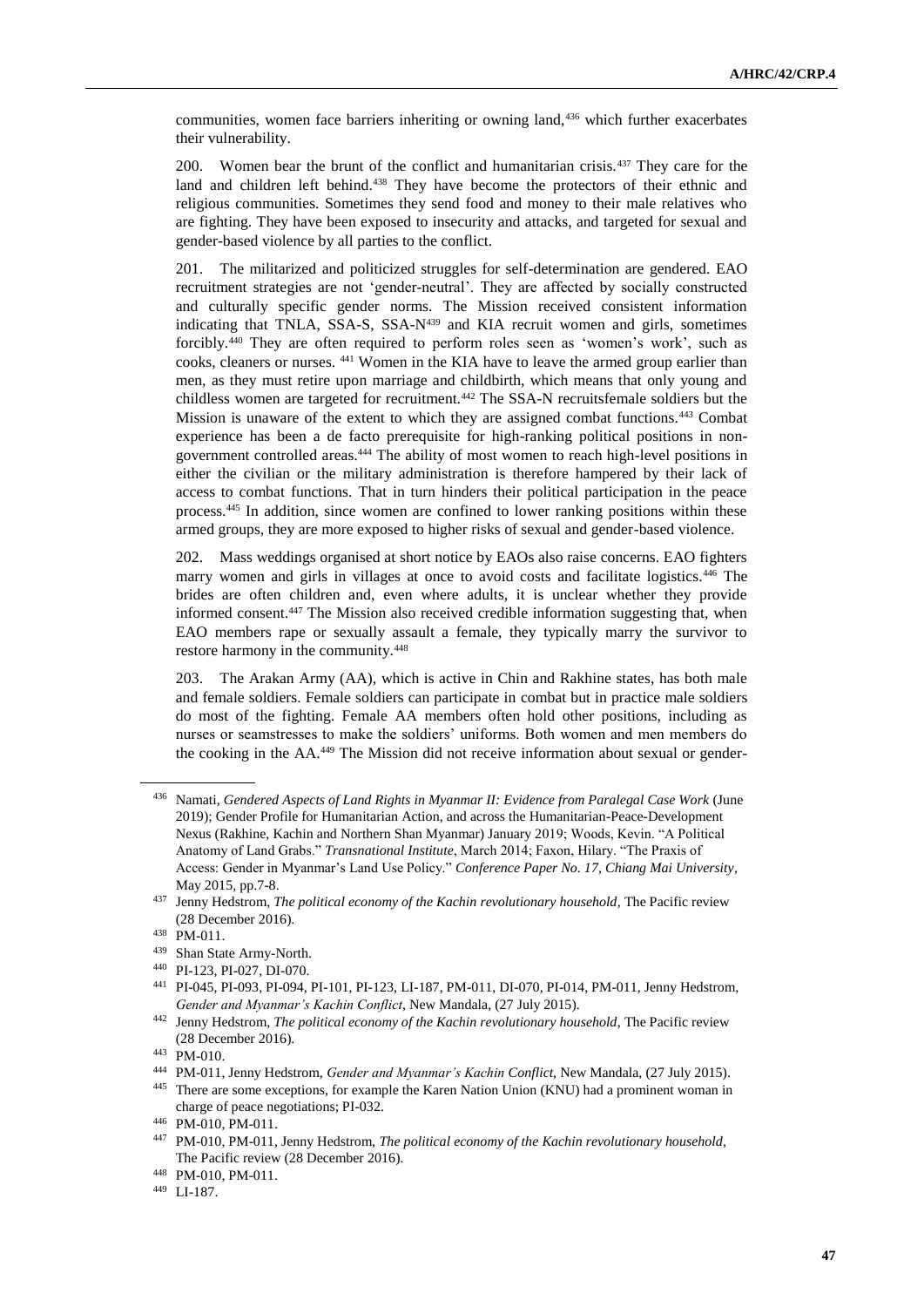based violence committed by AA members against ethnic Rakhine or Chin civilians. There is said to be an internal rule strictly prohibiting and punishing sexual and gender-based violence against civilians.<sup>450</sup>

#### *Sexual and gender-based violence perpetrated by EAOs*

204. One incident of EAO sexual violence involved the rape of a Ta'ang headmistress by several TNLA members at her home in Kyaukme Township, Shan State in October 2017. Following the victim's report to local authorities, the TNLA held traditional proceedings in the forest under their internal justice system to address the rape. The victim was invited, but chose not to attend. As a result of these proceedings, the TNLA negotiated for the perpetrators to pay compensation to the victim, and brought two armed men to kneel and apologize to her.<sup>451</sup> In the Mission's view the perpetrators were not adequately sanctioned and their apology was not perceived as deterrence against committing violence and other abuse against women.<sup>452</sup>

205. The Mission received unverified reports of KIA men being tried by the KIA's internal justice system for raping women in Kachin State.<sup>453</sup> It also received unverified information regarding a case where a KIA commander summarily executed a KIA member for gang rape following a complaint by the survivor's parents. He was reportedly shot on the spot when the survivor identified him as the first man who had raped her. The other rapist was excused as the survivor "had already been raped when the second KIA member penetrated her", according to the KIA commander.<sup>454</sup>

206. EAOs face challenges when addressing sexual and gender-based violence. The Mission was informed that some EAO court systems contain written procedures, but may not have written laws, in which case they have applied Myanmar's laws or, on an exceptional basis, international laws. There are no laws or guidelines regarding sentencing in KIO courts.<sup>455</sup> When survivors decide to present their grievances before traditional community leaders, who are generally men, cases are commonly resolved by imposing "bunglat hka" or "blood money" to compensate the female victim for the harm committed and to restore peace in the community.<sup>456</sup>

207. The Mission was also informed that there are no female judges in EAO-run courts in northern Myanmar.<sup>457</sup> However, the Mission was told that, when a rape case is brought before the KIO court, the Kachin Women's Association (KWA) intervenes to defend the women's rights and interests, advocating for the application of CEDAW and other UN resolutions pertaining to women's protection.<sup>458</sup>

208. Some EAOs still use the death penalty.<sup>459</sup> An expert told the Mission that the challenges associated with detention operations and justice systems left some EAOs carrying out summary executions to deliver justice. 460

### *Conclusions and legal findings*

209. The Mission received reliable but unconfirmed information regarding sexual and gender-based violence by EAOs in Kachin and Shan States. The Mission concludes on reasonable grounds, however, that sexual and gender-based violence by EAO soldiers has been less than that perpetrated by government security forces. Nor have EAO soldiers

 $^{450}\,$  LI-187.

<sup>451</sup> PI-110.

<sup>452</sup> PM-010.

<sup>453</sup> K-145.

<sup>454</sup> PM-010.

 $455$  2160.

<sup>456</sup> PM-011, 2160.

<sup>457</sup> PM-011, 2160.

<sup>458</sup> PM-007, 2161.

<sup>459</sup> BM-017, PI-101, 2160, 2161. For example, in March 2016, the United Wa State Army (UWSA) reportedly executed two persons after they were convicted of murder by the Wa Special Administrative Zone's court; K-143, V-305.

<sup>460</sup> PM-010.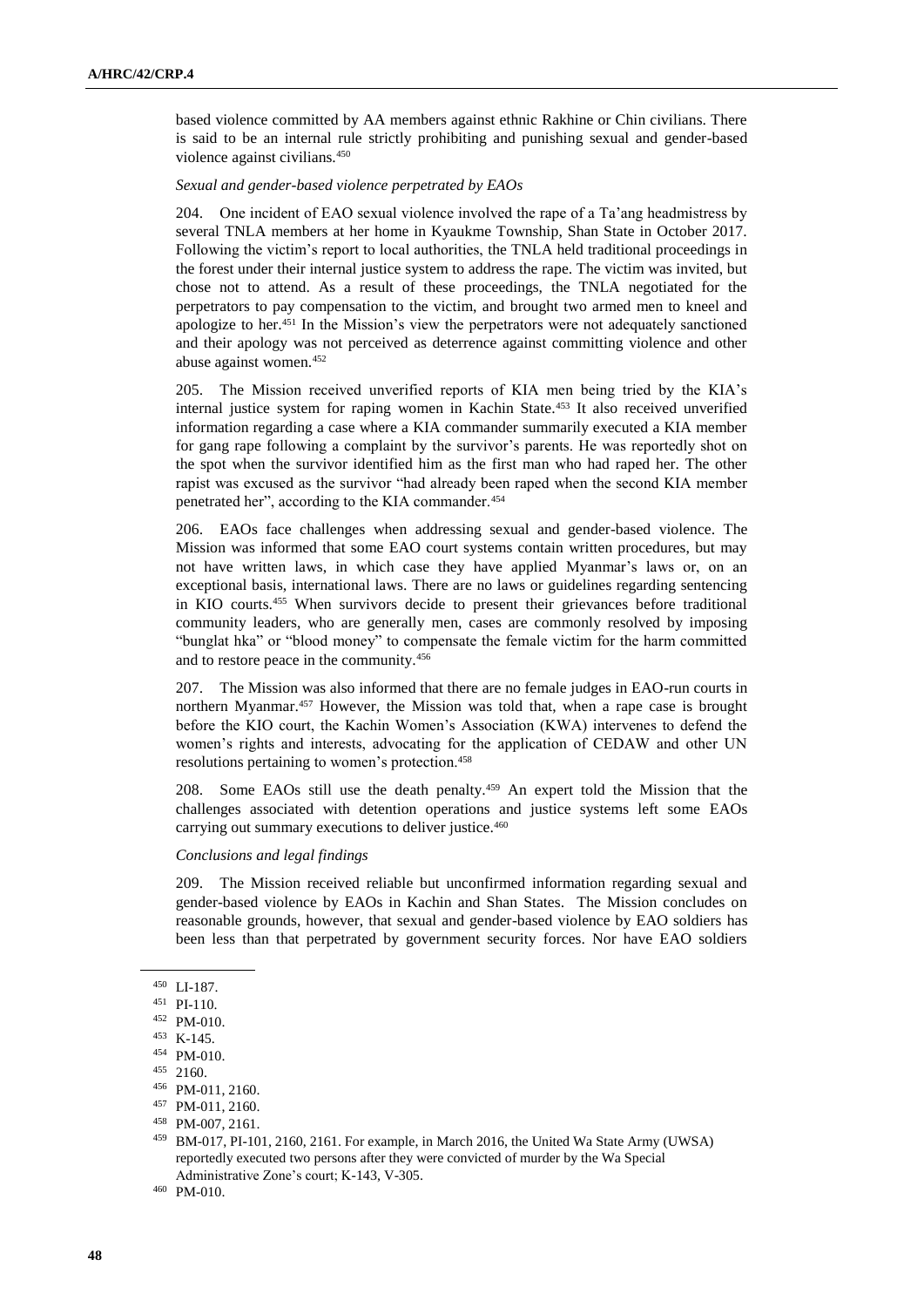committed sexual and gender-based violence with the same intent of targeting the civilian population.<sup>461</sup> However, further investigation is required.

210. The Mission is concerned, on the basis of cases it has investigated, that EAO justice systems are inadequate in addressing allegations of sexual and gender-based violence. The Mission also notes that it is a war crime for EAOs in conflict situations to sentence their own members without affording them due process and fair trial rights in regularly constituted courts operating in accordance with international standards of justice and the rule of law.

# **X. Consequences of sexual and gender-based violence and the gendered impact of Myanmar's ethnic conflicts**

### **A. The Rohingya community**

211. The consequences and impacts of sexual and gender-based violence are wide and varied for the Rohingya community. Rohingya women, in particular, suffer enduring consequences as survivors of sexual and gender-based violence, including forced and early marriages of girls, unwanted pregnancies, pregnancy terminations and the care of children conceived through rape.

212. Sexual violence has caused severe and long-lasting physical and mental injuries. Women interviewed by the Mission reported experiencing pain in the vagina and lower abdomen area during sexual intercourse.<sup>462</sup> Men who experienced sexual torture in detention continue to suffer enduring physical and psychological injuries, including bleeding from the anus, loss of cognitive function, loss of emotional control, loss of erectile function and inability to work.<sup>463</sup>

213. The inadequacy of specific medical expertise in Rakhine related to rape exacerbates the effects of sexual violence. Improvements in access to specialized care and adequate referral pathways are needed to address the sexual and reproductive health needs of women. In 2017, the United Nations Special Rapporteur on the situation of human rights in Myanmar found that the limited capacity of providers in Rakhine, as well as restrictions on women's freedom of movement due to increased militarization, limited access to lifesaving services for survivors of sexual and gender-based violence.<sup>464</sup>

The United Nations and other organizations noted an increase in the number of pregnant women and girls in the refugee camps in Bangladesh between May and June 2018.<sup>465</sup> The exact number of children born out of rape is not known. It is presumed that most births occurred at home and were not registered. The lack of information may be attributable to the stigma associated with rape.<sup>466</sup> Recognition of children born out of rape is hard for some mothers, who find these children a constant reminder of the rape they were subjected to. A survivor of rape described her child born out of rape as "not our child - a lost child".<sup>467</sup> Other victims terminated their pregnancies using traditional abortifacients or through medical interventions, with a rise in requests after November 2017.<sup>468</sup>

<sup>461</sup> A/HRC/39/CRP.2, para. 370; PM-012.

<sup>462</sup> EI-089, EI-031, EI-097.

<sup>463</sup> NI-008, NM-002.

<sup>464</sup> A/HRC/34/67, para. 56. Access is particularly limited in conflict areas and those highly militarized areas in Rakhine State.

<sup>465</sup> United Nations International Children's Emergency Fund "More than 60 Rohingya babies born in Bangladesh refugee camps every day"–(17 May 2018).

<sup>466</sup> K-129, K-124, Sunaina Kumar and Fiona Weber-Steinhaus," A gift from God: the Rohingya refugees adopting orphaned babies."(The Guardian, 25 December 2018).

<sup>467</sup> NI-013, K-124.

<sup>468</sup> NM-001, NI-018, K-129, K-124.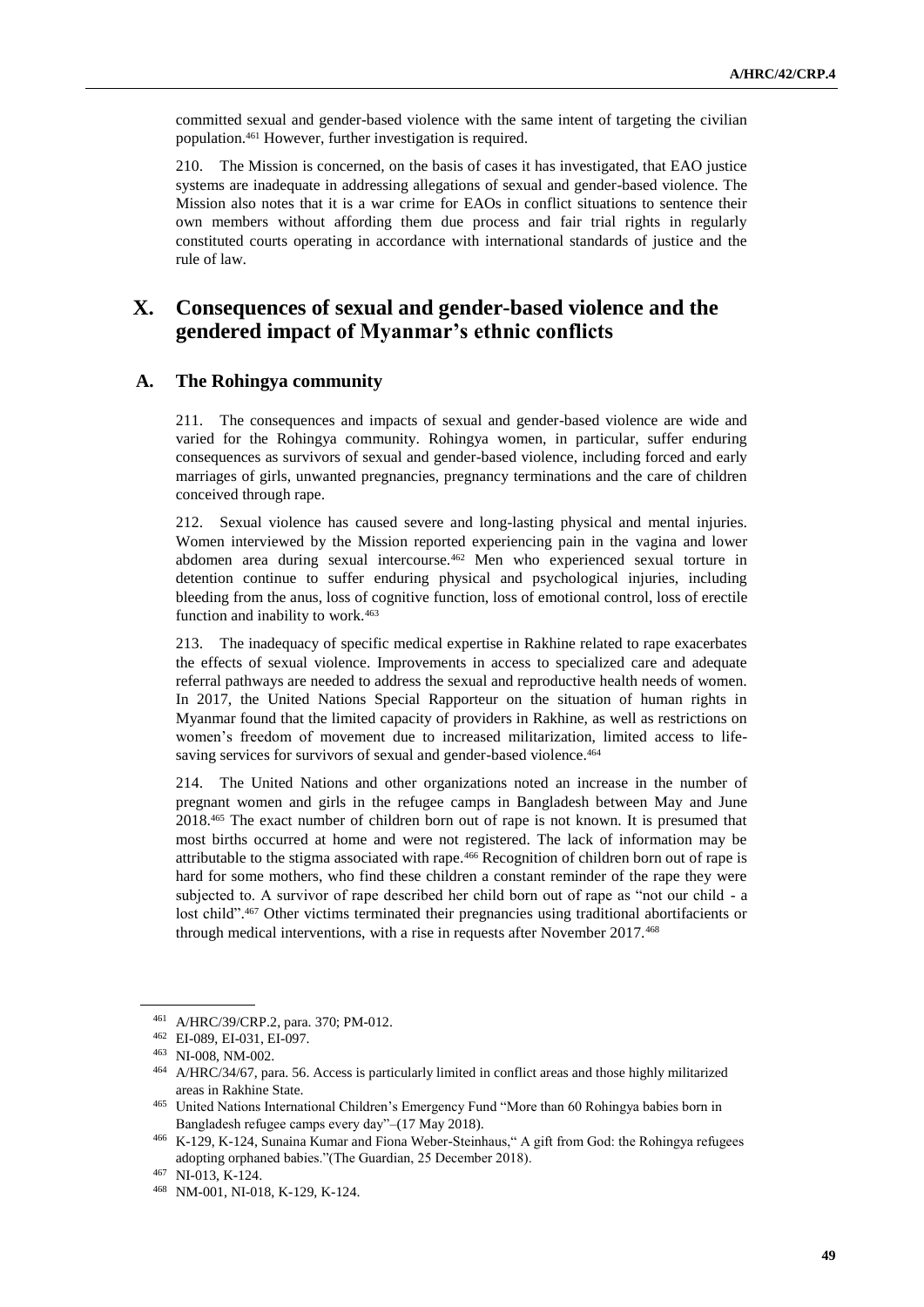215. The forced displacement of hundreds of thousands of Rohingya to Bangladesh, much of which was accompanied by sexual and gender-based violence, is having negative consequences on the rights of girls, with a greater number of early marriages.<sup>469</sup>

216. Parents in refugee camps in Bangladesh are marrying their daughters, below the legal age of 18. This is recognized as a harmful coping mechanism for girls who were raped, to preserve the honour of family. This, however, tends to increase the risks of gender-based violence against them.<sup>470</sup> The Mission received credible reports that the mean age of registered child marriages has decreased from 15.8 years in 2017 to 14.1 years in 2019, with the youngest recorded age of nine years-old. During this same period it was reported that 30 per cent of all child marriage cases were of unaccompanied or separated children. An increase of 3.1 percent in child marriages was reported between 2018 and 2019.<sup>471</sup> Early marriages limit the development of girls and often result in early pregnancy and social isolation.<sup>472</sup> In some cases, families see child marriages as a form of protection and security from rape, although such forms of protection may make girls vulnerable to rape and other forms of sexual violence in the home.<sup>473</sup>

217. Survivors of sexual and gender-based violence are often affected by the killing or disappearance of their spouses.<sup>474</sup> Many are now head of households, faced with uncertainty about their futures and vulnerable to further violations, including sexual violence.

218. Women and children are the majority in the refugee camps in Bangladesh.<sup>475</sup> Although immediate risk to their lives has been reduced, they still suffer gender-based violence and the consequences of gender-based violence linked to the displacement and harmful practices. According to experts in the field, some men exhibit violence and controlling tendencies towards women.<sup>476</sup> Gendered threats against females abound, with community leaders, spouses or parents calling on women to stop working. Some women think their husbands abandoned them because they worked.<sup>477</sup>

219. Since the Rohingya do not have the status of refugees in Bangladesh, $478$  women have limited recourse to formal justice when faced with violence in the camps. Gender violence tends to be suffered in silence, as most do not report it for fear of exacerbating the situation. The Mission spoke to humanitarian workers, service providers and agencies on the ground who confirmed the limitations that women experience in the camps due to customs and harmful cultural practices.<sup>479</sup>

220. The emergence of 'shanti khana', designated spaces for women and girls with focus group discussions on life skill trainings and empowerment of women, have had a positive impact in the lives of women in the camps.<sup>480</sup> Nevertheless more advocacy is needed to

<sup>469</sup> [https://reliefweb.int/sites/reliefweb.int/files/resources/rr-rohingya-refugee-response-gender-analysis-](https://reliefweb.int/sites/reliefweb.int/files/resources/rr-rohingya-refugee-response-gender-analysis-010818-en.pdf,%20p.11)[010818-en.pdf, p.11.](https://reliefweb.int/sites/reliefweb.int/files/resources/rr-rohingya-refugee-response-gender-analysis-010818-en.pdf,%20p.11) NM-003, NI-014, NI-018, NI-019, S/2019/280 (29 March 2019) para.70.

<sup>470</sup> UNHCR Review, "Culture, context and mental health of Rohingya Refugees" (2018), p.19.

<sup>471</sup> NM-003.The information is indicative of child marriage cases in the refugee camps in Bangladesh, and does not necessarily represent such marriages within the camp wide population, to determine the prevalence of child marriages, as some cases are not reported. The reasons attributed to the rise in marriages include the lack of secondary education and adequate alternatives for girls, and the restrictions on cash and livelihood opportunities, which lead people to resort to negative coping mechanisms.

<sup>472</sup> CRC, art. 29.

<sup>473</sup> NI-014, NI-018, NI-019. NM-003.

<sup>474</sup> EI-107, EI-105, DI-077.

<sup>475</sup> Inter-Sectoral Coordination Group : situation report (as of March 2019) reported that of 902, 225 refugees in camps in Bangladesh 52 % are women and 55 % children. rep

<sup>476</sup> Confidential forensic expert report for the IIFFMM, 9 June 2018, NM-004. NI-014, NI-021.

<sup>477</sup> NM-002

<sup>478</sup> The host country, Bangladesh is not signatory to the Refugee Convention of 1951.

<sup>479</sup> NI-021, NM-002, Protection agencies

<sup>480</sup> NM-002, Asia Development bank, United Nations Population Fund, United Nations Entity for Gender Equality and the Empowerment of Women, United Nations Development Programme "Gender Equality and Women's Rights in Myanmar." A situation analysis (2016). See also United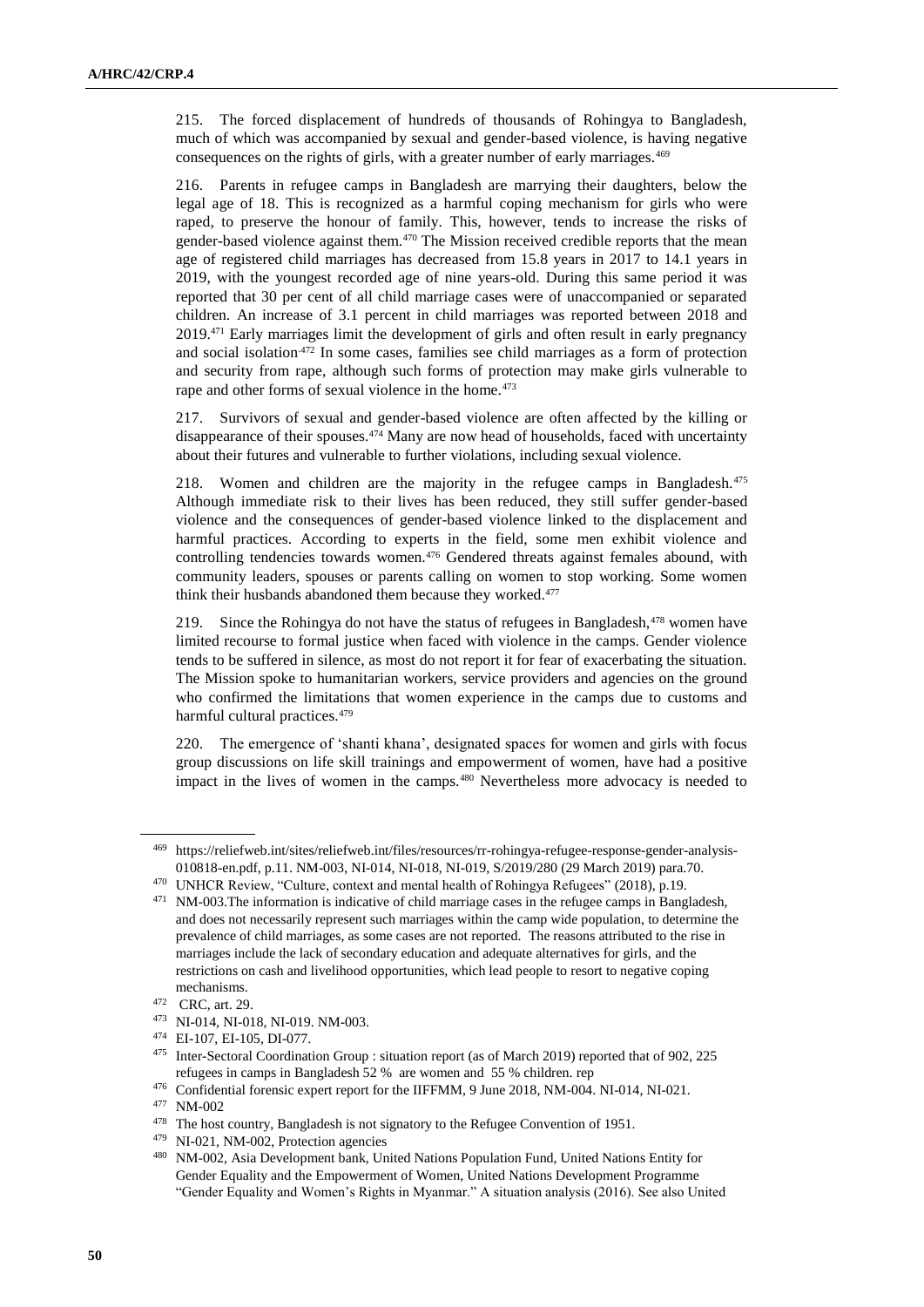reduce intimate partner violence and psychosocial and emotional abuse in the refugee community, in part blamed on the lack of opportunities and frustrations in the community.<sup>481</sup>

### **B. Ethnic communities in northern Myanmar**

221. The impact of sexual and gender-based violence reported to the Mission in Kachin and Shan States is severe, varied and long-lasting. The Mission recorded many women experiencing pain in the vagina and lower abdomen region during sexual intercourse after having been raped.<sup>482</sup> It found a case of rape that resulted in death caused by contracting HIV.<sup>483</sup> Survivors the Mission spoke to, suffer enduring physical and psychological injuries for which services and assistance are needed. Men who experienced sexual torture in detention also continue to suffer enduring physical and psychological injuries, including bleeding from the anus, loss of cognitive function, loss of emotional control, loss of erectile function and inability to work.<sup>484</sup>

222. In several cases, women did not have access to medical attention after rape.<sup>485</sup> In one case that the Mission verified, the survivor was treated in a military hospital. The military male-only medical personnel did not examine or treat her genital area.<sup>486</sup> These cases demonstrate that a lack of specific medical expertise related to rape exacerbates the effects of sexual violence. Similarly, male survivors also said they had not sought medical assistance due to both the lack of availability and the stigma attached to reporting male rape in their communities and in Myanmar.<sup>487</sup>

223. Many women and girls who were subjected to sexual and gender-based violence have fled their native village or the country as a result of the ostracism by their communities and authorities.<sup>488</sup>

*"Why didn't he just kill me, I would rather die than be raped. I should not live with this kind of shame."*<sup>489</sup>

224. In male-dominated societies of northern Myanmar, women are often held responsible for sexual and gender-based violence inflicted on them.<sup>490</sup> One survivor told the Mission that, after she was raped in 2016, she immediately fled Kachin State:

*"I heard that when women are raped, the victim is always pointed out and everyone knows she was raped. It is very bad in my culture."*<sup>491</sup>

225. In one case, the mother of a 14 year-old survivor raped by a Tatmadaw soldier in 2014 told the Mission that, after the rape, her daughter did not want to live in the village and fled to China. She said: "before the rape, my daughter was very active and helping the family. After the incident, she was different, she became introverted".<sup>492</sup>

Nations Population Fund "One year on Rohingya women and girls seek safety and a chance to heal" (24 August 2018).

<sup>481</sup> NM-004, NI-018, United Nations Entity for Gender Equality and the Empowerment of Women,"Rohingya Crisis Response: Bolstering learning livelihoods and Community" (December 2018), p.4.

<sup>482</sup> PI-063, PI-068.

<sup>483</sup> PI-007.

<sup>484</sup> PI-052, PI-055, PI-056.

<sup>485</sup> PI-066, PI-067, PI-068, PI-069, QI-098, PI-166.

<sup>486</sup> PI-136.

<sup>487</sup> PI-052, PI-055, PI-056.

<sup>488</sup> PI-146, PI-144, PI-166.

<sup>489</sup> PI-136.

<sup>490</sup> Gender Profile for Humanitarian Action, and across the Humanitarian-Peace-Development Nexus (Rakhine, Kachin and Northern Shan Myanmar) January 2019.

<sup>491</sup> PI-146.

<sup>492</sup> PI-144.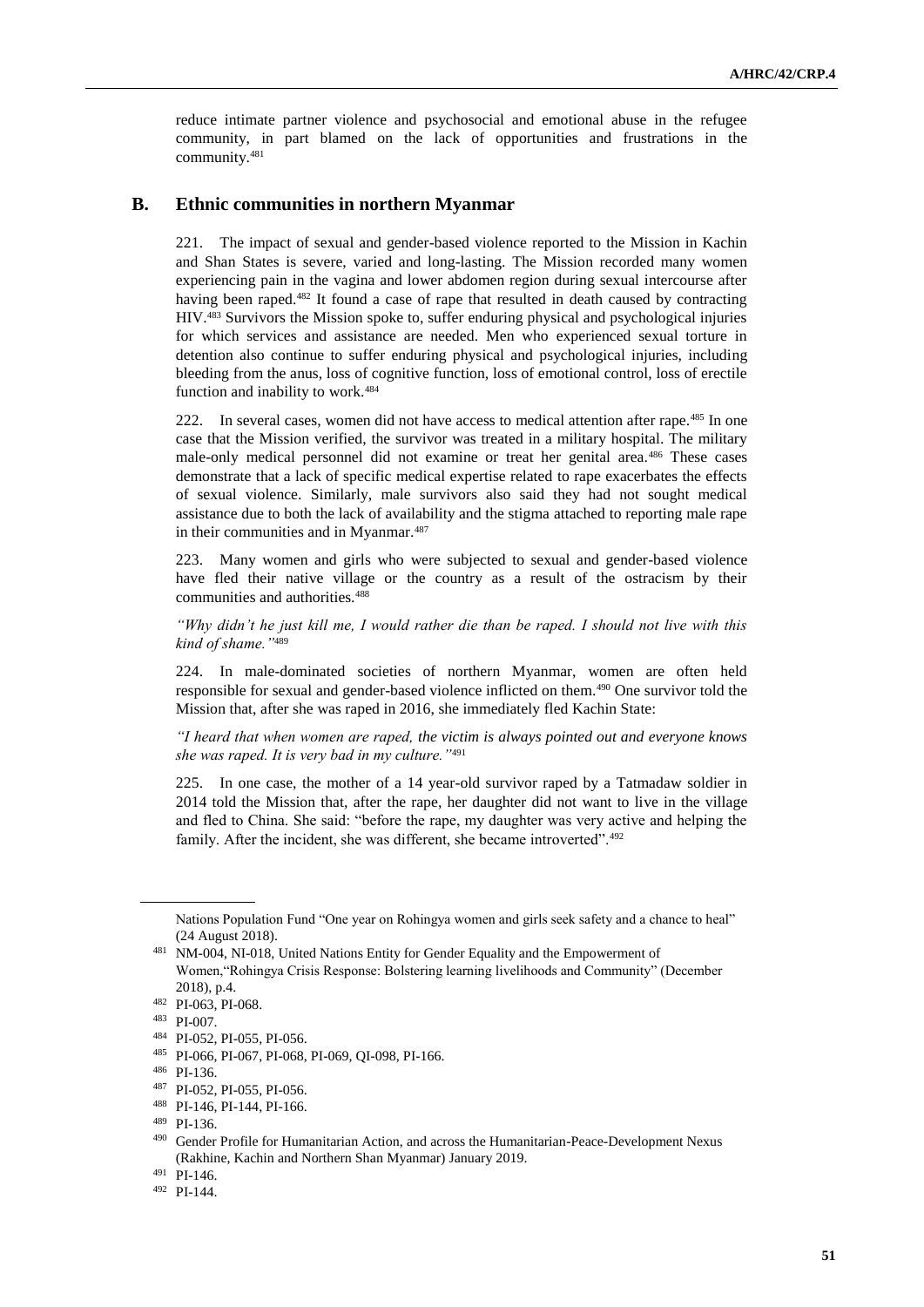226. In some cases reported to the Mission, the survivor, often accompanied by the male village administrator, lodged a complaint at the Tatmadaw base to which the perpetrators belonged. In most of those cases, the Tatmadaw failed to investigate or punish the perpetrator.<sup>493</sup> However, because of the complaint, the entire community was made aware of the incident. In some cases, the survivors go to women's organizations that can provide needed services more appropriately.

227. The consequences of the conflict for women and girls are particularly severe, especially for those displaced and for those who lost a spouse or father in the violence.<sup>494</sup> Many face dire economic situations having lost the main breadwinners in their families and are once again vulnerable to sexual and gender-based violence. A woman told the Mission that Tatmadaw soldiers killed her husband in Mogaung Township, Kachin State in 2017.

*"It has been very difficult since he died. When he was alive he managed everything for the family, and also the finances. He earned and provided, and we survived. Now it is difficult for me to take care of my children. My youngest child asks 'where is daddy', and 'can we call daddy or talk to daddy'. In those moments, I feel sad and do not know how to respond. I tell them that daddy is in heaven. But one of my children is very young, and asks if we can call daddy in heaven."*<sup>495</sup>

228. A woman whose husband was detained by the Tatmadaw in Kachin State in 2014, never to be seen again, explained:

*"I became the head of the household. My children lost their father, and I had to find income to maintain my children and my aging parents. I had to start selling vegetables and to travel from one village to another. That is where Tatmadaw soldiers raped me in February 2018. Ever since my husband was taken away by the Tatmadaw, we have been struggling for survival. I decided to leave my children in Kachin State with my elderly parents so I can work abroad and ensure they stay alive."*<sup>496</sup>

# **XI. Impunity and accountability**

"*While there have been alleged cases and accusations against members of the security forces, there has been no evidence and sufficient grounds to convict anyone. Actions cannot be based on narratives and rumours of unreliable sources."*

Government of Myanmar submission to the Committee on the Elimination of Discrimination against Women under the exceptional reporting procedure,

7 February 2019

### **A. Context**

*"We want justice. We had to leave behind everything when we were raped."*<sup>497</sup>

229. Human rights violations of the most egregious nature have been committed in Myanmar. The Government of Myanmar has a duty to investigate, prosecute and punish perpetrators of sexual and gender-based violence, in particular where they amount to crimes under international law.<sup>498</sup> Investigations into allegations of violations and crimes must be

<sup>493</sup> PI-144, PI-166, PI-173.

<sup>494</sup> GI-036, PI-070, PI-073, PI-074.

<sup>495</sup> GI-036.

<sup>496</sup> PI-069.

<sup>497</sup> EI-090.

<sup>498</sup> E.g. A/HRC/27/56, para. 27. See also e.g. Genocide Convention, art. 1; U.N. Human Rights Committee, General Comment No. 31 (CCPR/C/21/Rev.1/Add.13); J.M. Henckaerts and L. Doswald-Beck, "Customary International Humanitarian Law. Volume I: Rules" (Cambridge, ICRC/Cambridge University Press, 2005), rules 150, 158 (hereinafter "ICRC/Customary IHL"); Basic Principles and Guidelines on the Right to a Remedy and Reparation (principles 1-5); and the Principles to Combat Impunity. Under the Convention on the Elimination of Discrimination against Women, to which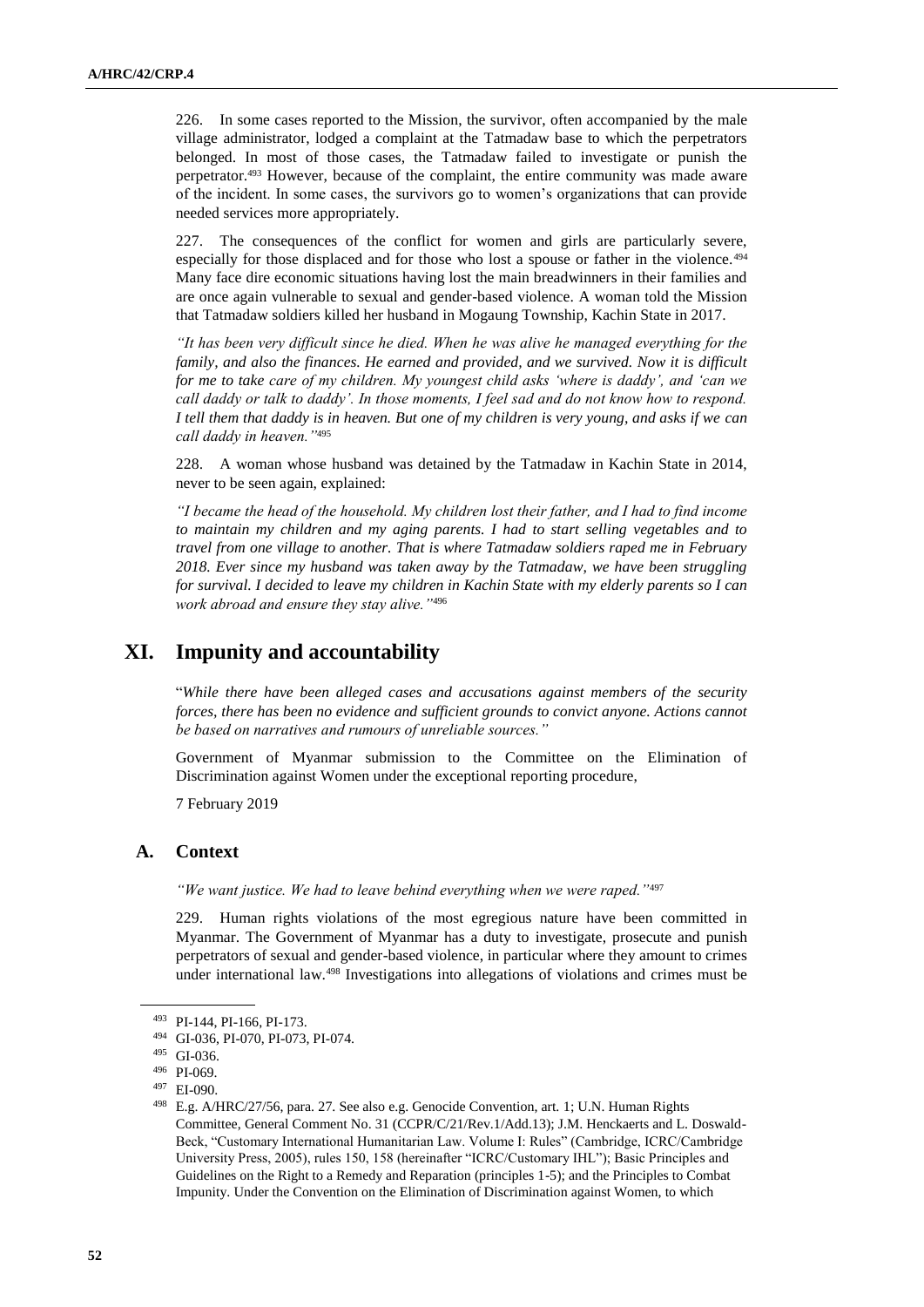prompt, thorough and effective, independent and impartial, and transparent.<sup>499</sup> In its 2018 report, the Mission made recommendations to the Government of Myanmar, calling for such investigations and prosecutions.

230. The continued lack of accountability has extended the longstanding impunity of the Tatmadaw and other security forces. The Mission is satisfied that the lack of accountability and the consequent impunity has encouraged repeated grave human rights violations in Myanmar and that those violations will continue until and unless impunity is lifted and accountability enforced.

231. In its 2018 report, the Mission noted the inadequacy of Myanmar's legal framework as one of the contributing factors to the lack of accountability. The constitutional and legal framework of Myanmar protects the Tatmadaw, and other security forces, effectively blocking military accountability.<sup>500</sup> The Mission takes particular note that Myanmar is a State party to the Genocide Convention of 1948, but has not enacted the necessary legislation to give effect to the Convention and, in particular, provide effective penalties for persons guilty of genocide or any of the other prohibited acts under the Convention, as required by Article V. Additionally, Myanmar's Penal Code is not in compliance with internationally accepted definitions of rape due to its restrictive definition of the crime of rape, requiring that there be penile penetration.<sup>501</sup>

232. In Myanmar, there are limited accountability mechanisms in place for addressing sexual and gender-based violations. There is legislative impunity for sexual assault and other violations perpetrated by the Tatmadaw: soldiers are protected under article 381 of the Constitution, which suspends the right to justice in times of emergency. The Ministry of Defence is not subject to civilian control, meaning that the military operates with very little civilian oversight or accountability. Survivors of sexual and gender-based violence have no recourse to justice.

233. A lawyer who brought several cases against the Tatmadaw identified a number of issues related to the functioning of the military courts:

*"When cases are tried by a military court, the charges are often not what is expected because the military code is different. For example, in a case of sexual violence, there is no such charge, so a perpetrator was sentenced instead for intoxication during official duty and got a lighter sentence. Sometimes lawyers are allowed to go to military hearings but mostly we are not, we just get informed of the outcome, we never get a written copy, we are just told orally. We also never know whether or not the rulings are implemented."*<sup>502</sup>

234. An additional inadequacy is that the Constitution of Myanmar extends human rights protections to "citizens" only,<sup>503</sup> further limiting protections to many of the victims of

Myanmar is a State party, the government has the obligation to prevent, investigate, prosecute and punish acts of sexual and gender-based violence.

<sup>&</sup>lt;sup>499</sup> Ibid. Also Principles to Combat Impunity, principle 19; Minnesota Protocol on the Investigation of Potentially Unlawful Death (2016), The Revised United Nations Manual on the Effective Prevention and Investigation of Extra-legal, Arbitrary and Summary Executions (New York and Geneva, United Nations, 2017) (hereafter "Minnesota Protocol").

<sup>500</sup> See for e.g. Constitution of Myanmar articles 445, 20(b), articles 293(b) and 319 establish permanent military tribunals. The 1959 Defence Services Act provides that military personnel on active service who commit serious crimes against a civilian (murder, culpable homicide, rape) shall be tried by military tribunals (article 72). The Act defines "active service" in such broad manner that military personnel would effectively always fall under military courts' jurisdiction; Article 343(b) of the Constitution further makes decisions of the Commander-in-Chief concerning military justice. The 1995 Myanmar Police Force Maintenance of Discipline Law also assists in shielding police officers from prosecution for crimes committed in the course of their service. The Law lists a range of "offences" for which police officers may be tried before a Police Court, such as threatening a witness (article 13(c)), unlawful detention (article 17(a)), beating or ill-treatment of prisoners (article 17(c)), or corruption (article 17(h)).

<sup>501</sup> See CEDAW/C/MMR/CO/4-5, para. 27(a).

<sup>502</sup> BM-007.

<sup>503</sup> Constitution of Myanmar articles 21, 34.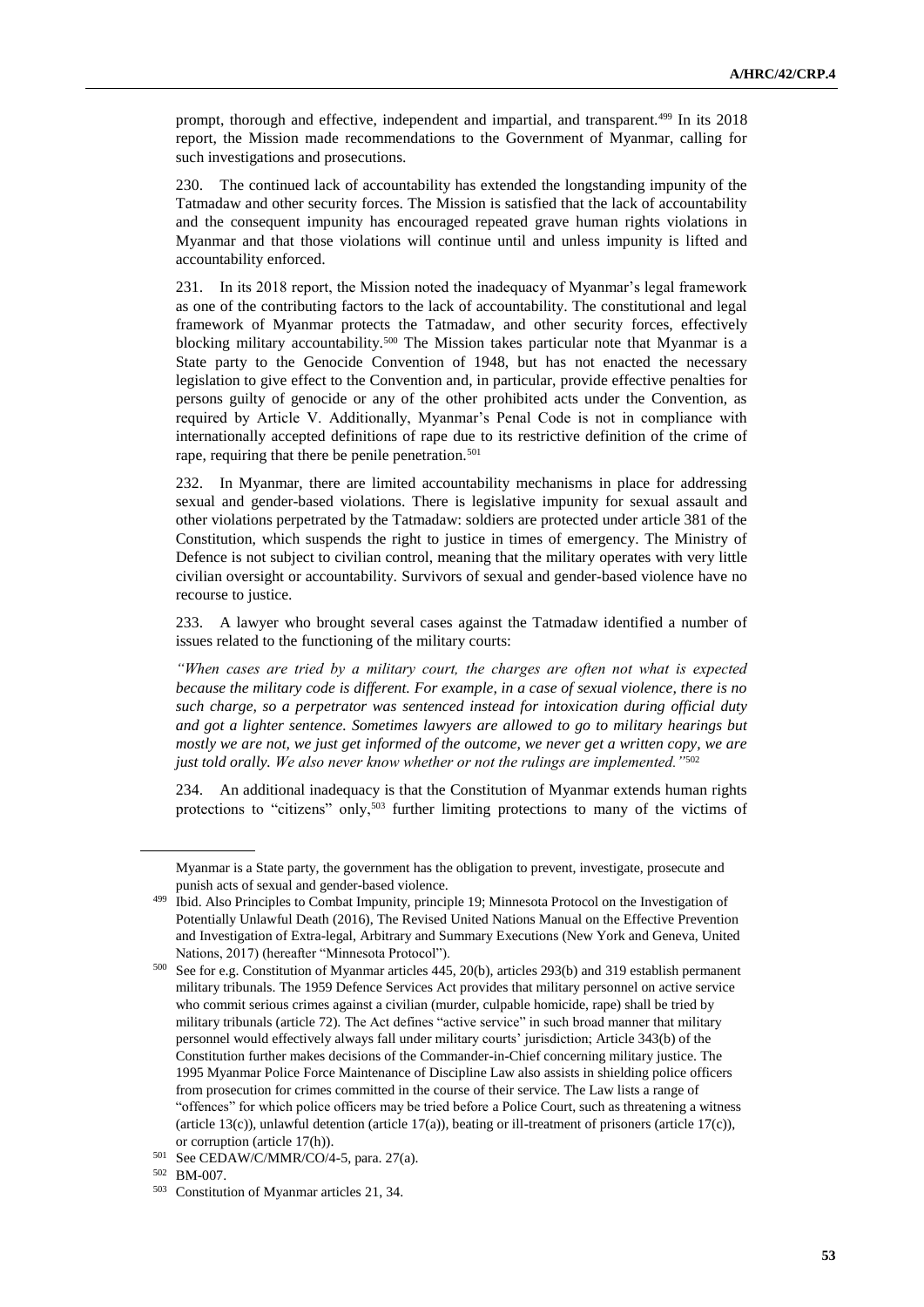sexual and gender-based violence who the Government regards as stateless. The Government's refusal to acknowledge the citizenship of Rohingya people leaves the human rights of those people unprotected under the Myanmar Constitution.

235. The right to truth is an integral part of effective investigations, accountability and justice.<sup>504</sup> The right to the truth is recognized by the Human Rights Council<sup>505</sup> and is an established principle of international human rights law.<sup>506</sup> Under the right to truth, victims and the public have the right to know the truth about the perpetration of heinous crimes and the circumstances that led to their commission.<sup>507</sup> Additionally, in the event of death or disappearance, victims' families have the right to know the truth about the circumstances in which violations took place and the victims' fate.<sup>508</sup> Governments are obliged to establish mechanisms to facilitate the revelation of the truth about gross human rights violations. <sup>509</sup> The U.N. Principles on Combating Impunity describe the full and effective exercise of the right to the truth as "a vital safeguard against the recurrence of violations".

236. Full accountability requires adequate, effective and prompt reparations for harm suffered.<sup>510</sup> Victims are entitled to full and effective reparations, entailing restitution, compensation, rehabilitation, satisfaction and guarantees of non-repetition.<sup>511</sup> Restitution aims to restore, to the extent possible, the victim to the situation existing before the violation. It may include restoration of liberty, enjoyment of human rights, identity, family life and citizenship, return to one's place of residence, restoration of employment and return of property. Compensation should be provided for any economically assessable damage, such as physical or mental or economic harm, lost opportunities and material loss or damage. Rehabilitation includes medical and psychological care as well as legal and social services.<sup>512</sup> Satisfaction may include effective measures aimed at the cessation of continuing violations; verification of the facts and full and public disclosure of the truth; search for the whereabouts of the disappeared; search for, identification and burial of bodies; public apology and acknowledgment of the facts and acceptance of responsibility; commemorations and tributes to victims.<sup>513</sup> Reparations should be proportional to the gravity of the violation and the circumstances of each case.

237. A critical element of the right to an effective remedy is the provision of guarantees of non-recurrence.<sup>514</sup> Examples include ensuring effective civilian control of military and security forces; ensuring that all civilian and military proceedings abide by international standards of due process; strengthening the independence of the judiciary; protecting

<sup>504</sup> On the right to the truth, see E/CN.4/2006/91, A/HRC/5/7, A/HRC/12/19 and A/HRC/15/33.

<sup>505</sup> In 2005, the Commission on Human Rights adopted resolution 2005/66 on the right to truth, requesting OHCHR to prepare a study on the right to the truth (E/CN.4/2006/91). Human Rights Council resolutions 9/11, 12/12 and 21/7 also support the right to the truth. In 2014, the General Assembly adopted a resolution on the right to the truth (A/RES/68/165), recognizing "the importance of respecting and ensuring the right to the truth so as to contribute to ending impunity and to promote and protect human rights".

<sup>506</sup> International Convention for the Protection of All Persons from Enforced Disappearance, art. 24(2). See, also, E.g. Basic Principles and Guidelines on the Right to a Remedy, principle 24; Principles to Combat Impunity, principles 2-5; European Court of Human Rights, *El-Masri v. The former Yugoslavia Republic of Macedonia*, Grand Chamber Judgment, Application no. 39630/09, 13 December 2012.

<sup>507</sup> Principles to Combat Impunity, principle 2.

<sup>508</sup> Principles to Combat Impunity, principle 4. This right finds its roots in international humanitarian law, see ICRC/Customary IHL, and rule 117.

<sup>509</sup> E.g. A/HRC/24/42, para. 20; D. Groome, "The Inalienable Right to the Truth", in *The United Nations Principles to Combat Impunity – A Commentary*, F. Haldemann, T. Unger, eds. (Oxford, Oxford University Press, 2018), pp. 59-70.

<sup>510</sup> Basic Principles and Guidelines on the Right to a Remedy, principles 11, 14-15; Principles to Combat Impunity, principle 4 and 31. See also ICC, *Prosecutor v. Thomas Lubanga Dyilo*, ICC-01/04-01/06, Decision establishing the principles and procedures to be applied to reparations, 7 August 2012.

<sup>511</sup> Basic Principles and Guidelines on the Right to a Remedy, principle 18.

<sup>512</sup> Ibid., principle 21.

<sup>513</sup> Ibid., principle 22.

<sup>514</sup> A/HRC/30/42 details on concept of guarantees of non-recurrence.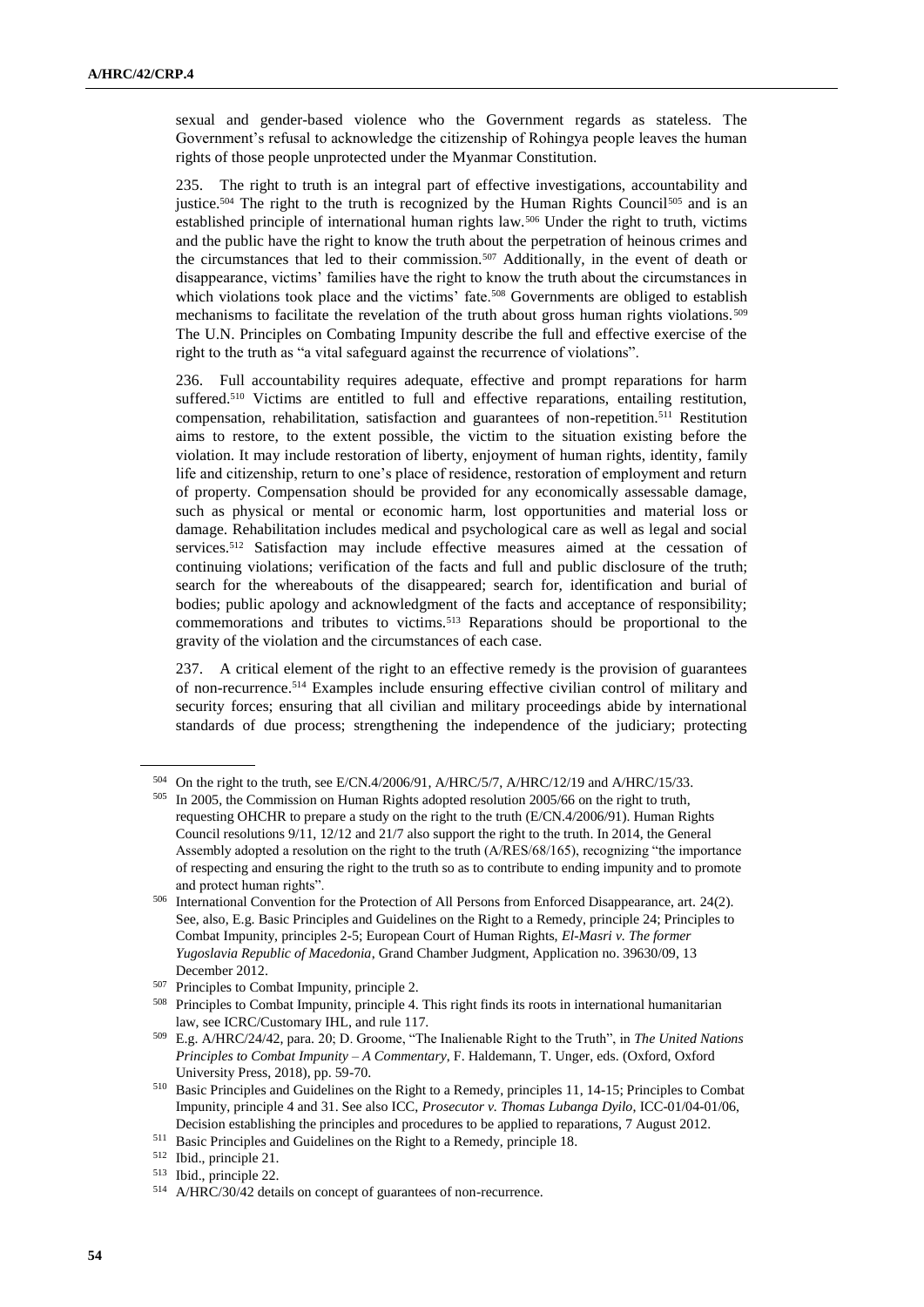journalists and human rights defenders; providing human rights and international humanitarian law education to all sectors of society and training for law enforcement officials as well as military and security forces; promoting public servants' observance of codes of conduct and ethical norms, in particular international standards; promoting mechanisms for preventing and monitoring social conflicts and their resolution; reviewing and reforming laws contributing to or allowing human rights violations.<sup>515</sup>

238. In June 2018, the Government of Myanmar established the Independent Commission of Enquiry (ICOE) to examine the events of 2017 in Rakhine State. The ICOE was to publish an interim report in April 2019 and its final report by 30 July 2019.<sup>516</sup> At the time of writing, neither report had been released. In July 2019, the Government extended the ICOE's mandate for an additional six months to continue its work. Under its mandate, the ICOE's recommendations can only be directed to enhancing peace and stability and ensuring law enforcement and the rule of law. The ICOE chairperson has emphasized that it is not an accountability mechanism for human rights violations and abuses and violations of international humanitarian law.

239. At the time of writing, the ICOE was on its first mission to Bangladesh.<sup>517</sup> The Rohingya refugees with whom the Mission spoke feared reprisals if they spoke to Myanmar Government officials about Tatmadaw brutality in Rakhine. It is not clear how sexual and gender-based violence is being addressed by the ICOE.<sup>518</sup> Because of the ICOE's lack of a clear mandate, its opaque methodology and its questionable operating procedures, as well as its dependence on the Myanmar Government, the Mission has concluded that ICOE investigations will not identify perpetrators, promote accountability and justice, and provide redress to victims.

240. The Myanmar National Human Rights Commission is also not yet an effective mechanism for pursuing accountability of the Tatmadaw, its most senior commanders and its soldiers for gross violations of international human rights law and serious violations of international humanitarian law. The National Human Rights Commission has no experience of investigating major human rights violations and has not demonstrated the necessary independence, determination and capacity to warrant confidence in its effectiveness at this stage.<sup>519</sup> The national ceasefire agreement of 2015 also does not include mechanisms to secure access to justice for survivors of sexual and gender-based violence.

241. In December 2018, the Government of Myanmar signed a joint communique with the Special Representative of the Secretary-General on Sexual Violence in Conflict on behalf of the United Nations.<sup>520</sup> The Communique committed the Myanmar military to address six key priorities to prevent and ensure accountability for sexual violence in conflict. A National Committee to support implementation of the Joint Communique was announced by Presidential Decree in March 2019. The Joint Communique also commits the Myanmar military to issuing clear orders prohibiting sexual violence and to ensuring timely investigations of alleged abuses and accountability for violations.

<sup>515</sup> Basic Principles and Guidelines on the Right to a Remedy, principle 23.

<sup>516</sup> See www.icoe-myanmar.org/key-terms and www.moi.gov.mm/ppd/sites/default/files/Vol-71%2CNo-44.pdf.

<sup>517</sup> https://www.dhakatribune.com/bangladesh/rohingya-crisis/2019/08/19/rohingya-witness-protectionmyanmar-s-icoe-dodges-bangladesh-enquires.

<sup>518</sup> Summary of the meeting on Myanmar held by the Informal Expert Group on Women and Peace and Security on 4 June 2019, https://undocs.org/en/S/2019/591

<sup>519</sup> The Myanmar National Human Rights Commission is not fully compliant with the Paris Principles. It currently has B status. See: https://nhri.ohchr.org/EN/Documents/Status%20Accreditation%20Chart%20%289%20May%202019

<sup>%29.</sup>pdf

<sup>520</sup> [https://www.un.org/sexualviolenceinconflict/wp-content/uploads/joint-communique/joint](https://www.un.org/sexualviolenceinconflict/wp-content/uploads/joint-communique/joint-communique-of-myanmar-un-on-prevention-response-to)[communique-of-myanmar-un-on-prevention-response-to](https://www.un.org/sexualviolenceinconflict/wp-content/uploads/joint-communique/joint-communique-of-myanmar-un-on-prevention-response-to) crsv/Joint\_Communique\_of\_Myanmar\_UN\_Prevention\_Response\_to\_CRSV\_2018.pdf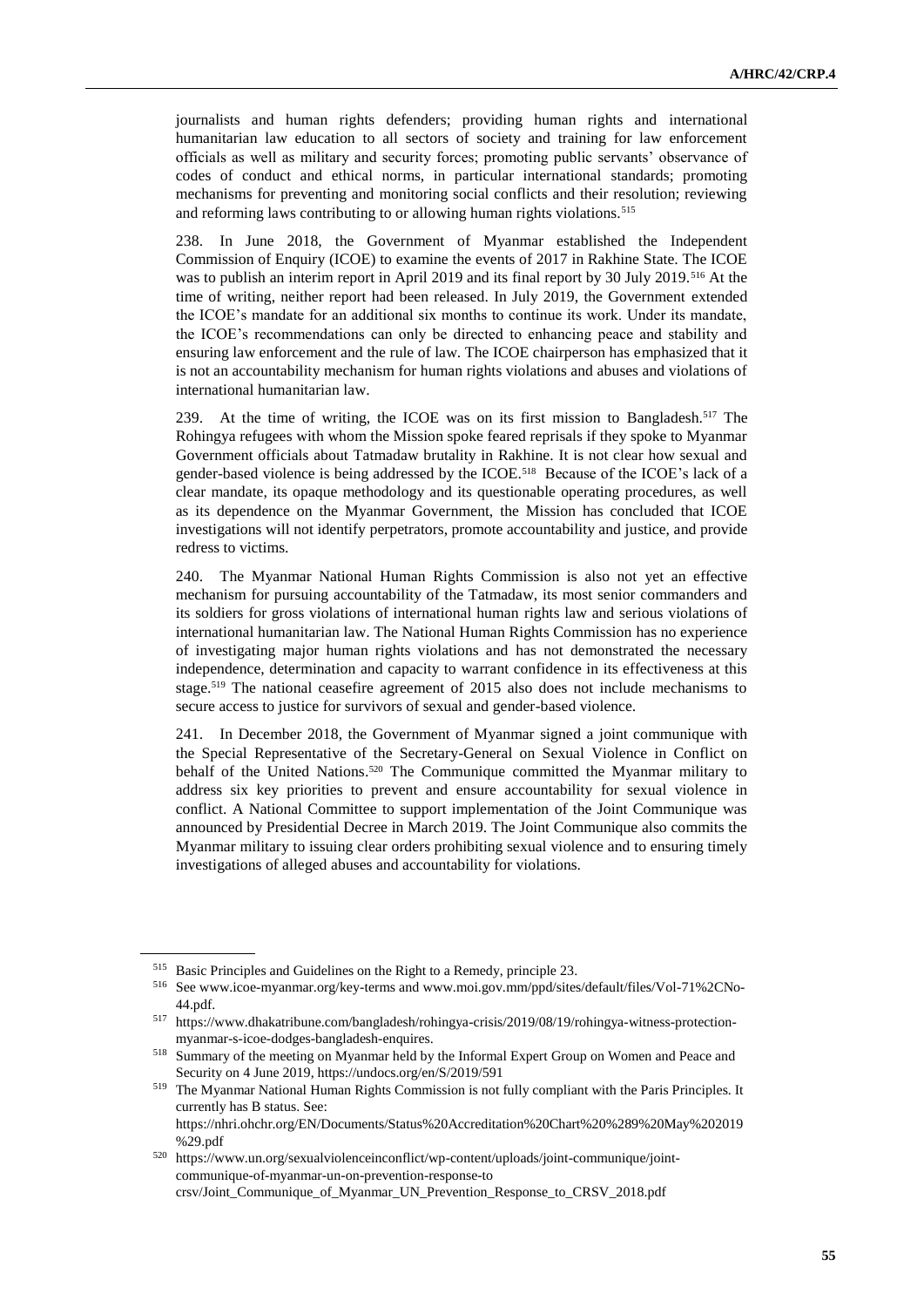242. Myanmar has a National Strategic Plan for the Advancement of Women of Myanmar for 2013 to 2022.<sup>521</sup> It calls for appreciation of diversity and claims to address the aspirations of ethnic nationalities and ensure equitable development. The Plan champions the elimination of all forms of violence against women and girls and proposes responses to the needs of women and girls affected by violence through legislation and structural changes.<sup>522</sup> It calls for vulnerable women, in particular those who have suffered from violence, to be given access to services but ethnic women remain without protection and services<sup>523</sup>

243. The Myanmar Government has failed to demonstrate the necessary political will to investigate, prosecute and hold perpetrators of sexual and gender-based violence accountable. The Government's persistent denials of the perpetration of sexual and genderbased violence are a major obstacle to accountability and justice.<sup>524</sup> For example, on 17 February 2019 the Commander in Chief was reported saying:

*"Security forces were accused of rapes. In fact, those security forces are not naughty. We all are under discipline. So, it is very impossible to commit rape case. However, some rape cases may happen along the Myanmar saying: the alms of Buddhist monks are mixed with the waste of mice. One or two members may commit such acts. I did not use the word 'absolute'. For example, beating or rape may happen. However, show us the evidence to us. We will take action against them."*<sup>525</sup>

244. Additionally, the Mission has documented a number of instances where victims feared pursuing justice because of the lack of protection, given the perpetrators include law enforcement officers, such as the police.<sup>526</sup> The fear is justifiable. In Kachin and Shan, women who either attempted to escape or fight, or whose rape was interrupted by other events, were threatened by their perpetrators,<sup>527</sup> including with death.<sup>528</sup> The Mission found a consistent pattern of perpetrators subsequently going to the survivor's home searching for her,<sup>529</sup> including with a superior officer.<sup>530</sup> If complaints are made, the Tatmadaw response appears to be reprisal and attempts to silence rather than undertaking a genuine investigation. In cases that have been investigated, the process has often been flawed.<sup>531</sup> For example, on 2 July 2014 in Puta-O, Kachin State, two Tatmadaw soldiers attempted to rape a Ruwang woman on the side of the road. The next day she reported the incident to the commander. She was threatened with arrest for reporting the case and fled the country fearing reprisals.<sup>532</sup>

245. In two cases, Tatmadaw soldiers visited the survivor's home, physically abusing the survivor's relatives and confiscating personal property, including identification cards.<sup>533</sup> They told the relatives to return the survivor to the military camp as soon as she returned

<sup>&</sup>lt;sup>521</sup> Gender Equality and Women's Rights in Myanmar, a situation analysis, Executive Summary, xvi (https://www.undp.org/content/dam/unct/myanmar/docs/unct\_mm\_UNWomen\_Report\_Gender%20S ituation%20Analysis.pdf).

<sup>522</sup> National Strategic Plan for the Advancement of Women (2012-2022) Myanmar National Committee for Women's Affairs, p.31; [https://myanmar.unfpa.org/sites/default/files/pub-pdf/NSPAW2013-](https://myanmar.unfpa.org/sites/default/files/pub-pdf/NSPAW2013-2022_0.pdf) [2022\\_0.pdf](https://myanmar.unfpa.org/sites/default/files/pub-pdf/NSPAW2013-2022_0.pdf)

<sup>523</sup> CI-264

<sup>524</sup> V-254, V-255. The "fake rape" charge appeared as a banner on the Facebook page of the State Counsellor's Office (screenshot on file with the Mission). It is discussed in detail in chapter X, section B.2.a: Case study 1: the use of rape and other forms of sexual violence by the military. See also: [http://www.statecounsellor.gov.mm/en/node/545.](http://www.statecounsellor.gov.mm/en/node/545)

<sup>525</sup> See interview with Senior General Min Aung Hlaing, 17 February 2019: http://cincds.gov.mm/node/1830

<sup>526</sup> CI-074, CI-077, CI-174, DI-038, DI-048, DI-050.

<sup>527</sup> DI-065, PI-005.

<sup>528</sup> PI-00.

<sup>529</sup> PI-003, PI-005, PI-007, PI-067, PI-068, QI-084.

<sup>530</sup> PI-005.

<sup>531</sup> PI-136, PI-141, PI-144, PI-168, PI-169, PI-170

<sup>532</sup> PI-173.

<sup>533</sup> PI-007, PI-023.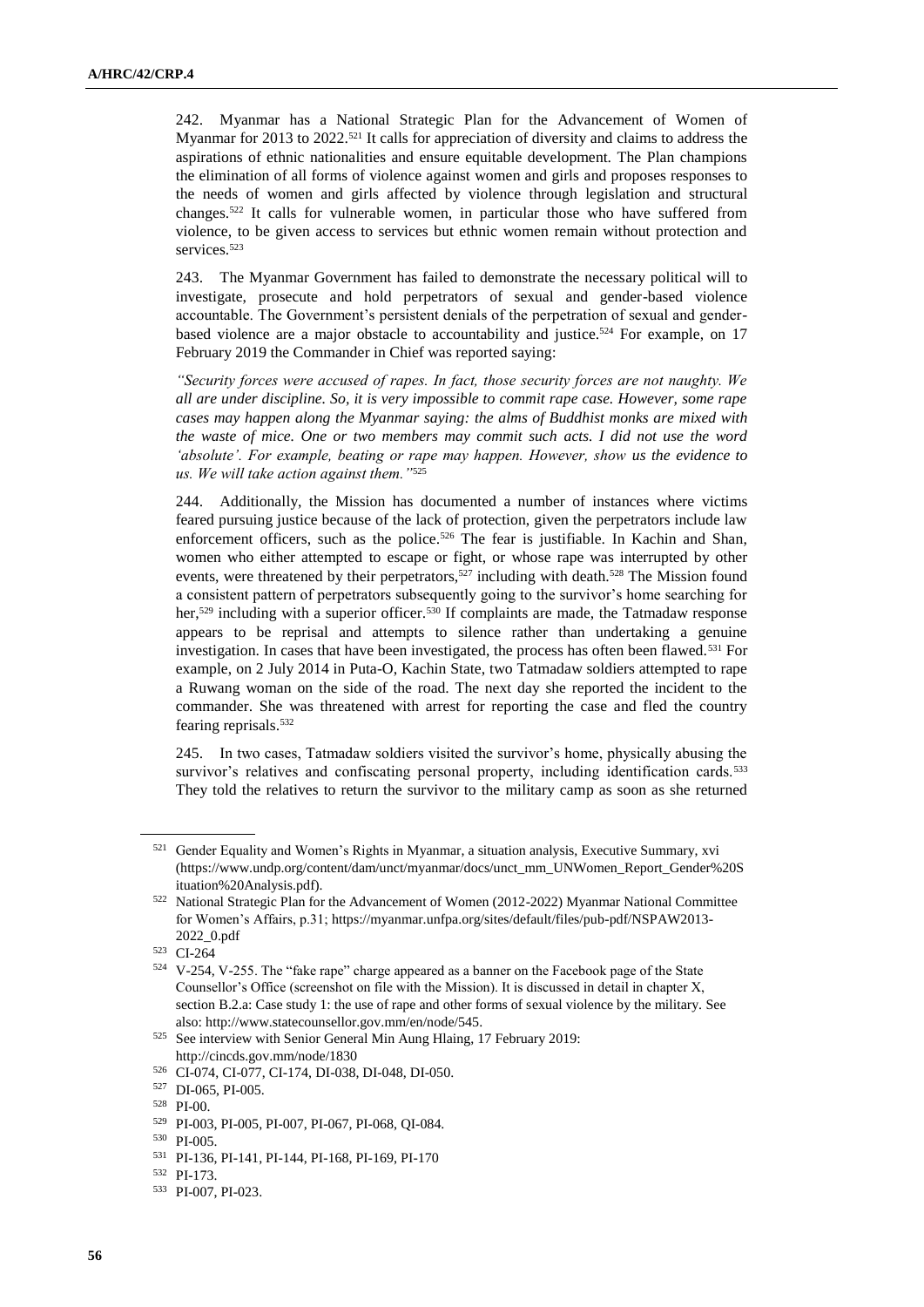home.<sup>534</sup> In another case, Tatmadaw soldiers destroyed a survivor's parents' kitchen, beat her parents and took them away for forced labour for a week.<sup>535</sup> In yet another case, a Ta'ang woman reported the sexual assault and attempted rape incident to the village administrator but she later learned that Tatmadaw soldiers had beaten him to prevent an official report being filed.<sup>536</sup> In this climate of fear, many survivors decided to leave the country after sexual violence.<sup>537</sup>

246. Lawyers who have taken up sensitive cases of sexual and gender-based violence against the Tatmadaw in Kachin and Shan States have also faced threats, leaving some afraid to work on these cases.<sup>538</sup> One lawyer told the Mission:

"*Every time I went to the place of the incident, I was harassed by police. My co-workers*  were threatened by the military. They said, "If you take the case, you will have *problems*."<sup>539</sup>

247. Civil society organizations working in Kachin and Shan States reported additional security concerns when releasing reports on sexual and gender-based violence that implicate the Tatmadaw.<sup>540</sup> They fear constant surveillance and visits from the security forces.

248. An additional hindrance to justice is that many of the victims of sexual and genderbased violence do not have the education or the financial means to pursue justice. They often live in remote areas without proper access to legal representation.

## **B. Flawed process when complaints are taken up**

249. Due to the lack of cooperation from the Government of Myanmar, the Mission did not have access to official information on prosecutions against members of the Tatmadaw for human rights violations. The Mission is aware that, in a small number of cases, lower ranking members of the Tatmadaw have been prosecuted for violations including sexual violence.<sup>541</sup> This includes one case of a soldier sentenced to 10 years in prison with hard labour for the rape of a child Kachin State.<sup>542</sup>

250. When investigations and prosecutions do occur, however, they appear to be limited to a small number of often high-profile cases and to be restricted to junior soldiers, not senior officers or commanders. The standard approach is to deny Tatmadaw responsibility, dismiss the complainant and, in many cases, threaten prosecution of those alleging Tatmadaw involvement in the incident. Only when these approaches fail to deflect attention, do authorities undertake some form of investigation, which is generally inadequate and lacking compliance with international investigative standards.<sup>543</sup>

251. The Mission was also told of a case of rape in 2018 in Shan State where, following a meeting between local authorities, a Tatmadaw commander and relatives of the victim, the soldier responsible was slapped 10 times and compensation of 200,000 Kyat (132 USD) provided to a male family member of the victim.<sup>544</sup>

252. In its 2018 report, the Mission verified the rape and killings of two volunteer teachers, Maran Lu Ra and Tangbau Hkawn Nan Tsin, in Shan State on 19 January 2015.<sup>545</sup>

<sup>534</sup> PI-005, PI-007.

<sup>535</sup> PI-063.

<sup>536</sup> PI-057.

<sup>537</sup> GI-006, PI-143, PI-145, PI-146.

<sup>538</sup> PI-037, BM-008; International Commission of Jurists, *Achieving Justice for Gross Human Rights Violations in Myanmar Baseline Study*, (Geneva, 2018).

<sup>539</sup> BM-008.

<sup>540</sup> BM-007; A/HRC/34/67.

<sup>541</sup> PI-037, PI-142, PI-144.

<sup>542</sup> PI-037.

<sup>543</sup> A/HRC/39/CRP.2, p. 394 *et s.*

<sup>544</sup> PI-110.

<sup>545</sup> A/HRC/39/CRP.2, para. 204-206.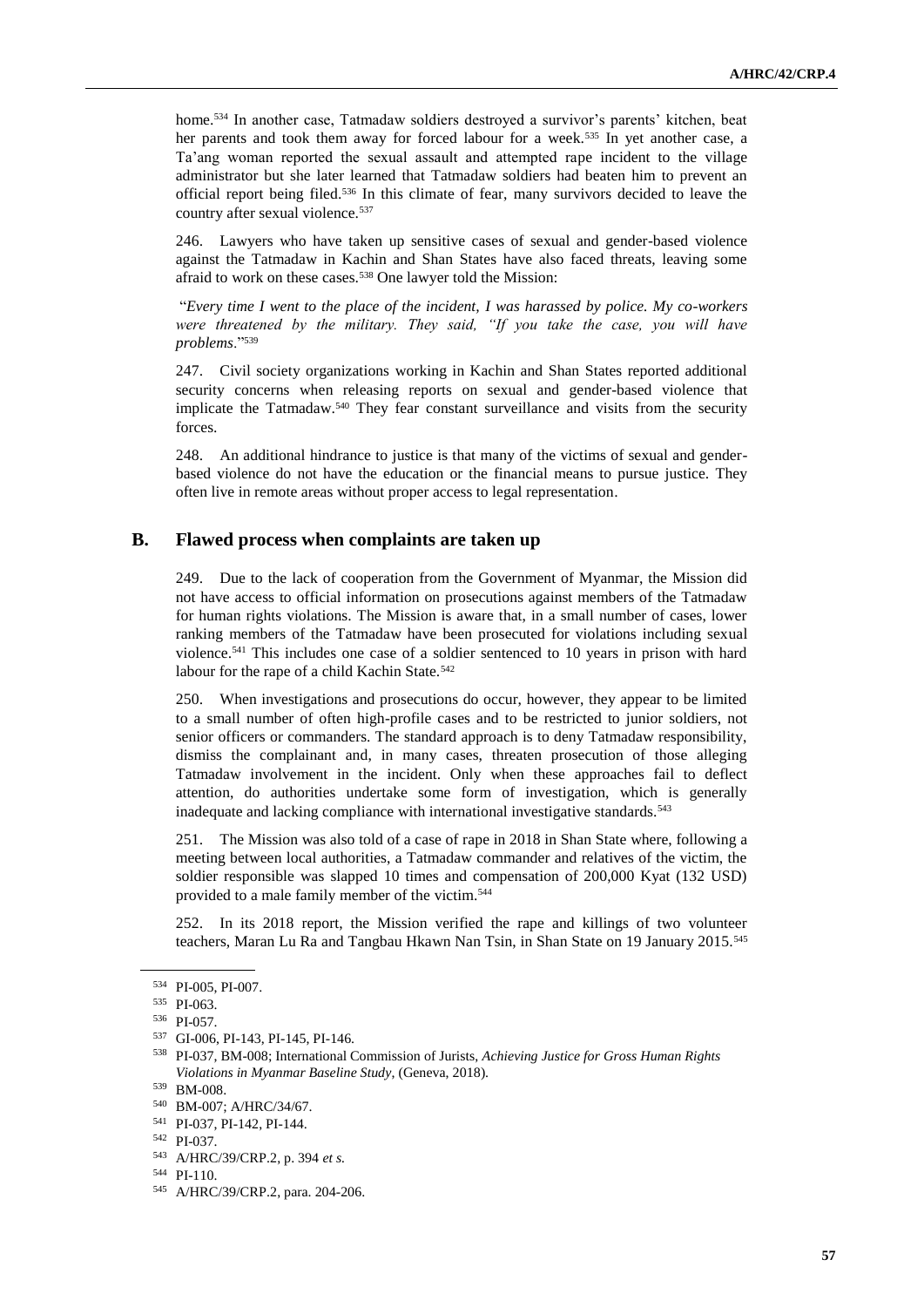There were serious concerns about the investigation methods.<sup>546</sup> The police detained and tortured or ill-treated two villagers accused of the rape and killing of the teachers, $547$  while ignoring evidence against troops of the LIB 503 who were stationed in the village at the time of the incident.<sup>548</sup> The Tatmadaw threatened legal action against the families of the victims who initiated the investigation.

# **XII. Conclusion and recommendations**

253. **The widespread sexual and gender-based violence against members of Myanmar's ethnic minorities, especially women and girls, is the most extreme expression of gender related injustice inflicted on them.**

254. **Based on the Mission's investigations since the release of its 2018 report and the consolidation of all its materials on the Tatmadaw's use of sexual and gender-based violence, the Mission reaffirms its conclusion that rape and other forms of sexual and gender-based violence constitute gross violations of international human rights law in Rakhine, Kachin and Shan States. These violations include arbitrary deprivation of life, rape, torture and other inhuman, cruel or degrading treatment or punishment, arbitrary and unlawful detention, forced labour and sexual slavery. The Mission also concludes on reasonable grounds that the Myanmar Government's failure to cease, prevent and take action against sexual and gender-based violence represents a grave failure to ensure respect and protection for human rights under international law. This sexual violence was used against women, men, girls, boys and transgender persons.** 

255. **Many of these acts also amounted to violations of international humanitarian law when they took place in connection with an armed conflict. This report also reaffirms the Mission's conclusion that acts of sexual and gender-based violence constituted crimes against humanity, war crimes and underlying acts of genocide accompanied by inferences of genocidal intent.**<sup>549</sup> **Notably, the Mission's consolidation of its materials has led it to conclude on reasonable grounds that the sexual violence perpetrated against Rohingya women and girls in Rakhine state on and after 25 August 2017 was an indicator of the Tatmadaw's genocidal intent to destroy the Rohingya people in whole or in part. The Mission also concludes that the Government has failed, and continues to fail, in its obligation to hold perpetrators for sexual violence accountable, and that the Government bears continuing State responsibility under the Genocide Convention for its failure to investigate and punish acts of genocide.**

256. **The Mission is deeply concerned about sexual violence and gender-based violence by EAO fighters and the EAOs' lack of proper accountability processes for addressing this violence. This requires further investigation.** 

257. **The Mission has found that the Government of Myanmar lacks the political will to address the pervasive impunity of the security forces for sexual and gender-based violence committed against ethnic minorities. This lack of decisive action is evidence of tacit approval and acceptance of such conduct. Instead of investigations, the policy of the Government now appears to be the destruction of evidence of the crimes committed,**<sup>550</sup> **making future accountability more difficult.** 

258. **Impunity for atrocity crimes and other gross violations of human rights and serious violations of international humanitarian law has legitimised domestically the Tatmadaw's brutal, oppressive and discriminatory conduct. It has enabled recurrence** 

<sup>546</sup> PI-037.

<sup>547</sup> PI-139, PI-140.

<sup>548</sup> PI-168, PI-169, PI-170.

<sup>549</sup> A/HRC/39/CRP.2 paras 1511, 1516, 1441.

<sup>550</sup> LI-224, https://www.aljazeera.com/news/southasia/2019/07/satellite-images-show-ongoingdestruction-rohingya-settlements-190724111501684.html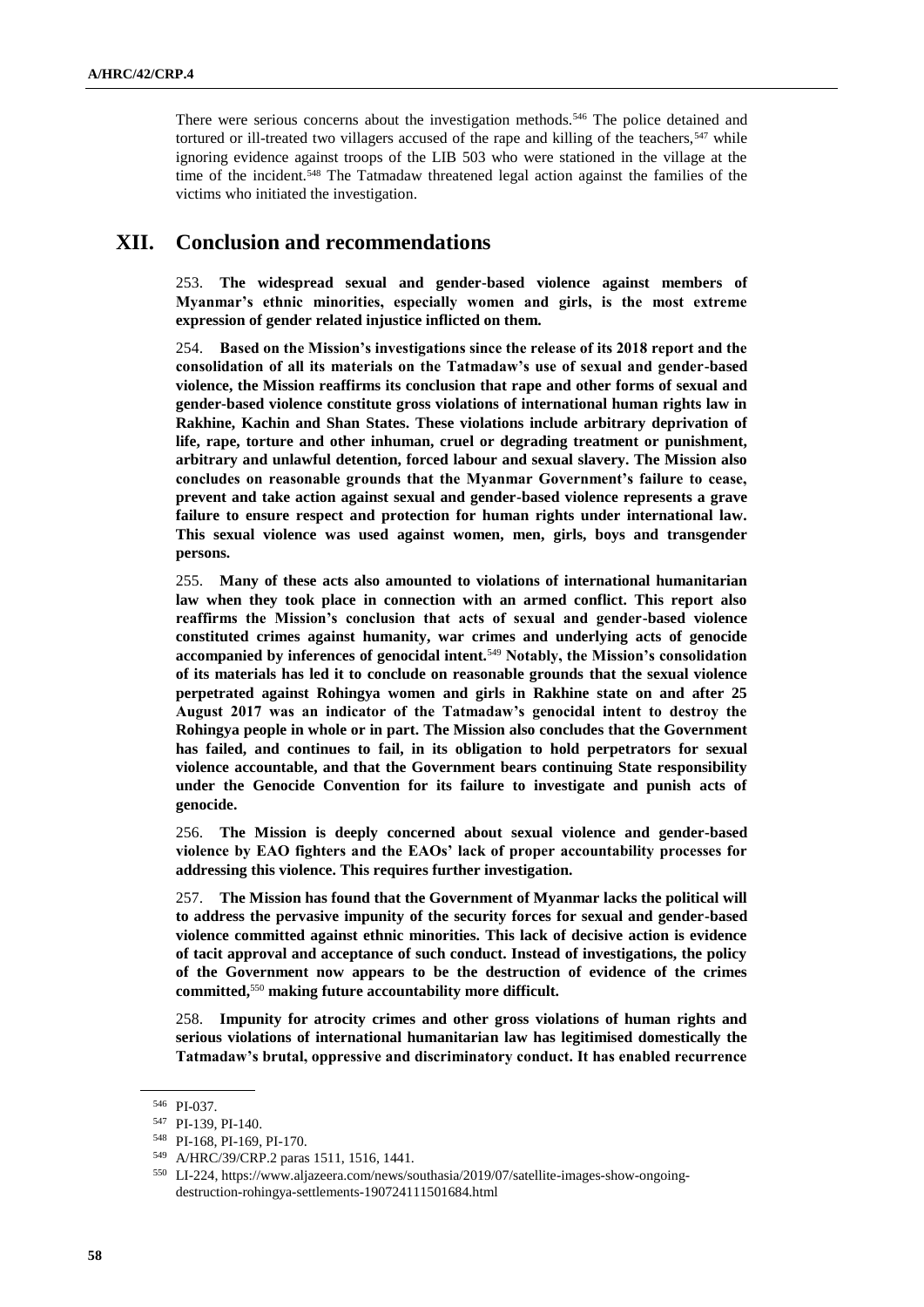**of these violations, by emboldening perpetrators and silencing victims. It has undermined the legitimacy of the State and exacerbated ethnic and religious divisions. It has prevented Myanmar's development as a modern democratic State.** 

259. **Accountability is the key to build the population's trust in the State and in its capacity to ensure a secure and equitable society in which all people can prosper. As stated in the preamble of the United Nations Principles to Combat Impunity, "there can be no just and lasting reconciliation unless the need for justice is effectively satisfied".**<sup>551</sup>

260. **The Mission reiterates its recommendations from previous reports and makes the following additional recommendations.**<sup>552</sup>

**1. The Government of Myanmar should:**

261. **Promptly investigate and prosecute Tatmadaw and other security personnel, including senior officials in the Tatmadaw's chain of command, for sexual and gender-based violence, including as serious crimes under international law, such as crimes against humanity, war crimes and genocide.**

262. **Ensure that the Tatmadaw's Commander-in-Chief of the military issues military orders expressly prohibiting rape and all forms of sexual violence.** 

263. **Ensure that reports of alleged sexual and gender-based violence by the Tatmadaw, and other security personnel, results in credible investigations, fair trials and appropriate sanctions, such as imprisonment and dismissal.** 

264. **Undertake the necessary legislative reform to protect people of all genders, including children of all ethnic groups, including Rohingya, from sexual and genderbased violence, including by:**

**(a) amending the Constitution to remove provisions that grant government officials, including military and security personnel, immunity from prosecution for human rights violations and to establish civilian jurisdiction over human rights violations, including by military and security personnel;**

**(b) amending the Penal Code of 1861 to adopt a definition of violence against women, including rape and other forms of sexual and gender-based violence, in accordance with the Convention on the Elimination of Discrimination against Women and international standards;**

**(c) amending the Penal Code of 1861 to criminalise sexual and gender-based violence against men and criminalise male rape;**

**(d) ensuring civilian courts have jurisdiction over the military for sexual and gender-based violence against women, men and children;** 

**(e) enacting promptly the Prevention and Protection of Violence against Women Law (PoVAW) and ensuring that it fully complies with international standards, covers conflict-related sexual violence, provides adequate protection and support to victims and witnesses of sexual violence, and establishes civilian jurisdiction over these crimes, including when perpetrated by military or other security personnel;**

**(f) effectively criminalize in domestic law serious crimes under international law, including genocide, crimes against humanity and war crimes, such as conflict– related sexual violence, with civilian jurisdiction over these crimes;** 

<sup>551</sup> Updated Set of Principles for the Protection and Promotion of Human Rights through Action to Combat Impunity (E/CN.4/2005/102/Add.1), hereafter "Principles to Combat Impunity".

<sup>552</sup> Many of the recommendations are reproduced from the Mission's 2018 report. They also include similar recommendations from Myanmar's recent review by CEDAW. See United Nations Committee on the Elimination of Discrimination against Women, Concluding observations on Myanmar, CEDAW/C/MMR/EP/CO/1, 8 March 2019.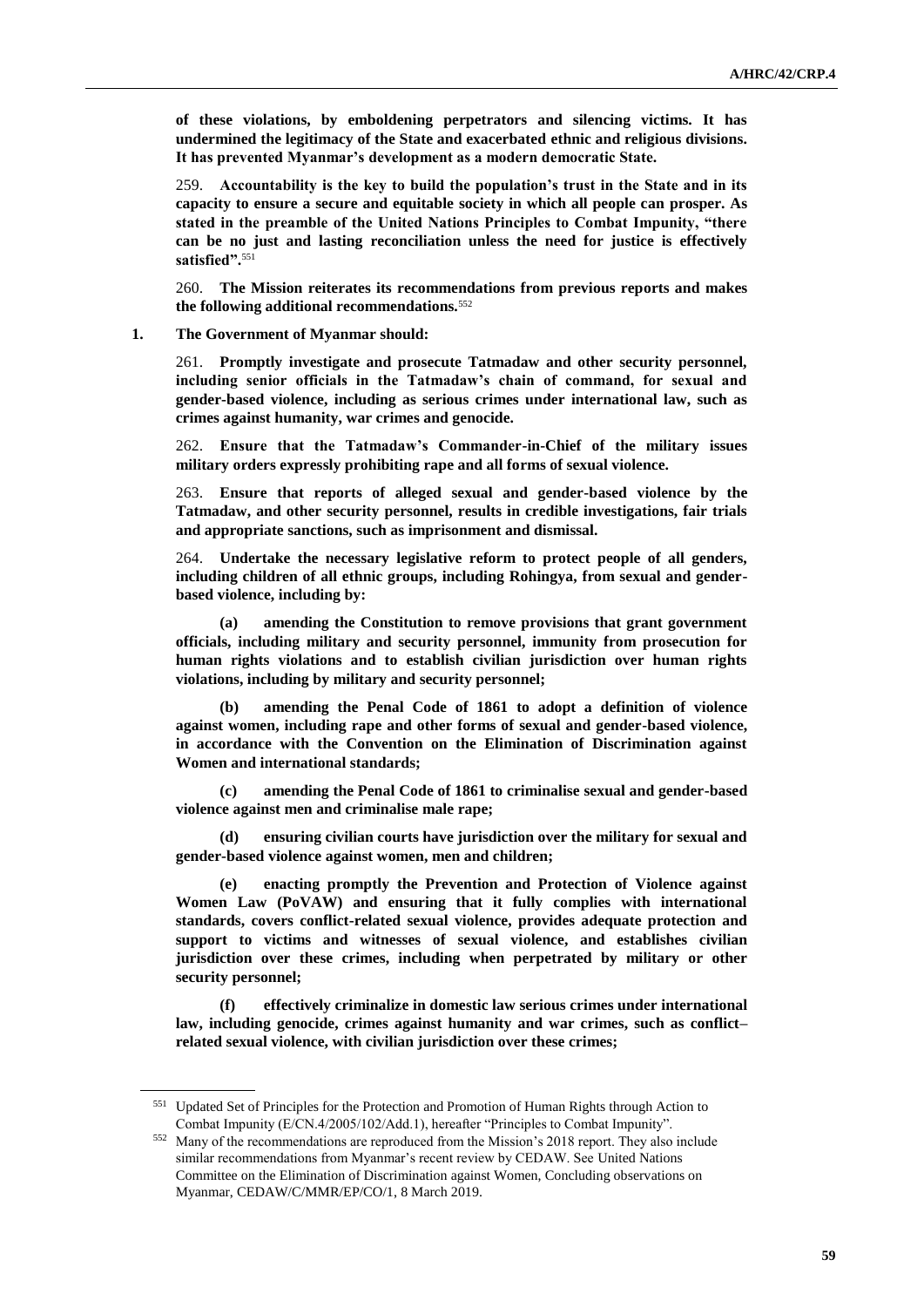**(g) providing redress and reparations to victims and survivors of sexual and gender-based violence.**

265. **Provide all military and security personnel with mandatory in-depth training regarding sexual and gender-based violence.**

266. **Establish an effective, accessible gender sensitive and safe mechanism to report incidents of rape and other forms of sexual and gender-based violence to appropriate authorities and tribunals** for investigation, prosecution, redress and reparations.

267. **Create an enabling and gender sensitive climate for reporting to authorities on sexual and gender-based violence, including by providing the necessary legal aid for victims.**

268. **Act without delay to ensure that victims of serious human rights violations and abuses have adequate access to medical, psychosocial and other support and services in both government and non-government controlled areas; to this end the Government should provide unrestricted access for humanitarian relief agencies and:**

**(a) ensure that survivors of sexual violence have unrestricted access to free, confidential medical support, including psychological and psychosocial support, or mental healthcare as needed and integrate such support into broader long-term social care and support provided by the State to vulnerable persons;**

**(b) ensure effective access for all children in Myanmar, whatever their legal status, to all essential public services, including education and healthcare; have particular regard for those children who have lost their primary carers in conflict and those children who are born as a result of rape by Myanmar security forces; and, as a priority, provide psychological support and mental health assistance to children affected by conflict.**

269. **Carry out community education programmes aimed at empowering women and men who want to report violence, in a manner that does not jeopardize their safety, and carry out awareness raising in the communities to combat stigma and ostracism of survivors.**

270. **Ensure the availability of sexual and reproductive health services, as well as preventative and emergency healthcare, under the principles of inclusion and accessibility, to ethnic minority women and girls, including obstetric, prenatal and postnatal care, contraceptive information and services, emergency contraception, safe abortion and psychological health services, for victims and survivors of rape and other forms of sexual and gender-based violence, in a safe environment free of stigma and reprisals;.** 

271. **Ensure the participation of women and girls from ethnic minority groups in the development and implementation of programmes related to sexual and reproductive health services; set up monitoring mechanisms to ensure access to and quality of those services; and eliminate discriminatory practices by health care personnel.**

272. **Fully involve ethnic women and girls at all stages of the post-conflict reconstruction process, including** in decision-making.

**2. All ethnic armed organizations in Myanmar should:**

273. **Order their members to comply fully with international human rights law and international humanitarian law, in particular by prohibiting rape and all forms of sexual violence.** 

274. **Cooperate fully with any credible effort to hold perpetrators of serious violations and abuses of international human rights law and violations of international humanitarian law, as well as crimes under international law, accountable, including by non-State actors;**

**3. The Security Council should:**

275. **Adopt a resolution referring the situation of Myanmar to the International Criminal Court or mandating an ad hoc criminal tribunal.**